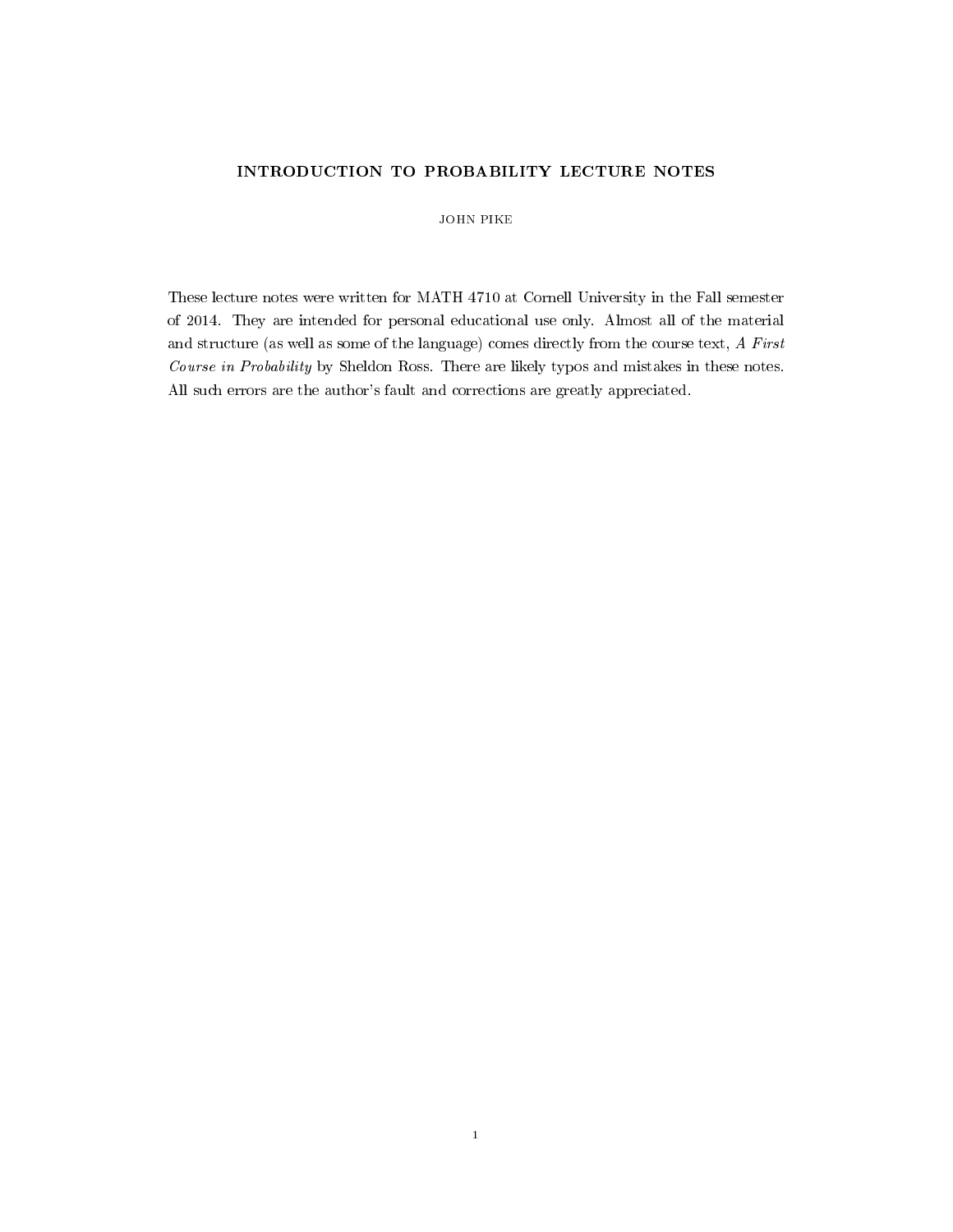Day 1: Section 1 Day 2: Section 2 Day 3: Up to Example 3.6 Day 4: Through set algebra Day 5: Up to inclusion-exclusion (Explained Vitali sets and it seemed to go over really well!) Day 6: Up to poker hands Day 7: Finished Section 5 Day 8: Up to Borel-Cantelli I Day 9: Finished Section 7 Day 10: Finished Section 8 Day 11: Up to Problem of Points Day 12: Through Example 9.6 Day 13: Finished Section 9 Day 14: Finished Section 10 Day 15: Discussed cardinality, Through Theorem 11.1 Day 16: Prelim 1 Day 17: Up to Example 11.8 Day 18: Finished Section 11 Day 19: Up to negative binomial Day 20: Up to Poisson Day 21: Finished Section 12 Day 22: Through Example 13.3 Day 23: Up to Example 13.6 Day 24: Through "normal integrates to  $1$ " Day 25: Up to memorylessness of exponential Day 26: Up to joint c.d.f. Day 27: Finished Section 15 Day 28: Through Example 16.1 Day 29: Up to Example 17.1 Day 30: Up to multivariate change of variables Day 31: Through Example 18.3 Day 32: Finished Section 19 Day 33: Prelim 2 Day 34: Through Example 20.3 Day 35: Finished Section 21 Day 36: Finished Section 22 Day 37: Up to  $\rightarrow_{a.s.}$  implies  $\rightarrow_{p}$ Day 38: Up to Example 24.1 Day 39: Finished Section 24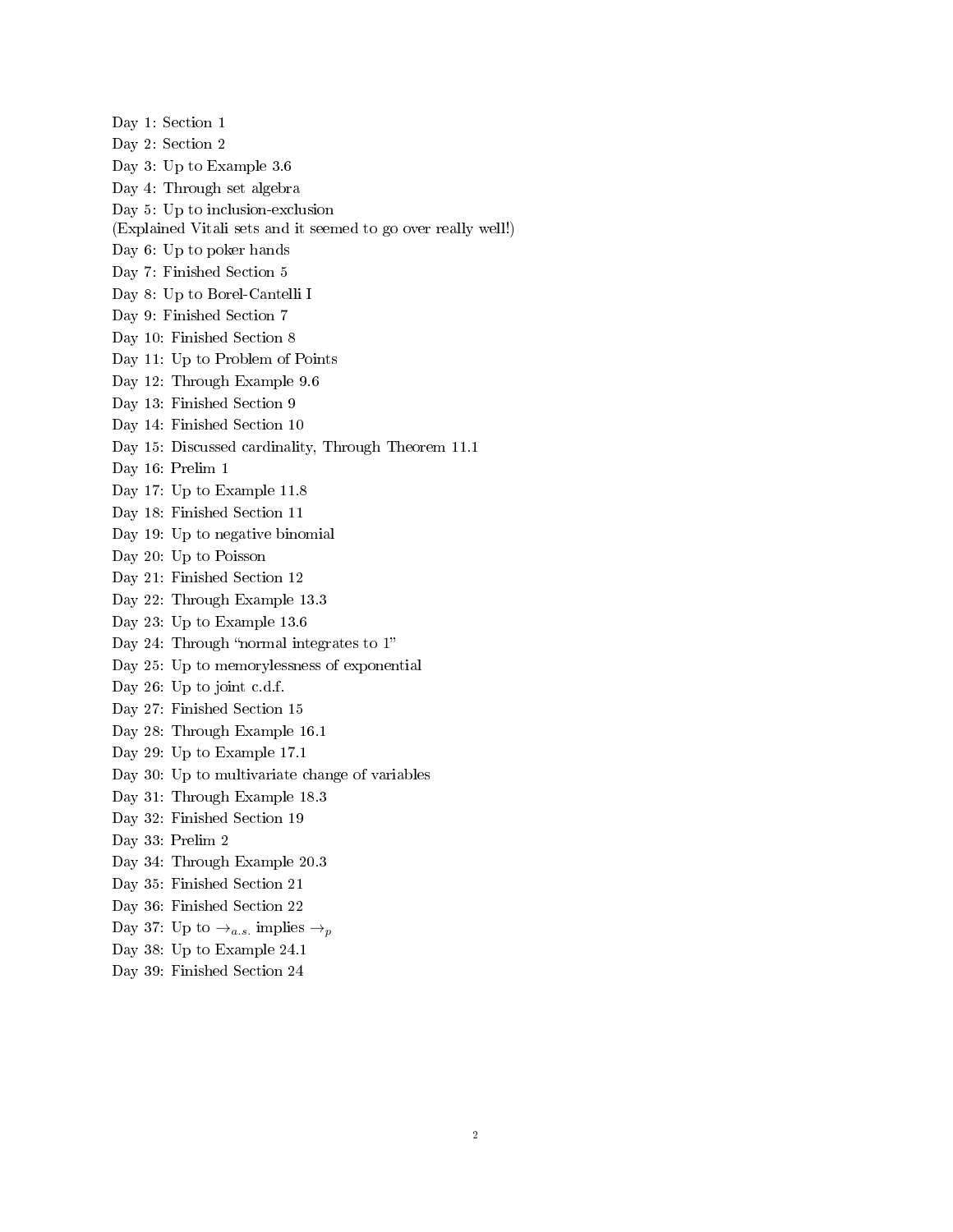### 1. Advertisement

# Example 1.1. (Monty Hall)

You are a contestant on a game show and asked to choose one of three doors. A prize is behind a random door, and the other two are empty. The host knows where the prize is. You pick a door. At least one of the doors you did not pick does not have a prize and the host reveals that there is nothing behind that door. (If you initially picked an empty door, the host reveals the other empty door and if you initially picked the prize door, the host flips a coin to decide which of the others to open.) The host then asks if you want to switch to the door he did not open. Should you switch?

Many people find this unintuitive, but indeed you are better off switching. If you don't switch doors, you win if and only if you initially picked the door with the prize. By assumption, the chance that this happens is  $\frac{1}{3}$ . If you do switch, you win if and only if you initially picked a door without the prize, which happens with probability  $\frac{2}{3}$ .

# Example 1.2. (Sibling Paradox)

• You visit a town in which every household has exactly two children, each of which is equally likely to be a boy or a girl. You meet a parent at random who says no when you ask if they have two sons. What is the probability that they have two daughters?

Writing the sibling combinations as (oldest sex, youngest sex), the possibilities are  $(G, G)$ ,  $(G, B)$ ,  $(B, G)$ , and each is equally likely. Since only one of these three corresponds to two daughters, the probability is  $\frac{1}{3}$ .

(To convince yourself, note that this is equivalent to tossing two coins and asking what is the chance that you get two heads if you know that you got at least one. Choosing the convention of how to order the siblings is like distinguishing between the two coins. You are as likely to get two different values as two of the same and just as likely to get two heads as two tails...)

• What if they say yes when you ask if their oldest child is a girl?

The possibilities now are  $(G, G)$  and  $(G, B)$  and they are equally likely, so  $\frac{1}{2}$ .

• What if they say yes if you ask whether they have a daughter who was born on a Tuesday? Writing (sex,birthday of oldest; sex, birthday of youngest), the possibilities are

| $(G, Tu; G, Mo)$ $(G, Tu; G, Tu)$ $\cdots$ $(G, Tu; G, Su)$ |  |
|-------------------------------------------------------------|--|
| $(G, Tu; B, Mo)$ $(G, Tu; B, Tu)$ $\cdots$ $(G, Tu; B, Su)$ |  |
| $(G, Mo; G, Tu)$ $(G, We; G, Tu)$ $\cdots$ $(G, Su; G, Tu)$ |  |
| $(B, Mo; G, Tu)$ $(B, Tu; G, Tu)$ $\cdots$ $(B, Su; G, Tu)$ |  |

so the probability is  $\frac{13}{27}$ .

• The manner in which we obtained this information was important. For example, if we ascertained that the parent had at least one girl because a girl walked up and introduced herself as the daughter, this is presumably twice as likely to happen in a two girl household, so the probability of two girls is  $\frac{1}{2}$  when we learn that there is at least one girl in this fashion.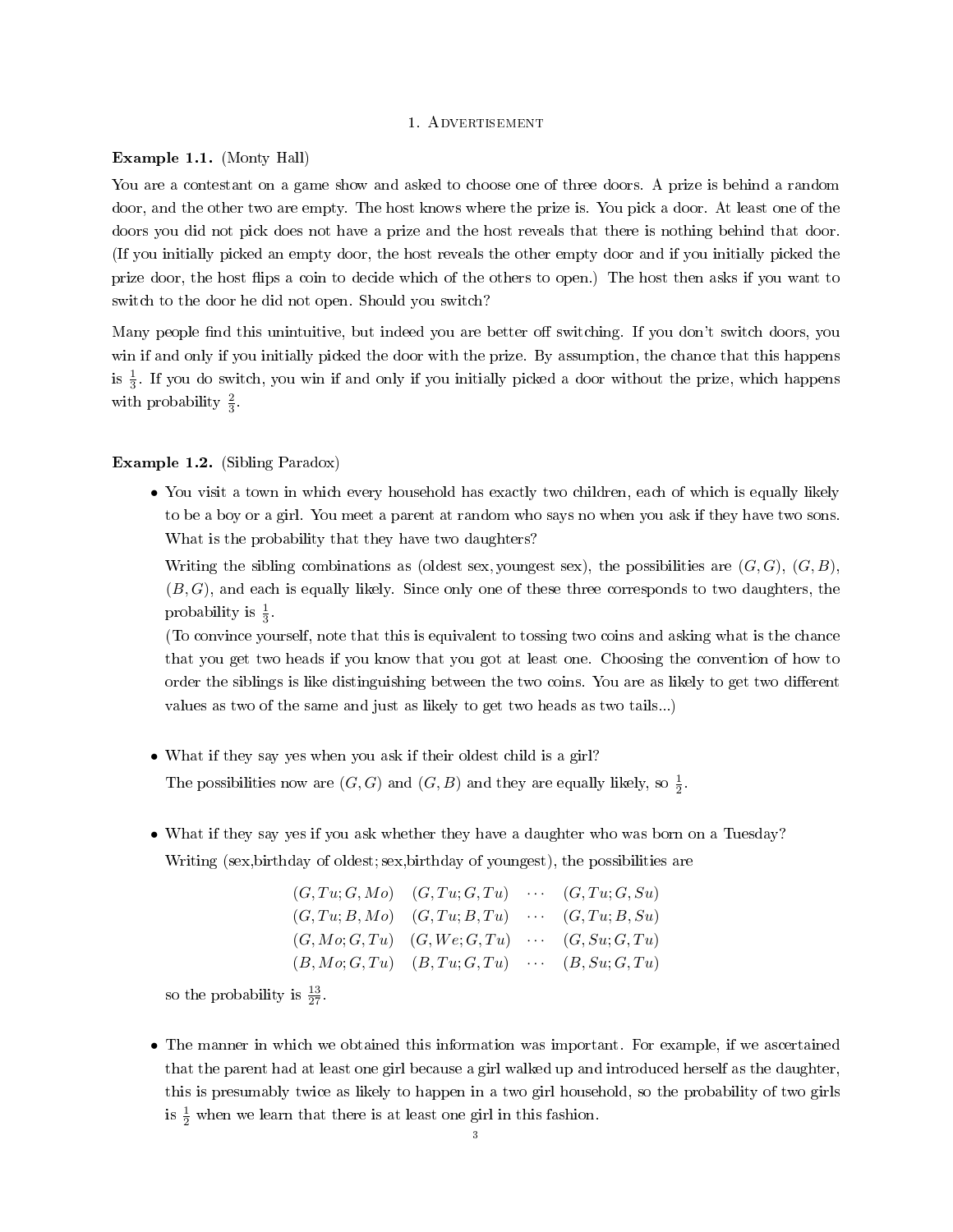## Example 1.3. (Birthday paradox)

Assuming that everyone is equally likely to be born on any of the 365 days of the year (so we are excluding leap year and ignoring things like people being more likely to be born on weekdays when more doctors are working), the probability that any two people share a birthday is 1/365.

With this in mind, how many people do you need to assemble in a room so that there is at least a  $50\%$ chance that at least one pair of people in the room share a birthday?

The answer here turns out to be 23. One explanation is that the probability that no two people in a group of  $n$  share a birthday is

$$
\frac{364}{365} \cdot \frac{363}{365} \cdots \frac{365 - (n-1)}{365}.
$$

To see this, label the people  $1, 2, \ldots, n$ . The probability that person 2 has a different birthday than person 1 is  $\frac{364}{365}$ , the probability that person 3 has a different birthday than persons 1 and 2 is  $\frac{363}{365}$ ,..., and the probability that person *n* has a different birthday than persons  $1, \ldots, n-1$  is  $\frac{365-(n-1)}{365}$ .

You can check that this is greater than  $1/2$  when  $n \leq 22$  and less than  $1/2$  when  $n \geq 23$ .

Roughly, what's going on is that with 23 people in a room, there are  $(23 \cdot 22)/2 = 253$  different pairs of people: 23 choices for the first, 22 for the second, and we divide by 2 since  $(i, j)$  is the same pair as  $(j, i)$ .

Ignoring the fact that there are some small dependence relations (if we know that i and j have the same birthday and that j and k do as well, then we automatically know that i and k have the same birthday), we can approximate the probability of no common birthdays in a group of  $n$  people as

 $(364/365)^{\binom{n}{2}}$ 

where  $\binom{n}{2} = \frac{n(n-1)}{2}$  $\frac{2^{n-1}}{2}$  is the number of pairs in a group of n and 364/365 is the chance that a particular pair does not share a birthday. We can compute that  $\binom{22}{2}=231$  and  $(364/365)^{231}\approx 0.5306$  while  $(364/365)^{253}\approx$ 0.4995.

How many people do you need to assemble in a room so that it is more likely than not that at least one of them has your birthday?

The chance that any particular person does not have your birthday is  $364/365$ , so the chance that n people all have different birthdays than you is  $(364/365)^n$ . We need to choose n big enough that

$$
(364/365)^n \le 1/2
$$

or

$$
n \log (364/365) \le \log(1/2)
$$

or

$$
n \ge \frac{\log(1/2)}{\log(364/365)} = 252.6519...,
$$

hence you need 253 additional people in the room to make it more likely than not that someone has your birthday.

How many people do you need to guarantee that at least one pair shares a birthday?

How many to guarantee at least one shares your birthday?

(Answer: 366 and no answer, respectively)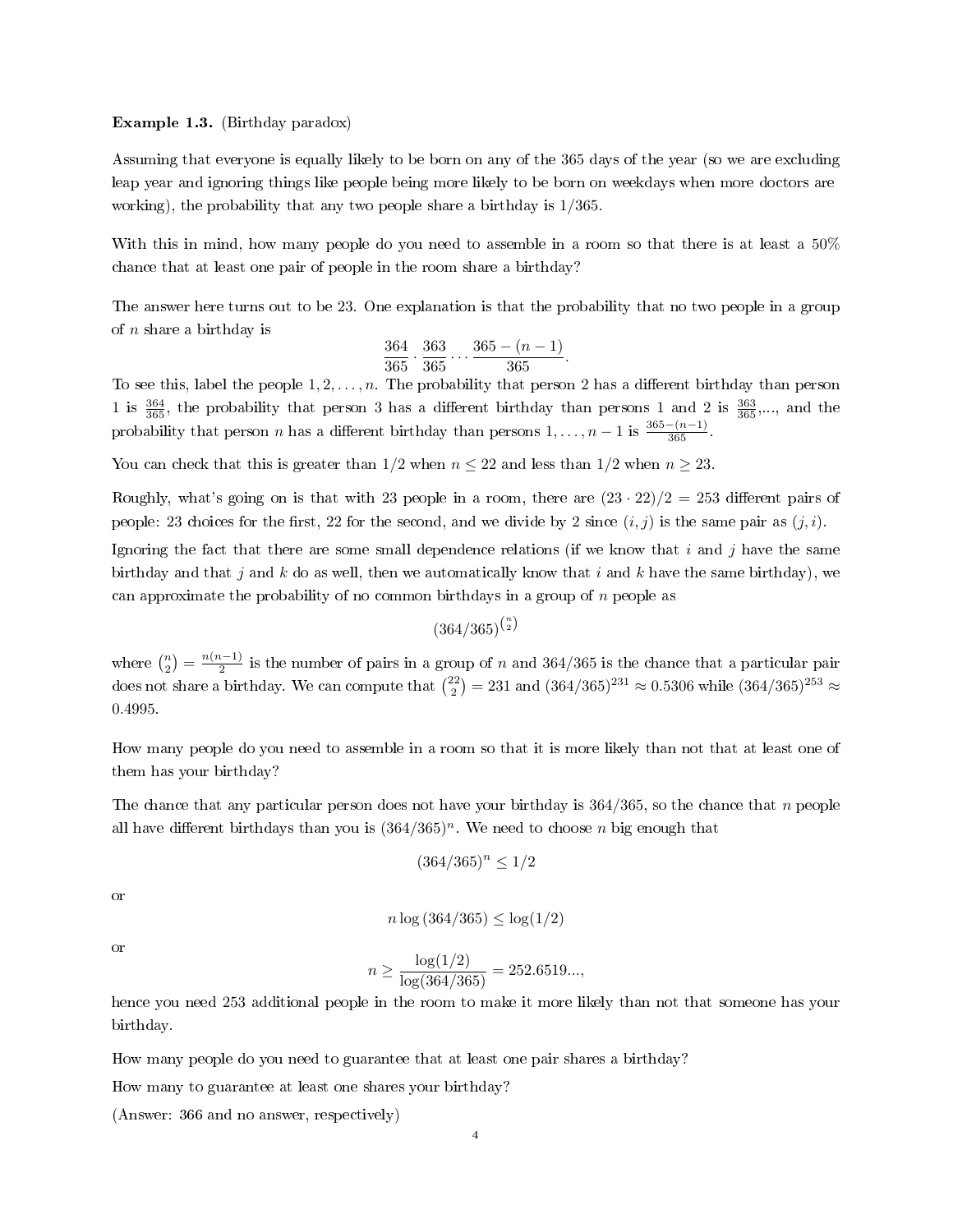# Example 1.4. (Infinite  $Urn$ )

At  $\frac{1}{2}$  hr til midnight you put balls labeled 1, 2, ..., 10 into an urn and remove one of them. At  $\frac{1}{4}$  hr til midnight you add balls labeled 11, 12, ..., 20 and remove one of the balls from the urn. At  $\frac{1}{8}$  hr til midnight you add balls labeled 21, 22, ..., 30 and remove one of the balls from the urn. And so forth... At midnight, you inspect the urn.

- If at each stage you remove the ball with the highest label, how many balls are in the urn at midnight? There are infinitely many - each ball with label in  $\mathbb{N} \setminus 10\mathbb{N}$  remains.
- If at each stage you remove the ball with the lowest label, how many remain?

Zero! For each  $n \in \mathbb{N}$ , the ball labeled n was removed  $\frac{1}{2^n}$  hours til midnight and so cannot be in the urn.

- Suppose that you add balls 1, ..., 9 at stage 1, balls 11, ..., 19 at stage 2, and so on. You never remove any balls, but at each stage you paint a zero after the label of the lowest ball. Then at all times before midnight, the labels of balls in the urn are exactly as in the previous example, so the urn must be empty at midnight, despite the fact that you never removed any balls!
- We will show that if at each stage a random ball is removed, then the urn is empty at midnight with probability one.
- Suppose there is a lamp in the room. At the first stage you turn it on. At the second you turn it off. In general, at each stage you flip the lamp switch. Is the light on or off at midnight?

The way to interpret this stuff is in terms of formal limits of sets and to acknowledge that some liberties are being taken with the language:

Let  $A_n \subseteq \mathbb{N}$  be the set of labels in the urn  $\frac{1}{2^n}$  hours before midnight. We say that  $A_n \to A$  if for every  $x \in A$ , there is an  $N \in \mathbb{N}$  such that  $x \in A_n$  for all  $n \geq N$ . Using this definition, we are thinking of the contents of the urn at midnight as A and the reasoning is perfectly sound.

In the third case, the balls got pushed off to infinity. The last case can be represented as  $A_i = \emptyset$  $\int \{1\}$ , *i* odd  $\{0\}, i$  even so  $A = \emptyset$ .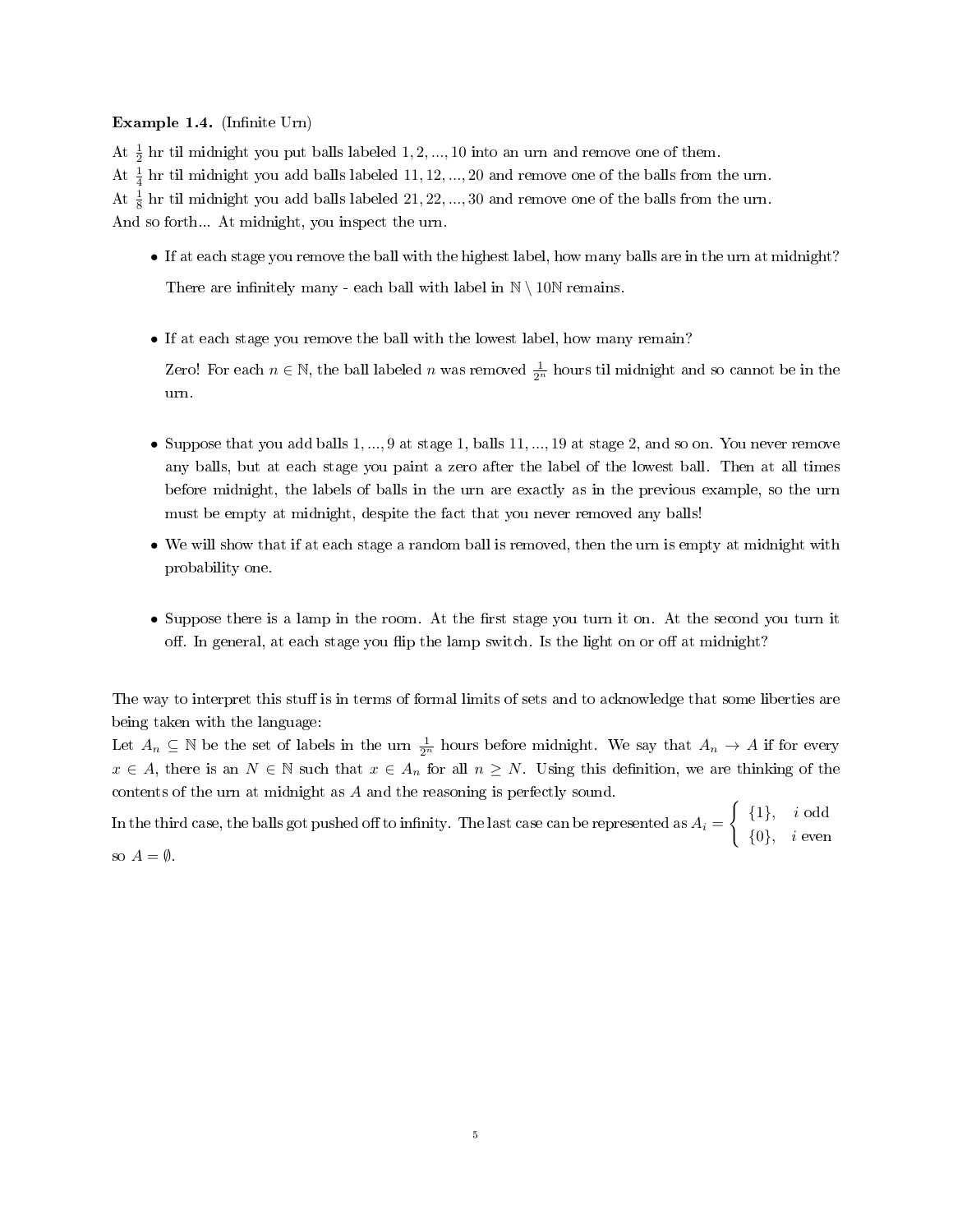# 2. Combinatorics I

Induction. The *Principle of Induction* states that if P is a statement about integers such that

- (1)  $P(i)$  is true for some  $i \in \mathbb{Z}$  (base case)
- (2) For every  $k \in \mathbb{Z}$  with  $k \geq i$ , if  $P(k)$  is true, then  $P(k+1)$  is true (inductive step)

Then  $P(n)$  is true for all  $n \in \mathbb{Z}$  with  $n \geq i$ .

(The inductive hypothesis can be strengthened to " $P(j)$  is true for all  $i \leq j \leq k...$ ")

**Example 2.1.** 
$$
\sum_{k=1}^{n} k = \frac{n(n+1)}{2}
$$
 for all  $n \in \mathbb{N}$ .

Proof.

Base Case:  $\sum_{n=1}^{\infty}$  $k=1$  $k=1=\frac{1(1+1)}{2}$  $\frac{1}{2}$ .

Inductive step: Suppose that  $\sum_{n=1}^{n}$  $k=1$  $k = \frac{n(n+1)}{2}$  $\frac{1}{2}$ . Then

$$
\sum_{k=1}^{n+1} k = \sum_{k=1}^{n} k + (n+1) = \frac{n(n+1)}{2} + (n+1) = \frac{n(n+1) + 2(n+1)}{2} = \frac{(n+1)[(n+1) + 1]}{2}.
$$

**Example 2.2.**  $3^{2n} - 1$  is divisible by 8 for all  $n \in \mathbb{N}_0$ .

Proof.

Base Case:  $3^{2 \cdot 0} - 1 = 0$  is divisible by 8.

Inductive Step: Suppose that  $8|3^{2n} - 1$ . Then

$$
3^{2(n+1)} - 1 = 3^{2n} \cdot 9 - 1 = 3^{2n}(8+1) - 1 = 3^{2n} \cdot 8 + (3^{2n} - 1)
$$

is divisible by  $8$  since it is a sum of multiples of  $8$ .

Basic Principle of Counting. The basic principle of counting states that if one experiment has  $m$  possible outcomes and another has  $n$  possible outcomes, then there are  $mn$  possible outcomes when both are performed. To see that this is so, observe that we can enumerate the simultaneous outcomes of the two experiments as

$$
(1,1) (1,2) \cdots (1,n)
$$
  
\n
$$
(2,1) (2,2) \cdots (2,n)
$$
  
\n
$$
\vdots
$$
  
\n
$$
(m,1) (m,2) \cdots (m,n)
$$

where outcome  $(i, j)$  means that the first experiment resulted in outcome i and the second in outcome j.

In general, if r experiments are performed with experiment i having  $n_i$  possible outcomes,  $i = 1, ..., n$ , then there are  $\prod_{i=1}^{r} n_i = n_1 \cdot n_2 \cdots n_r$  possible outcomes of the r experiments.  $i=1$ 

This can be proved by induction. The base case  $(r = 2)$  has already been established, and for the inductive step, lump the first n of the  $n+1$  experiments together as a single experiment and apply the previous result.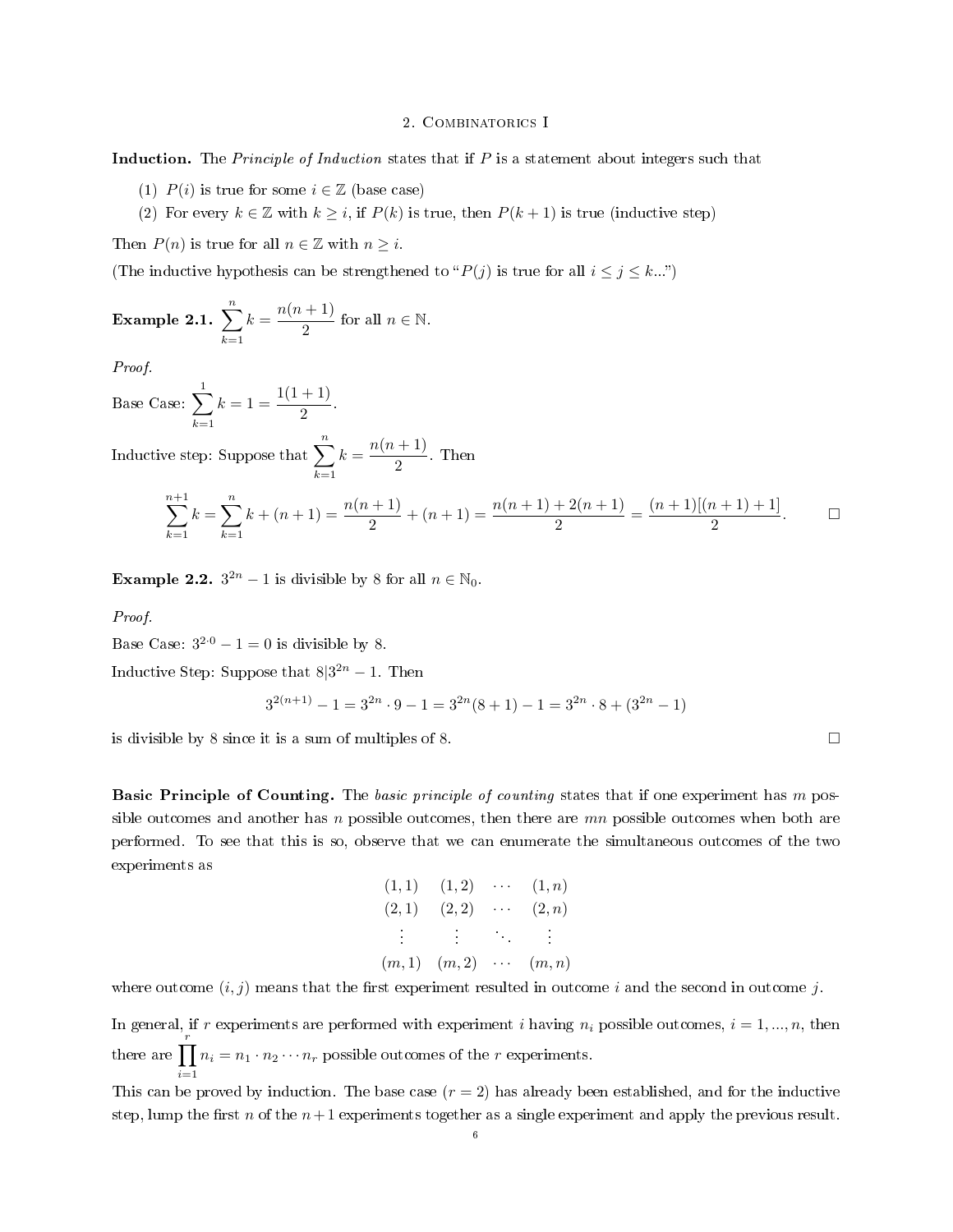Example 2.3. Suppose a computer username consists of 2 letters followed by 3 numbers. How many possible usernames are there?

There are 26 choices for the first character, 26 choices for the second, 10 for the third,..., so  $26^2 \cdot 10^3$ .

**Example 2.4.** Suppose a coin is flipped n times. How many possible sequences of heads and tails are there?

There are 2 possibilities for each of the  $n$  terms in the sequence, so  $2^n$ .

**Example 2.5.** Let S be a set with n elements. How many subsets does S have?

Subsets are uniquely determined by checking whether or not each element of S is a member. That is, in response to *n* yes/no questions, so  $2^n$ .

Example 2.6. In the username example, what if repeated characters are forbidden?

There are 26 choices for the first character, 25 for the second, 10 for the third,..., so  $26 \cdot 25 \cdot 10 \cdot 9 \cdot 8$ .

Example 2.7. How many arrangements are there of a deck of 52 cards?

There are 52 choices for the top card, 51 remaining choices for the next card,...,52 – k for the card  $k^{\text{th}}$  from the top,..., so  $52 \cdot 51 \cdot 50 \cdot \cdot \cdot 3 \cdot 2 \cdot 1 \approx 8.066 \times 10^{67}$ .

\* The sheer magnitude of this number not only makes brute force computations impossible, but it also means that there is a good chance that when you shuffle a deck of cards that have been thoroughly mixed, the result is an ordering that has never before been produced!

In general, there are  $n! = \prod_{k=1}^{n} k$  different ways to (linearly) arrange n objects. By labeling the objects 1, ..., n, we see that each such arrangement corresponds to a bijection  $\pi : [n] \to [n]$  (where  $[n] = \{1, 2, ..., n\}$ ). Here,  $\pi(i)$  is the label of the object in position i. Such bijections are called permutations, and the set of all permutations of [n] is denoted  $S_n$ . Reasoning as before (or using induction), we see that  $|S_n| = n!$ .

**Example 2.8.** We know that there are n! ways to arrange n people in a line. How many ways can we arrange them in a circle if two arrangements are considered equivalent whenever one can be obtained from the other by rotation?

Each permutation gives a circular arrangement by placing the person at the head of the line at the top of the circle and then lining the rest up in clockwise order. But this overcounts by a factor of  $n$ , so the answer is  $\frac{n!}{n} = (n-1)!$ .

Alternatively, we could adopt the convention that person 1 is always at the top. Then the circular arrangements are determined by the  $(n - 1)!$  ways to arrange the remaining people.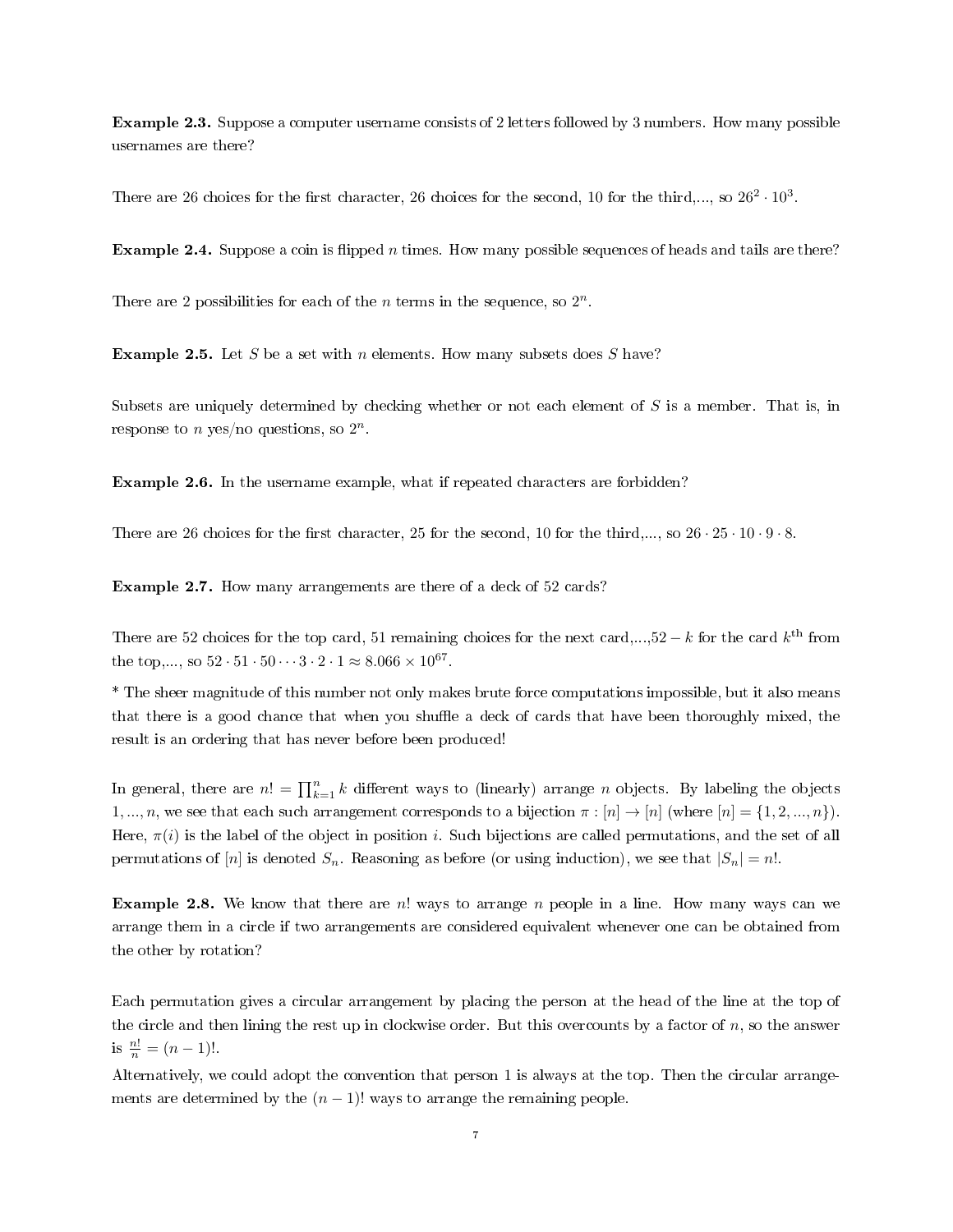**Example 2.9.** Suppose we want to line up n people, but person i and person j are in a fight and cannot be next to one another.

The number of allowed configurations is given by subtracting the number of arrangements with  $i$  and  $j$ adjacent from n!. If we treat the pair as a single person, we see that there are  $(n-1)!$  such arrangements with i before j and  $(n-1)!$  with j before i. The answer is thus  $n! - 2(n-1)! = (n-2)(n-1)!$ .

Alternatively, there are  $(n-1)!$  ways to line up everyone but person j and  $[(n-1)+1]-2=n-2$  available positions to then place person  $i$ .

Example 2.10. If I have 4 math books, 3 chemistry books, 3 philosophy books, and 2 history books, how many ways can they be lined up so that books concerning the same topic are adjacent?

There are 4! ways to permute the math books amongst themselves, 3! for the chemistry books, and so forth, and there are 4! ways to arrange the subjects. The answer is thus 4!4!3!3!2!.

Example 2.11. How many anagrams are there of the word PEPPER?

There are 6! arrangements of  $P_1E_1P_2P_3E_2R$ . But we don't want to distinguish between the  $P's$  or the  $E's$ so we have to divide out the overcount to obtain  $\frac{6!}{3!2!}$ .

In general, if there are  $n = \sum_{i=1}^{k} n_i$  objects of which there are  $n_i$  of type  $i, i = 1, ..., k$ , there are  $\frac{n!}{n_1! n_2! \cdots n_k!}$ ways to arrange them when objects of the same type are regarded as indistinguishable.

**Example 2.12.** Consider the library a couple of examples back. There are  $\frac{12!}{4!3!3!2!}$  ways to arrange the books (without constraints) if we only care about the relative ordering of the subjects.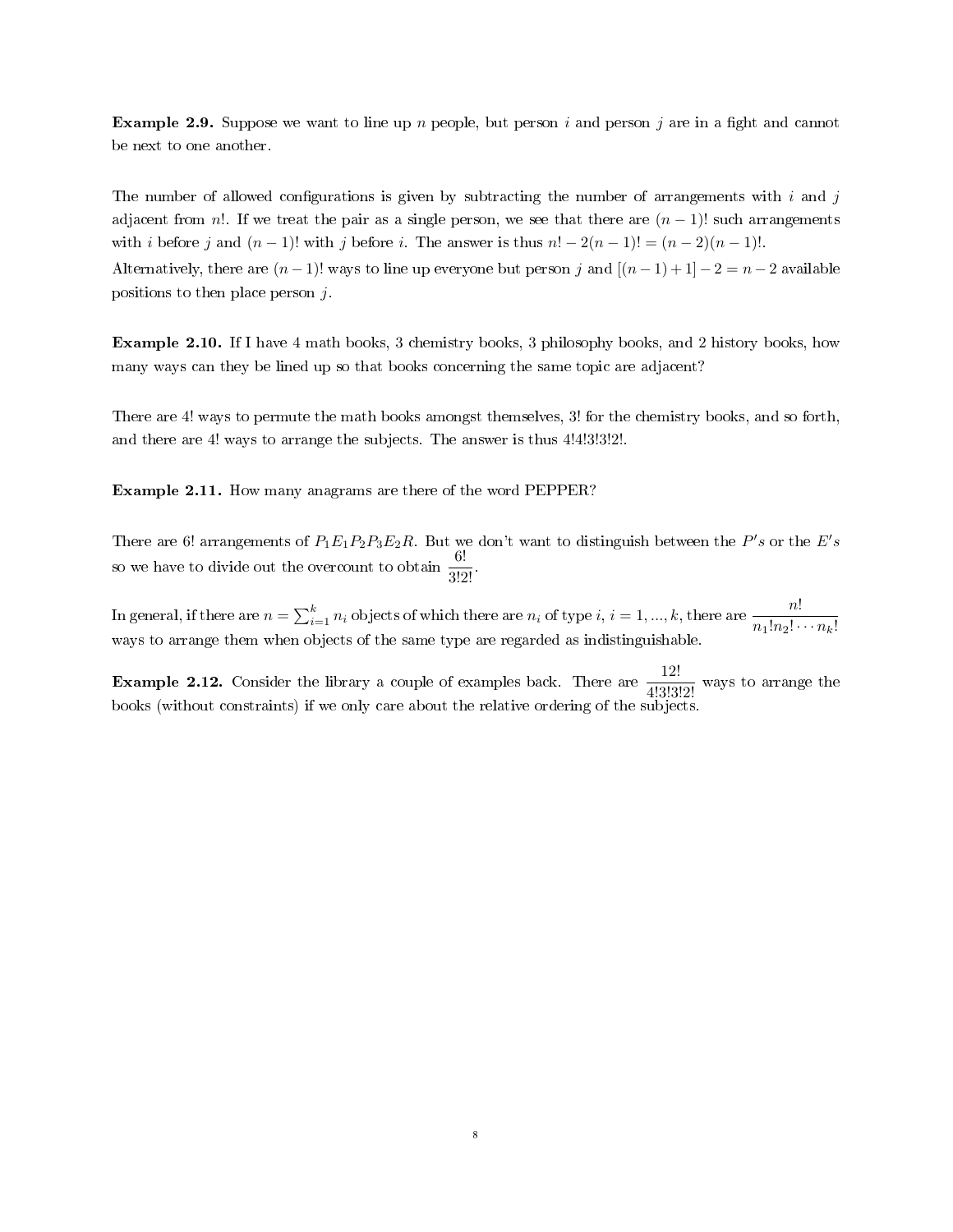#### 3. Combinatorics II

# Combinations.

Suppose that we want to choose r objects from a set of n objects where  $n \ge r \ge 0$ . If we care about the order in which the objects are selected, then there are

$$
n(n-1)\cdots(n-r+1) = \frac{n!}{(n-r)!}
$$

possibilities - n choices for the first object sampled,  $n-1$  for the next, all the way down to  $n-(r-1)$  choices for the last.

Note that each group of objects  $\{x_{i_1},...,x_{i_r}\}$  appears in  $r!$  of the ordered  $r$ -tuples in this enumeration, once for each permutation of  $\{i_1, ..., i_r\}$ .

Thus if we do not care about the order of selection, the total number of samples of size  $r$  from a set of size *n* is  $\frac{n!}{r!(n-r)!}$ .

This expression shows up so often in counting formulas that we give it a special symbol,  ${n \choose k}$ r , which is read as " $n$  choose  $r$ ."

A simple but useful observation is that  $\binom{n}{n}$ r  $=\begin{pmatrix} n \end{pmatrix}$  $n - r$ .

By convention  $0! = 1$ , so we have  $\binom{n}{0}$ 0  $\bigg) = \bigg( \begin{matrix} n \\ n \end{matrix} \bigg)$ n  $= 1$ , which makes sense as there is only one way to choose all or no objects from a set of size  $n \in \mathbb{N}_0$ .

Though we have only defined  $\binom{n}{k}$ r for  $n \ge r \ge 0$ , we will find it convenient to extend the definition to all  $r,n\in\mathbb{Z}$  by adopting the convention that  $\binom{n}{k}$ r  $= 0$  whenever  $r < 0$  or  $r > n$ .

Example 3.1. A group of 8 men and 6 women are to be divided into a committee consisting of 3 men and 4 women. The number of possible committees is  $\binom{8}{3}$ 3  $\setminus$  6 4 .

 $(12)$ Example 3.2. A group of 12 people are to be divided into 3 committees of sizes 3, 4, and 5. There are 3  $\setminus$  (9) 4  $\frac{5}{5}$ 5  $\bigg) = \bigg( \frac{12}{2} \bigg)$ 3  $\setminus$  (9) 4 ways for this to happen.

**Example 3.3.** Consider a communication network consisting of  $n$  antennae arranged in a row. Suppose that the antennae are spaced so that the network is able to transmit signals as long as no two consecutive antennae are broken. If m of the antennae are broken, how many possible orderings leave the network functional (where we only distinguish between functioning and broken antennae)?

Imagine that we line up the  $n - m$  functioning antennae amongst themselves. The network will remain operative as long as the spaces between the functioning antennae have at most 1 broken one. That is, we must choose  $m$  of the  $n-m+1$  possible slots to place the broken antennae. The answer is thus  $\binom{n-m+1}{n}$ m .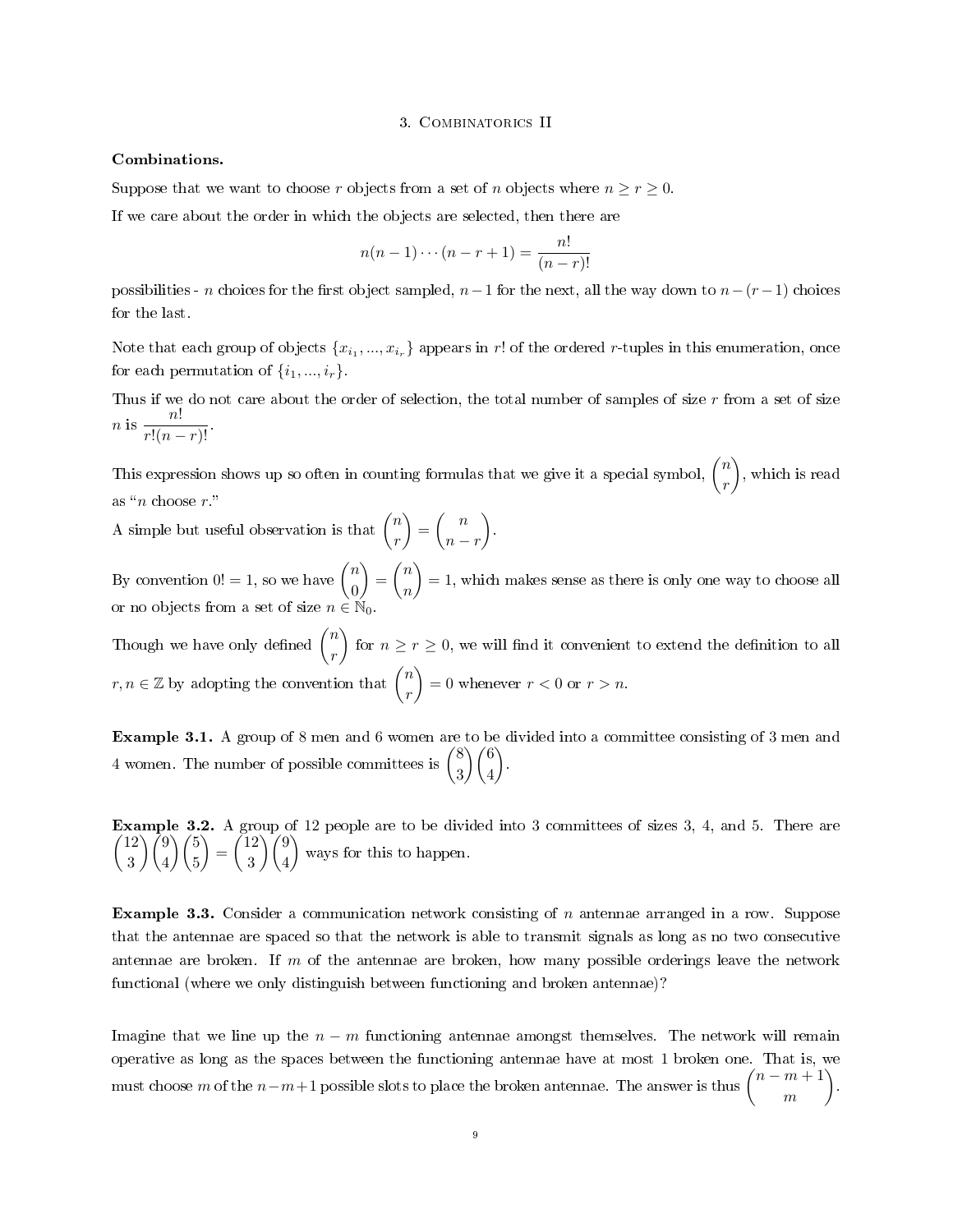**Example 3.4.** Suppose that a committee of size r is to be formed from a group containing n women and 1 man. We know that there are  $\binom{n+1}{n+1}$ r possibilities. The number of possible committees that are composed entirely of women is  $\binom{n}{n}$ r ) and the number of possible committees which include the man is  $\begin{pmatrix} n \end{pmatrix}$  $r-1$  . Since these are the only two possibilities and they are distinct, we have that

$$
\binom{n+1}{r} = \binom{n}{r} + \binom{n}{r-1}.
$$

Observe that with the convention  $\binom{m}{k}$ k  $= 0$  for  $k < 0$  or  $k > m$ , this identity holds for all  $n, r \in \mathbb{Z}$ .

# The binomial theorem.

The symbols  $\binom{n}{n}$ r are commonly referred to as *binomial coefficients* because of their prominence in the binomial theorem.

**Theorem 3.1.** For any  $x, y \in \mathbb{R}$ ,  $n \in \mathbb{N}$ , we have

$$
(x+y)^n = \sum_{k=0}^n \binom{n}{k} x^k y^{n-k}.
$$

*Proof.* We will proceed by induction. When  $n = 1$ , we have

$$
(x+y)^{1} = y + x = {1 \choose 0} x^{0} y^{1} + {1 \choose 1} x^{1} y^{0}.
$$

Now suppose that

$$
(x+y)^n = \sum_{k=0}^n \binom{n}{k} x^k y^{n-k}.
$$

Then

$$
(x + y)^{n+1} = (x + y)(x + y)^n = (x + y) \sum_{k=0}^n {n \choose k} x^k y^{n-k}
$$
  
\n
$$
= \sum_{k=0}^n {n \choose k} x^{k+1} y^{n-k} + \sum_{k=0}^n {n \choose k} x^k y^{n-k+1}
$$
  
\n
$$
= \sum_{j=1}^{n+1} {n \choose j-1} x^j y^{n-(j-1)} + \sum_{k=0}^n {n \choose k} x^k y^{n+1-k}
$$
  
\n
$$
= \sum_{j=1}^{n+1} {n+1 \choose j} x^j y^{n-(j-1)} - \sum_{j=1}^{n+1} {n \choose j} x^j y^{n-(j-1)} + \sum_{k=0}^n {n \choose k} x^k y^{n+1-k}
$$
  
\n
$$
= \sum_{j=1}^{n+1} {n+1 \choose j} x^j y^{(n+1)-j} - \sum_{k=1}^{n+1} {n \choose k} x^k y^{n+1-k} + \sum_{k=0}^n {n \choose k} x^k y^{n+1-k}
$$
  
\n
$$
= \sum_{j=1}^{n+1} {n+1 \choose j} x^j y^{(n+1)-j} - {n \choose n+1} x^{n+1} y^0 + {n \choose 0} x^0 y^{n+1}
$$
  
\n
$$
= \sum_{j=1}^{n+1} {n+1 \choose j} x^j y^{(n+1)-j} + {n+1 \choose 0} x^0 y^{n+1} = \sum_{k=0}^{n+1} {n+1 \choose k} x^k y^{(n+1)-k}.
$$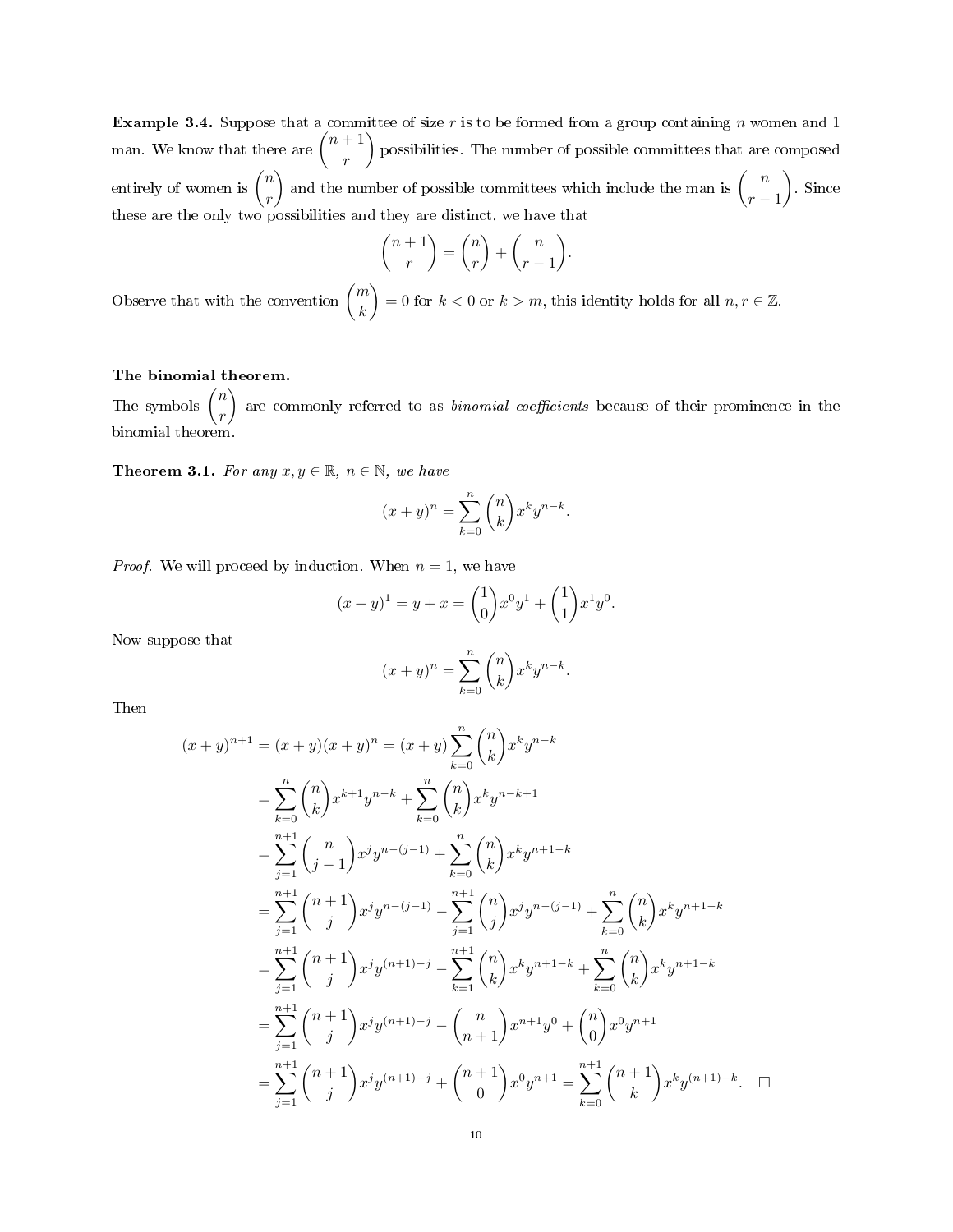The binomial theorem also follows from a simple combinatorial argument:

Expanding  $(x + y)^n = (x + y)(x + y) \cdots (x + y)$ , we see that every term is a product of k x's and  $n - k$  y's for some  $k = 0, 1, ..., n$  since each of the n binomial terms contributes either an x or a y. The coefficient of  $x^k y^{n-k}$  is the number of ways of selecting k of the terms to contribute an x.

**Example 3.5.** The binomial theorem provides another proof that a set of size n has  $2^n$  distinct subsets. Namely, for each  $k = 0, 1, ..., n$ , there are  $\binom{n}{k}$ k subsets of size k. The total number of subsets is thus

$$
\sum_{k=0}^{n} \binom{n}{k} = \sum_{k=0}^{n} \binom{n}{k} 1^k \cdot 1^{n-k} = (1+1)^n.
$$

## Sampling and Integer Solutions to Equations.

Often in probability and statistics, one is interested in drawing a sample of size  $r$  from a population of size  $n$ . This can be done with replacement (so that the same object may be counted more than once in the sample) or without. (Note that if we sample without replacement, then we must assume that  $n \geq r$ .) Also, we may or may not care about the order in which the objects were sampled.

If we sample with replacement and order matters, there are  $n<sup>r</sup>$  ways to draw a sample of size  $r$  from a population of size n. (There are n possibilities for the first, second, third,...)

If we sample without replacement and order matters, there are  $\frac{n!}{(n-r)!}$  ways to draw a sample of size r from a population of size n. (There are n possibilities for the first,  $n-1$  for the second,..., and  $n-r+1$  for the rth.)

If we sample without replacement and order doesn't matter, there are  ${n\choose k}$ r such samples. (This is essentially the definition of  $\binom{n}{n}$ r ) and is obtained by dividing out the number of ways to permute the  $r$  sampled objects from the previous case.)

To count the number of samples with replacement where order doesn't matter is a bit more subtle.

Perhaps the easiest way to think of the situation is to picture  $r$  identical balls distributed amongst bins labeled  $1, ..., n$ . The number of balls in bin i corresponds to the number of times object i was sampled.

The n bins can be represented by  $n-1$  interior walls where wall i separates bins i and  $i+1$  for  $i=1,...,n-1$ . An arrangement of r balls in n bins is then represented as a sequence of r balls and  $n-1$  walls.

In terms of sampling, the number of balls to the left of all walls is the number of times object 1 was sampled, the number of balls between walls i and  $i+1$  is the number of times object  $i+1$  was sampled for  $i = 1, ..., n-2$ . and the number of balls to the right of all walls is the number of times object  $n$  was sampled.

Since an arrangement of r balls and  $n-1$  walls is determined by choosing which of the  $r + n - 1$  positions the balls occupy, the desired number of samples is  $\int_0^1 r + n - 1$ r .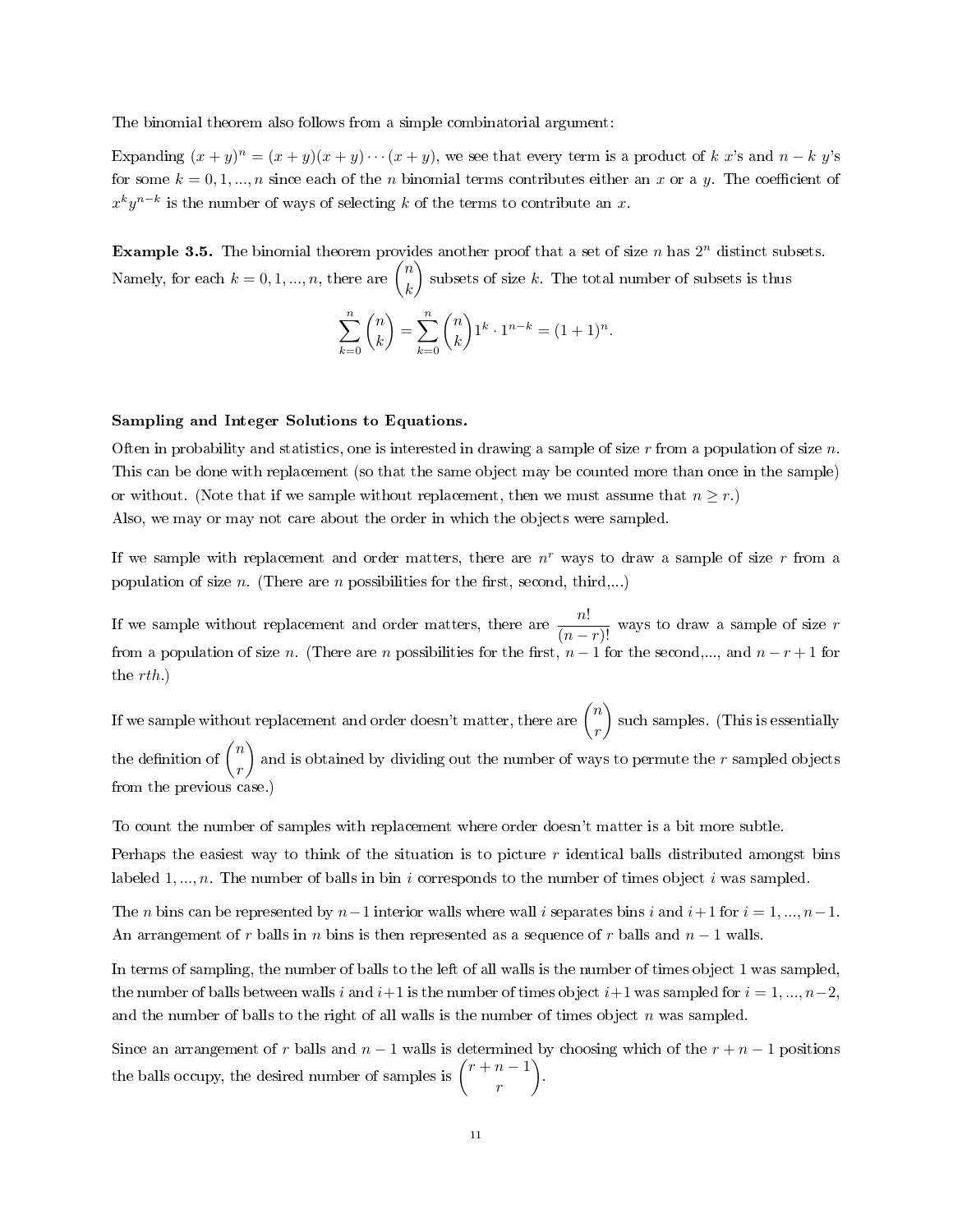**Example 3.6.** This kind of "balls and walls" argument can also be used to study integer compositions. Given  $n, k \in \mathbb{N}$ , a composition of n into k parts is a solution of  $x_1 + ... + x_k = n$  with  $x_1, ..., x_k \in \mathbb{N}$ . (In contrast to integer partitions, the order of the summands is considered relevant.)

Writing  $n = 1 + ... + 1$ , we see that a composition of n into k parts is determined by selecting  $k - 1$  of the the  $n-1$  positions between the ones (balls) to place right parentheses (walls).

For example, if  $k = 3$  and  $n = 7$ , the composition  $x_1 = 2$ ,  $x_2 = 4$ ,  $x_3 = 1$  is represented as  $(1+1)+1+1+1+1$ ) + 1. It follows that the number of compositions of n into k parts is  $\binom{n-1}{n-1}$  $k-1$ .

An immediate corollary is that the total number of compositions of  $n$  is

$$
\sum_{k=1}^{n} {n-1 \choose k-1} = \sum_{j=0}^{n-1} {n-1 \choose j} = 2^{n-1}.
$$

Example 3.7. Suppose that instead we are interested in the number of nonnegative integer solutions to  $x_1 + ... + x_k = n.$ 

One approach would be to note that this is equivalent to the number of ways of distributing  $n$  balls amongst k bins, which we now know to be  $\binom{n+k-1}{k}$ n .

Alternatively, there is a natural bijection between nonnegative integer solutions to  $x_1 + ... + x_k = n$  and positive integer solutions to  $y_1 + ... + y_k = n + k$ : Just take  $y_i = x_i + 1$ . Thus, by the previous example, the number of nonnegative integer solutions to  $x_1 + ... + x_k = n$  is  $\binom{n+k-1}{k-1}$  $k-1$  $= (n + k - 1)$ n .

This gives another way to enumerate the number of samples without replacement where order is ignored. It's not quite as obvious as the original argument, but is perhaps easier to follow since the problem is broken up into more stages.

**Multinomial Coefficients.** Suppose that a group of  $n$  objects is to be divided into  $r$  distinct groups of sizes  $n_1, ..., n_r$ , respectively,  $n_1 + ... n_r = n$ .

There are  $\int_{}^{\infty}$  $n_1$ ) choices for the members of the first group,  $\binom{n-n_2}{n}$  $n<sub>2</sub>$  choices for the second group, and so forth, giving a total of

$$
\binom{n}{n_1}\binom{n-n_1}{n_2}\cdots\binom{n-n_1-\ldots-n_{r-1}}{n_r}
$$
\n
$$
=\frac{n!}{n_1!(n-n_1)!}\frac{(n-n_1)!}{n_2!(n-n_1-n_2)!}\frac{(n-n_1-n_2)!}{n_3!(n-n_1-n_2-n_3)!}\cdots\frac{(n-n_1-\ldots-n_{r-1})!}{n_r!0!}
$$
\n
$$
=\frac{n!}{n_1!n_2!\cdots n_r!}
$$

possibilities.

Alternatively, for each of the n! permutations of the objects, we can assign the first  $n_1$  to group 1, the next  $n_2$  to group 2, etc... Since permuting objects within a group does not change the grouping as a whole, we have to divide out by  $n_1! \cdots n_r!$  to get the total number of groupings.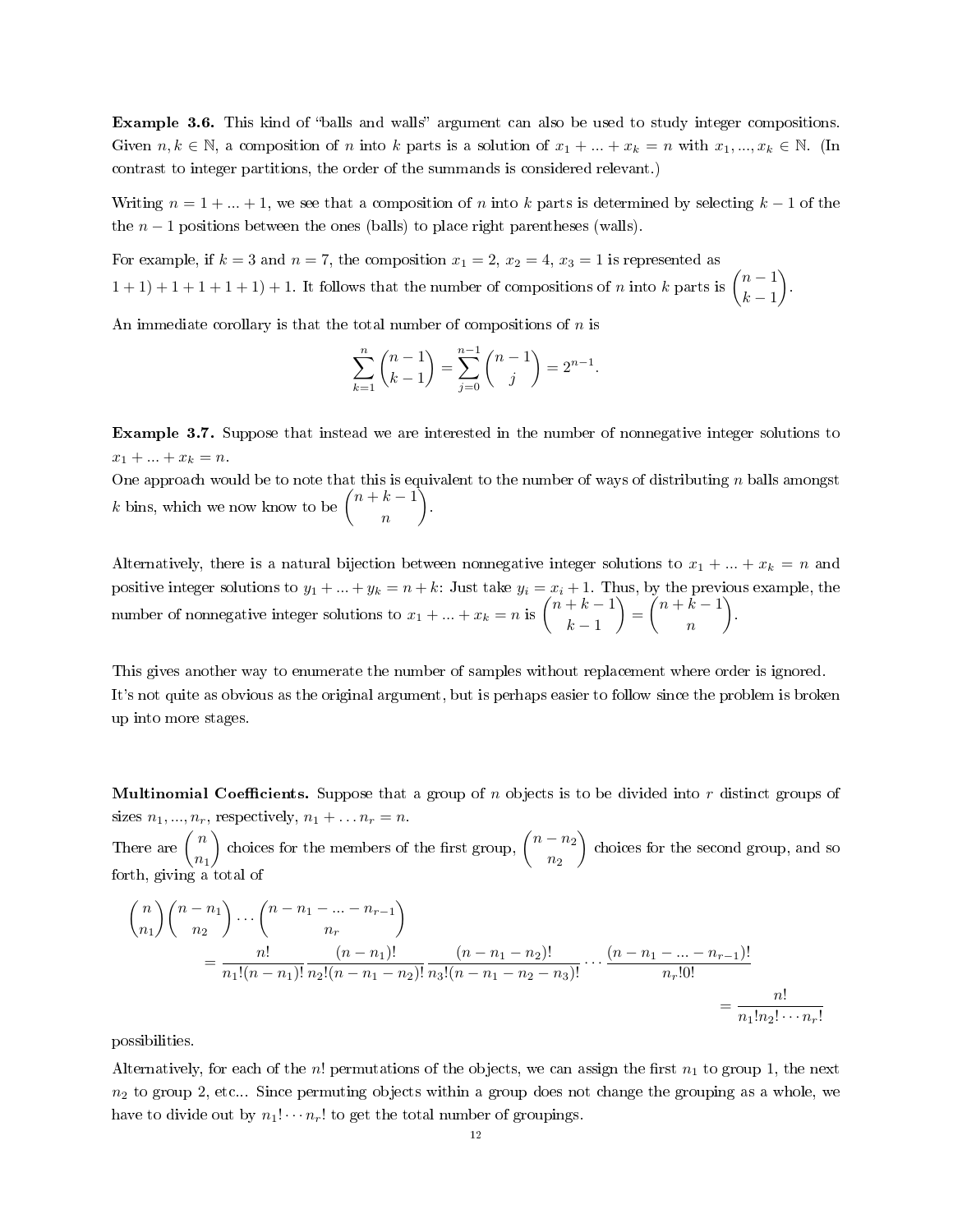These expressions are a natural generalization of binomial coefficients (which correspond to  $r = 2$ ), so they get an analogous symbol:

If  $n_1, ..., n_r \in \mathbb{N}_0$  with  $n_1 + ... + n_r = n$ , we define

$$
\binom{n}{n_1,\ldots,n_r} = \frac{n!}{n_1!n_2!\cdots n_r!}.
$$

The above is known as a multinomial coefficient because of its role in the multinomial theorem

<span id="page-12-0"></span>Theorem 3.2. For any  $x_1, ..., x_r \in \mathbb{R}, n \in \mathbb{N}$ ,

$$
(x_1 + \ldots + x_r)^n = \sum_{\substack{(n_1, \ldots, n_r):\\n_1 + \ldots + n_r = n}} {n \choose n_1, \ldots, n_r} x_1^{n_1} \cdots x_r^{n_r}.
$$

Theorem [3.2](#page-12-0) can be proved combinatorially or by induction on  $r$  using the binomial theorem to treat the last term of  $(x_1 + ... + x_r + x_{r+1})^n = (x_1 + ... + (x_r + x_{r+1}))^n$ .

An easy corollary to the multinomial theorem is the identity

$$
r^{n} = \sum_{\substack{(n_1, ..., n_r):\\n_1 + ... + n_r = n}} {n \choose n_1, ..., n_r}.
$$

To connect with previous stories, we can think of  $\begin{pmatrix} & n \end{pmatrix}$  $n_1, ..., n_r$ as the number of ways to distribute n distinctly labeled balls in r bins, with  $n_i$  the number of balls in bin  $i$ .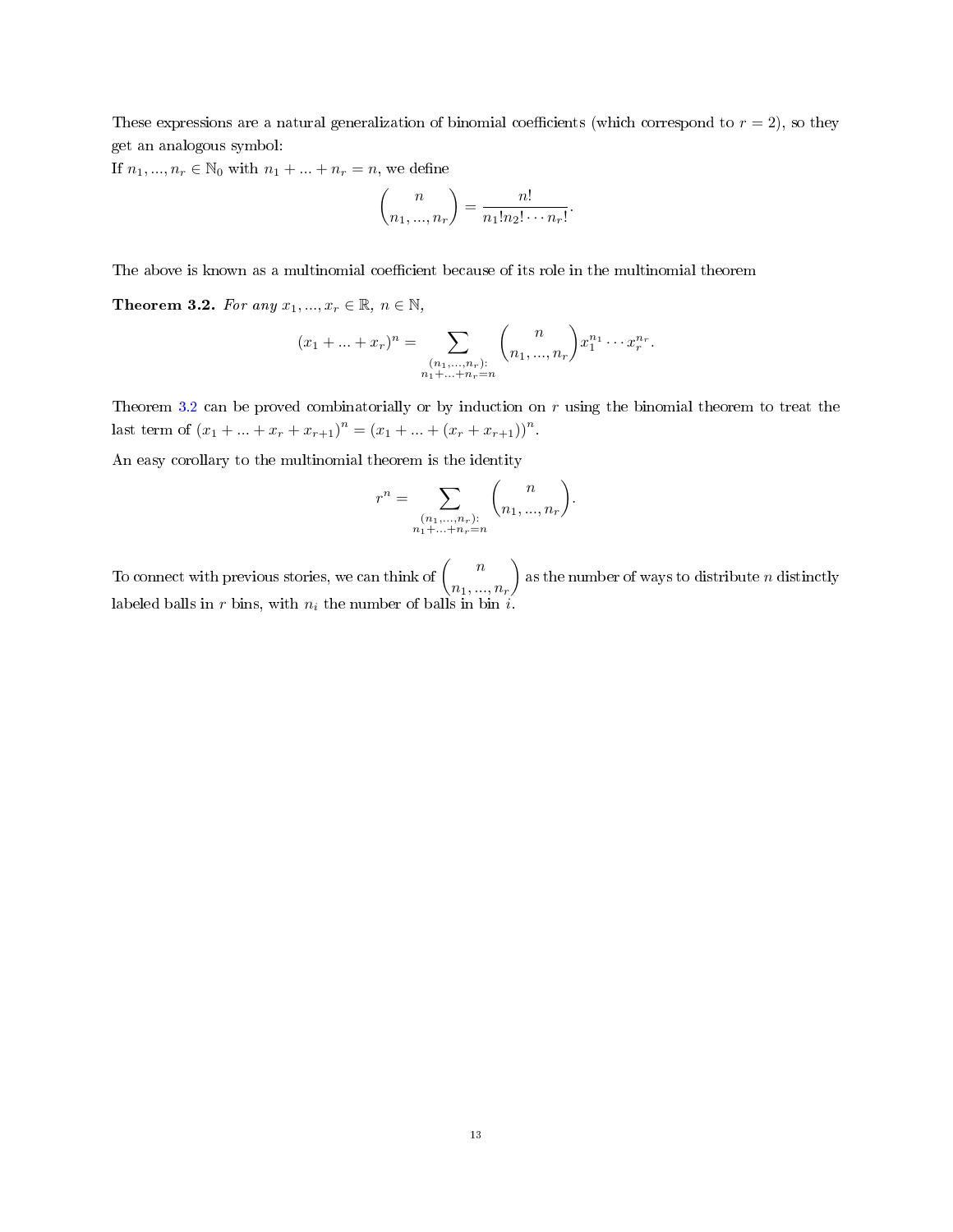### 4. THE BASIC SETUP

The typical paradigm in probability is that one is interested in the outcome of a random *experiment*, which we define to be a process whose outcome is unknown in advance.

The set of all possible outcomes is called the *sample space*, which we write as  $\Omega$ . A generic *outcome* is typically denoted  $\omega$ .

- If the experiment is rolling a six-sided die, then the sample space is  $\Omega = \{1, 2, 3, 4, 5, 6\}$ .
- If the experiment is flipping two quarters, the sample space is  $\Omega = \{(H, H), (H, T), (T, H), (T, T)\}.$
- If the experiment is shuffling a deck of cards labeled  $1, 2, ..., n$ , then we can write the sample space as  $\Omega = S_n$  where the outcome  $\pi$  means that the label of the card at the top of the deck is  $\pi(1)$ , that of the second card is  $\pi(2)$ , and so forth.
- If the experiment is measuring the lifetime (in hours, say) of a light bulb, the sample space is  $\Omega = \{x \in \mathbb{R} : x \geq 0\}.$

Prior to performing the experiment, there are a number of questions we can ask, all of which can be phrased as "Will the experiment result in this particular set of outcomes?"

The collection of all subsets of  $\Omega$  corresponding to potentially answerable questions is the  $\sigma$ -field F. An element  $E \in \mathcal{F}$  is called an *event*.

- In the roll of a die experiment,  $\{1, 3, 5\}$  is the event that an odd number was rolled.
- In the two quarters experiment,  $\{(H, H), (T, T)\}$  is the event that both quarters landed on the same side. The event  $\{(H, H)\}\)$  consists of the single outcome that both quarters showed heads.
- In the light bulb experiment,  $\{x \in \mathbb{R} : x > 2\}$  is the event that the bulb lasted more than 2 hours.

Events can be combined combined using various set theoretic operations.

- If E and F are events, then their union is the new event  $E \cup F = \{ \omega \in \Omega : \omega \in E \text{ or } \omega \in F \}$ , the set of all outcomes which belong to either E or F.
- Similarly, the intersection of E and F is the event  $E \cap F = \{ \omega \in \Omega : \omega \in E \text{ and } \omega \in F \}$ , the set of all outcomes which belong to both  $E$  and  $F$ .
- Finally, we the complement of E is the event  $E^C = {\omega \in \Omega : \omega \notin E}$ , the set of all outcomes which do not belong to E.

As a running example, we consider the roll of a die experiment. Let  $E = \{1, 2, 3\}$  be the event that a value less than 4 is rolled,  $F = \{1, 3, 5\}$  that an odd value is rolled, and  $G = \{2\}$  that a 2 is rolled.

Note that the event G is contained in the event E, which we write as  $G \subseteq E$ .

Also,  $G$  and  $F$  have no outcomes in common, and we say that  $F$  and  $G$  are disjoint.

- The unions are given by  $E \cup F = \{1, 2, 3, 5\}$ ,  $E \cup G = \{1, 2, 3\}$ , and  $F \cup G = \{1, 2, 3, 5\}$ .
- The intersections are  $E \cap F = \{1,3\}$ ,  $E \cap G = \{2\}$ , and  $F \cap G = \emptyset$ .

\* Observe that  $E \cup G = E$  and  $E \cap G = G$ . This is true in general for  $G \subseteq E$ .

The expression  $F \cap G = \emptyset$  is equivalent to the statement that F and G are disjoint.

 $(\emptyset$  is called the empty set because it is the set containing no elements.)

• The complements are  $E^C = \{4, 5, 6\}$  (a value larger than 4),  $F^C = \{2, 4, 6\}$  (an even value), and  $G^C = \{1, 3, 4, 5, 6\}$  ( a value other than 2).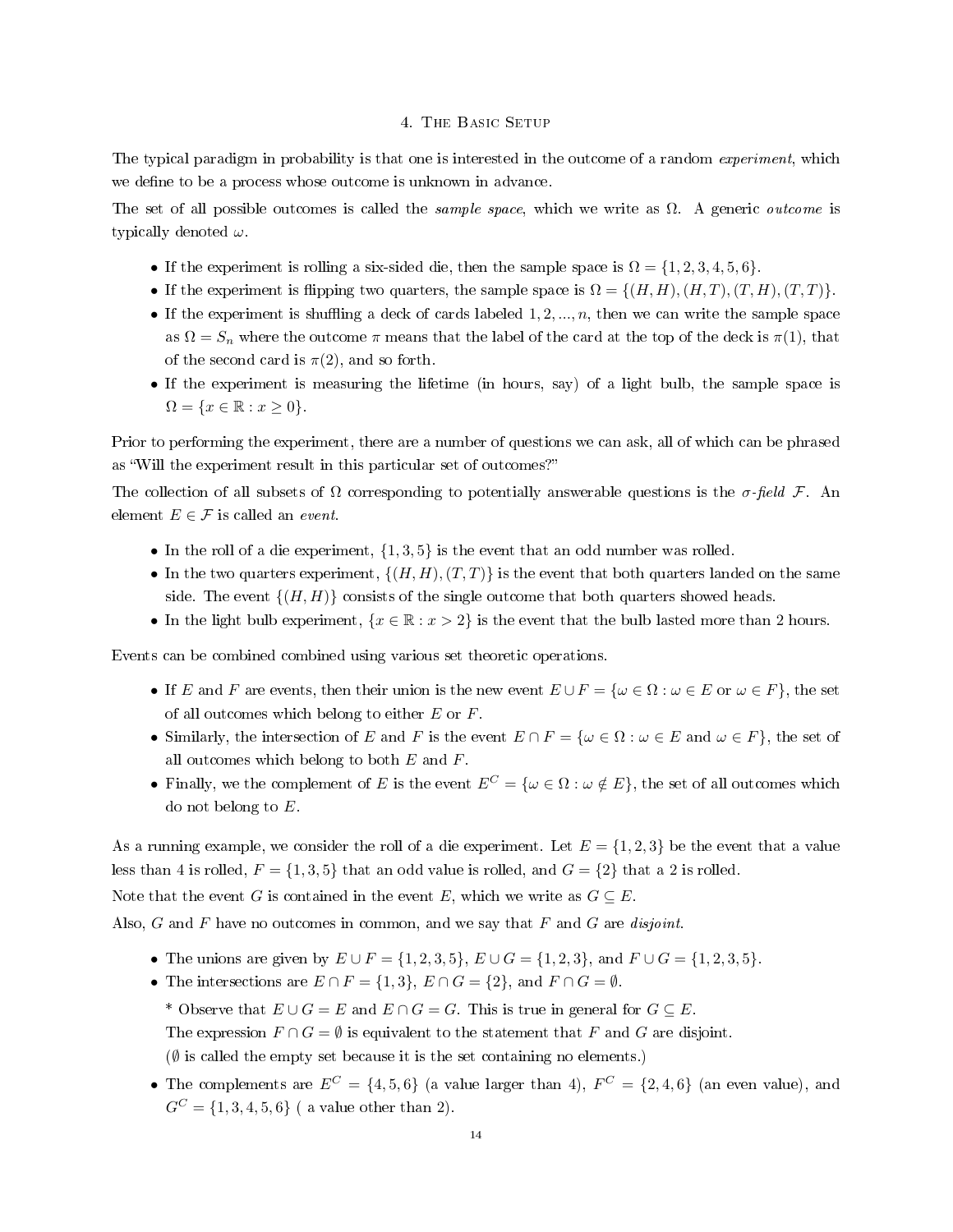One can take unions and intersections of more than one event:

If  $E_1, ..., E_n$  are events, then their union is defined as

$$
\bigcup_{i=1}^{n} E_i = \{ \omega \in \Omega : \omega \in E_i \text{ for some } i = 1, ..., n \},\
$$

and their intersection is defined by

$$
\bigcap_{i=1}^{n} E_i = \{ \omega \in \Omega : \omega \in E_i \text{ for all } i = 1, ..., n \}.
$$

Likewise, we can take countable unions and intersections:

Given events  $E_1, E_2, \dots$ , we have

$$
\bigcup_{i=1}^{\infty} E_i = \{ \omega \in \Omega : \omega \in E_i \text{ for some } i \in \mathbb{N} \},
$$
  

$$
\bigcap_{i=1}^{\infty} E_i = \{ \omega \in \Omega : \omega \in E_i \text{ for all } i \in \mathbb{N} \}.
$$

Intersections and unions over other index sets are dened similarly.

These set operations can also be combined to create more complicated events. Useful examples are the set difference

$$
E \setminus F = E \cap F^C = \{ \omega \in \Omega : \omega \in E \text{ and } \omega \notin F \}
$$

and the symmetric difference

$$
E \triangle F = (E \setminus F) \cup (F \setminus E) = (E \cup F) \setminus (E \cap F),
$$

the latter consisting of all outcomes that are in exactly one of  $E$  or  $F$ .

The operations of union and intersection have nice algebraic properties:

Commutativity:  $E \cup F = F \cup E$  and  $E \cap F = F \cap E$ Associativity:  $(E \cup F) \cup G = E \cup (F \cup G)$  and  $(E \cap F) \cap G = E \cap (F \cap G)$ Distributivity:  $E \cap (F \cup G) = (E \cap F) \cup (E \cap G)$  and  $E \cup (F \cap G) = (E \cup F) \cap (E \cap G)$ 

Complementation is a self-inverse operation in the sense that  $(E^C)^C = E$ .

Complements also distribute over unions and intersections, but they interchange the two. This is the content of DeMorgan's laws: If  ${E_i}_{i\in I}$  is a collection of events, then

$$
\left(\bigcup_{i \in I} E_i\right)^C = \bigcap_{i \in I} E_i^C,
$$

$$
\left(\bigcap_{i \in I} E_i\right)^C = \bigcup_{i \in I} E_i^C.
$$

A facility with manipulating sets is extremely useful in probability computations.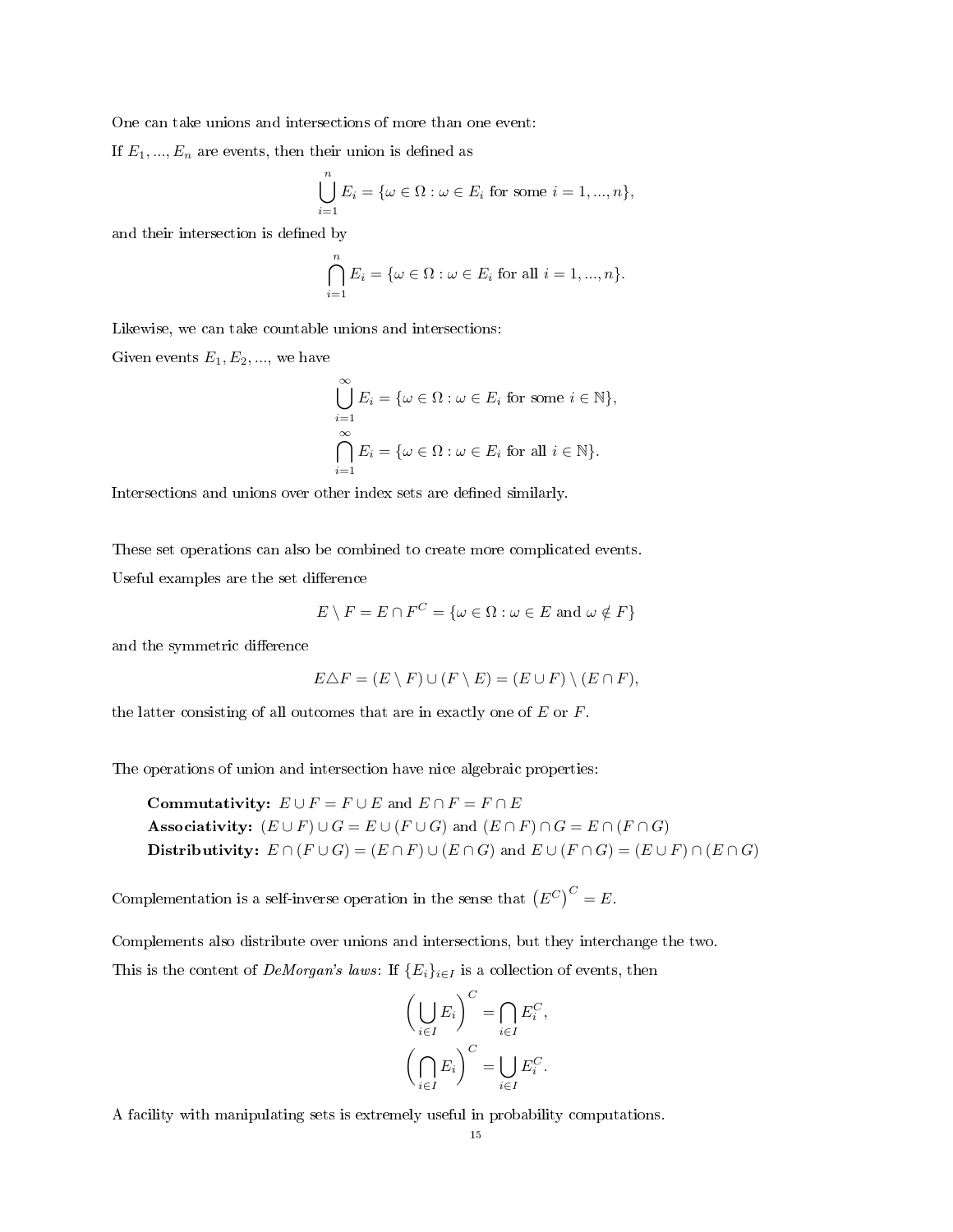Having laid the necessary groundwork, we are finally able to introduce randomness into the picture. There are many interpretations of what probability means in the real world  $-$  for example, a measure of propensity borne out in long-term relative frequencies, or a measure of belief (or lack of information) constantly being updated in the face of new evidence. The jury is still out on these metaphysical and epistemological issues, but this is math class and we can get around this obstacle by treating the subject axiomatically: We will set forth a couple of reasonable assumptions and then derive consequences which will largely agree with the computations advocated by the various schools of thought on the subject and are remarkably effective at modeling real world phenomena.

The general setting in which we will work is a probability space  $(\Omega, \mathcal{F}, P)$ .  $\Omega$  is the sample space consisting of all possible outcomes of the experiment,  $\mathcal F$  is the collection of all events about which we can make meaningful statements, and P is a function which assigns probabilities to events in  $\mathcal F$  in a consistent fashion.

In this class, we will always take F to be the set of all subsets of  $\Omega$ , and will thus deemphasize its role. This is a pretty innocuous assumption when  $\Omega$  is countable, but it turns out that there are subsets of uncountable sample spaces to which one cannot reasonably assign certain natural probabilities.

The probability measure P is an R-valued function defined on  $\mathcal F$  which satisfies

- (1)  $0 \leq P(E) \leq 1$  for all  $E \in \mathcal{F}$
- $(2)$   $P(\Omega) = 1$
- (3) For any sequence of pairwise disjoint subsets  $E_1, E_2, ..., P(\bigcup_{i=1}^{\infty} E_i) = \sum_{i=1}^{\infty} P(E_i)$ .

Observe that if we set  $E_1 = \Omega$  and  $E_i = \emptyset$  for  $i > 1$ , then we have

$$
1 = P(\Omega) = P\left(\bigcup_{i=1}^{\infty} E_i\right) = P(\Omega) + \sum_{i=2}^{\infty} P(E_i) = 1 + \sum_{i=2}^{\infty} P(\emptyset),
$$

so  $P(\emptyset) = 0$ .

Also, note that finite additivity is a special case of Axiom 3: If  $E_1, ..., E_n$  are disjoint events, then we can set  $E_i = \emptyset$  for  $i > n$  to get

$$
P\left(\bigcup_{i=1}^{n} E_i\right) = P\left(\bigcup_{i=1}^{\infty} E_i\right) = \sum_{i=1}^{\infty} P(E_i) = \sum_{i=1}^{n} P(E_i) + \sum_{i=n+1}^{\infty} P(\emptyset) = \sum_{i=1}^{n} P(E_i).
$$

**Example 4.1.** In the roll of a die example, a natural choice of P is  $P(E) = \frac{|E|}{6}$  for all  $E \subseteq \{1, 2, ..., 6\}$ . If we were working with a loaded die, then some faces may be more likely than others. One way to represent this is as follows: Let  $p_1, p_2, ..., p_6 \ge 0$  satisfy  $p_1 + p_2 + ... + p_6 = 1$ . Then  $P(E) = \sum_{i \in E} p_i$ . The interpretation is that  $p_i$  represents the probability that the the value  $i$  is observed.

(Actually, all probabilities on countable sample spaces arise in this fashion since Axiom 3 implies that P is determined by its value on singletons in such cases.)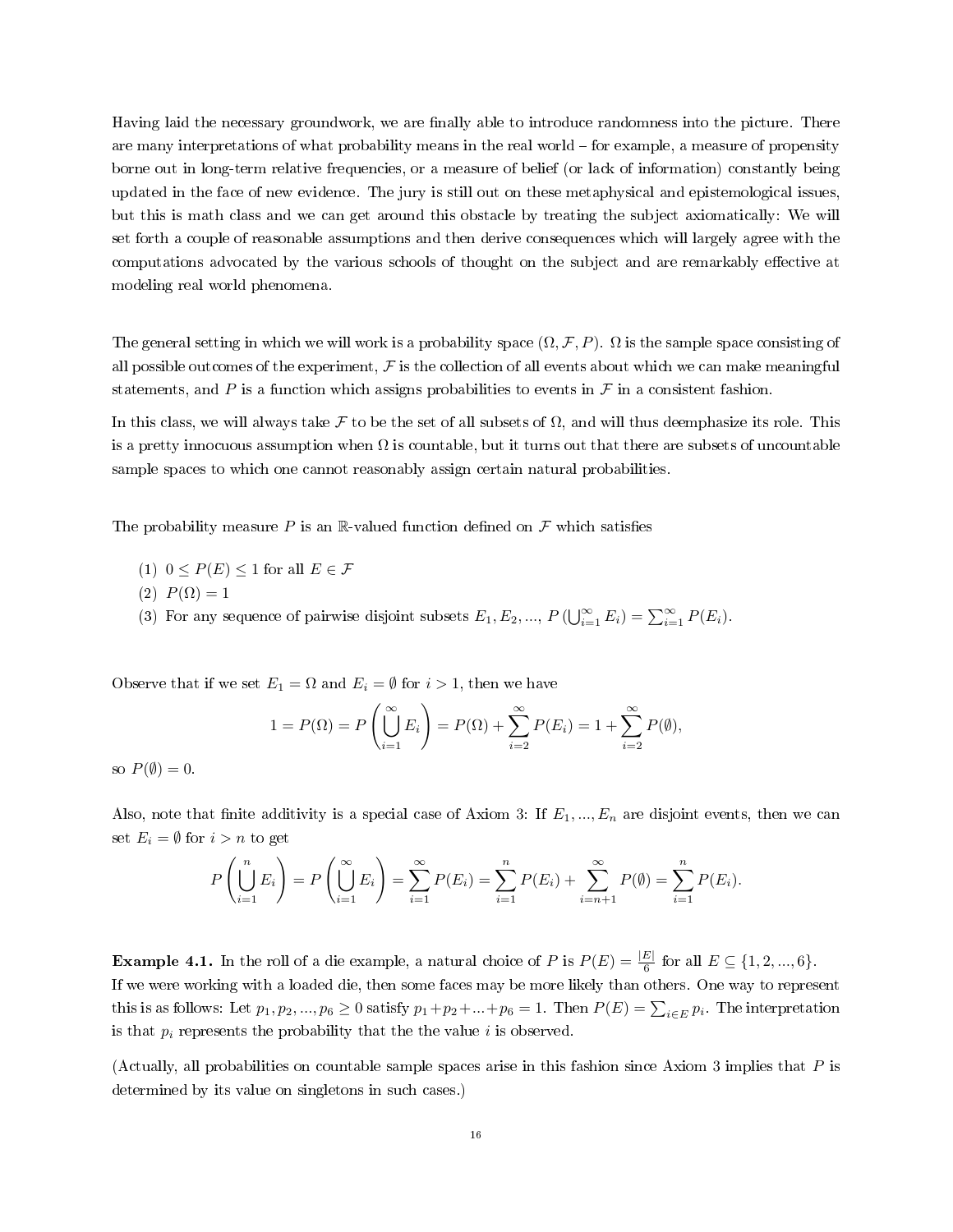**Example 4.2.** In the light bulb lifetime experiment, a typical choice for  $P$  is something like  $P(E) = \int_{E} e^{-x} dx$ for  $E \subseteq [0, \infty)$ . Since  $\int_0^\infty e^{-x} dx = 1$ , we see that Axiom 2 is satisfied. Also, since  $e^{-x} \ge 0$  for all  $x \ge 0$ , it follows from basic properties of the integral that  $0 \leq \int_E e^{-x} dx \leq \int_0^\infty e^{-x} dx = 1$  for any  $E \subseteq [0, \infty)$  for which the integral is defined. Using the correct definition of the integral, Axiom 3 is also satisfied.

Though this makes good sense for the kind of events one usually cares about in practice, such as  $E = (a, b)$ , the integral is not defined over all possible subsets of  $[0, \infty)$ , which indicates that a rigorous treatment of probability needs to be careful about the domain of P. (Maybe explain Vitali sets...)

From these 3 simple axioms, one can derive a whole host of other useful consequences.

<span id="page-16-1"></span>**Proposition 4.1.** For any event A,  $P(A^C) = 1 - P(A)$ .

Proof. Axioms 2 and 3 imply that

$$
1 = P(\Omega) = P(A \cup A^C) = P(A) + P(A^C).
$$

This is a useful result because it is sometimes much easier to compute  $P(A^C)$  than  $P(A)$ .

<span id="page-16-2"></span>**Proposition 4.2.** If  $E \subseteq F$ , then  $P(E) \leq P(F)$ .

*Proof.* Since F is the disjoint union of  $F \setminus E$  and  $E \cap F = E$ , Axioms 3 and 1 imply

$$
P(F) = P(E \cap F) + P(F \setminus E) = P(E) + P(F \setminus E) \ge P(E).
$$

<span id="page-16-0"></span>**Proposition 4.3.** For any events E and F,  $P(E \cup F) = P(E) + P(F) - P(E \cap F)$ .

*Proof.* Writing " $\sqcup$ " for "disjoint union," we have  $E \cup F = (E \setminus F) \sqcup (E \cap F) \sqcup (F \setminus E)$ ,  $E = (E \setminus F) \sqcup (E \cap F)$ , and  $F = (F \setminus E) \sqcup (E \cap F)$ . Thus the third axiom implies

$$
P(E \cup F) = P(E \setminus F) + P(E \cap F) + P(F \setminus E)
$$
  
= 
$$
P(E \setminus F) + P(E \cap F) + P(F \setminus E) + P(E \cap F) - P(E \cap F)
$$
  
= 
$$
P(E) + P(F) - P(E \cap F).
$$

**Example 4.3.** A certain electronic device consists of two components. The first component has probability  $0.4$  of failing within the first year, the second component has probability  $0.6$  of failing within the first year, and the probability that both components fail within a year is 0.25. What is the probability that the device is operational after a year?

If we let A be the event that the first component fails and let B be the event that the second component fails, then  $A \cup B$  is the event that at least one component has failed by the year's end. By Proposition [4.3,](#page-16-0)

$$
P(A \cup B) = P(A) + P(B) - P(A \cap B) = 0.4 + 0.6 - 0.25 = 0.75,
$$

so Proposition [4.1](#page-16-1) implies that the probability that the device is still working after a year is

$$
P((A \cup B)^{C}) = 1 - P(A \cup B) = 0.25.
$$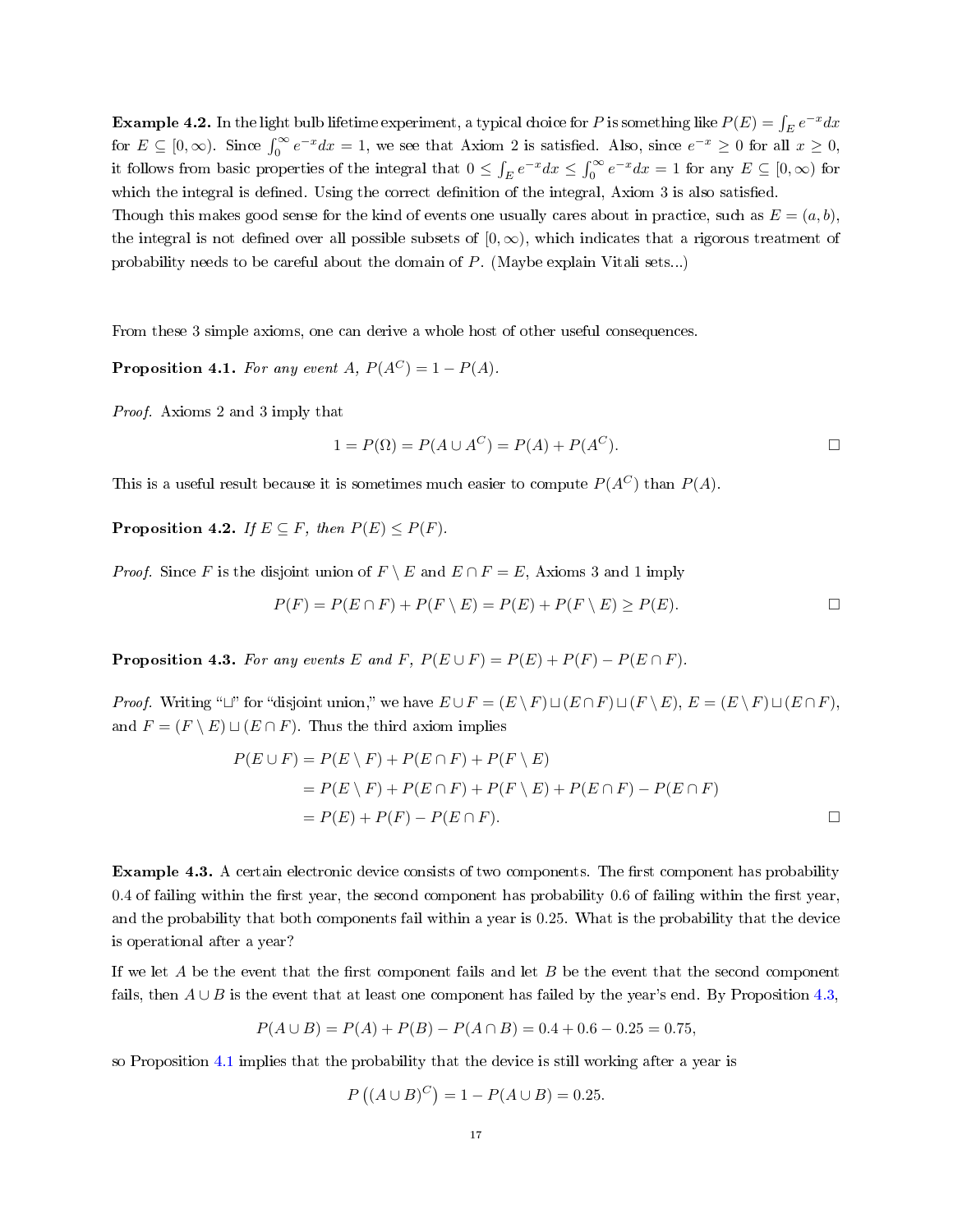Proposition [4.3](#page-16-0) has a natural extension to unions of more than two events known as the inclusion-exclusion identity.

<span id="page-17-0"></span>**Proposition 4.4.** For any events  $E_1, E_2, ..., E_n$ ,

$$
P\left(\bigcup_{i=1}^{n} E_i\right) = \sum_{k=1}^{n} (-1)^{k+1} \sum_{i_1 < \dots < i_k} P\left(\bigcap_{j=1}^{k} E_{i_j}\right)
$$
  
= 
$$
\sum_{i=1}^{n} P(E_i) - \sum_{i < j} P(E_i \cap E_j) + \sum_{i < j < k} P(E_i \cap E_j \cap E_k) - \dots + (-1)^{n+1} P\left(\bigcap_{i=1}^{n} E_i\right).
$$

Proof. The argument in the text is enlightening and it works well for countable probability spaces, but it needs more work to apply in full generality.

(Roughly, it says fix any  $\omega \in \bigcup_{i=1}^n E_i$ . Then  $\omega$  is in exactly m of the  $E_i$ 's for some  $m = 1, ..., n$ . Thus its probability,  $P(\{\omega\})$ , contributes to exactly  $\binom{m}{k}$  of the summands in the k-fold intersections on the right. It's total contribution to the right-hand side is thus  $P(\{\omega\}) \left(\sum_{k=1}^m (-1)^{k+1} {m \choose k}\right)$ , which is equal to its contribution,  $P(\{\omega\}) = {m \choose 0} P(\{\omega\})$ , to the left-hand side since  $\sum_{k=0}^{m} {m \choose k} (-1)^{k+1} = -(1-1)^m = 0$ .)

Instead we give an inductive proof. Proposition [4.3](#page-16-0) is the base case. Now assume that  $P\left(\bigcup_{i=1}^n F_i\right) = \sum_{k=1}^n (-1)^{k+1} \sum_{i_1 < \cdots < i_k} P\left(\bigcap_{j=1}^k F_{i_j}\right)$  for any events  $F_1, ..., F_n$  and let  $E_1, ..., E_{n+1}$  be given. Then

$$
P\left(\bigcup_{i=1}^{n+1} E_i\right) = P\left(\left(\bigcup_{i=1}^{n} E_i\right) \cup E_{n+1}\right) = P\left(\bigcup_{i=1}^{n} E_i\right) + P(E_{n+1}) - P\left(\left(\bigcup_{i=1}^{n} E_i\right) \cap E_{n+1}\right)
$$
  
\n
$$
= P\left(\bigcup_{i=1}^{n} E_i\right) + P(E_{n+1}) - P\left(\bigcup_{i=1}^{n} (E_i \cap E_{n+1})\right)
$$
  
\n
$$
= \sum_{k=1}^{n} (-1)^{k+1} \sum_{i_1 < \dots < i_k} P\left(\bigcap_{j=1}^{k} E_{i_j}\right) + P(E_{n+1}) - \sum_{k=1}^{n} (-1)^{k+1} \sum_{i_1 < \dots < i_k} P\left(\bigcap_{j=1}^{k} (E_{i_j} \cap E_{n+1})\right)
$$
  
\n
$$
= \sum_{k=1}^{n+1} (-1)^{k+1} \sum_{i_1 < \dots < i_k} P\left(\bigcap_{j=1}^{k} E_{i_j} \cap E_{n+1}\right).
$$

It can be shown that the probability of the union is upper-bounded by truncating the alternating sum in Proposition [4.4](#page-17-0) after a term has been added, and the probability is lower-bounded by truncating the sum after a negative term. This is the content of the Bonferroni inequalities.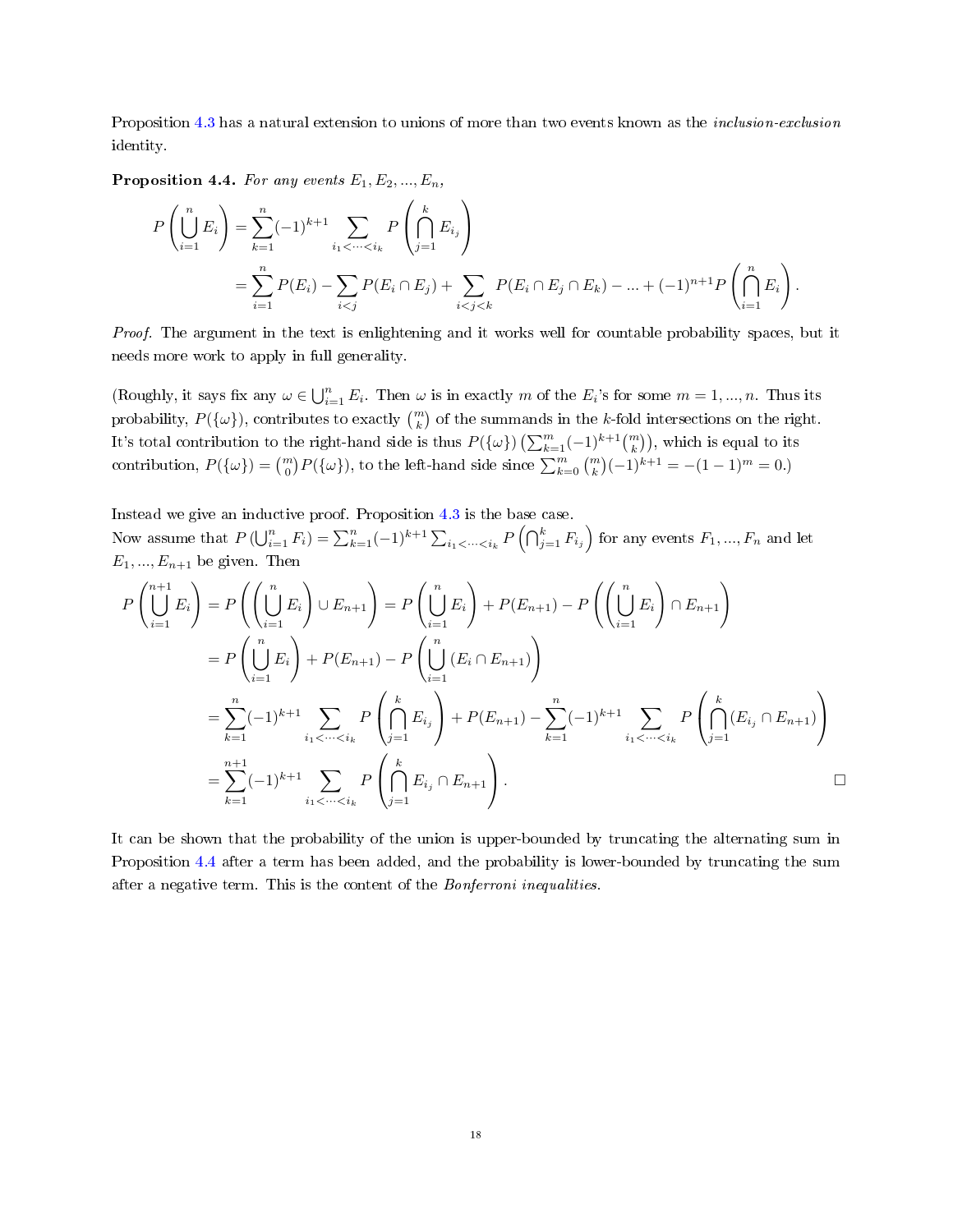#### 5. Equiprobable Outcomes

Historically, probability was first considered in terms of finite sample spaces where all outcomes were judged equally likely - that is,  $P(E) = \frac{|E|}{|\Omega|}$  for all  $E \subseteq \Omega$ . We will hone our counting skills by working through several such examples.

Example 5.1. If two dice are rolled, what is the probability that the sum of their values is 7? What is the probability that the second die shows a higher value than the first?

There are 36 possible and equally likely outcomes of the experiment,  $(i, j)$  with  $i, j = 1, ..., 6$ . For each value of *i*, there is exactly one value of *j* for which  $i + j = 7$ . Thus

$$
P(i + j = 7) = \frac{6}{36} = \frac{1}{6}.
$$

Similarly, for each value of i, there are  $6-i$  values of j which are greater, so

$$
P(j > i) = \frac{1}{36} \sum_{i=1}^{6} (6 - i) = \frac{36}{36} - \frac{1}{36} \cdot \frac{6 \cdot 7}{2} = \frac{5}{12}.
$$

**Example 5.2.** In a certain batch of n widgets, m are known to be defective. Suppose that a random subset of  $k$  widgets is selected. What is the probability that at most 2 of them are defective? (Let's assume that  $n > m$  and  $k \geq 2$ .)

There are  $\binom{n}{k}$ k possible samples and all are assumed to be equally likely. The number of such samples that

contain exactly  $j$  defective widgets for  $j \leq k$  is  $\binom{m}{k}$ j  $\binom{n-m}{m}$  $k - j$ ). Thus  $P(j \text{ defective}) =$  $\sqrt{m}$ j  $\binom{n-m}{n}$  $k - j$  $\setminus$  $\sqrt{n}$ k  $\frac{1}{\sqrt{1-\frac{1}{\sqrt{1-\frac{1}{\sqrt{1-\frac{1}{\sqrt{1-\frac{1}{\sqrt{1-\frac{1}{\sqrt{1-\frac{1}{\sqrt{1-\frac{1}{\sqrt{1-\frac{1}{\sqrt{1-\frac{1}{\sqrt{1-\frac{1}{\sqrt{1-\frac{1}{\sqrt{1-\frac{1}{\sqrt{1-\frac{1}{\sqrt{1-\frac{1}{\sqrt{1-\frac{1}{\sqrt{1-\frac{1}{\sqrt{1-\frac{1}{\sqrt{1-\frac{1}{\sqrt{1-\frac{1}{\sqrt{1-\frac{1}{\sqrt{1-\frac{1}{\sqrt{1-\frac{1}{\sqrt{1-\frac{1}{\sqrt{1-\frac{1$ 

In particular,

$$
P(\text{at most 2 defective}) = P(0 \text{ defective}) + P(1 \text{ defective}) + P(2 \text{ defective})
$$

$$
= \frac{\binom{n-m}{k}}{\binom{n}{k}} + \frac{m\binom{n-m}{k-1}}{\binom{n}{k}} + \frac{\binom{m}{2}\binom{n-m}{k-2}}{\binom{n}{k}}.
$$

Example 5.3. In the game of poker, players are dealt 5 cards each from a 52 card deck. We assume that the deck is thoroughly shuffled so that all  $\binom{52}{5}$ 5 possible hands are equally likely. Cards have thirteen values  $2, ..., 10, J, ..., A$  (which we take to be ordered as indicated) and each value comes in four suits.

- A full house consists of three cards of one value and two cards of another.
- $\bullet$  A straight consists of five consecutive cards not all having the same suit.
- A three of a kind consists of three cards of one value and two cards having two other values.
- A big bobtail consists of four cards of the same suit in consecutive order and another card which does not extend the straight.

How likely is each hand? Should a big bobtail be worth more or less than a full house?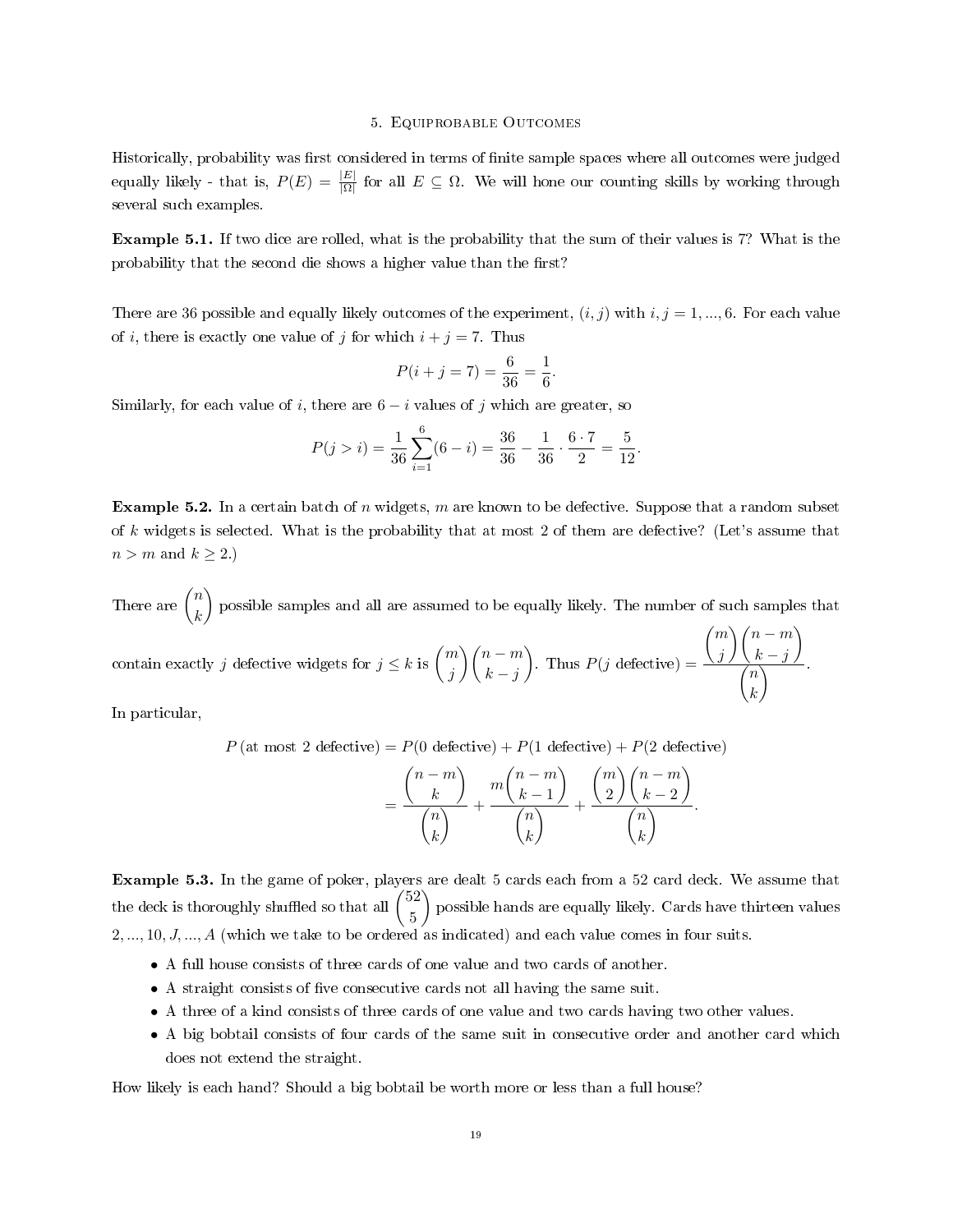• For a full house, there are 13 choices for the value appearing three times and 12 remaining choices for the value appearing twice. There are 4 possible choices for the suits of the former (by specifying the suit not chosen) and  $\binom{4}{9}$ 2 choices for the suits of the latter. Thus

$$
P(\text{Full House}) = \frac{13 \cdot 12 \cdot 4 \cdot {\binom{4}{2}}}{\binom{52}{5}}.
$$

• For a straight, there are 9 choices for the value of the lowest card, the other values then being determined. There are 4 choices for the suit of each card, but we must discount the 4 cases for each choice of values where all cards have the same suit. Thus

$$
P(\text{Straight}) = \frac{9 \cdot (4^5 - 4)}{\binom{5^2}{5}}.
$$

• For a three of a kind, we have 13 choices for the value appearing three times and  $\binom{12}{2}$ 2 choices for the other values. There are 4 choices for the suits of the first value and 4 choices each for the suits of the other two. Thus

$$
P(\text{3-of-a-kind}) = \frac{13 \cdot \binom{12}{2} \cdot 4^3}{\binom{52}{5}}.
$$

• For a big bobtail, there are 8 choices for the smallest value in the "mini-straight" which leave 7 choices for the other value  $(3, ..., 10)$ , and 2 choices for the smallest value  $(2, J)$  which leave 8 for the other value. In all cases, there are 4 for the suit of the mini-straight and 4 for the suit of the other card. Thus

$$
P(\text{Big Bothail}) = \frac{(8 \cdot 7 + 2 \cdot 8) \cdot 4^2}{\binom{52}{5}}.
$$

Since

$$
(8 \cdot 7 + 2 \cdot 8) \cdot 4^2 = 1,152 < 3,744 = 13 \cdot 12 \cdot 4 \cdot \binom{4}{2},
$$

a big bobtail should be worth more than a full house.

Example 5.4. A deck of cards is completely shuffled and the cards are turned up one at a time until the first ace appears. Is the next card more likely to be the ace of spades or the two of clubs?

To find the probability that the ace of spades immediately follows the first ace, note that there are 51! ways to order all cards other than the ace of spades, and for each ordering, there is exactly one way to insert the ace of spades so that it is immediately after the first ace. Thus

$$
P(A\spadesuit \text{ after first } A) = \frac{51!}{52!} = \frac{1}{52}.
$$

Of course, the exact same argument applies to the two of clubs (or any other fixed card), so the two events are equally likely.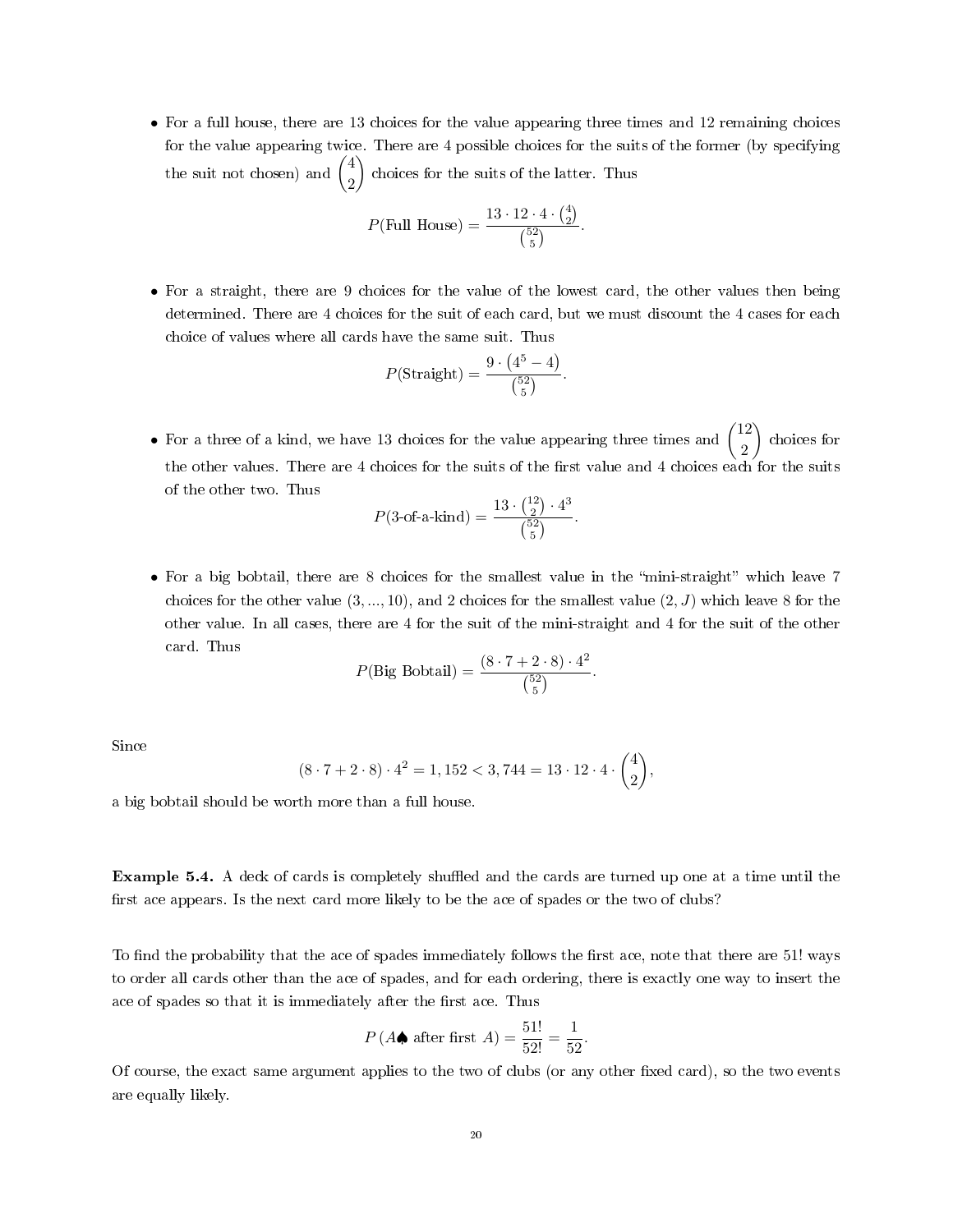**Example 5.5.** Suppose that n people enter a restaurant and each leaves their hat at the reception desk. The receptionist is lazy and simply selects a random hat to return to each person after the meal. What is the probability that no one is given their original hat?

For  $i = 1, ..., n$  let  $E_i$  be the event that person i receives their original hat. Then the probability that at least one person gets their hat back is

$$
P\left(\bigcup_{i=1}^{n} E_i\right) = \sum_{i=1}^{n} P(E_i) - \sum_{i < j} P(E_i \cap E_j) + \dots + (-1)^{k+1} \sum_{i_1 < \dots < i_k} P(E_{i_1} \cap \dots \cap E_{i_k}) + \dots + (-1)^{n+1} P\left(\bigcap_{i=1}^{n} E_i\right)
$$

by inclusion-exclusion.

Now for any  $k = 1, ..., n$  and any  $1 \leq i_1 < ... < i_k \leq n$ ,  $P(E_{i_1} \cap \cdots \cap E_{i_k}) = \frac{(n-k)!}{n!}$  because there are  $(n-k)!$ ways to distribute the remaining hats amongst the other  $n - k$  people. Since the number of terms in the sum over  $1 \leq i_1 < ... < i_k \leq n$  is  $\binom{n}{k}$ k , we see that

$$
P\left(\bigcup_{i=1}^{n} E_i\right) = \sum_{k=1}^{n} (-1)^{k+1} \sum_{i_1 < \dots < i_k} P\left(\bigcap_{j=1}^{k} E_{i_j}\right)
$$
  
= 
$$
\sum_{k=1}^{n} (-1)^{k+1} \frac{n!}{k!(n-k)!} \frac{(n-k)!}{n!}
$$
  
= 
$$
-\sum_{k=1}^{n} \frac{(-1)^k}{k!} = 1 - \sum_{k=0}^{n} \frac{(-1)^k}{k!}.
$$

Thus the probability that no one receives their hat is

$$
1 - P\left(\bigcup_{i=1}^{n} E_i\right) = \sum_{k=0}^{n} \frac{(-1)^k}{k!} \to e^{-1}.
$$

**Example 5.6.** Suppose that a coin is tossed n times. If we know that the coin came up heads m times, what can we say about the number of head runs? (A head run is sequence of consecutive tosses resulting in heads, so if the outcome was  $HHHTHTTHHT$ , then we have three head runs of lengths 3, 1, and 2 respectively.)

Let  $1 \le r \le m$  be given. We want to know what the probability that a sequence of n coin tosses resulting in m heads contains r head runs. Assuming that all sequences of m heads and  $n - m$  tails are equally likely, this is just the number of sequences of  $m$  heads and  $n-m$  tails consisting of  $r$  head runs divided by  $\left( \frac{n}{r} \right)$ m .

We can represent such sequences by  $y_1x_1y_2x_2...y_rx_ry_{r+1}$  where  $x_i$  is the length of the  $i^{\text{th}}$  head run and  $y_i$ is the length of the tail run immediately preceding the  $i^{\text{th}}$  head run for  $i = 1, ..., r$ , and  $y_{r+1}$  is the length of the tail run following the last head run.

By assumption,  $x_1, ..., x_r$  are positive integers with  $x_1 + ... + x_r = m$ , and  $y_1, ..., y_{r+1}$  are integers with  $y_1, y_{r+1} \ge 0, y_2, ..., y_r > 0$ , and  $y_1 + ... + y_{r+1} = n - m$ .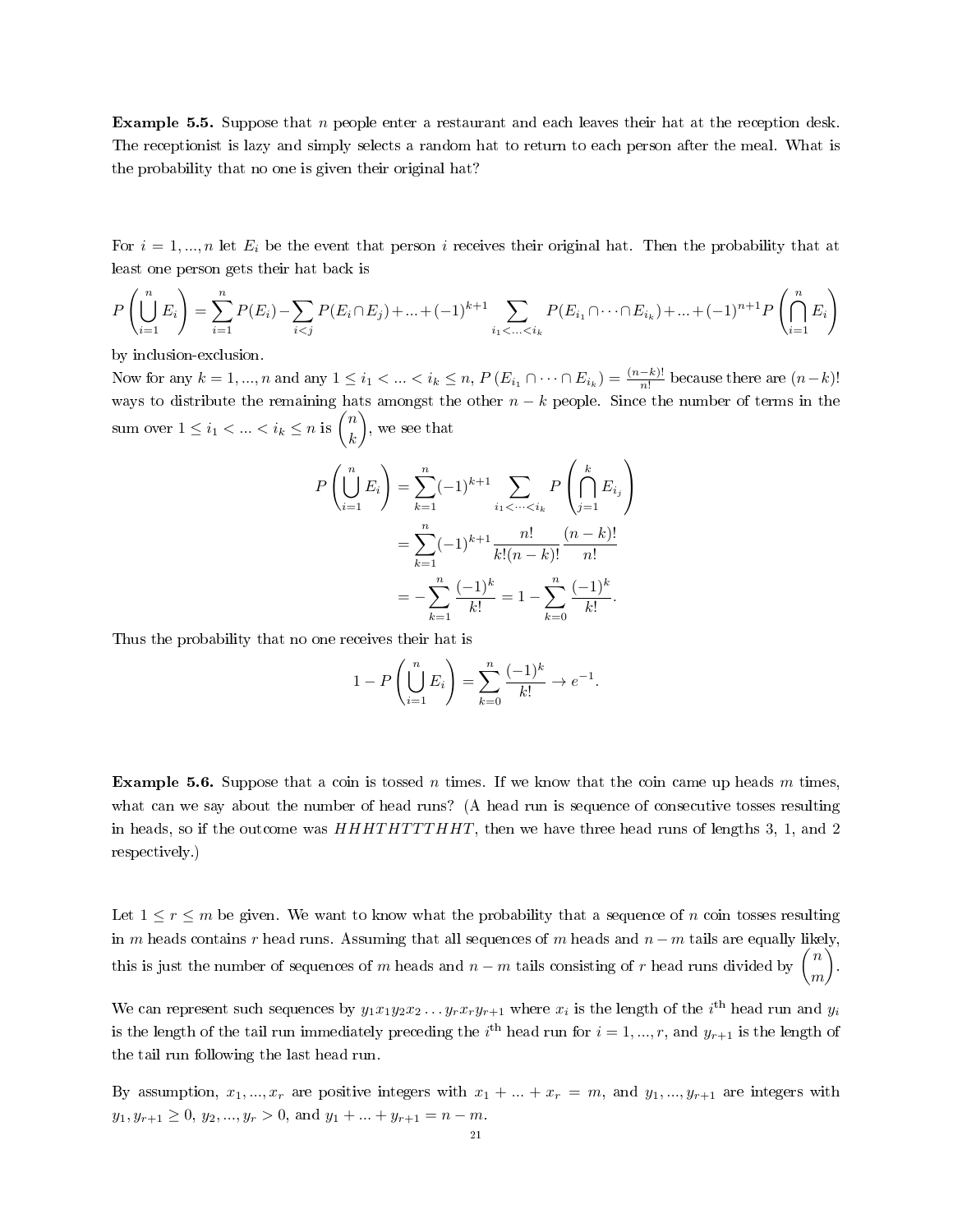By previous arguments, the number of such  $(x_1, ..., x_r)$  is  $\binom{m-1}{r}$  $r-1$ (determined by placement of  $r-1$  right) parentheses in the  $m-1$  positions between  $m$  ones), and the number of  $(y_1, ..., y_{r+1})$  is the same as the number of positive integer vectors  $(z_1, ..., z_{r+1})$  with  $z_1 + ... + z_{r+1} = n - m + 2$  (taking  $z_1 = y_1 + 1$ ,  $z_{r+1} = y_{r+1} + 1$ , and  $z_i = y_i$  for  $2 \le i \le r$ ), which is  $\binom{n-m+2-1}{n+1}$  $r + 1 - 1$  $=\binom{n-m+1}{n}$ r .

Thus, by the basic principle of counting

$$
P(r \text{ head runs}) = \frac{\binom{m-1}{r-1}\binom{n-m+1}{r}}{\binom{n}{m}}.
$$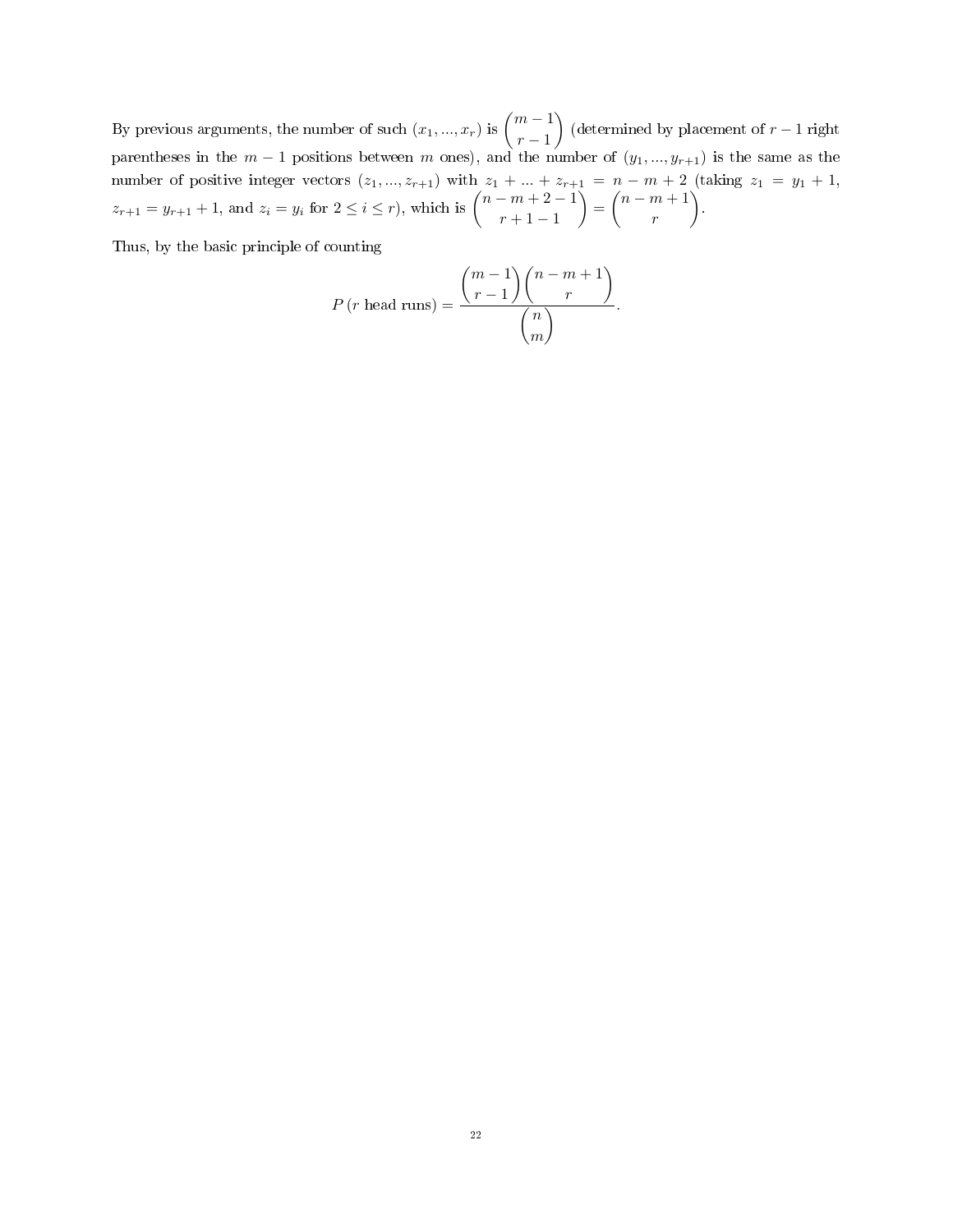### 6. Additional Properties of P

<span id="page-22-2"></span>**Proposition 6.1.** If  $E_1, E_2, ...$  is any sequence of events, then  $P(\bigcup_{i=1}^{\infty} E_i) \leq \sum_{i=1}^{\infty} P(E_i)$ .

*Proof.* Define  $F_1 = E_1$  and  $F_k = E_k \setminus \bigcup_{i=1}^{k-1} E_i$  for  $k \geq 2$ . Then  $F_n \subseteq E_n$  for all  $n \in \mathbb{N}$  and  $\bigcup_{i=1}^{\infty} F_i = \bigcup_{i=1}^{\infty} E_i$ . Moreover, the events  $F_1, F_2, \dots$  are disjoint.

It follows from Axiom 3 and Proposition [4.2](#page-16-2) that

$$
P\left(\bigcup_{i=1}^{\infty} E_i\right) = P\left(\bigcup_{i=1}^{\infty} F_i\right) = \sum_{i=1}^{\infty} P(F_i) \le \sum_{i=1}^{\infty} P(E_i).
$$

<span id="page-22-0"></span>**Proposition 6.2.** If  $E_1, E_2, ...$  is any sequence of events with  $E_1 \subseteq E_2 \subseteq ...$ , then  $P(\bigcup_{i=1}^{\infty} E_i) = \lim_{n \to \infty} P(E_n)$ .

*Proof.* Define  $F_1 = E_1$  and  $F_k = E_k \setminus \bigcup_{i=1}^{k-1} E_i$  for  $k \geq 2$ . Then the  $F_i$ 's are disjoint,  $E_n = \bigcup_{i=1}^n F_i$ , and  $\bigcup_{i=1}^{\infty} E_i = \bigcup_{i=1}^{\infty} F_i$ . It follows that

$$
P\left(\bigcup_{i=1}^{\infty} E_i\right) = P\left(\bigcup_{i=1}^{\infty} F_i\right) = \sum_{i=1}^{\infty} P(F_i) = \lim_{n \to \infty} \sum_{i=1}^{n} P(F_i) = \lim_{n \to \infty} P\left(\bigcup_{i=1}^{n} F_i\right) = \lim_{n \to \infty} P(E_n).
$$

<span id="page-22-1"></span>**Proposition 6.3.** If  $E_1, E_2, ...$  is any sequence of events with  $E_1 \supseteq E_2 \supseteq ...$ , then  $P(\bigcap_{i=1}^{\infty} E_i) = \lim_{n \to \infty} P(E_n)$ .

*Proof.* Define  $F_n = E_n^C$  for  $n \in \mathbb{N}$ . Then  $F_1 \subseteq F_2 \subseteq \ldots$  and  $\bigcup_{i=1}^{\infty} F_i = \bigcup_{i=1}^{\infty} E_i^C = \left(\bigcap_{i=1}^{\infty} E_i\right)^C$ . It follows from Propositions [4.1](#page-16-1) and [6.2](#page-22-0) that

$$
P\left(\bigcap_{i=1}^{\infty} E_i\right) = 1 - P\left(\bigcup_{i=1}^{\infty} F_i\right) = 1 - \lim_{n \to \infty} P(F_n)
$$
  
= 
$$
\lim_{n \to \infty} \left(1 - \lim_{n \to \infty} P(F_n)\right) = \lim_{n \to \infty} P\left(F_n^C\right) = \lim_{n \to \infty} P\left(E_n\right).
$$

Propositions [6.2](#page-22-0) and [6.3](#page-22-1) are known as *continuity from below* and *continuity from above*, respectively.

Example 6.1. Recall the infinite urn experiment from the first lecture:

At  $\frac{1}{2}$  hour til midnight we add balls labeled 1, ..., 10 and remove one ball.

At  $\frac{1}{4}$  hour til midnight we add balls labeled 11, ..., 20 and remove one ball.

At  $\frac{1}{8}$  hour til midnight we add balls labeled  $21, ..., 30$  and remove one ball...

We saw that if we always removed the ball with the highest label, there would be infinitely many balls in the urn at midnight, whereas if we removed the ball with the lowest label, the urn would be empty at midnight. Suppose now that at each stage we remove a ball chosen uniformly at random from the urn. We claim that  $P($ urn empty at midnight) = 1.

To see that this is so, it suffices to show that for any  $n \in \mathbb{N}$ , letting  $A_n$  denote the event that ball n remains at midnight, we have  $P(A_n) = 0$ .

(This will imply  $P(\text{urn empty at midnight}) = 1 - P \begin{pmatrix} \infty \\ \infty \end{pmatrix}$  $n=1$  $A_n$  $\setminus$  $\geq 1-\sum_{n=1}^{\infty}$  $n=1$  $P(A_n) = 1.$ 

Now ball n was first added at stage m where  $10(m-1) < n \le 10m$ . Let  $F_k^n$  be the event that ball n remains at stage  $m + k - 1$ .

By construction,  $F_1^n \supseteq F_2^n \supseteq \ldots$  and  $A_n = \bigcap_{k=1}^{\infty} F_k^n$ , so continuity from above implies  $P(A_n) = \lim_{k \to \infty} P(F_k^n)$ .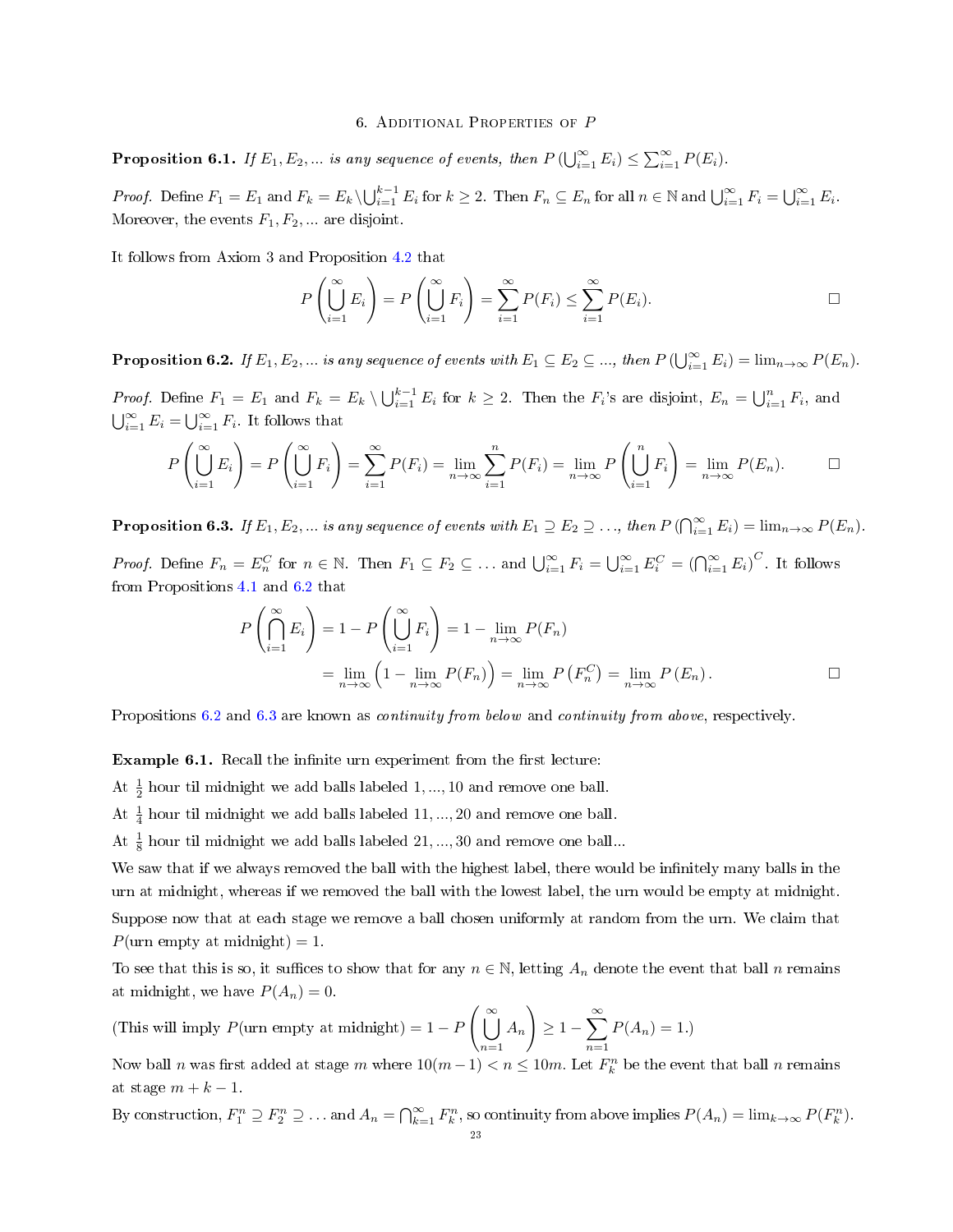To complete the argument, we observe that

$$
P(F_k^n) = \frac{9m}{9m+1} \cdot \frac{9(m+1)}{9(m+1)+1} \cdots \frac{9(m+k-1)}{9(m+k-1)+1}
$$
  
= 
$$
\prod_{j=m}^{m+k-1} \frac{9j}{9j+1} = \prod_{j=m}^{m+k-1} \left(1 - \frac{1}{9j+1}\right)
$$
  

$$
\leq \prod_{j=m}^{m+k-1} \exp\left(-\frac{1}{9j+1}\right) = \exp\left(-\sum_{j=m}^{m+k-1} \frac{1}{9j+1}\right),
$$

which goes to zero as  $k \to \infty$ .

\* The last expression goes to zero since the harmonic series diverges to infinity. The bound  $1 - x \le e^{-x}$  follows by observing that  $f(x) = e^{-x} - 1 + x$  has a global minimum at  $x = 0$ .

Suppose that  $A_1, A_2, \ldots$  is a sequence of events. We define the limit superior of the sequence by

$$
\limsup_{n \to \infty} A_n = \bigcap_{n=1}^{\infty} \bigcup_{m=n}^{\infty} A_m.
$$

Often we abbreviate the event  $\limsup A_n$  as  $\{A_n \text{ i.o.}\}$  where i.o. stands for infinitely often. If we write  $n\rightarrow\infty$  $B_n = \bigcup_{m=n}^{\infty} A_m$ , then  $B_m$  is the event that at least one  $A_m$  occurs for  $m \geq n$ . Thus  $\{A_n \text{ i.o.}\} = \bigcap_{n=1}^{\infty} B_n$ is the event that infinitely many of the  $A_n$  occur:  $\omega \in \bigcap_{n=1}^{\infty} B_n$  if and only if for every  $n \in \mathbb{N}$ , there is an  $m \geq n$  with  $\omega \in A_m$ .

**Proposition 6.4.** Let  $A_1, A_2, ...$  be a sequence of events. If  $\sum_{n=1}^{\infty} P(A_n) < \infty$ , then  $P(A_n \text{ i.o.}) = 0$ .

*Proof.* Writing  $B_n = \bigcup_{m=n}^{\infty} A_m$ , we see that  $B_1 \supseteq B_2 \supseteq \ldots$ , so Proposition [6.3](#page-22-1) implies

$$
P(A_n \text{ i.o.}) = P\left(\bigcap_{n=1}^{\infty} B_n\right) = \lim_{n \to \infty} P(B_n).
$$

Also, it follows from Proposition [6.1](#page-22-2) that

$$
P(B_n) = P\left(\bigcup_{m=n}^{\infty} A_m\right) \le \sum_{m=n}^{\infty} P(A_m).
$$

Finally, if  $\sum_{n=1}^{\infty} P(A_n)$  is convergent, then for every  $\varepsilon > 0$ , there is an  $N \in \mathbb{N}$  such that

$$
\sum_{m=n+1}^{\infty} P(A_m) = \left| \sum_{m=1}^{\infty} P(A_m) - \sum_{m=1}^{n} P(A_m) \right| < \varepsilon
$$

whenever  $n \ge N$ , hence  $\lim_{n \to \infty} \sum_{m=n}^{\infty} P(A_m) = 0$ .

Combining these observations shows that if  $\sum_{n=1}^{\infty} P(A_n) < \infty$ , then

$$
P(A_n \text{ i.o.}) = \lim_{n \to \infty} P(B_n) \le \lim_{n \to \infty} \sum_{m=n}^{\infty} P(A_m) = 0.
$$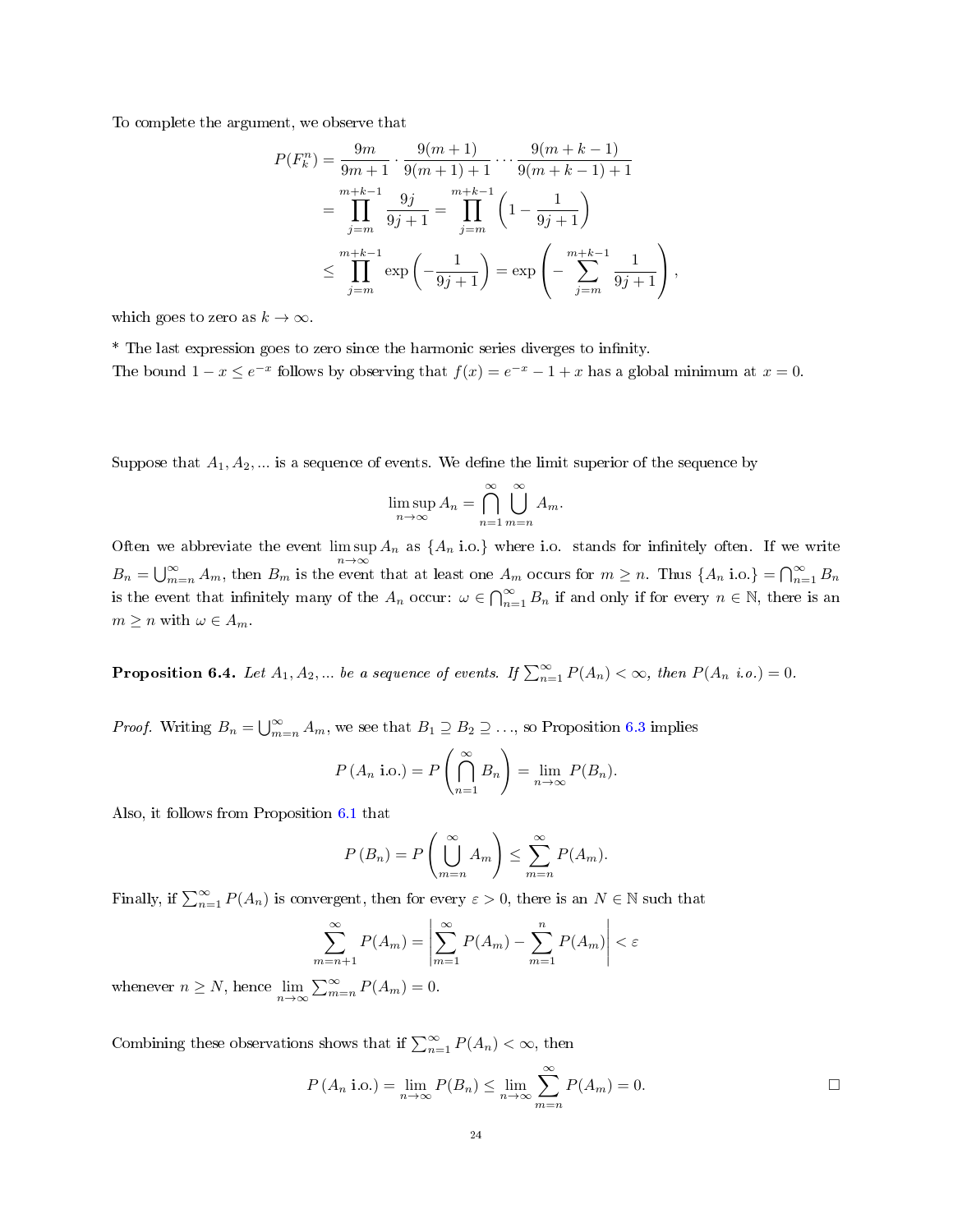### 7. Conditional Probability

Conditional probability addresses the problem of updating one's assessment of probabilities when presented with additional information. For example, suppose that I toss two fair coins in another room. From your point of view, the probability that both coins land on heads is  $\frac{1}{4}$ . However, if I tell you that one of the coins landed on tails, then you would know that the outcome  $(H, H)$  did not occur. Your evaluation of the probability changes when given additional partial information. Similarly, if I told you that the first coin landed on heads, then the only two possible outcomes are  $(H, H)$  and  $(H, T)$ . Since these outcomes were originally equally likely, they should remain so after you learned that the first coin landed on heads. Thus you should now evaluate the odds of two heads as  $\frac{1}{2}$ .

In general, we are interested in computing  $P(E|F)$ , the probability that the event E occurs given the information that  $F$  has occurred.

Essentially, knowing that F has occurred means that we need to shrink our original sample space  $\Omega$  to only include outcomes in F. The possible events are thus of the form  $A \cap F$ : In order for A to have occurred, the experiment must have resulted in an outcome in  $A \cap F$ . Because we want our updated probability to satisfy the necessary axioms, it must assign  $F$  probability 1. Since we don't want to change the relative probabilities of events contained in  $F$  (as our information about their relative likelihoods has not changed). we have to normalize the original probability by dividing by  $P(F)$ . Of course, for this to work, we need to assume that  $F$  had positive probability to begin with.

To summarize, suppose that a random experiment is initially described by a probability space  $(\Omega, \mathcal{F}, P)$ . If F is an event with  $P(F) > 0$ , then after learning that F has occurred, we need to update our probability space to  $(\Omega', \mathcal{F}', P')$  where  $\Omega' = F$ ,  $\mathcal{F}' = \{A \cap F : A \in \mathcal{F}\}$ , and  $P'(E) = \frac{P(E \cap F)}{P(F)}$ .

We write the updated probability as  $P'(E) = P(E|F)$ , which we call the *conditional probability of E given* F.

It is worth observing that for any event F with  $P(F) > 0$ ,  $P(\cdot | F)$  is actually a probability on the original sample space and collection of events. Indeed, for any event  $E, 0 \le P(E \cap F) \le P(F)$ , so  $0 \le \frac{P(E \cap F)}{P(F)} \le 1$ . Also,  $P(\Omega|F) = \frac{P(\Omega \cap F)}{P(F)} = \frac{P(F)}{P(F)} = 1$ . Finally, if  $E_1, E_2, \dots$  are disjoint, then so are  $E_1 \cap F, E_2 \cap F, \dots$ , hence

$$
P\left(\bigcup_{i=1}^{\infty} E_i | F\right) = \frac{P\left((\bigcup_{i=1}^{\infty} E_i) \cap F\right)}{P(F)} = \frac{1}{P(F)} P\left(\bigcup_{i=1}^{\infty} (E_i \cap F)\right)
$$
  
= 
$$
\frac{1}{P(F)} \sum_{i=1}^{\infty} P(E_i \cap F) = \sum_{i=1}^{\infty} \frac{P(E_i \cap F)}{P(F)} = \sum_{i=1}^{\infty} P(E_i | F).
$$

In light of this observation, we need not (and typically don't) update the sample space or  $\sigma$ -field when confronted with new information. It is completely encoded in the conditional probability measure.

**Example 7.1.** Suppose that a missing key is in my right pocket with probability  $\frac{2}{5}$  and is in my left pocket with probability  $\frac{1}{5}$ . If I check my right pocket and do not find the key, what is the probability that it is in my left pocket?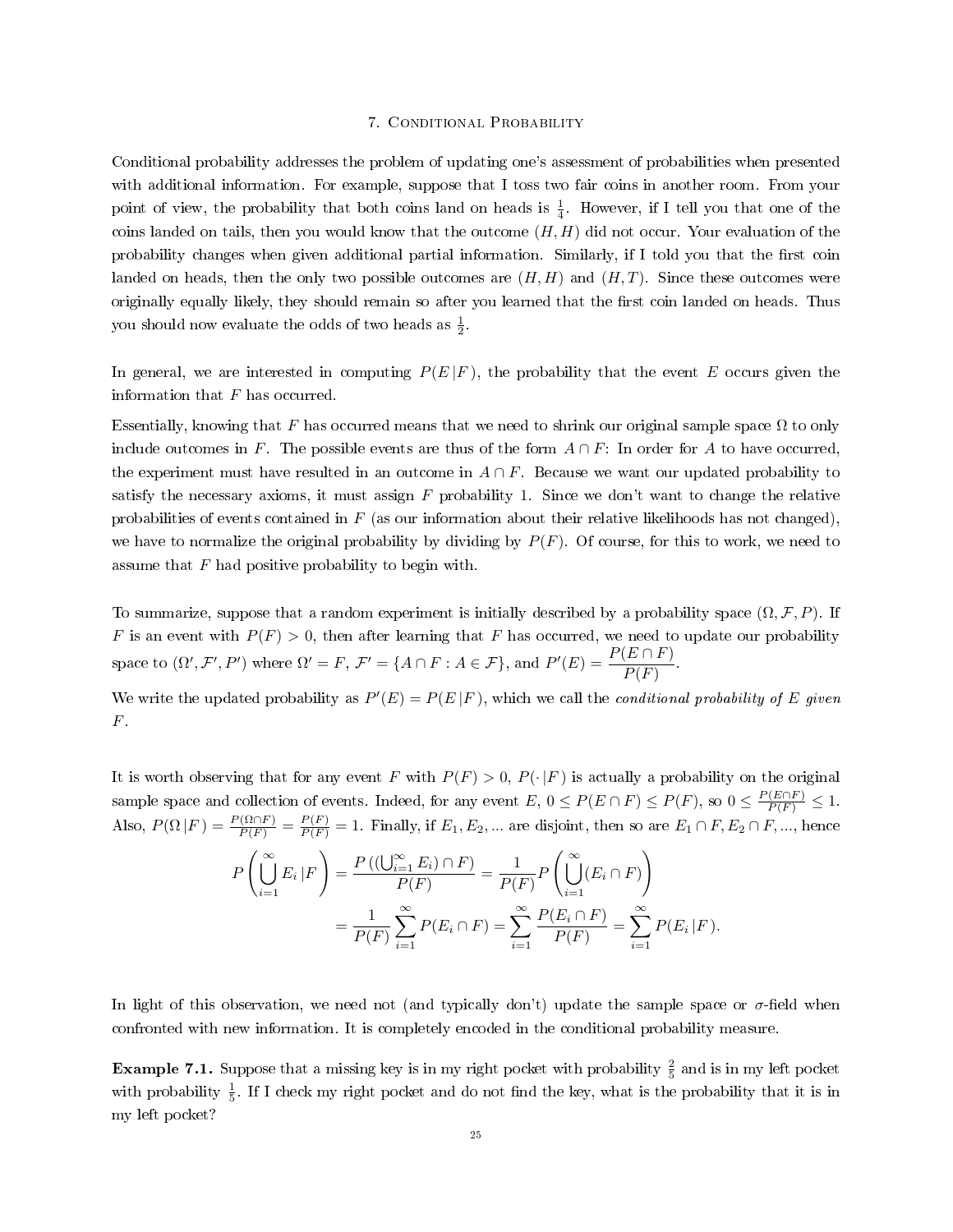Letting  $L$  denote the event that the key is in my left pocket and  $R$  that the key is in my right pocket, we compute

$$
P(L | R^{C}) = \frac{P(L \cap R^{C})}{P(R^{C})} = \frac{P(L)}{1 - P(R)} = \frac{1}{3}.
$$

Example 7.2. Recall the introductory example about the town of two sibling households. If you meet a parent at random who you know has a daughter, what is the probability that they have two girls? What if you know that their oldest child is a girl?

Let  $E = \{(G, G)\}\$  be the event that the person has two girls,  $F = \{(G, G), (G, B), (B, G)\}\$  be the event that they have at least one girl, and  $H = \{(G, G), (G, B)\}\$ be the event that their oldest child is a girl. Then the probability that they have two girls given that they have at least one girl is

$$
P(E|F) = \frac{P(E \cap F)}{P(F)} = \frac{P(E)}{P(F)} = \frac{\frac{1}{4}}{\frac{3}{4}} = \frac{1}{3},
$$

and the probability that they have two girls given that their oldest child is a girl is

$$
P(E | H) = \frac{P(E \cap H)}{P(H)} = \frac{P(E)}{P(H)} = \frac{\frac{1}{4}}{\frac{1}{2}} = \frac{1}{2}.
$$

The case where you know that they have a girl born on Tuesday can be worked out similarly.

When we initially considered this sibling paradox, we did not need to resort to conditional probabilities since we could just enumerate outcomes in the "reduced sample space." In many cases, it is easier to take this more direct route. An advantage to having the two approaches is that one can sometimes simplify probability computations by introducing conditional probabilities as an intermediary step. To see how this works, note that the definition of conditional probability gives the "multiplication rule"

$$
P(E \cap F) = P(F)P(E|F).
$$

The interpretation is that for  $E$  and  $F$  to occur,  $F$  must occur and, given that  $F$  occurs,  $E$  must occur. The following examples are intended to clarify this point.

**Example 7.3.** Suppose that you are dealt two cards from a thoroughly shuffled deck of 52 cards. What is the probability of receiving two aces?

We could do this without conditional probability by noting that of the 
$$
\binom{52}{2} = \frac{52 \cdot 51}{2}
$$
 possible two-card hands, there are  $\binom{4}{2} = \frac{12}{2}$  consisting solely of aces, thus  $P(2 \text{ aces}) = \frac{12}{52 \cdot 51}$ .

Alternatively, in order to receive two aces, the first card must be an ace and, conditional on the first card being an ace, the second must as well. That is

$$
P(2 \text{ aces}) = P(1 \text{st card ace})P(2 \text{nd card ace} | 1 \text{st card ace}) = \frac{4}{52} \cdot \frac{3}{51} = \frac{12}{52 \cdot 51}
$$

where the second probability was computed by noting that in the reduced sample space there are 3 remaining aces and 51 remaining cards.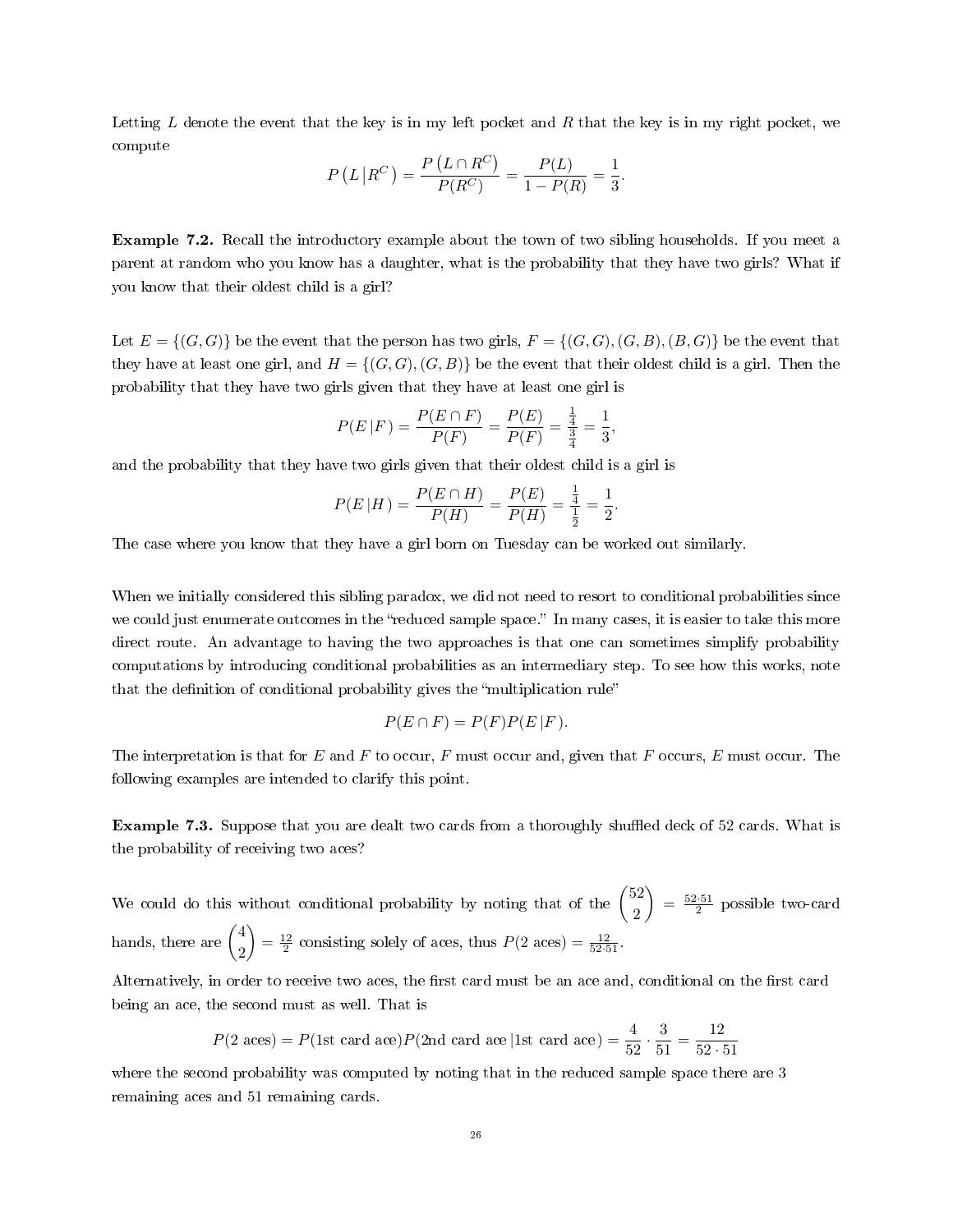**Example 7.4.** Recall the hat check problem where  $n$  people drop off their hats at a reception desk and random hats are returned. We saw that the probability that no one receives their original hat is  $p_n =$  $\sum_{j=0}^{n} \frac{(-1)^j}{j!}$  $\frac{f(1)^2}{j!}$ . What is the probability that exactly k people receive their original hat?

For any specific group of k people, let E be the event that each of them received their hats, and let F be the event that the other  $n - k$  all receive someone else's hat. The probability that only the k specified people receive their hats is  $P(E \cap F) = P(E)P(F|E)$ .

Out of the n! ways of distributing the n hats  $(n-k)!$  result in the k "special" people receiving their own (since there are  $(n - k)!$  ways of distributing the remaining hats to the remaining people), hence  $P(E) = \frac{(n-k)!}{n!}$ . Given that E occurs, the probability of F is the same as the probability that in a group of  $n - k$  people, none receive their hat, so  $P(F|E) = p_{n-k}$ . Since this is true for any of the  $\binom{n}{k}$ k  $\big)$  specific groups of k people, we see that

$$
P(\text{exactly } k \text{ receive original hat}) = {n \choose k} P(E \cap F) = \frac{n!}{k!(n-k)!} \cdot \frac{(n-k)!}{n!} p_{n-k} = \frac{1}{k!} \sum_{j=0}^{n-k} \frac{(-1)^j}{j!}.
$$

Thus when n is large relative to k, the probability that exactly k people receive their hat is approximately  $e^{-1}$  $\frac{k!}{k!}$ .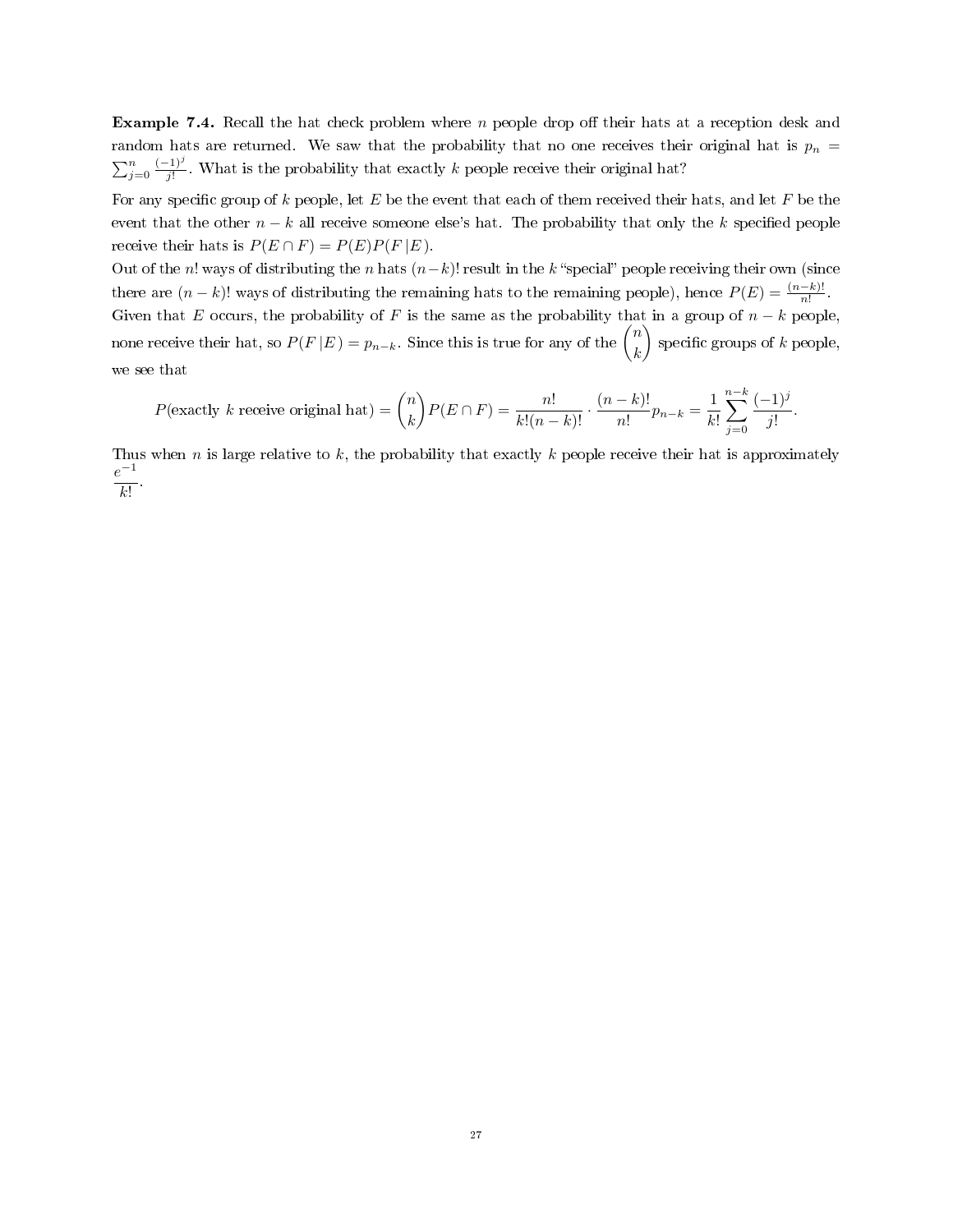## 8. Bayes' Formula

**Example 8.1.** Suppose k balls are drawn from an urn containing m red balls and n blue balls. Given that j of the balls drawn were red, what is the probability that the first ball drawn was red? We are assuming that  $j \leq k \leq m$ .

Let  $R_1$  be the event that the sample consists of j red balls, and let  $R_2$  be the event that the first ball sampled is red. We are interested in computing  $P(R_2|R_1) = \frac{P(R_1 \cap R_2)}{P(R_1)}$ . By previous arguments,

$$
P(R_1) = \frac{\binom{m}{j}\binom{n}{k-j}}{\binom{m+n}{k}}.
$$

To evaluate the numerator, note that the "multiplication rule" for intersections gives  $P(R_1 \cap R_2) = P(R_2)P(R_1 | R_2)$ . Clearly  $P(R_2) = \frac{m}{m+n}$ . Given that the first ball was red, the probability that j reds are drawn in total is the same as the probability that a sample of size  $k-1$  from an urn containing n blue balls and  $m-1$  red balls contains  $j-1$  red balls. It follows that

$$
P(R_1|R_2) = \frac{\binom{m-1}{j-1}\binom{n}{k-j}}{\binom{m+n-1}{k-1}}.
$$

Therefore,

$$
P(R_2|R_1) = \frac{P(R_1 \cap R_2)}{P(R_1)} = \frac{P(R_2)P(R_1|R_2)}{P(R_1)} = \frac{\frac{m}{m+n} \frac{\binom{m-1}{j-1} \binom{k}{k-j}}{\binom{m}{k-j}}}{\frac{\binom{m}{j} \binom{n}{k-j}}{\binom{m}{k-j}}}
$$

$$
= \frac{m}{m+n} \cdot \frac{\binom{m-1}{j-1}}{\binom{m}{j}} \cdot \frac{\binom{m+n}{k}}{\binom{m+n-1}{k-1}} = \frac{m}{m+n} \cdot \frac{j}{m} \cdot \frac{m+n}{k} = \frac{j}{k}.
$$

Note that this does not depend on the proportion of red and blue balls!

The real beauty of this example is the trick of expressing  $P(R_1 | R_2)$  in terms of  $P(R_2 | R_1)$ . This inversion of conditioning lies at the heart of the celebrated Bayes formula.

Proposition 8.1. Let E and F be events having positive probability. Then

$$
P(E|F) = \frac{P(E)P(F|E)}{P(F)}.
$$

The proof is just the definition of conditional probability and the multiplication rule for intersections.

The interpretation is that  $\frac{P(F|E)}{P(F)}$  is a measure of the evidence that F provides for or against E. To obtain the posterior probability,  $P(E|F)$ , we multiply the prior probability,  $P(E)$ , by this factor.

Observe that  $\frac{P(F|E)}{P(F)} = \frac{P(E \cap F)}{P(E)P(F)} = \frac{P(E|F)}{P(E)}$  $\frac{P(E|F)}{P(E)}$ , so the factor by which the knowledge that F occurs changes the prior probability of  $E$  is the same as that by which the knowledge that  $E$  occurs changes the prior probability of  $F$ . Thus the "evidentiary" term is really telling you something about how much the two events are entangled.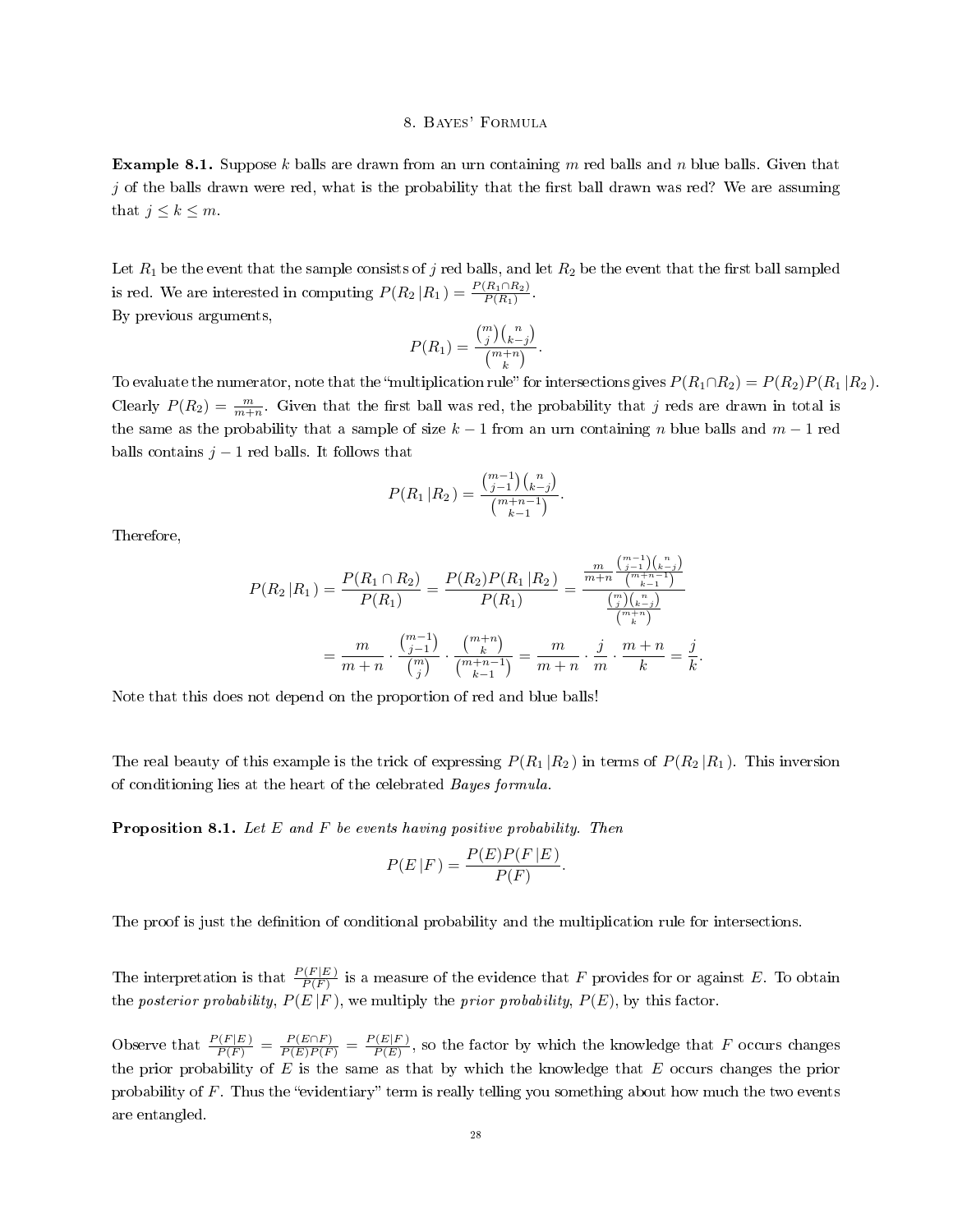Often, one writes  $F = (E \cap F) \sqcup (E^C \cap F)$  and uses the multiplication rule to express

$$
P(F) = P(E \cap F) + P(E^C \cap F) = P(F | E)P(E) + P(F | E^C)P(E^C),
$$

so that Bayes' formula reads

$$
P(E|F) = \frac{P(F|E)P(E)}{P(F|E)P(E) + P(F|E^C)P(E^C)}.
$$

Here we are thinking of  $E$  and  $E^C$  as competing hypotheses and  $F$  as evidence. The posterior probability of E given F exceeds the prior probability  $P(E)$  precisely when

$$
\frac{P(F \mid E)}{P(F \mid E)P(E) + P(F \mid E^C)P(E^C)} > 1,
$$

which is equivalent to

$$
P(F | E^{C}) P(E^{C}) < P(F | E) - P(F | E) P(E) = P(F | E) P(E^{C}),
$$

or

$$
P(F|E) > P(F|E^C).
$$

Finally, note that the same basic reasoning applies with more than two hypotheses:

**Theorem 8.1.** If  $E_1, ..., E_n$  is a partition of the sample space, then

$$
P(E_j | F) = \frac{P(F | E_j) P(E_j)}{\sum_{i=1}^{n} P(F | E_i) P(E_i)}.
$$

One of the most common examples of the use of Bayes' formula concerns false positives in medical testing.

Example 8.2. Assume that 1% of women between the ages of 40 and 50 have breast cancer. Assume also that a woman with breast cancer has a 90% chance of a positive test from a mammogram, while a woman without has a 10% chance of testing positive. What is the probability that a woman aged 40 − 50 has breast cancer given that she tested positive?

Let A be the event "tests positive" and let B be the event "has breast cancer." Bayes' formula gives

$$
P(B|A) = \frac{P(A|B)P(B)}{P(A|B)P(B) + P(A|B^C)P(B^C)} = \frac{\frac{9}{10} \cdot \frac{1}{100}}{\frac{9}{10} \cdot \frac{1}{100} + \frac{1}{10} \cdot \frac{99}{100}} = \frac{9}{108} \approx 0.0833.
$$

In a study in which 95 physicians were asked this question, their average response was 0.75.

This study also showed that the physicians were better able to understand the answer when it was explained in terms of frequency: Out of 1, 000 women, we expect about 10 to have breast cancer, and 9 of these 10 to test positive. But of the 990 without breast cancer, we expect about 99 to test positive. Thus of the  $9 + 99 = 108$  positives, 9 are true positives.

**Example 8.3.** A jar contains m coins of type 1 and n coins of type 2, where coins of type 1 are k times as likely to land on heads as are those of type 2. Suppose that we select a random coin from the jar, toss it, and observe that it lands on heads. What is the probability that we chose a coin of type 1?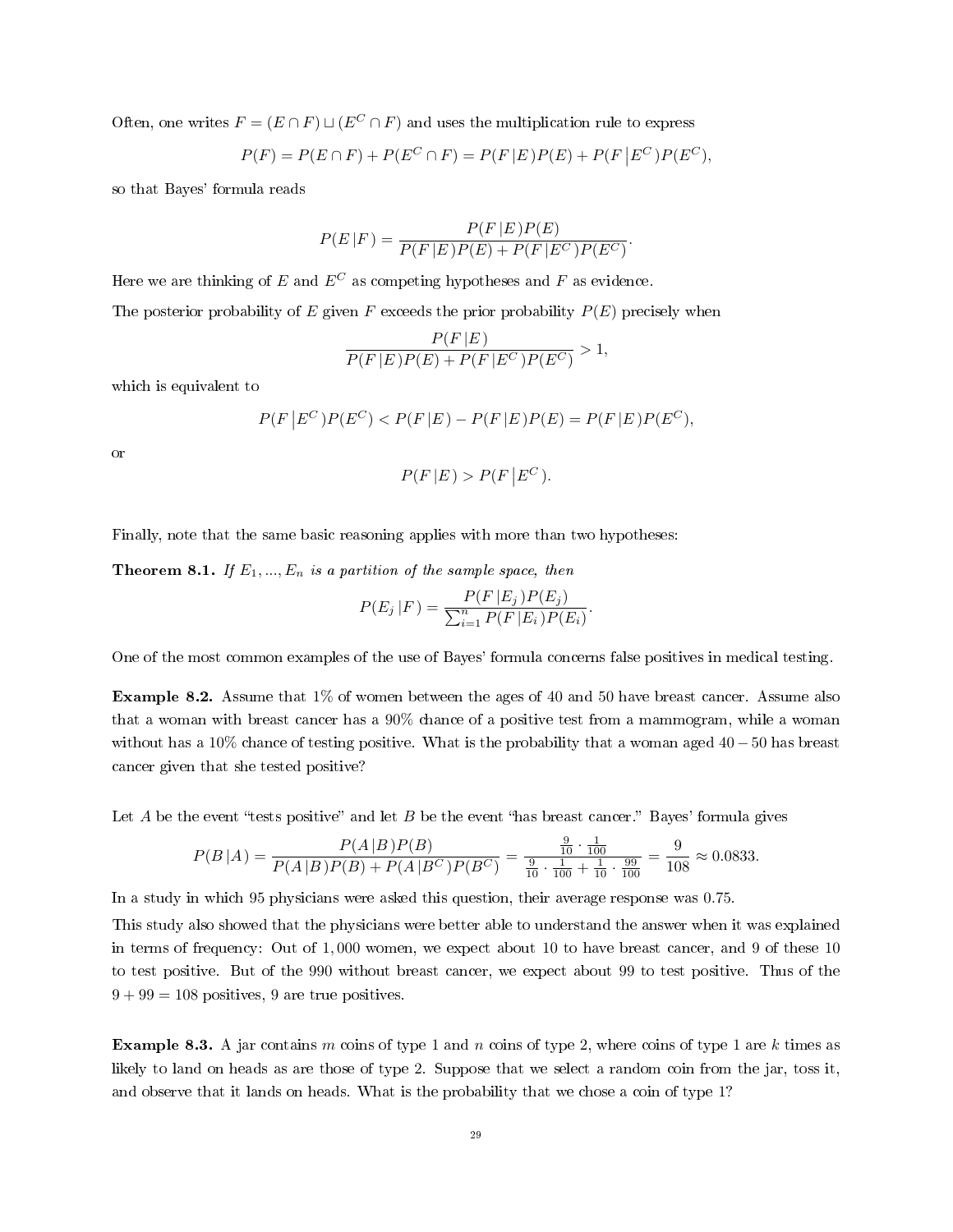Let A be the event "coin lands on heads" and let B be the event "coin of type 1." Write  $p$  for the heads probability of type 2 coins. Then

$$
P(B\,|A) = \frac{P(A\,|B)\,P(B)}{P(A\,|B)\,P(B) + P(A\,|B^C)\,P(B^C)} = \frac{kp\cdot\frac{m}{m+n}}{kp\cdot\frac{m}{m+n} + p\cdot\frac{n}{m+n}} = \frac{km}{km+n}.
$$

Our final example demonstrates the relevance of Bayes' formula to legal proceedings.

Example 8.4. The overall murder rate is estimated to be 1 in 10, 000. In a murder trial in which the accused has been previously convicted of abusing the victim, the defense argues that this information should not be admitted since it is estimated that the percentage of batterers who go on to murder their spouse is 0.1%. Is this a reasonable request? Can we conclude that the probability that the defendant is guilty of murder is 0.001?

Restricting the sample space to include only individuals with abusive spouses, let  $H$  be the event that a person is murdered by their abusive spouse, and let  $M$  be the event that a person who has been abused by their spouse is murdered. Assuming that the overall murder rate is an accurate estimate for the probability that an abused person is murdered given that they were not murdered by their abusive spouse, Bayes's formula and the given statistics yield

$$
P(H \mid M) = \frac{P(M \mid H)P(H)}{P(M \mid H)P(H) + P(M \mid H^C)P(H^C)}
$$
  
= 
$$
\frac{1 \cdot \frac{1}{1,000}}{1 \cdot \frac{1}{1,000} + \frac{1}{10,000} \cdot \frac{999}{1,000}} = \frac{1}{1 + \frac{999}{10,000}} \approx 0.9091.
$$

The history of abuse is certainly relevant information. The probability of an abuser murdering their spouse is drastically higher once we know that the spouse has been murdered.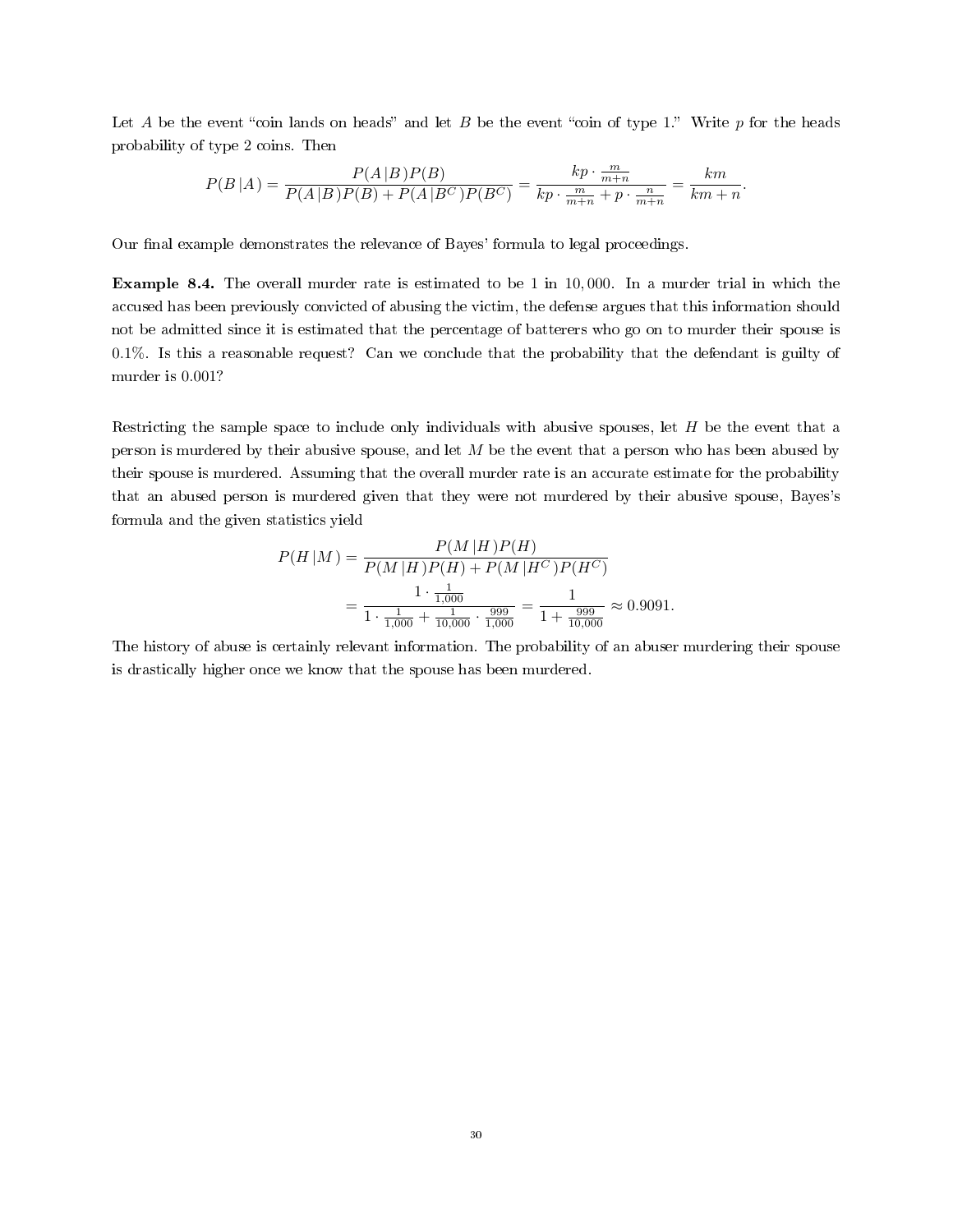### 9. Independent Events

We have previously been considering cases in which  $P(E|F)$  is different from  $P(E)$ . When the two agree, the interpretation is that knowledge of whether or not  $F$  occurs has no impact on your assessment of the probability that  $E$  occurs. In this case, we say that  $E$  and  $F$  are *independent*.

Since  $P(E|F) = \frac{P(E \cap F)}{P(F)}$ , we see that if  $P(E|F) = P(E)$ , then

$$
P(E \cap F) = P(E)P(F).
$$

We will take the above equation as our definition of independence.

Some advantages of this formulation over one involving conditional probabilities include the fact that it does not require the events to have positive probability and it is obviously symmetric in  $E$  and  $F$ . It is also easier to generalize to more than two events and is often much better suited for proving theorems.

For example, it's straightforward that if E and F are independent, then so are  $E^C$  and F, E and  $F^C$ , and  $E^C$  and  $F^C$ .

Indeed, if  $P(E \cap F) = P(E)P(F)$ , then

$$
P(E^C \cap F) = P(F) - P(E \cap F) = P(F) - P(E)P(F) = P(F)(1 - P(E)) = P(F)P(E^C).
$$

(The first equality follows from the fact that  $P(F) = P(E \cap F) + P(E^C \cap F)$ .)

Interchanging E and F in the above shows that E and  $F^C$  are independent as well, and applying the first assertion to  $E$  and  $F^C$  establishes the third.

Another useful observation is that any event with probability zero or one is independent of all other events: If  $P(E) = 0$ , then for any event  $F, 0 \le P(E \cap F) \le P(E) = 0$ , so  $P(E \cap F) = 0 = P(E)P(F)$ . Since the complement of an event with probability one has probability zero, the previous remark shows that events with probability one are independent of all else.

**Example 9.1.** In the two fair coins experiment, suppose that  $A$  is the event that the first coin lands on heads and  $B$  is the event that the second coin lands on tails. Are  $A$  and  $B$  independent?

If C is the event that the two coins land on different sides, are A and C independent? What about B and C? Is C independent of  $A \cap B$ ?

 $A = \{(H, H), (H, T)\}\$ and  $B = \{(H, T), (T, T)\}\$ are independent because  $P(A \cap B) = P(\{H, T)\}) = \frac{1}{4}$  $\frac{1}{2} \cdot \frac{1}{2} = P(A)P(B).$ Similarly, since  $C = \{(H, T), (T, H)\}\$ , we have  $A \cap C = \{(H, T)\}\$ , thus  $P(A \cap C) = \frac{1}{4} = \frac{1}{2} \cdot \frac{1}{2} = P(A)P(C)$ , so  $A$  and  $C$  are independent. A nearly identical argument shows that  $B$  and  $C$  are independent.

However,  $P((A \cap B) \cap C) = P(A \cap B) \neq P(A \cap B)P(C)$ , so C is not independent of  $A \cap B$ .

In the previous example, it would not make sense to say that  $A, B$ , and  $C$  are independent because if we know that A and B have occurred, then we know that C has occurred. Thus a collection of three events can be dependent even if any two of the events are independent.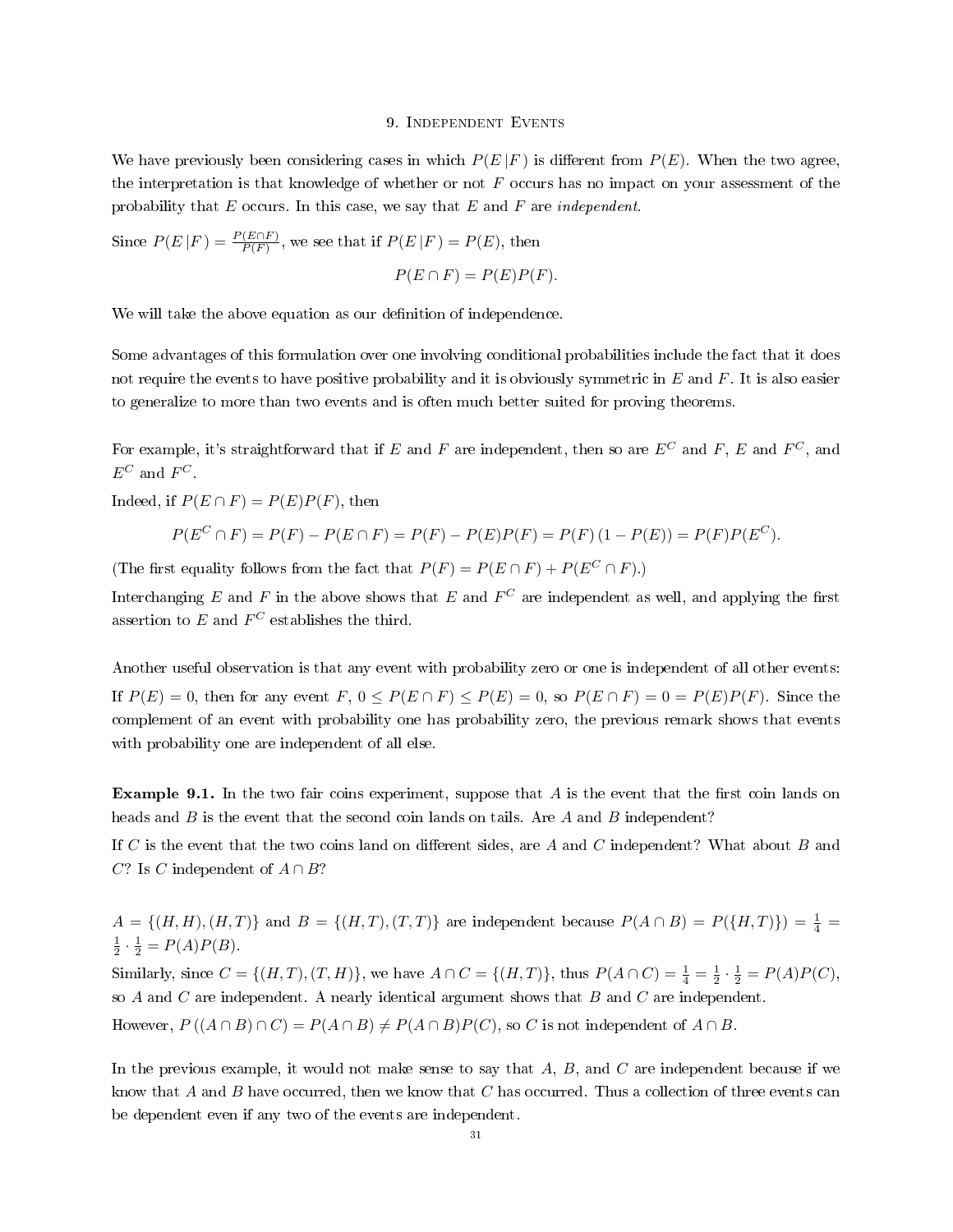**Definition.** Events  $E$ ,  $F$ , and  $G$  are independent if

$$
P(E \cap F) = P(E)P(F)
$$

$$
P(E \cap G) = P(E)P(G)
$$

$$
P(F \cap G) = P(F)P(G)
$$

$$
P(E \cap F \cap G) = P(E)P(F)P(G).
$$

Note that if  $E, F$ , and  $G$  are independent, then  $E$  is independent of any event formed from  $F$  and  $G$ . For example,

$$
P(E \cap (F \cup G)) = P((E \cap F) \cup (E \cap G)) = P(E \cap F) + P(E \cap G) - P(E \cap F \cap G)
$$
  
=  $P(E)P(F) + P(E)P(G) - P(E)P(F)P(G)$   
=  $P(E) (P(F) + P(G) - P(F)P(G))$   
=  $P(E) (P(F) + P(G) - P(F \cap G)) = P(E)P(F \cup G).$ 

We can extend this idea to collections of more than three events as follows.

**Definition.** A collection of events  ${E_i}_{i \in I}$  is independent if for any finite subset  $S \subseteq I$ , we have

$$
P\left(\bigcap_{i\in S} E_i\right) = \prod_{i\in S} P(E_i).
$$

In many cases we are interested in experiments consisting of a finite or infinite sequence of sub-experiments which can be regarded as independent.

**Example 9.2.** Suppose I flip a coin n times. If the coin has probability p of landing on heads, what is the probability that it lands on heads at least once?

What is the probability that it lands on heads exactly  $k$  times?

We may regard the successive flips as independent so that any particular sequence of m heads and  $n - m$ tails has probability  $p^m(1-p)^{n-m}$ . The event that there is at least one heads is the complement of the event that every toss landed on tails. Thus  $P(\text{at least one } H) = 1 - (1 - p)^n$ .

By assumption, every sequence containing exactly k heads has probability  $p^k(1-p)^{n-k}$ . Since there are  $\sqrt{n}$ k ) such sequences (determined by specifying when the heads occur), we have  $P(k \text{ heads}) = \binom{n}{k}$ k  $\bigg\} p^k (1-p)^{n-k}.$ 

Example 9.3. An experiment consists of repeatedly rolling a pair of dice and recording their sum. What is the probability that a sum of 5 appears before a sum of 7?

If  $E_n$  is the event that neither a 5 nor a 7 is rolled in the first  $n-1$  trials and a 5 is rolled on the nth trial, then the event that a 5 is rolled before a 7 is  $\bigcup_{n=1}^{\infty} E_n$ . On each particular trial, the probability of a 5 is  $\frac{4}{36}$  and the probability of a 7 is  $\frac{6}{36}$ , so the probability that neither a 5 nor a 7 is rolled is  $P({5,7})^C = 1 - \frac{10}{36} = \frac{13}{18}$ .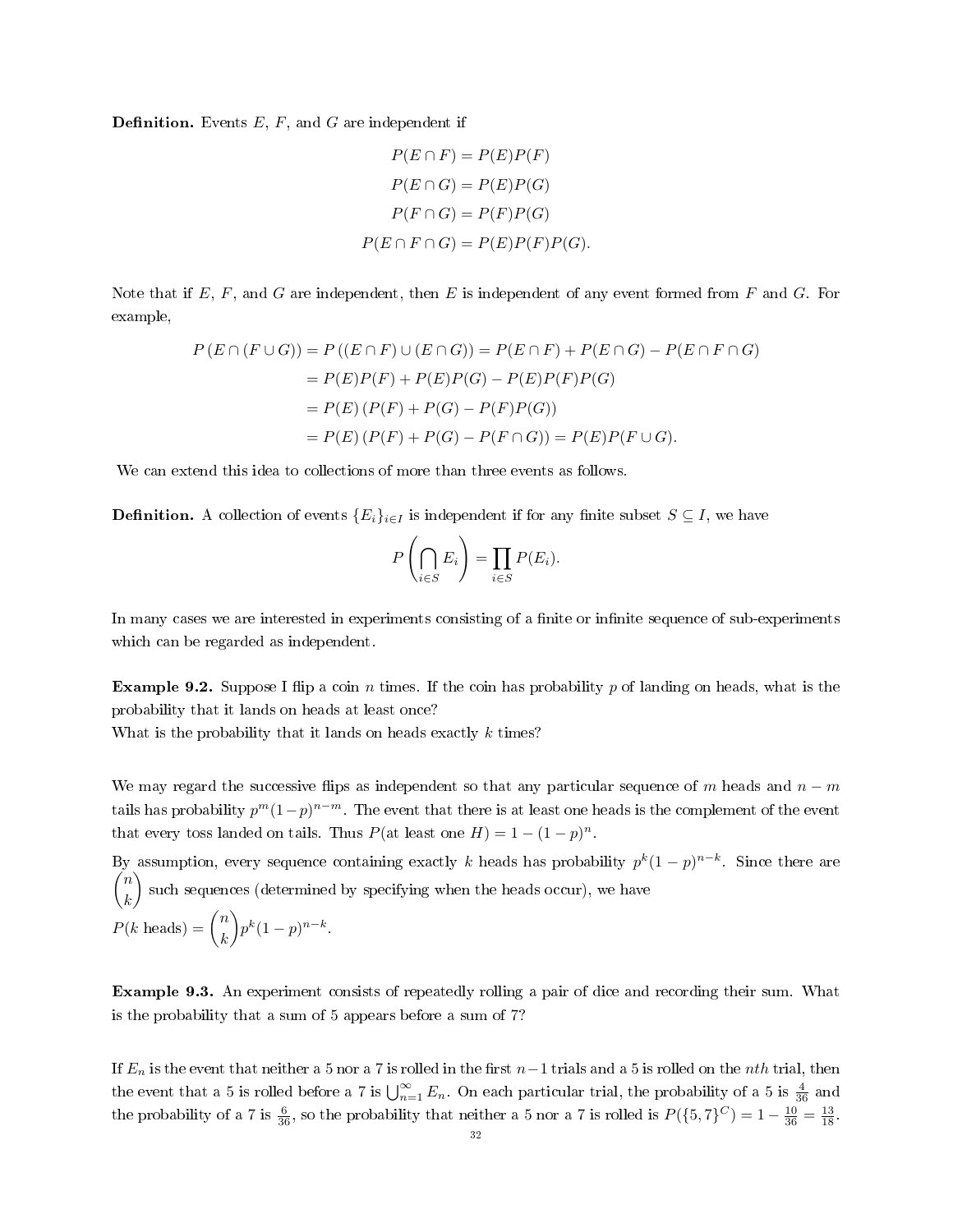Since we may assume that the rolls are independent, we have  $P(E_n) = \frac{4}{36} \left(\frac{13}{18}\right)^{n-1}$ . Accordingly,

$$
P(5 \text{ before } 7) = P\left(\bigcup_{n=1}^{\infty} E_n\right) = \sum_{n=1}^{\infty} \frac{4}{36} \left(\frac{13}{18}\right)^{n-1} = \frac{1}{9} \sum_{m=0}^{\infty} \left(\frac{13}{18}\right)^m = \frac{1}{9} \cdot \frac{1}{1 - \frac{13}{18}} = \frac{2}{5}
$$

.

The exact same argument shows that if  $E$  and  $F$  are disjoint events in an experiment, then when independent trials of the experiment are repeatedly performed, the probability that  $E$  occurs before  $F$  is

$$
P(E \text{ before } F) = \sum_{n=1}^{\infty} P(E) P((E \cup F)^C)^{n-1} = P(E) \sum_{m=0}^{\infty} (1 - P(E) - P(F))^m = \frac{P(E)}{P(E) + P(F)}.
$$

Our next example, often referred to as the problem of the points, is of great signicance in the history of probability. The question was posed to Blaise Pascal in the mid seventeenth century by a professional gambler. This inspired Pascal to begin thinking about mathematical analyses of games of chance and to initiate a correspondence with Pierre de Fermat on the subject. Many consider the ensuing exchange to mark the birth of probability.

Example 9.4. Suppose that two players are engaged in a game consisting of multiple rounds. In each round, a single point is awarded to one of the players, with player 1 getting the point with probability  $p$ . At the beginning of the game, the players put up stakes which are to be awarded to the first to receive  $N$  of points. If the game is interrupted when player 1 has i points and player 2 has j points,  $i, j \lt N$ , how should the stakes be divided?

The idea is to award the players values proportional to their chances of winning if the game was allowed to continue. Thus we need to consider how many more points each player needs to win.

We can think of the problem in terms of independent trials where each trial has success probability  $p$ , and ask what is the probability that  $n = N - i$  successes occur before  $m = N - j$  failures.

The solution Pascal proposed is to let  $P_{n,m}$  denote this probability. By conditioning on the outcome of the first trial, we see that

$$
P_{n,m} = pP_{n-1,m} + (1-p)P_{n,m-1}
$$

for  $m, n \in \mathbb{N}$ . Using the boundary conditions  $P_{n,0} = 0$  and  $P_{0,m} = 1$ , this recurrence can be solved for any fixed  $m$  and  $n$ .

A more elegant solution was proposed by Fermat, who noted that this was equivalent to asking for the chance of at least n successes in  $m + n - 1$  trials. (Even though the game may have ended before that many rounds were played, there is no harm in assuming that additional trials were performed.)

In this case, there are at most  $m-1$  failures, so n successes occurred before m failures. If less than n successes occurred, then there must have been at least  $m = (m + n - 1) - (n - 1)$  failures, so m failures occurred before n successes.

Since the probability of exactly k successes in 
$$
m + n - 1
$$
 trials is  $\binom{m+n-1}{k} p^k (1-p)^{m+n-1-k}$ , we have

$$
P(\text{Player 1 wins}) = P(\text{at least } n \text{ successes in } m + n - 1 \text{ trials}) = \sum_{k=n}^{m+n-1} \binom{m+n-1}{k} p^k (1-p)^{m+n-1-k}.
$$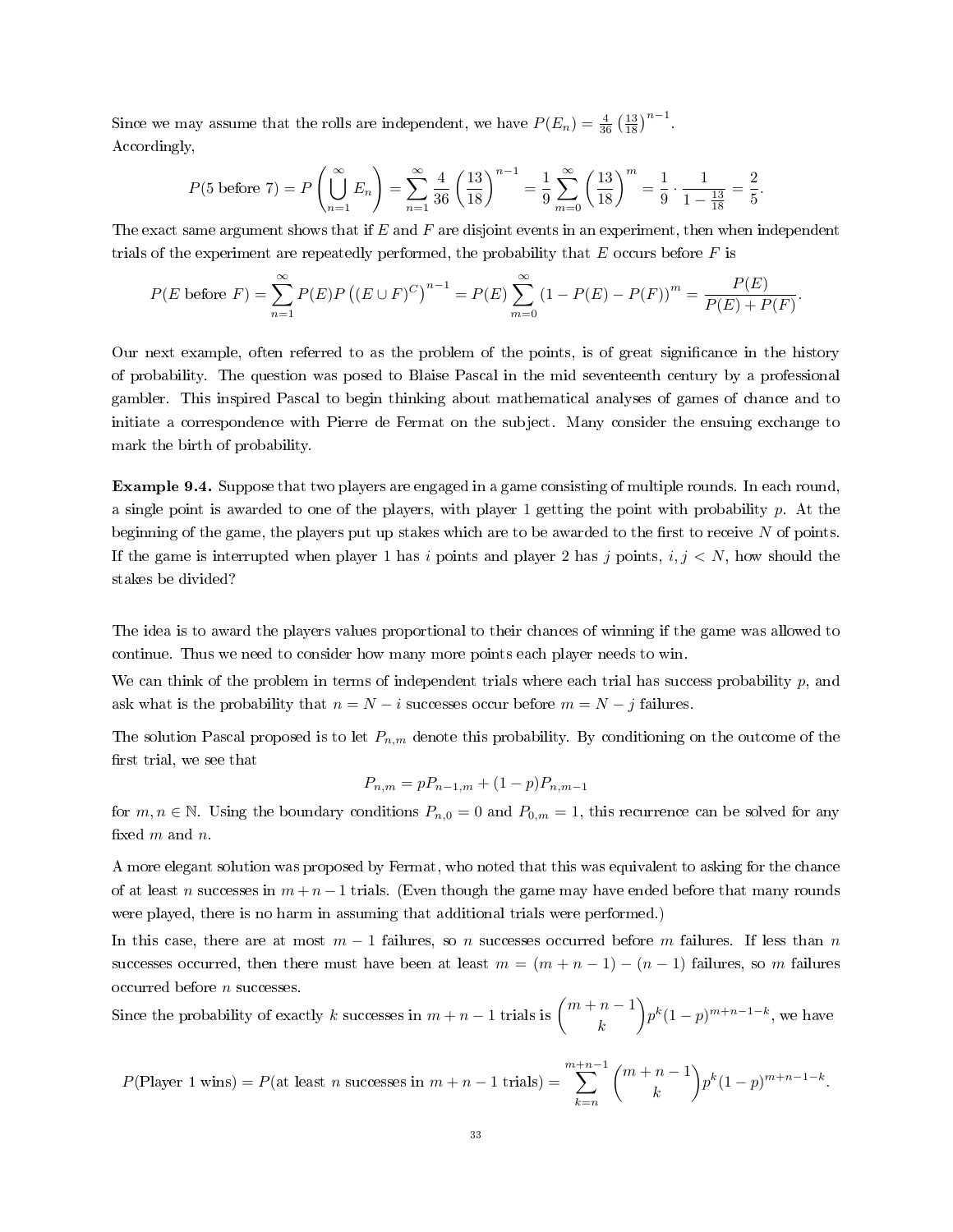**Example 9.5.** Consider a "serve and rally" match (such as volleyball or tennis) between players A and B. The game consists of a series of rallies in which one player is the server. Players receive a point for each rally won and the first player to earn n points wins. Suppose that A has probability  $p<sub>A</sub>$  of winning the rally when they serve, and winning probability  $p_B$  when B serves. Assuming that A always serves the first game of the rally, under what conditions on  $p_A$  and  $p_B$  is the better protocol for player A to alternate serves or to let the winner of a rally serve for the next round?

As in the previous example, we can suppose that  $2n - 1$  games are played even if the match would have ended in fewer games. Player A wins the game if they win at least n of the  $2n-1$  rallies.

If the players alternated serving, then A would have n serves in total and player B would have  $n-1$ . By casing out according to the number of games A wins as the server and the receiver, we see that

$$
P(A \text{ wins}) = \sum_{k=1}^{n} {n \choose k} p_A^k (1 - p_A)^{n-k} \sum_{m=n-k}^{n-1} {n-1 \choose m} p_B^m (1 - p_B)^{n-1-m}.
$$

In particular, for any fixed  $p_A$  and  $p_B$ , the probability only depends on the number of times A serves.

On the other hand, in the winner serves protocol, we may always assume that the loser serves every round after the match is over. After all, those are just friendly games that have no effect on the outcome of the match.

Thus in the event that A wins, they must have served exactly  $n$  of the rounds: the first round and each round following their  $i^{\text{th}}$  point for  $i = 1, ..., n - 1$ .

If A loses, then they also serve n rounds: all rounds other than those following B's i<sup>th</sup> point for  $i = 1, ..., n-1$ .

It follows that for any  $p_A$ ,  $p_B$ , A has the same probability of winning with either protocol!

**Example 9.6.** Suppose there are initially r players with player i having  $n_i \in \mathbb{N}$  dollars at the outset. At each stage, two of the players are chosen to play a game, with the loser paying one dollar to the winner. Players are eliminated once their fortune drops to zero, and the games are assumed to be independent with each contestant equally likely to win. What is the probability that player  $i$  is the victor?

Write  $n = \sum_{i=1}^{r} n_i$ , and consider the situation in which there are *n* players with \$1 each. In this case, symmetry dictates that all players are equally likely to triumph, so the probability that any given player is victorious is  $\frac{1}{n}$ .

Now suppose that these n players are divided into r teams with team i consisting of  $n_i$  players. Then the probability that the winner belongs to team  $i$  is  $\frac{n_i}{n}$ . Since the event that a member of team  $i$  wins is precisely the event that, as a whole, team  $i$  amasses  $n$  dollars (since then the members of the other teams have all been eliminated); team i begins with  $n_i$  dollars; and the overall fortune of team i only changes when a player from  $i$  is pitted against a member of another team (in which case the team's fortune is equally likely to increase or decrease by \$1), the probability that a member of team  $i$  wins is the same as the probability that person i wins in the original setup. That is,  $P(i \text{ wins}) = \frac{n_i}{n}$ .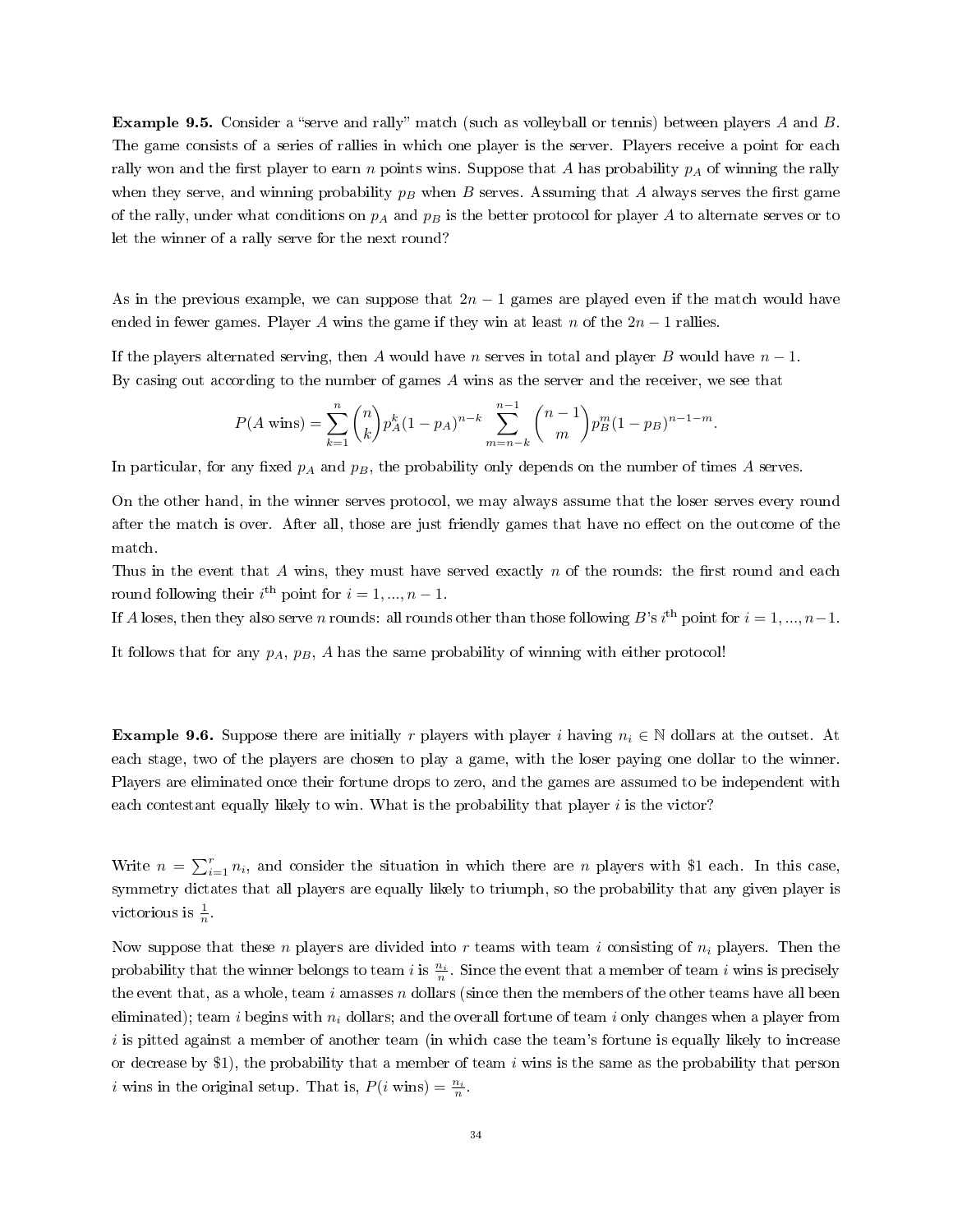The probabilistic method is a technique pioneered by Paul Erdős for establishing the existence of some mathematical object with prescribed properties. The idea is to choose an element at random from some collection of interest in such a way that each element has positive probability. If the probability that an object chosen thusly has the desired property is zero, then no such object exists. Equivalently, if the probability that the object chosen does not have the property is less than one, then there must exist an object with the desired property. The following example is a nice illustration of this method.

**Example 9.7.** The complete graph on *n* vertices consists of *n* points with each of the  $\binom{n}{0}$ 2 pairs connected by an edge. Suppose that each edge can be colored either red or blue. For a fixed integer  $k$ , is there such a coloring for which no set of k vertices has all  $\binom{k}{0}$ 2 connecting edges the same color?

If the vertices are people, a red edge indicates acquaintance, and a blue edge non-acquaintance, then we are asking if it's possible for every group of k people to contain both friends and strangers.

We will use the probabilistic method to show that if n satisfies  $\binom{n}{k}$ k  $\left\{ \frac{1}{2} \right\} < 2^{\frac{k(k-1)}{2} - 1}$ , then such an edge coloring exists.

To see this is so, suppose that each edge is independently colored either red or blue with equal probability. Enumerate the  $\binom{n}{k}$ k distinct sets of k vertices and let  $E_i$  be the event that all connecting edges in the  $i^{\text{th}}$  set of k vertices have the same color,  $i = 1, ..., {n \choose k}$ . Since each of the  $\binom{k}{2}$ 2 dges in the  $i^{\text{th}}$  set is equally likely to be red or blue, independently of the other edge colors, we have

$$
P(E_i) = 2\left(\frac{1}{2}\right)^{\binom{k}{2}} = \left(\frac{1}{2}\right)^{\frac{k(k-1)}{2}-1}.
$$

It follows from Boole's inequality that the probability that some k-set of vertices has monochromatic connecting edges is

$$
P\left(\bigcup_{1\leq i\leq {n\choose k}} E_i\right)\leq \sum_{1\leq i\leq {n\choose k}} P(E_i)={n\choose k}\left(\frac{1}{2}\right)^{\frac{k(k-1)}{2}-1}
$$

.

Thus when  $\binom{n}{k}$ k  $\left( \frac{k(k-1)}{2} - 1 \right)$ , the probability that at least one set of k vertices has all edges the same color is less that 1, so there must exist some coloring in which every  $k$ -set of vertices has both red and blue connecting edges.

## Conditional Independence.

We conclude our discussion of conditional probability and independence by recalling that the conditional probability  $P(\cdot | F)$  defines a probability on the events in our original sample space when  $P(F) > 0$ . Thus, writing  $Q(E) = P(E|F)$ , we see that all of our previous results also apply to Q.

For example,

$$
P(E \cup G \mid F) = Q(E \cup G) = Q(E) + Q(G) - Q(E \cap G) = P(E \mid F) + P(G \mid F) - P(E \cap G \mid F).
$$

Likewise, we can define the conditional probability  $Q(E|G) = \frac{Q(E \cap G)}{Q(G)}$ , provided that  $P(G|F) = Q(G) > 0$ .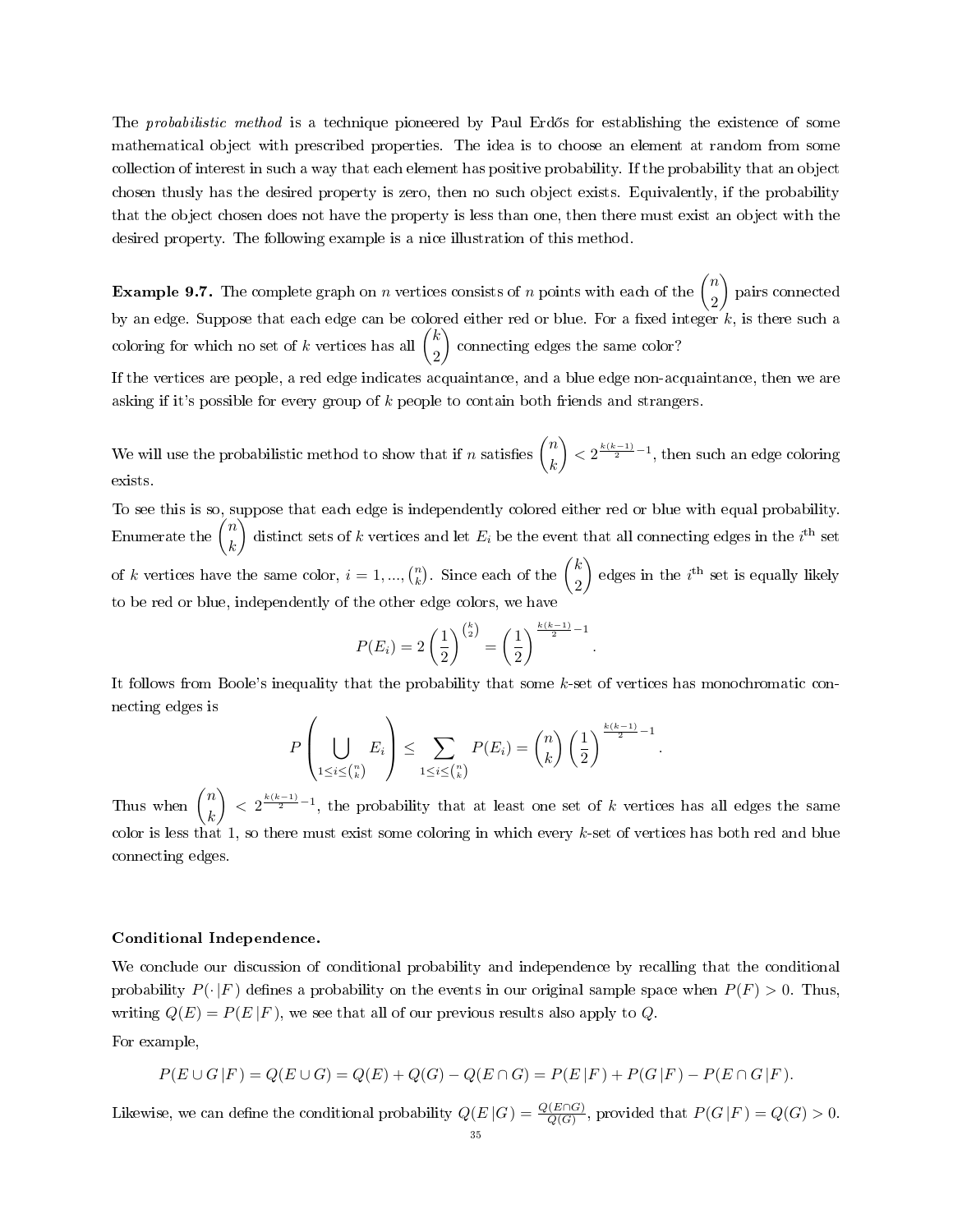In this case,

$$
Q(E|G) = \frac{Q(E \cap G)}{Q(G)} = \frac{P(E \cap G|F)}{P(G|F)} = \frac{\frac{P(E \cap G \cap F)}{P(F)}}{\frac{P(G \cap F)}{P(F)}} = \frac{P(E \cap (G \cap F))}{P(G \cap F)} = P(E|G \cap F).
$$

Thus if  $G_1, ..., G_n$  is a partition of the sample space with  $P(G_i | F) > 0$  for all i, then

$$
P(E|F) = Q(E) = \sum_{i=1}^{n} Q(E \cap G_i) = \sum_{i=1}^{n} Q(E|G_i)Q(G_i) = \sum_{i=1}^{n} P(E|G_i \cap F) P(G_i|F).
$$

This perspective also allows us to define the notion of *conditional independence*. Namely, E and G are conditionally independent given  $F$  if

$$
P(E \cap G | F) = Q(E \cap G) = Q(E)Q(G) = P(E | F)P(G | F).
$$

Equivalently, if  $P(G \cap F) > 0$ , then E and G are conditionally independent given F if

$$
P(E|G \cap F) = \frac{P(E \cap G \cap F)}{P(G \cap F)} = \frac{P(E \cap G|F)P(F)}{P(G|F)P(F)} = \frac{P(E|F)P(G|F)}{P(G|F)} = P(E|F).
$$

**Example 9.8.** Suppose there are  $k + 1$  coins in a jar with the i<sup>th</sup> coin having heads probability  $\frac{i}{k}$ , i =  $0, 1, \ldots, k$ . A coin is drawn uniformly at random from the jar and repeatedly flipped. If the first n tosses result in heads, what is the probability that the outcome of the next toss is heads?

Letting  $C_i$  be the event that the i<sup>th</sup> coin is selected,  $F_n$  that the first n flips resulted in heads, and H that the next outcome is heads, we have

$$
P(H | F_n) = \sum_{i=0}^{k} P(H | C_i \cap F_n) P(C_i | F_n).
$$

Given that the  $i<sup>th</sup>$  coin is selected, we may assume that the successive trials are conditionally independent, so

$$
P(H | C_i \cap F_n) = P(H | C_i) = \frac{i}{k}
$$

.

Also, Bayes' formula gives

$$
P(C_i | F_n) = \frac{P(F_n | C_i) P(C_i)}{\sum_{j=0}^k P(F_n | C_j) P(C_j)} = \frac{\left(\frac{i}{k}\right)^n \frac{1}{k+1}}{\sum_{j=0}^k \left(\frac{j}{k}\right)^n \frac{1}{k+1}}.
$$

It follows that

$$
P(H|F_n) = \sum_{i=0}^{k} {i \choose k} \frac{{i \choose k}^n}{\sum_{j=0}^{k} {j \choose k}^n} = \frac{\sum_{i=0}^{k} {j \choose k}^{n+1}}{\sum_{j=0}^{k} {j \choose k}^n}.
$$

When  $k$  is large, we can use the integral approximations

$$
\frac{1}{k} \sum_{i=0}^{k} \left(\frac{i}{k}\right)^{n+1} \approx \int_{0}^{1} x^{n+1} dx = \frac{1}{n+2},
$$

$$
\frac{1}{k} \sum_{j=0}^{k} \left(\frac{j}{k}\right)^{n} \approx \int_{0}^{1} x^{n} dx = \frac{1}{n+1},
$$

to obtain  $P(H|F_n) \approx \frac{n+1}{n+2}$  $\frac{n+1}{n+2}$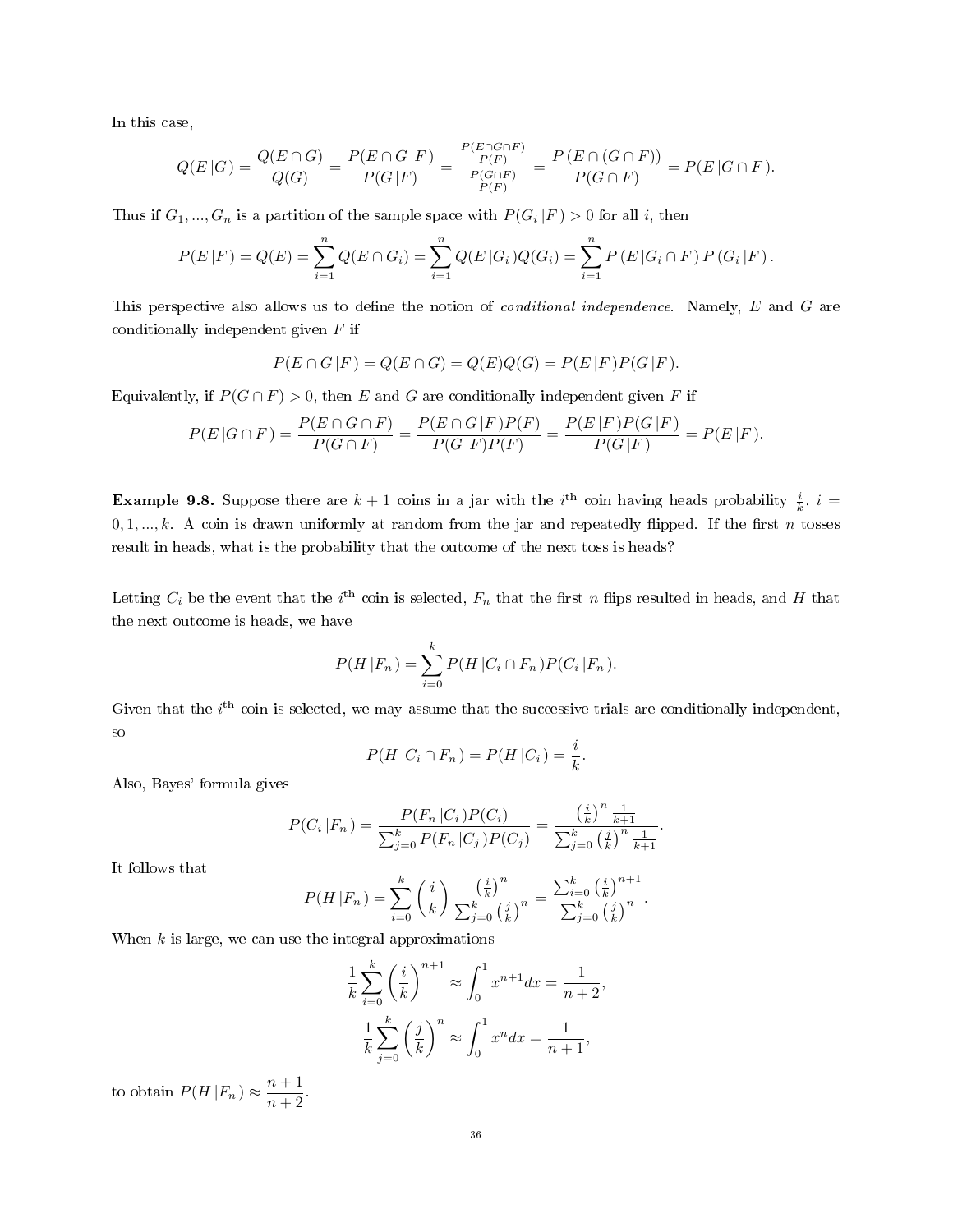#### 10. Random Variables

At this point, we have gone about as far as possible without introducing random variables, a concept that will be central to all of our discussions from here on out.

**Definition.** A random variable X on a probability space  $(\Omega, \mathcal{F}, P)$  is a function  $X : \Omega \to \mathbb{R}$ .

The idea is that we often do not have direct access to the actual outcomes of a random experiment, but only have information concerning some particular measurement.

Also, in many cases we are only interested in some specific facet of the outcomes and do not want to burden ourselves with extraneous details.

Random variables represent the values of the measurement or the information of interest in these scenarios.

For example, in the two fair dice experiment, we may only be interested in the sum of the values rather than the particular pair of values. In this case, the sample space is  $\Omega = \{(i,j)\}_{i,j=1}^6$  and the sum of the values is the random variable  $X((i, j)) = i + j$ .

Similarly, I might toss a coin  $n$  times, but only tell you the outcome of the third toss. The sample space can be represented by the set of bit strings of length  $n$ , and the outcome of the third toss is the random variable giving the projection onto the third coordinate - e.g.  $Y(11010001) = 0$ .

We can think of random variables as specifying events: For  $B \subseteq \mathbb{R}$ ,  $\{X \in B\} = \{\omega \in \Omega : X(\omega) \in B\}$ . From this perspective, X induces a probability on  $\mathbb R$  (called the distribution of X) defined by  $\mu_X(B) = P(X \in B)$  for  $B \subseteq \mathbb{R}$ .

Note that  $0 \leq \mu_X(B) \leq 1$  for all B since P takes values in [0, 1].

Also,  $\mu_X(\mathbb{R}) = P(X \in \mathbb{R}) = P(\Omega) = 1$  since every outcome in  $\omega$  maps to some real number under X. Finally, since X is a function, if  $B_1, B_2, ...$  are disjoint subsets of R, then  $\{X \in B_1\}, \{X \in B_2\}, ...$  are also disjoint, hence

$$
\mu_X\left(\bigcup_{i=1}^{\infty} B_i\right) = P\left(X \in \bigcup_{i=1}^{\infty} B_i\right) = P\left(\bigcup_{i=1}^{\infty} \{X \in B_i\}\right) = \sum_{i=1}^{\infty} P(X \in B_i) = \sum_{i=1}^{\infty} \mu_X(B_i).
$$

\* As usual, the foregoing ignores some measurability issues, but this can be easily remedied.

**Example 10.1.** An urn contains balls labeled  $1, 2, ..., 20$ . Four balls are randomly selected without replacement and their highest value,  $X$ , is recorded. The possible values that  $X$  can take are  $4, 5, ..., 20$ . For  $i = 4, ..., 20$ , what is  $P(X = i)$ ? What about  $P(X > 10)$ ?

Since each of the  $\binom{20}{4}$ 4 possible selections of 4 balls is equally likely and  $X = i$  whenever ball i is selected along with 3 other balls having labels less than i, we see that for  $i = 4, ..., 20$ 

$$
P(X = i) = \frac{\binom{i-1}{3}}{\binom{20}{4}}.
$$

(Of course,  $P(X = x) = 0$  if  $x \notin \{4, ..., 20\}$ .)

We can compute the probability of the event  $\{X > 10\}$  by summing over the associated values:

$$
P(X > 10) = \sum_{i=11}^{20} P(X = i) = {20 \choose 4}^{-1} \sum_{j=10}^{19} {j \choose 3}.
$$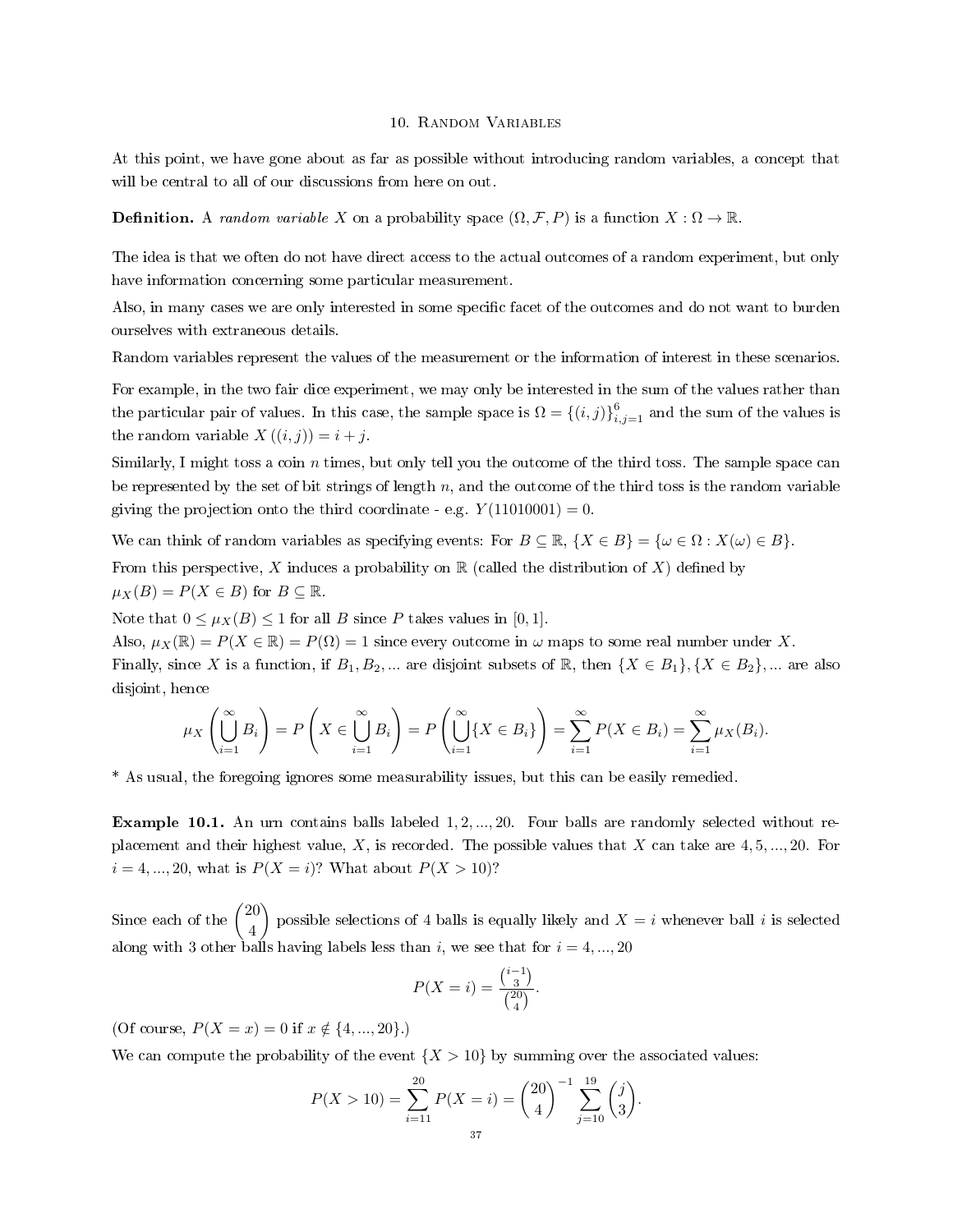A more direct approach is to note that  $X \leq 10$  if and only if all balls chosen have labels 1, ..., 10. Thus

$$
P(X > 10) = 1 - P(X \le 10) = 1 - \frac{\binom{10}{4}}{\binom{20}{4}}.
$$

(I guess you could also compute the probability that at least one of the balls labeled 11, ..., 20 is chosen using inclusion-exclusion, but that's a bit messy for my taste.)

**Example 10.2.** A coin with heads probability p is flipped until either a heads appears or a total of n flips is made. If  $X$  denotes the number of flips, then  $X$  is a random variable with

$$
P(X = 1) = P(\{H\}) = p,
$$
  
\n
$$
P(X = 2) = P(\{T, H\}) = (1 - p)p,
$$
  
\n
$$
\vdots
$$
  
\n
$$
P(X = n - 1) = P(\{\underbrace{T, ..., T}_{n-2}, H\}) = (1 - p)^{n-2}p
$$
  
\n
$$
P(X = n) = P(\{\underbrace{T, ..., T}_{n-1}, H\}) + P(\{\underbrace{T, ..., T}_{n}\}) = P(\{\underbrace{T, ..., T}_{n-1}\}) = (1 - p)^{n-1}.
$$

To check that this makes sense, note that

$$
\sum_{i=1}^{n} P(X = i) = \sum_{i=1}^{n-1} p(1-p)^{i-1} + (1-p)^{n-1}
$$

$$
= p \sum_{j=0}^{n-2} (1-p)^{j} + (1-p)^{n-1}
$$

$$
= p \left[ \frac{1 - (1-p)^{n-1}}{1 - (1-p)} \right] + (1-p)^{n-1} = 1.
$$

**Example 10.3.** Suppose there are *n* distinct types of coupons and that each time a coupon is collected it is equally likely to be any of the n types, independently of previous selections. Let  $T$  be the random variable which records the number of coupons needed to obtain a complete set. Then T takes values in  $n, n + 1, ...$ For  $k \geq n$ , what is  $P(T = k)$ ?

We will begin by computing  $P(T > k)$  for arbitrary  $k \in \mathbb{N}$ .

To this end, define the events  $A_1, ..., A_n$  by  $A_i = \{\text{coupon } i \text{ not selected in first } k \text{ rounds}\}.$ Then  $\{T > k\} = \bigcup_{i=1}^{n} A_i$ , so the principle of inclusion-exclusion gives

$$
P(T > k) = P\left(\bigcup_{i=1}^{n} A_i\right) = \sum_{m=1}^{n} (-1)^{m+1} \sum_{i_1 < \dots < i_m} P\left(\bigcap_{j=1}^{m} A_{i_j}\right).
$$

For any particular set of m coupon types  $\{i_1, ..., i_m\}$ , the event that none have been collected in the first k stages is the same as the event that the first k coupons were all of the  $n - m$  other types, hence  $P\left(\bigcap_{j=1}^m A_{i_j}\right) = \left(\frac{n-m}{n}\right)^k.$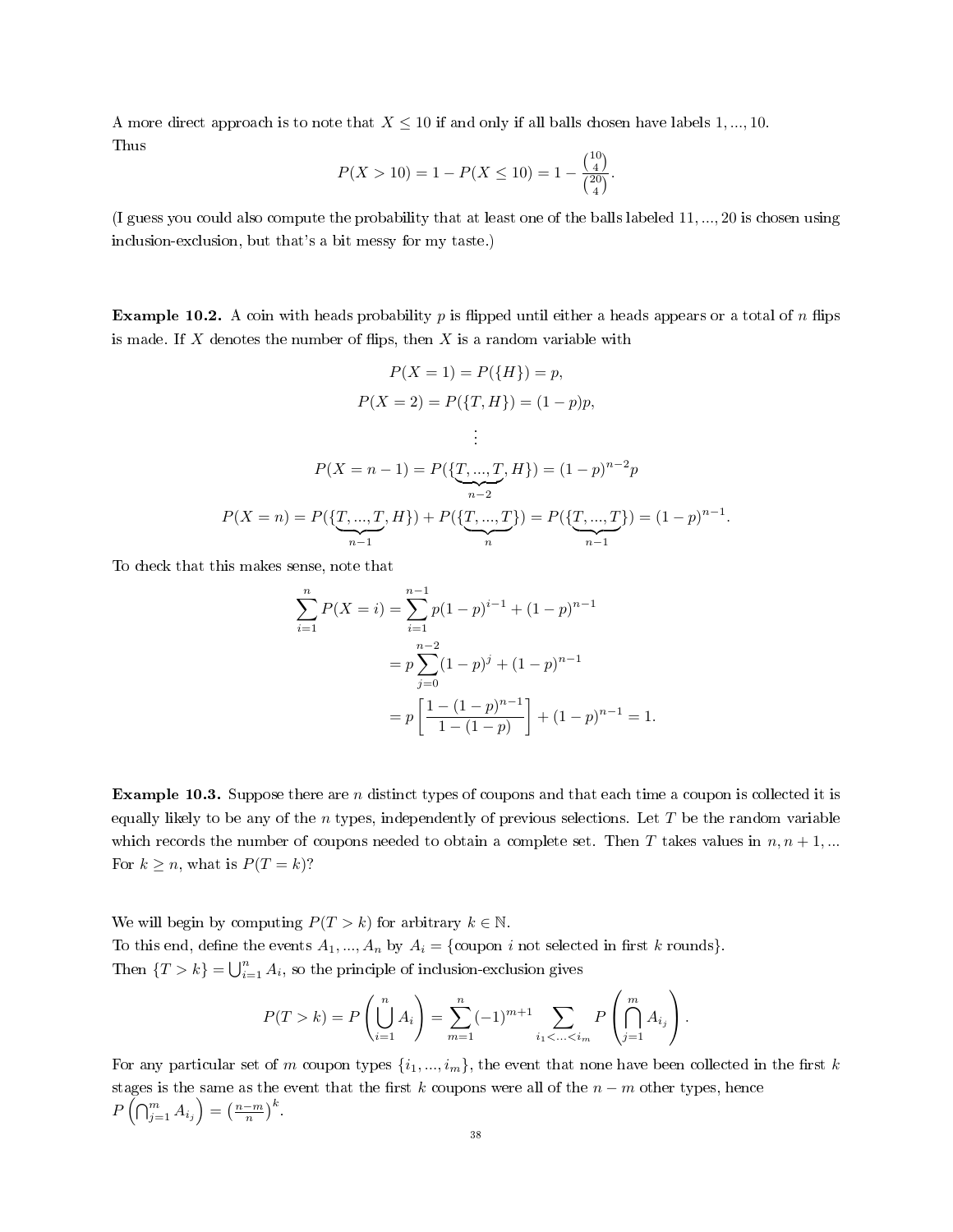Accordingly, we have

$$
P(T > k) = \sum_{m=1}^{n} (-1)^{m+1} \sum_{i_1 < ... < i_m} P\left(\bigcap_{j=1}^{m} A_{i_j}\right) = \sum_{m=1}^{n-1} (-1)^{m+1} {n \choose m} \left(\frac{n-m}{n}\right)^k.
$$

Finally, we can compute the desired probability as

$$
P(T = k) = P(T > k - 1) - P(T > k)
$$
  
=  $\sum_{m=1}^{n-1} (-1)^{m+1} {n \choose m} \left(\frac{n-m}{n}\right)^{k-1} - \sum_{m=1}^{n-1} (-1)^{m+1} {n \choose m} \left(\frac{n-m}{n}\right)^{k}$   
=  $\sum_{m=1}^{n-1} (-1)^{m+1} {n \choose m} \left(\frac{n-m}{n}\right)^{k-1} \left(1 - \frac{n-m}{n}\right)$   
=  $\sum_{m=1}^{n-1} (-1)^{m+1} {n \choose m} \left(\frac{n-m}{n}\right)^{k-1} \left(\frac{m}{n}\right).$ 

<sup>\*</sup> It is interesting to note that since  $P(T > k) = 1$  for  $1 \leq k < n$ , the preceding shows that for such k we have

$$
\sum_{m=1}^{n-1} (-1)^{m+1} {n \choose m} \left(\frac{n-m}{n}\right)^k = 1,
$$

which is equivalent to

$$
\sum_{m=0}^{n-1} (-1)^m {n \choose m} \left(\frac{n-m}{n}\right)^k = 0.
$$

Multiplying by  $(-1)^n n^k$  and setting  $l = n - m$  gives the identity

$$
\sum_{l=1}^{n} \binom{n}{l} (-1)^{l} l^{k} = 0, \ 1 \leq k < n.
$$

Another random variable that we may care about in this problem is the number of distinct types of coupons collected by time  $t \in \mathbb{N}$ , which we denote  $N_t$ .

To compute the probability that  $N_t = m$  for  $m = 1, ..., n$ , we first consider a particular set of m coupon types  $\{i_1, ..., i_m\}$ .

In order for the types collected by time  $t$  to be precisely this set, both of the following events must occur:

 $A = \{$ each of the t coupons are of these m types $\},\$  $B = \{$ at least one coupon is of type  $i_j$  for  $j = 1, ..., m\}.$ 

Reasoning as before,  $P(A) = \left(\frac{m}{n}\right)^t$ . Given that all coupons collected are of types  $i_1, ..., i_m$ , the probability that each type is represented is the same as the probability that a complete set of  $m$  types has been collected by time t, which is the complement of the event that it takes more than t trials to obtain one of each of the  $m$  types.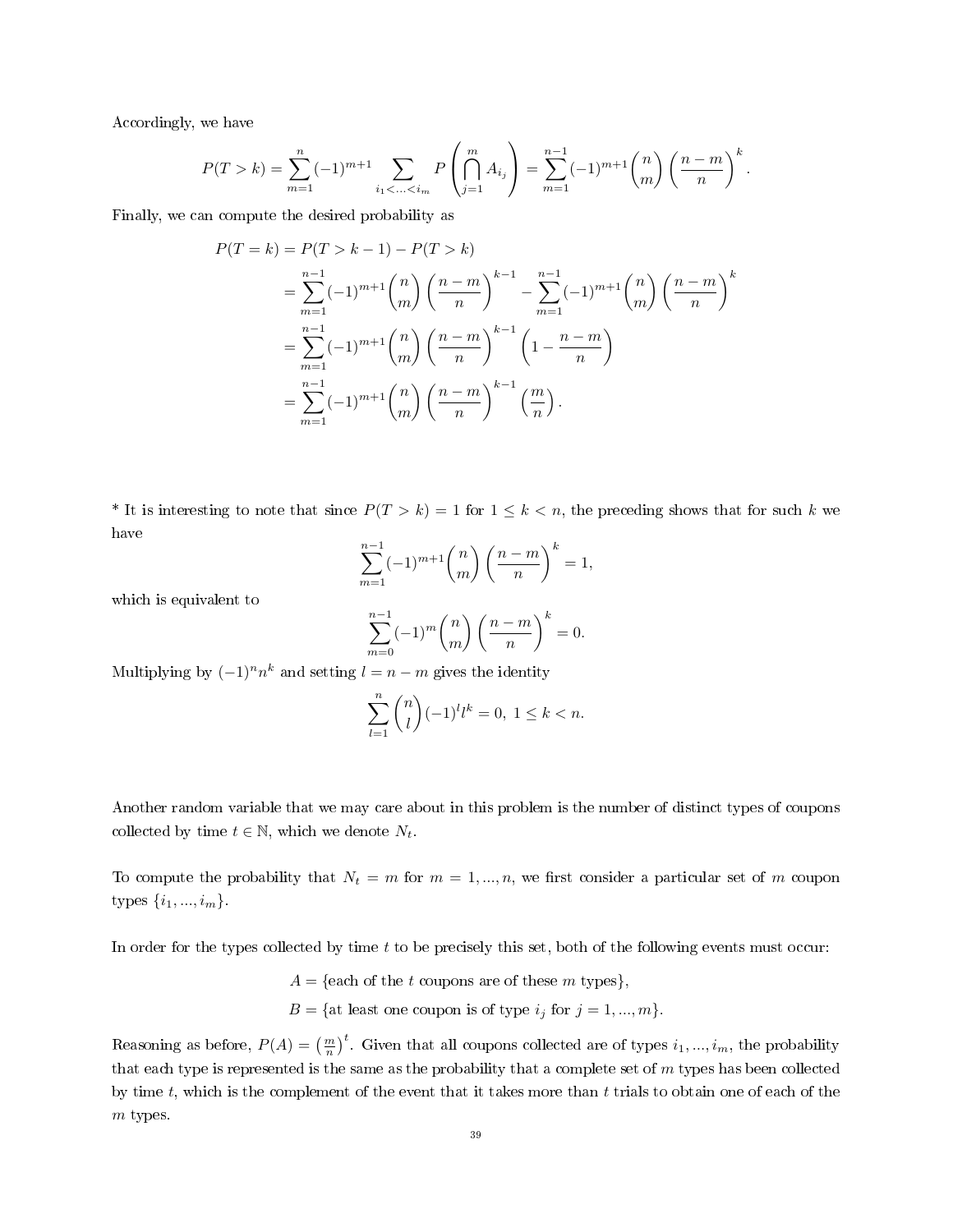Thus, letting  $T_m$  be the number of trials to complete the set of  $m$  types, we see that

$$
P(B|A) = 1 - P(T_m > t) = 1 - \sum_{r=1}^{m-1} (-1)^{r+1} {m \choose r} \left(\frac{m-r}{m}\right)^t
$$

$$
= \sum_{r=0}^{m-1} (-1)^r {m \choose r} \left(\frac{m-r}{m}\right)^t
$$

Because there are  $\Big(\frac{n}{2}\Big)^n$ m possible choices for the set of  $m$  types, we have

$$
P(N_t = m) = \binom{n}{m} P(A \cap B) = \binom{n}{m} P(A) P(B | A)
$$

$$
= \binom{n}{m} \left(\frac{m}{n}\right)^t \left[\sum_{r=0}^{m-1} (-1)^r \binom{m}{r} \left(\frac{m-r}{m}\right)^t\right]
$$

$$
= \binom{n}{m} \sum_{r=0}^{m-1} (-1)^r \binom{m}{r} \left(\frac{m-r}{n}\right)^t.
$$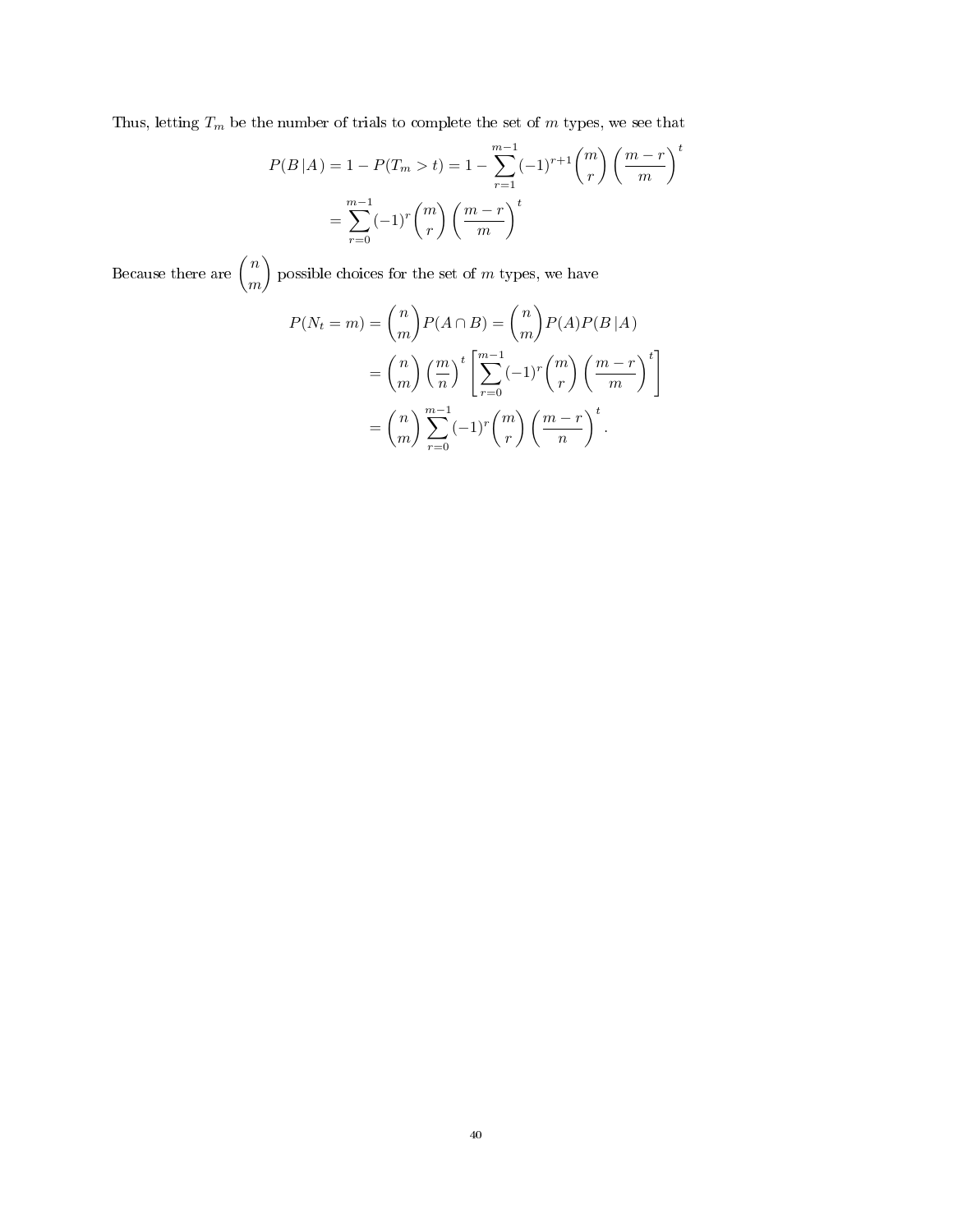### 11. Discrete Random Variables and Expectation

A random variable which can take only countably many values is called discrete. That is, X is discrete if there is a countable set S such that  $P(X \in S) = 1$ .

If X is a discrete random variable, we define the *probability mass function*, or p.m.f., of X by  $p(x) = P(X = x)$  for  $x \in \mathbb{R}$ .

Thus  $p : \mathbb{R} \to [0,1]$  and  $S = \{x : p(x) > 0\}$  is countable with  $\sum_{x \in S} p(x) = P(X \in S) = 1$ .

Countable additivity implies that the distribution of X is completely determined by p - for any  $E \subseteq \mathbb{R}$ ,  $P(X \in E) = P(X \in E \cap S) = \sum_{x \in E \cap S} p(x).$ 

Conversely, every function  $q : \mathbb{R} \to [0, \infty)$  with  $R = \{x : q(x) > 0\}$  countable and  $\sum_{x \in R} q(x) = 1$  is the p.m.f. of some discrete random variable Y .

**Example 11.1.** Suppose that W is a random variable taking values in N<sub>0</sub> whose p.m.f. is given by  $p(i) = \frac{c\lambda^i}{i!}$ for  $i = 0, 1, ...$  where  $\lambda > 0$  and c is some unknown constant. What is  $P(W = 0)$ ? What about  $P(W > 2)$ ?

Since 
$$
1 = \sum_{i=0}^{\infty} p(i) = c \sum_{i=0}^{\infty} \frac{\lambda^i}{i!} = ce^{\lambda}
$$
, we must have  $c = e^{-\lambda}$ .  
Consequently,  $P(W = 0) = p(0) = e^{-\lambda} \frac{\lambda^0}{0!} = e^{-\lambda}$ .

Similarly,  $P(W > 2) = 1 - P(W \le 2) = 1 - p(0) - p(1) - p(2) = 1 - e^{-\lambda} \left(1 + \lambda + \frac{\lambda^2}{2}\right)$ 2 .

If X is a discrete random variable with possible values  $x_1, x_2, \ldots$ , then we define its *cumulative distribution* function, or c.d.f., by

$$
F(x) = P(X \le x) = \sum_{x_i \le x} p(x_i).
$$

If  $x_1 < x_2 < ...$ , then we have  $p(x_1) = F(x_1)$  and  $p(x_i) = F(x_i) - F(x_{i-1})$  for  $i > 1$ . In the previous example, the c.d.f. of  $W$  is

$$
F(x) = \begin{cases} 0, & x < 0\\ e^{-\lambda} \sum_{i=0}^{\lfloor x \rfloor} \frac{\lambda^i}{i!}, & x \ge 0 \end{cases}
$$

where  $|x|$  is the greatest integer less than or equal to x.

Even if X is not discrete, it still has a well-defined c.d.f.  $F : \mathbb{R} \to [0,1]$  given by by  $F(x) = P(X \leq x)$ . (In contrast, the p.m.f. is only defined for discrete random variables.)

**Theorem 11.1.** If X is a random variable with c.d.f.  $F(x) = P(X \leq x)$ , then F satisfies

(1) F is nondecreasing:  $F(a) \leq F(b)$  whenever  $a \leq b$ (2)  $\lim_{x \to -\infty} F(x) = 0$  and  $\lim_{x \to \infty} F(x) = 1$ (3) F is right continuous:  $\lim_{x \to x_0^+}$  $F(x) = F(x_0)$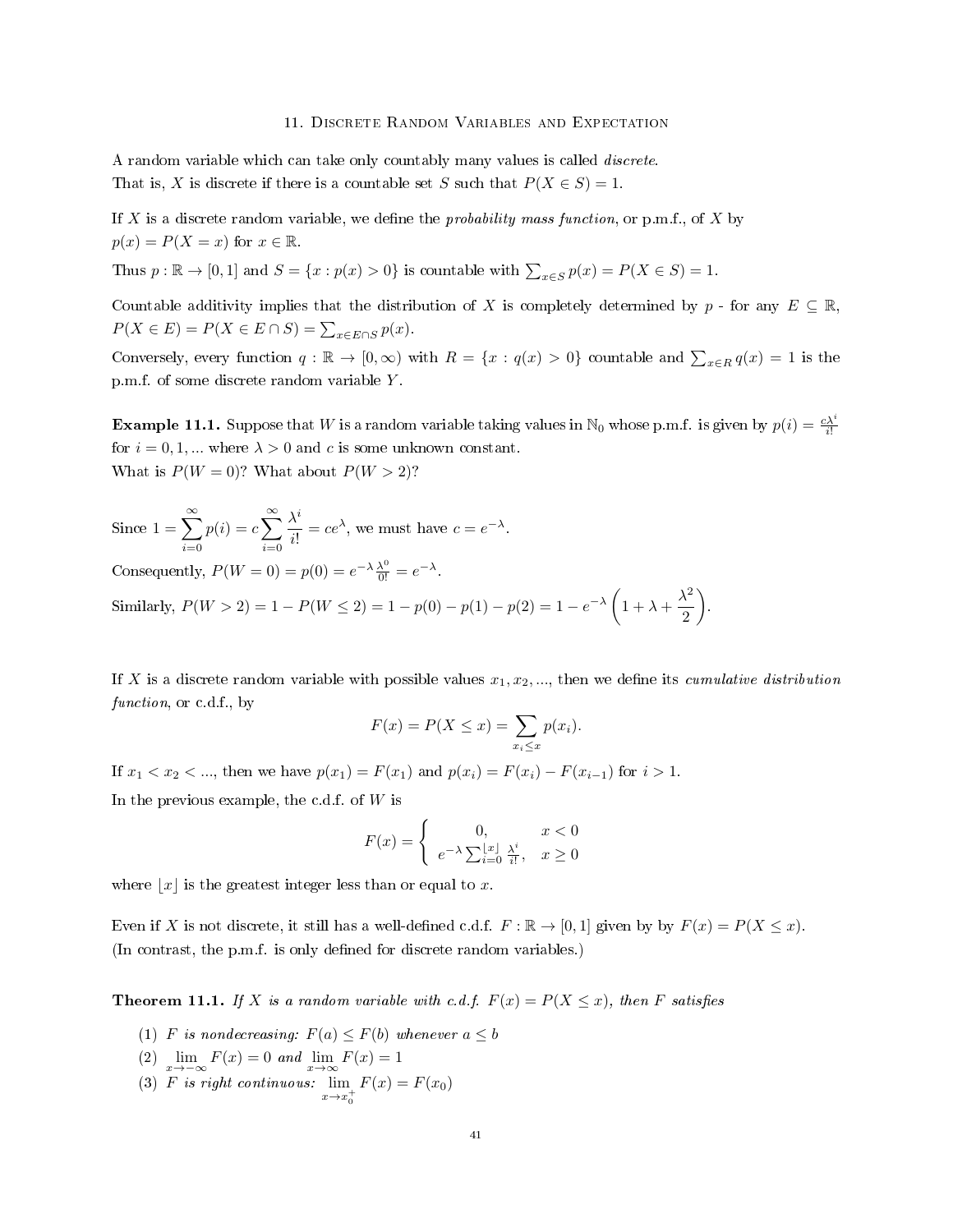*Proof.* For the first claim, if  $a \leq b$ , then  $\{\omega : X(\omega) \leq a\} \subseteq \{\omega : X(\omega) \leq b\}$ , so

$$
F(a) = P(X \le a) \le P(X \le b) = F(b).
$$

For the second claim, if  $x_n$  is any sequence which decreases to  $-\infty$ , then  $\{X \leq x_1\} \supseteq \{X \leq x_2\} \supseteq ...$  and  $\bigcap_{n=1}^{\infty} \{X \leq x_n\} = \emptyset$ , so continuity from above implies that

$$
\lim_{n \to \infty} F(x_n) = \lim_{n \to \infty} P(X \le x_n) = P\left(\bigcap_{n=1}^{\infty} \{X \le x_n\}\right) = P(\emptyset) = 0.
$$

Similarly, if  $x_n \nearrow \infty$ , then  $\{X \leq x_n\}$  is a nested increasing sequence converging to  $\Omega$ , so

$$
\lim_{n \to \infty} F(x_n) = \lim_{n \to \infty} P(X \le x_n) = P\left(\bigcup_{n=1}^{\infty} \{X \le x_n\}\right) = P(\Omega) = 1.
$$

Finally, if  $x_n \searrow x_0$ , then  $\{X \le x_n\} \searrow \{X \le x_0\}$ , so continuity from above implies  $\lim_{n \to \infty} F(x_n) = F(x_0)$ . \* Note that if  $P(X = x_0) > 0$ , the same basic argument shows that

$$
\lim_{x \to x_0^-} F(x) = P(X < x) \neq P(X \le x) = F(x),
$$

so c.d.f.s are not necessarily continuous (though the set of discontinuity points is always countable).

□

The c.d.f. completely describes the distribution of X. For example, given real numbers  $a < b$ , we can compute

$$
P(a < X < b) = P(X < b) - P(X \le a) = \lim_{n \to \infty} P\left(X \le b - \frac{1}{n}\right) - P(X \le a) = \lim_{n \to \infty} F\left(b - \frac{1}{n}\right) - F(a).
$$

If X and Y have the same c.d.f., then  $P(X \in A) = P(Y \in A)$  for all sets A. In this case, we say that X and Y are equal in distribution (and write  $X =_d Y$ ).

 $X$  and  $Y$  can be equal in distribution even if they are not defined on the same probability space.

One of the most important quantities associated with a random variable is its expectation.

The *expectation*, or expected value, of a random variable  $X$  (when it exists) is its probability-weighted average, and is often interpreted as the "best guess" for  $X$ .

For X discrete with p.m.f.  $p$ , the expected value of X is defined as

$$
E[X] = \sum_{x:p(x)>0} xp(x)
$$

provided that this sum exists in  $[-\infty, \infty]$ .

**Example 11.2.** If X takes the values  $0, 1, 2, 3, \ldots, n$  with equal probability, then

$$
E[X] = \sum_{i=0}^{n} \frac{i}{n+1} = \frac{1}{n+1} \sum_{i=1}^{n} i = \frac{1}{n+1} \frac{n(n+1)}{2} = \frac{n}{2}.
$$

**Example 11.3.** If X has p.m.f.  $p(i) = e^{-\lambda} \frac{\lambda^{i}}{i!}$  $\frac{\lambda^*}{i!}, i = 0, 1, 2, ...,$  then

$$
E[X] = \sum_{i=0}^{\infty} i e^{-\lambda} \frac{\lambda^i}{i!} = e^{-\lambda} \sum_{i=1}^{\infty} \frac{\lambda^i}{(i-1)!} = \lambda e^{-\lambda} \sum_{i=1}^{\infty} \frac{\lambda^{i-1}}{(i-1)!} = \lambda e^{-\lambda} \sum_{j=0}^{\infty} \frac{\lambda^j}{j!} = \lambda.
$$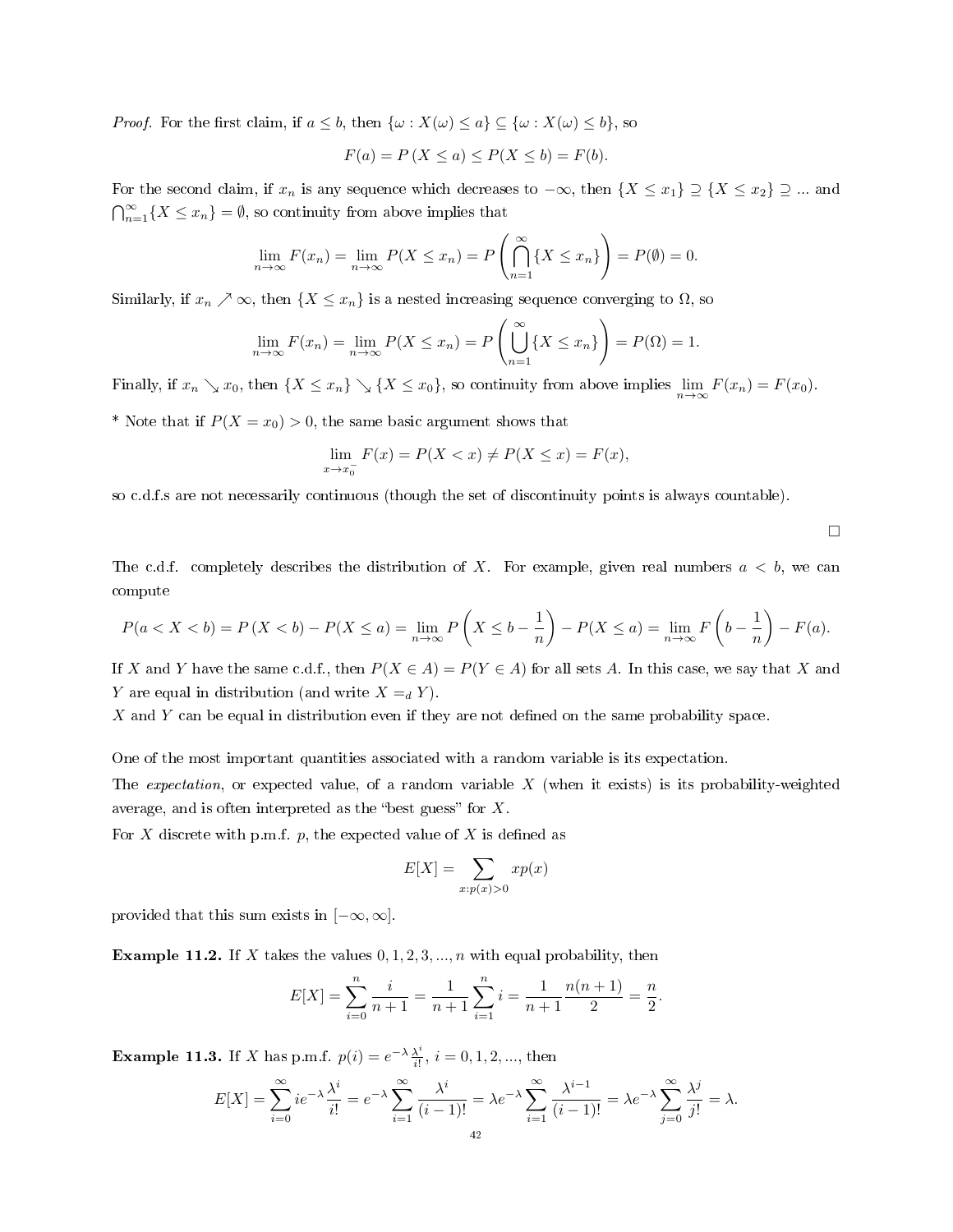**Example 11.4.** If X has p.m.f.  $p(n) = \frac{6}{\pi^2 n^2}$ ,  $n = 1, 2, ...$  (which is a p.m.f. since  $\sum_{n=1}^{\infty} n^{-2} = \frac{\pi^2}{6}$  $(\frac{r^2}{6}),$  then

$$
E[X] = \sum_{n=1}^{\infty} n \frac{6}{\pi^2 n^2} = \frac{6}{\pi^2} \sum_{n=1}^{\infty} \frac{1}{n} = \infty.
$$

**Example 11.5.** If X has p.m.f.  $p(n) = \frac{3}{\pi^2 n^2}$ ,  $n = \pm 1, \pm 2, ...$ , then

$$
E[X] = \sum_{n \in \mathbb{Z} \setminus \{0\}} n \frac{6}{\pi^2 n^2} = \frac{6}{\pi^2} \sum_{n \in \mathbb{Z} \setminus \{0\}} \frac{1}{n}
$$

does not exist.

**Example 11.6.** If  $(\Omega, \mathcal{F}, P)$  is any probability space and A is an event, we define the *indicator* random variable

$$
1_A(\omega) = \begin{cases} 1, & \omega \in A \\ 0, & \omega \notin A \end{cases}
$$

.

 $1_A$  is discrete since it takes values in the finite set  $\{0, 1\}.$ 

Its p.m.f. is given by  $p(1) = P(1_A = 1) = P(A)$  and  $p(0) = P(1_A = 0) = P(A^C) = 1 - P(A)$ , so

$$
E[1_A] = 1 \cdot p(1) + 0 \cdot p(0) = p(1) = P(A).
$$

The utility of this simple example cannot be overemphasized.

Note that  $1_{A^C} = 1$  if and only if  $1_A = 0$ , so  $1_{A^C} = 1 - 1_A$ .

If A and B are events, then  $1_{A\cap B} = 1$  implies that A and B occurred and thus  $1_A, 1_B = 1$ . Conversely,  $1_{A\cap B} = 0$  implies that at last one of A or B did not occur, so  $1_A = 0$  or  $1_B = 0$ . It follows that  $1_{A\cap B} = 1_A1_B$ . Similarly, one can verify that  $1_{A\cup B} = 1_A + 1_B - 1_A1_B$  by checking that equality holds on each of the events  $A \setminus B$ ,  $A \cap B$ ,  $B \setminus A$ ,  $A^C \cap B^C$ .

Example 11.7. In American Roulette, a wheel is divided into 18 red spaces, 18 black spaces, and 2 green spaces. The wheel is spun and a ball is dropped so that it is equally likely to come to rest on any of the 38 spaces. Suppose that a person places a  $$1$  bet on red with even odds  $-$  they win a dollar if the ball lands on red and lose a dollar otherwise. If  $X$  denotes the gambler's winnings after a single play, then

$$
E[X] = 1 \cdot \frac{18}{38} + (-1)\frac{20}{38} = -\frac{1}{19},
$$

so the gambler loses about 5 cents a play on average.

**Proposition 11.1.** If X is a random variable taking values in  $\mathbb{N}_0$ , then  $E[X] = \sum_{n=0}^{\infty} P(X > n)$ .

Proof.

$$
\sum_{n=0}^{\infty} P(X > n) = \sum_{n=1}^{\infty} P(X \ge n) = \sum_{n=1}^{\infty} \sum_{m=n}^{\infty} p(m)
$$

$$
= \sum_{n=1}^{\infty} np(n) = \sum_{n=0}^{\infty} np(n) = E[X]
$$

since  $p(n)$  appears in n of the inner sums in the third expression, once for each lower limit  $1 \le i \le n$ .  $\Box$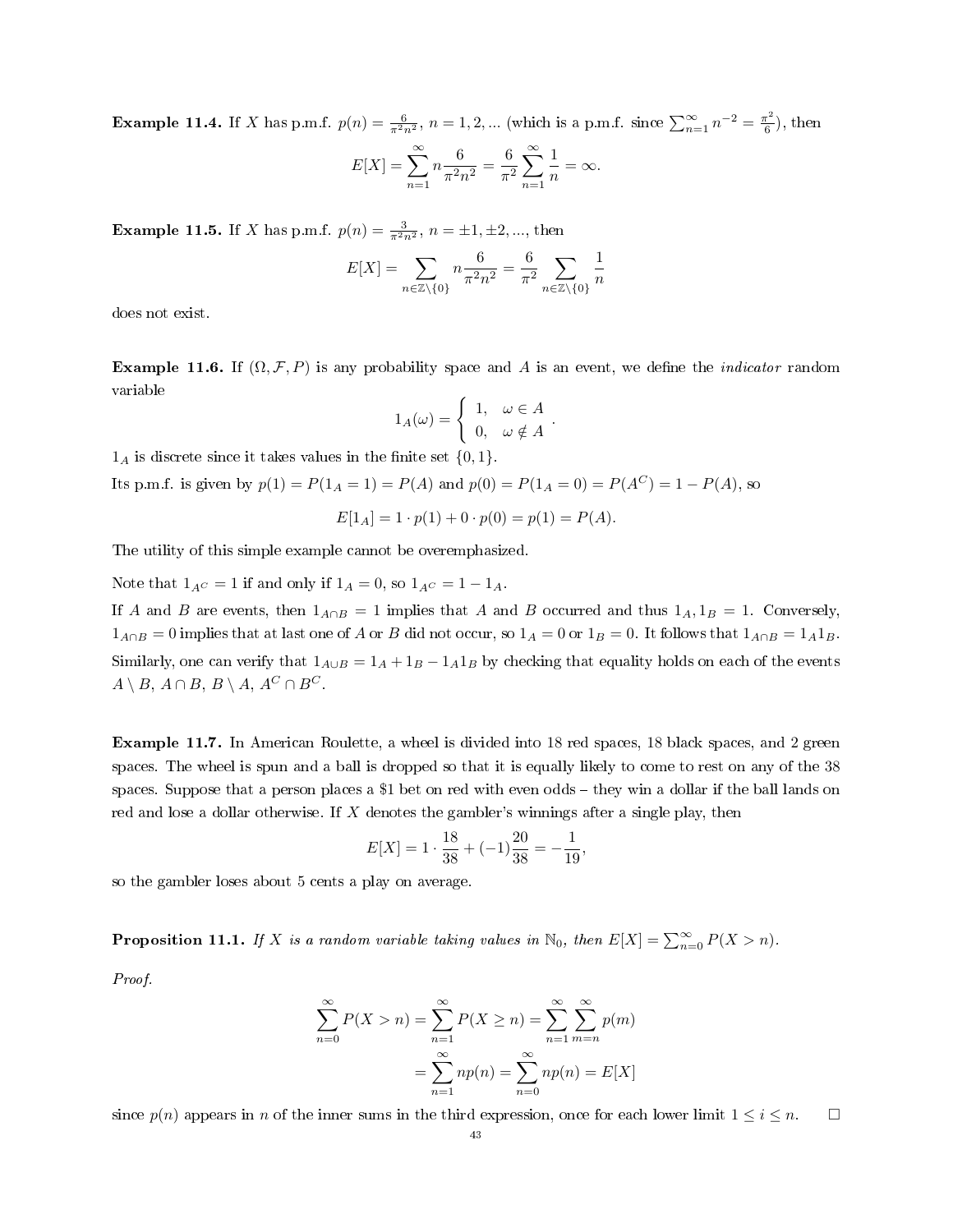Ultimately, a random variable is a function  $X:\Omega\to\mathbb{R}$ , so if  $f:\mathbb{R}\to\mathbb{R}$  is a function (e.g.  $f(x)=x^2$ ), then  $Y = f(X)$  is a random variable:  $Y = f \circ X : \Omega \to \mathbb{R}$ .

When X is discrete,  $Y = f(X)$  can only take countably many values and thus is discrete as well. If  $p_X$  is the p.m.f. for  $X$ , then  $Y$  has p.m.f.

$$
p_Y(y) = P(Y = y) = P\left(X \in f^{-1}(y)\right) = \sum_{x \in f^{-1}(y)} p_X(x).
$$

Since  $\{y : p_Y(y) > 0\} = \{f(x) : p_X(x) > 0\}$ , we have

$$
E[f(X)] = \sum_{y: p_Y(y)>0} yp_Y(y) = \sum_{y: p_Y(y)>0} y \sum_{x \in f^{-1}(y)} p_X(x)
$$
  
= 
$$
\sum_{y: p_Y(y)>0} \sum_{x \in f^{-1}(y)} f(x)p_X(x) = \sum_{x: p_X(x)>0} f(x)p_X(x).
$$

Example 11.8. A product which is sold seasonally yields a net profit of b dollars for each unit sold and a net loss of l dollars for each unit unsold by the end of the season. The number of units ordered is a random variable X with p.m.f.  $p(n)$ ,  $n \in \mathbb{N}_0$ . How many units should the store stock in order to maximize its profit.

If s units are stocked, then the profit is given by  $P_s(X) = \begin{cases} bX - l(s - X), & X \leq s \\ 0 & X > s \end{cases}$  $\begin{array}{lll} \textit{bs}, & \textit{11} & \textit{12} & \textit{s} \ \textit{bs}, & \textit{11} & \textit{12} & \textit{s} \end{array}.$ 

The expected profit when  $s$  units are stocked is thus

$$
E[P_s(X)] = \sum_{n=0}^{s} [bn - l(s - n)] p(n) + \sum_{n=s+1}^{\infty} bsp(n)
$$
  
=  $(b + l) \sum_{n=0}^{s} np(n) - ls \sum_{n=0}^{s} p(n) + bs \left(1 - \sum_{n=0}^{s} p(n)\right)$   
=  $bs + (b + l) \sum_{n=0}^{s} np(n) - (b + l)s \sum_{n=0}^{s} p(n)$   
=  $bs + (b + l) \sum_{n=0}^{s} (n - s)p(n).$ 

It follows that

$$
E[P_{s+1}(X)] = b(s+1) + (b+l) \sum_{n=0}^{s+1} (n-s-1)p(n)
$$
  
= b(s+1) + (b+l)  $\sum_{n=0}^{s} (n-s-1)p(n)$   
= b + bs + (b+l)  $\sum_{n=0}^{s} (n-s)p(n) - (b+l) \sum_{n=0}^{s} p(n)$   
= b - (b+l)  $\sum_{n=0}^{s} p(n) + E[P_s(X)],$ 

hence stocking  $s + 1$  units is better than stocking s units precisely when

$$
\frac{b}{b+l} > \sum_{n=0}^{s} p(n).
$$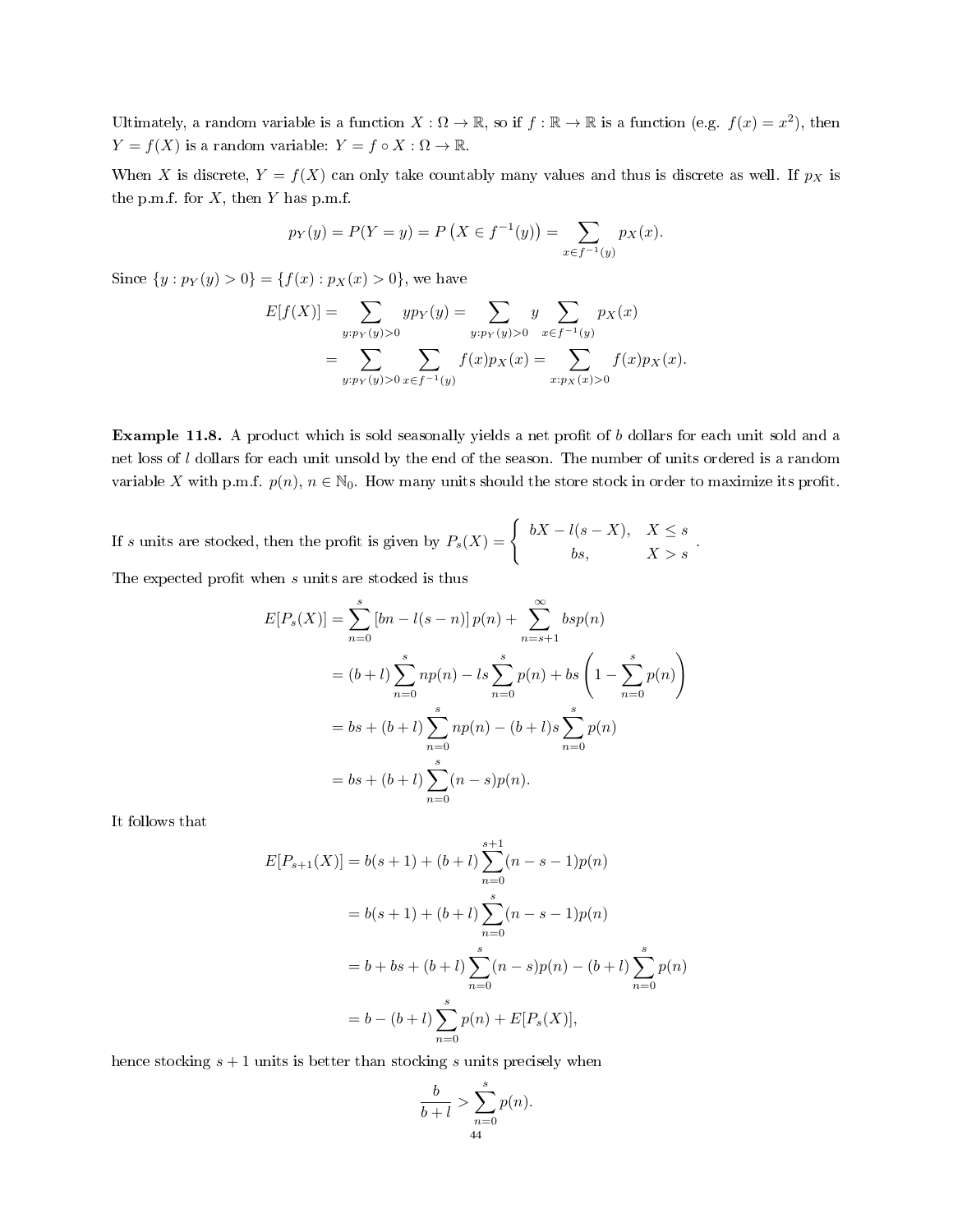Since the right-hand side is increasing in  $s$ , the optimal number of units is

$$
s^* = \min\left\{ s \in \mathbb{N}_0 : \sum_{n=0}^s p(n) \ge \frac{b}{b+l} \right\}.
$$

<span id="page-44-0"></span>**Proposition 11.2.** Let X be a discrete random variable with p.m.f. p, let  $a, b \in \mathbb{R}$ , and let  $f, g : \mathbb{R} \to \mathbb{R}$ satisfy  $f(x) \leq g(x)$  for all  $x \in \mathbb{R}$ . Then

- (1)  $E[aX + b] = aE[X] + b$
- (2)  $E[f(X)] \leq E[g(X)]$

Proof. For the first assertion, we have

$$
E[aX + b] = \sum_{x:p(x)>0} (ax+b)p(x) = a \sum_{x:p(x)>0} xp(x) + b \sum_{x:p(x)>0} p(x) = aE[X] + b,
$$

and for the second,

$$
E[f(X)] = \sum_{x:p(x)>0} f(x)p(x) \le \sum_{x:p(x)>0} g(x)p(x) = E[g(X)].
$$

The expectation of X is often called its *mean*. Expectations of higher powers of X are often of interest as well. For  $n \in \mathbb{N}$ , we define the *nth moment* of X as

$$
E[X^n] = \sum_{x:p(x)>0} x^n p(x).
$$

When X has finite mean  $\mu = E[X] \in \mathbb{R}$ , we define the *nth central moment* of X as

$$
E[(X - \mu)^n] = \sum_{x:p(x)>0} (x - \mu)^n p(x).
$$

Of particular interest is the second central moment. This quantity measures how "spread out" the distribution of  $X$  is.

**Definition.** If X has mean  $\mu$ , the variance of X is defined as  $\text{Var}(X) = E[(X - \mu)^2]$ .

Proposition 11.3. If  $X$  has finite mean, then

$$
\text{Var}(X) = E[X^2] - E[X]^2.
$$

*Proof.* Since  $\mu = E[X] = \sum_{x:p(x)>0} x p(x)$ , we have

$$
\begin{aligned}\n\text{Var}(X) &= E[(X - \mu)^2] = \sum_{x:p(x)>0} (x - \mu)^2 p(x) \\
&= \sum_{x:p(x)>0} (x^2 - 2\mu x + \mu^2) p(x) \\
&= \sum_{x:p(x)>0} x^2 p(x) - 2\mu \sum_{x:p(x)>0} xp(x) + \mu^2 \sum_{x:p(x)>0} p(x) \\
&= E[X^2] - 2\mu \cdot \mu + \mu^2 \cdot 1 = E[X^2] - \mu^2.\n\end{aligned}
$$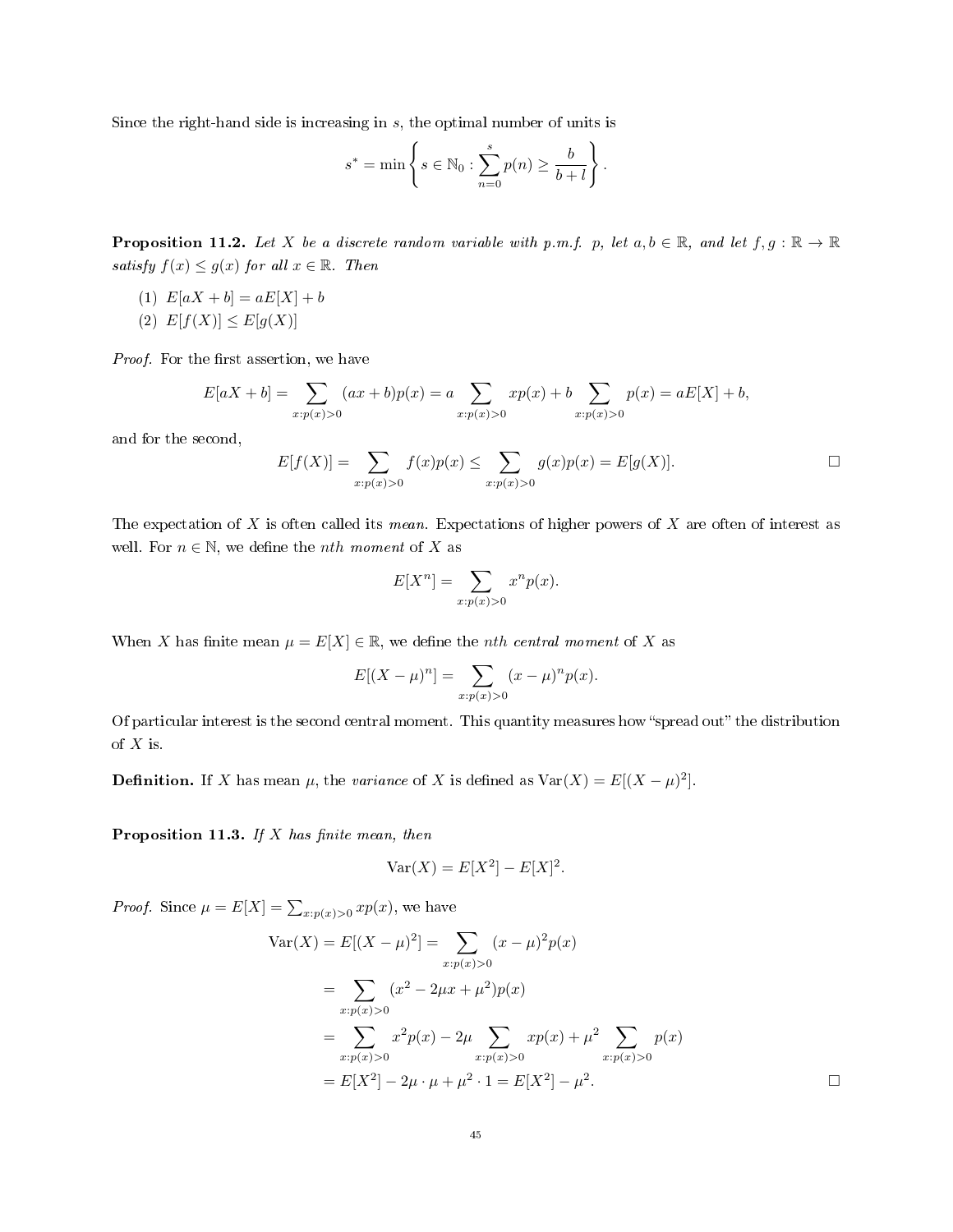**Example 11.9.** If X is a random variable with  $P(X = -1) = P(X = 1) = \frac{1}{2}$ , then  $E[X] = -1 \cdot \frac{1}{2} + 1 \cdot \frac{1}{2} = 0$ and  $E[X^2] = (-1)^2 \cdot \frac{1}{2} + 1^2 \cdot \frac{1}{2} = 1$ , so  $Var(X) = E[X^2] - E[X]^2 = 1$ .

If Y is a random variable which takes values  $-n, ..., -1, 0, 1, ..., n$  with equal probability, then  $E[Y] = \sum_{k=-n}^{n} \frac{k}{2n+1} = 0$  and

$$
E[Y^{2}] = \sum_{k=-n}^{n} \frac{k^{2}}{2n+1} = \frac{2}{2n+1} \sum_{j=1}^{n} j^{2} = \frac{2}{2n+1} \cdot \frac{n(n+1)(2n+1)}{6} = \frac{n(n+1)}{3}.
$$

(The "sum of squares formula" in the penultimate equality can be verified by induction.) It follows that  $Var(Y) = E[Y^2] - E[Y] = \frac{n(n+1)}{3}$ .

X and Y both have mean zero, but Y has a higher variance since it is "spread out" over more values.

Proposition 11.4. For any  $a, b \in \mathbb{R}$ ,

$$
Var(aX + b) = a^2 Var(X).
$$

*Proof.* Writing  $\mu = E[X]$ , Proposition [11.2](#page-44-0) gives  $E[aX + b] = a\mu + b$ , so the definition of variance and Proposition [11.2](#page-44-0) imply

$$
\operatorname{Var}(aX + b) = E\left[ (aX + b - a\mu - b)^2 \right] = E\left[ a^2(X - \mu)^2 \right]
$$

$$
= a^2 E\left[ (X - \mu)^2 \right] = a^2 \operatorname{Var}(X).
$$

Before moving on to discuss some of the more common families of discrete random variables, we observe that our definition of expectation is not really the most natural or the easiest to work with.

For example, using our definitions, it requires a lot of work to establish the simple and useful facts

<span id="page-45-0"></span>**Theorem 11.2.** If X and Y are random variables with finite means, then  $E[X+Y] = E[X] + E[Y]$ .

<span id="page-45-1"></span>**Corollary 11.1.** If  $X_1, ..., X_n$  are random variables with finite means, then  $E\left[\sum_{i=1}^n X_i\right] = \sum_{i=1}^n E[X_i]$ .

<span id="page-45-2"></span>**Theorem 11.3.** If X and Y are random variables with  $P(X \le Y) = 1$ , then  $E[X] \le E[Y]$  whenever the expectations exist.

Moreover, the above results are true in general, but we are forced to treat separately the rather articial (and incomplete) classes of discrete and (absolutely) continuous random variables.

To give a feel for the general technique, we will prove Theorem [11.2](#page-45-0) under the assumption that the underlying sample space is countable. This can also be proved in terms of p.m.f.s without making this assumption, but we leave that as a homework exercise.

Note that Corollary [11.1](#page-45-1) follows from Theorem [11.2](#page-45-0) by an induction argument:  $X_1 + \ldots + X_{n+1} = (X_1 + \ldots + X_n) + X_{n+1}.$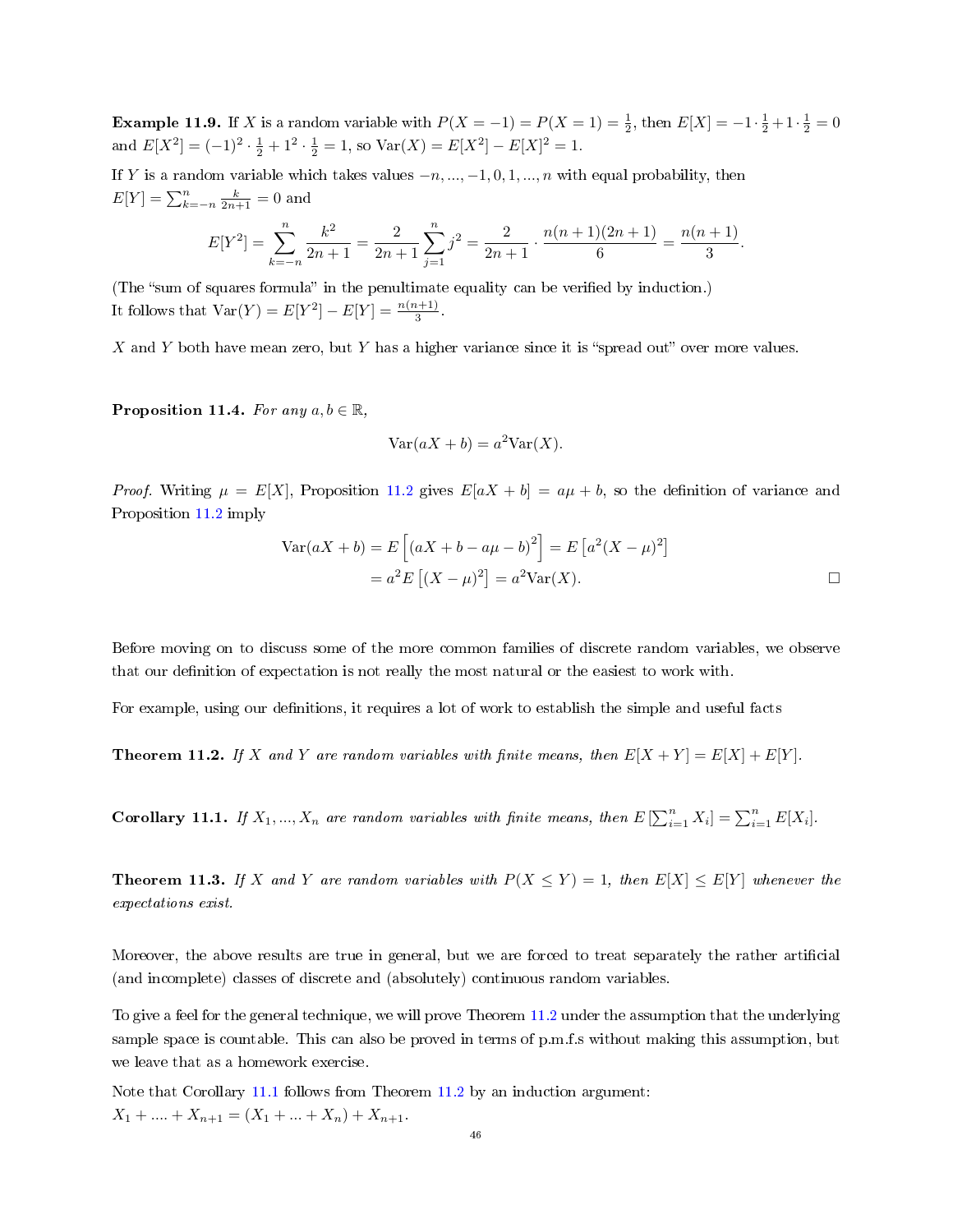We begin with what is essentially the correct way to define expectation

<span id="page-46-0"></span>**Proposition 11.5.** If X is a random variable on  $(\Omega, \mathcal{F}, P)$  with  $\Omega$  countable, then

$$
E[X] = \sum_{\omega \in \Omega} X(\omega) P(\{\omega\}).
$$

*Proof.* Let p be the p.m.f. of X, let  $x_1, x_2, ...$  denote the possible values of X, and let  $E_i = X^{-1}(x_i) = \{\omega : X(\omega) = x_i\}.$  Then  $\Omega = N \sqcup (\bigsqcup_i E_i)$  where  $P(N) = 0.$ Since  $\Omega$  is countable, the definitions imply

$$
\sum_{\omega \in \Omega} X(\omega) P(\{\omega\}) = \sum_{\omega \in N} X(\omega) P(\{\omega\}) + \sum_{i} \sum_{\omega \in E_i} X(\omega) P(\{\omega\})
$$

$$
= \sum_{\omega \in N} X(\omega) \cdot 0 + \sum_{i} \sum_{\omega \in E_i} x_i P(\{\omega\})
$$

$$
= \sum_{i} x_i \sum_{\omega \in E_i} P(\{\omega\}) = \sum_{i} x_i P(E_i)
$$

$$
= \sum_{i} x_i p(x_i) = E[X]. \qquad \Box
$$

When expectation is defined in this manner, results such as Theorems [11.2](#page-45-0) and [11.3](#page-45-2) are almost immediate. For example,

*Proof of Theorem [11.2](#page-45-0) (countable sample space).* If X and Y are random variables on  $(\Omega, \mathcal{F}, P)$ , then so is  $Z(\omega) = X(\omega) + Y(\omega)$ . If  $\Omega$  is countable, then Proposition [11.5](#page-46-0) implies

$$
E[Z] = \sum_{\omega} Z(\omega)P(\{\omega\}) = \sum_{\omega} (X(\omega) + Y(\omega)) P(\{\omega\})
$$
  
= 
$$
\sum_{\omega} X(\omega)P(\{\omega\}) + \sum_{\omega} Y(\omega)P(\{\omega\}) = E[X] + E[Y].
$$

**Example 11.10.** Suppose that n dice are rolled. Let  $X_i$  denote the value of the i<sup>th</sup> die, and let X denote the sum of the dice. We have

$$
E[X_i] = \sum_{j=1}^{6} \frac{j}{6} = \frac{7}{2}
$$

for  $i = 1, ..., n$ , so the expected sum of the *n* dice is

$$
E[X] = E\left[\sum_{i=1}^{n} X_i\right] = \sum_{i=1}^{n} E[X_i] = \frac{7n}{2}.
$$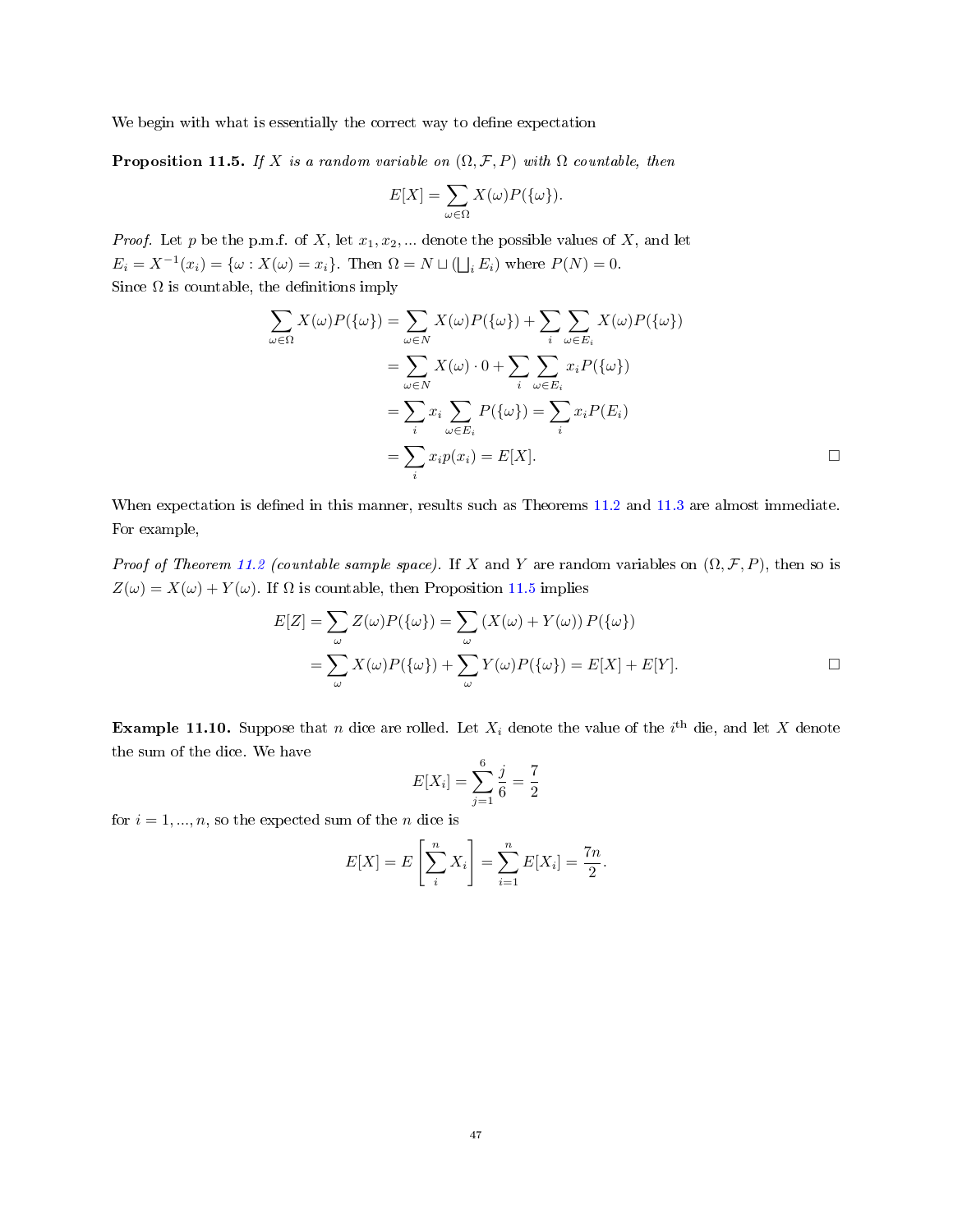#### 12. Common Discrete Distributions

Now that we understand the basic ideas associated with discrete random variables, we will consider a couple of the more famous discrete distributions. The main purpose of doing so is to practice the techniques we have learned so far. Also, these distributions often arise in applications so it's good to have some familiarity with them.

We will compute various quantities associated with each distribution, but it is not very useful to memorize the corresponding p.m.f.s, means, variances, etc... Rather, one should associate a story with each name, so that the p.m.f. is a simple consequence and other quantities can then be derived.

# Bernoulli and Binomial.

Suppose that the outcome of an experiment can be considered either a success or a failure. If A is the set of outcomes which count as a success, then the random variable  $X = 1_A$  takes the value 1 if the experiment results in a success and 0 if failure.

That is,  $P(X = 1) = p$  and  $P(X = 0) = 1 - p$ , where  $p = P(A)$ . We say that X has the Bernoulli(p) distribution.

Clearly,  $E[X] = 1 \cdot p + 0 \cdot (1-p) = p$ . Also,  $E[X^2] = 1^2 \cdot p + 0^2 \cdot (1-p) = p$ , so  $Var(X) = E[X^2] - E[X]^2 - p - p^2 = 0$  $p(1-p)$ .

What is more interesting is if n independent trials are performed, each having success probability  $p$  (and failure probability  $1 - p$ ). The random variable, X, which records the total number of successes is said to have the Binomial $(n, p)$  distribution.

(An alternative description is  $X = \sum_{k=1}^{n} X_k$  where the  $X'_k s$  are independent and identically distributed Bernoulli(p) random variables:  $X_k$  is the indicator of the event that the kth trial resulted in a success. At present, we will stick to the original description.)

The associated p.m.f. is given by

$$
p(k) = P(X = k) = {n \choose k} p^{k} (1-p)^{n-k}, \ k = 0, 1, ..., n.
$$

(Any particular sequence of k successes and  $n - k$  failures has probability  $p^k(1-p)^{n-k}$  by independence, and the number of such sequences is  $\binom{n}{k}$ k since a sequence is determined by specifying when the successes occur.)

The binomial theorem shows that  $p$  is indeed a p.m.f. since

$$
\sum_{k=0}^{n} p(k) = \sum_{k=0}^{n} {n \choose k} p^{k} (1-p)^{n-k} = [p + (1-p)]^{n} = 1.
$$

A useful metaphor is that  $X$  gives the number of heads in  $n$  flips of a coin with heads probability  $p$ . Various examples of random variables having binomial distributions can be found in the text and homework.

To compute the moments of  $X \sim \text{Binomial}(n, p),$  we recall the identity  $i\binom{n}{k}$ i  $\bigg) = n \binom{n-1}{n}$  $i - 1$  . (This can be derived algebraically or by counting the ways to select a committee of size i, with one member designated committee leader, from a group of n people.)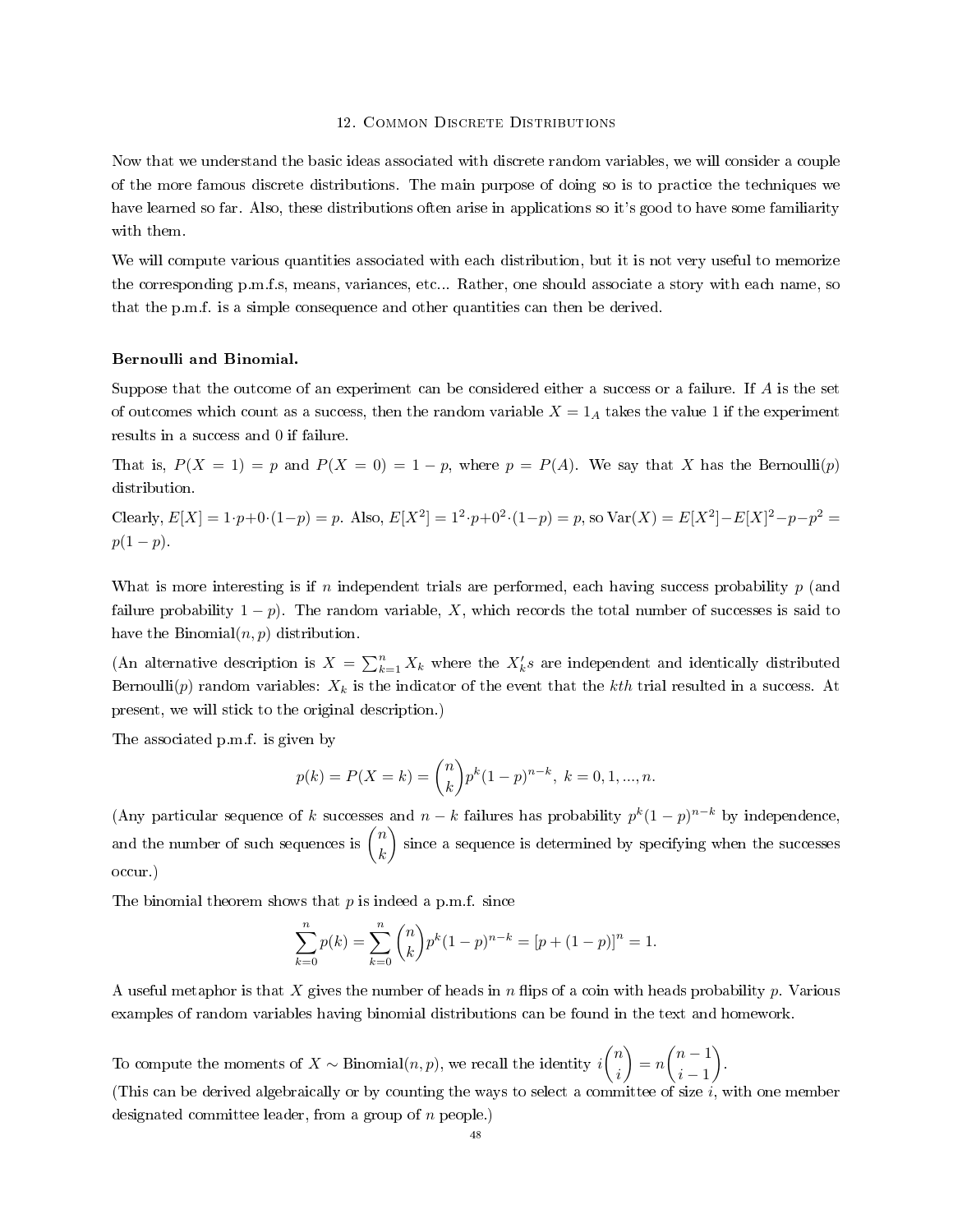It follows that

$$
E[X^{k}] = \sum_{i=0}^{n} i^{k} {n \choose i} p^{i} (1-p)^{n-i} = \sum_{i=1}^{n} i^{k-1} \cdot i {n \choose i} p^{i} (1-p)^{n-i}
$$
  
= 
$$
\sum_{i=1}^{n} i^{k-1} n {n-1 \choose i-1} p^{i} (1-p)^{n-i} = np \sum_{i=1}^{n} i^{k-1} {n-1 \choose i-1} p^{i-1} (1-p)^{(n-1)-(i-1)}
$$
  
= 
$$
np \sum_{j=0}^{n-1} (j+1)^{k-1} {n-1 \choose j} p^{j} (1-p)^{(n-1)-j} = npE [(Y+1)^{k-1}]
$$

where  $Y \sim \text{Binomial}(n-1, p)$ .

Setting  $k = 1$  shows that X has mean  $E[X] = np$ . Setting  $k = 2$  gives

$$
E[X2] = npE[Y + 1] = np(E[Y] + 1)
$$
  
= np[(n - 1)p + 1] = (np)<sup>2</sup> + np - np<sup>2</sup>,

hence

$$
Var(X) = E[X2] - E[X]2 = (np)2 + np - np2 - (np)2 = np(1 - p).
$$

The following proposition shows that the Binomial $(n, p)$  distribution is unimodal with mode  $\lfloor (n + 1)p \rfloor$ .

**Proposition 12.1.** If  $X \sim Binomial(n, p)$ ,  $n \in \mathbb{N}$ ,  $p \in (0, 1)$ , then the p.m.f. of X increases as k goes from 0 to  $\lfloor (n+1)p \rfloor$  and then decreases as k goes from  $\lfloor (n+1)p \rfloor$  to n.

*Proof.* For  $k = 1, ..., n$ ,

$$
\frac{p(k)}{p(k-1)} = \frac{\binom{n}{k}p^k(1-p)^{n-k}}{\binom{n}{k-1}p^{k-1}(1-p)^{n-k+1}} = \frac{\frac{n!}{k!(n-k)!}}{\frac{n!}{(k-1)!(n-k+1)!}}\frac{p}{1-p}
$$

$$
= \frac{(k-1)!}{k!} \cdot \frac{(n-k+1)!}{(n-k)!}\frac{p}{1-p} = \frac{(n-k+1)p}{k(1-p)},
$$

hence  $p(k) \ge p(k-1)$  if and only if  $(n-k+1)p \ge k(1-p)$ , which happens if and only if  $k \le (n+1)p$ . □

### Geometric and Negative Binomial.

Another quantity of interest in repeated Bernoulli trials is  $X = #$  trials until first success.

If the trials are i.i.d. with success probability p, then we say that X has a Geometric $(p)$  distribution. The p.m.f. of  $X$  is

$$
p(k) = p(1-p)^{k-1}, \ k = 1, 2, \dots
$$

 $p$  is indeed a p.m.f. since it's nonnegative and has

$$
\sum_{k=1}^{\infty} p(k) = p \sum_{k=1}^{\infty} (1-p)^{k-1} = p \sum_{j=0}^{\infty} (1-p)^j = \frac{p}{1 - (1-p)} = 1.
$$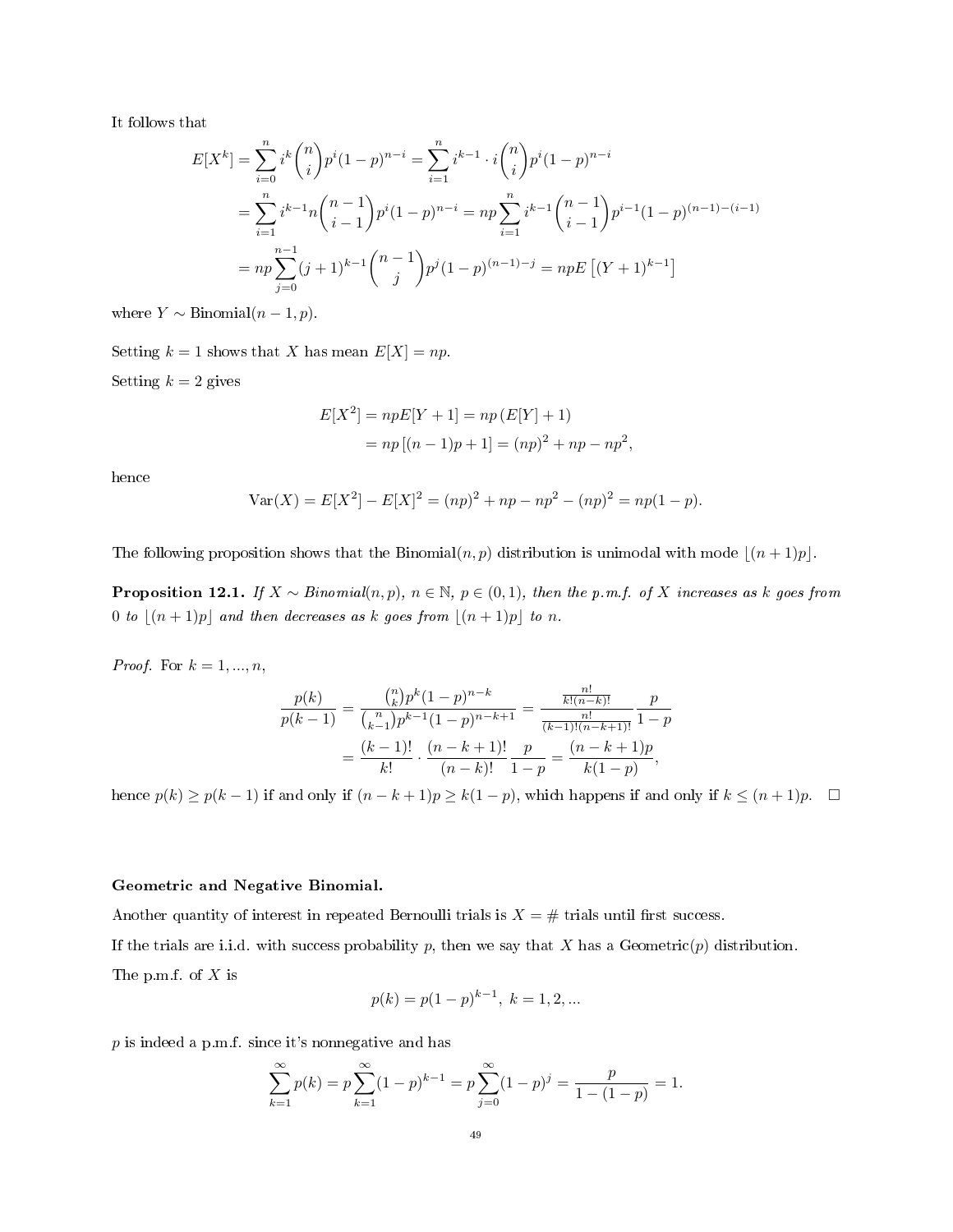To compute the c.d.f. of X, we first recall that for all integers  $i < n$  and all real numbers  $a \neq 1$ ,

$$
S_{i,n}(a) = \sum_{k=i}^{n} a^k = \frac{a^i - a^{n+1}}{1 - a}
$$

(which follows by observing that  $S_{i,n}(a) - aS_{i,n}(a) = a^{i} - a^{n+1}$ ).

Accordingly, for any  $n \in \mathbb{N}$ ,

$$
F(n) = P(X \le n) = \sum_{k=1}^{n} p(1-p)^{k-1} = p \sum_{j=0}^{n-1} (1-p)^j = p \frac{1 - (1-p)^n}{1 - (1-p)} = 1 - (1-p)^n.
$$

Since  $X$  only takes positive integer values, we have

$$
F(x) = \begin{cases} 0, & x < 1 \\ 1 - (1 - p)^{\lfloor x \rfloor}, & x \ge 1 \end{cases}.
$$

The mean of  $X$  can be computed easily if we recall that power series can be differentiated termwise in the interior of their intervals of convergence:

$$
E[X] = \sum_{k=1}^{\infty} k p (1-p)^{k-1} = p \sum_{k=0}^{\infty} k (1-p)^{k-1}
$$
  
=  $p \sum_{k=0}^{\infty} -\frac{d}{dp} (1-p)^k = -p \frac{d}{dp} \sum_{k=0}^{\infty} (1-p)^k$   
=  $-p \frac{d}{dp} \frac{1}{p} = \frac{1}{p}.$ 

The second moment can be similarly computed, but for the sake of variety we observe that

$$
E[X^2] = \sum_{k=1}^{\infty} k^2 p (1-p)^{k-1} = \sum_{k=1}^{\infty} (k-1+1)^2 p (1-p)^{k-1}
$$
  
= 
$$
\sum_{k=1}^{\infty} (k-1)^2 p (1-p)^{k-1} + 2 \sum_{k=1}^{\infty} (k-1) p (1-p)^{k-1} + \sum_{k=1}^{\infty} p (1-p)^{k-1}
$$
  
= 
$$
\sum_{j=0}^{\infty} j^2 p (1-p)^j + 2 \sum_{j=0}^{\infty} j p (1-p)^j + 1
$$
  
= 
$$
(1-p) \sum_{j=1}^{\infty} j^2 p (1-p)^{j-1} + 2(1-p) \sum_{j=1}^{\infty} j p (1-p)^{j-1} + 1
$$
  
= 
$$
(1-p)E[X^2] + 2(1-p)E[X] + 1,
$$

so  $pE[X^2] = \frac{2(1-p)}{p} + 1.$ Consequently,

$$
\text{Var}(X) = E[X^2] - E[X]^2 = \frac{2(1-p)}{p^2} + \frac{1}{p} - \frac{1}{p^2} = \frac{2-2p+p-1}{p^2} = \frac{1-p}{p^2}.
$$

An obvious generalization of the geometric distribution is to let Y be the number of independent Bernoulli $(p)$ trials until the  $r<sup>th</sup>$  success.

In this case, we say that Y is a negative binomial random variable with parameters  $(r, p)$ .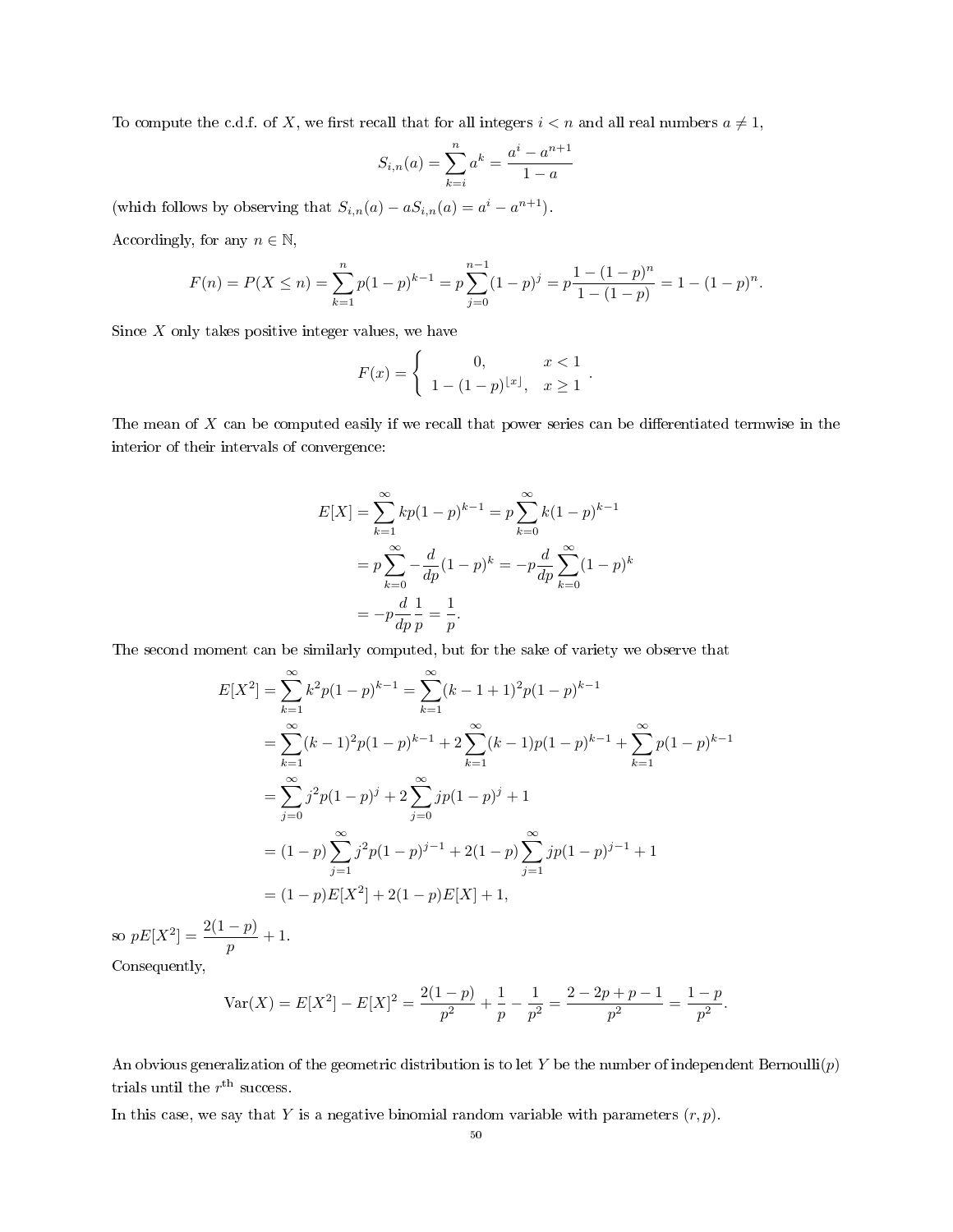Since the  $r^{\text{th}}$  success occurs on trial n if and only if there are  $r-1$  successes in the first  $n-1$  trials and the  $n<sup>th</sup>$  trial is a success, we see that Y has p.m.f.

$$
p(n) = {n-1 \choose r-1} p^r (1-p)^{n-r}, \ n = r, r+1, \dots
$$

To see that  $p$  is a p.m.f., we write

$$
\sum_{n=r}^{\infty} {n-1 \choose r-1} p^r (1-p)^{n-r} = \sum_{m=0}^{\infty} {r+m-1 \choose m} p^r (1-p)^m
$$

and note that

$$
\binom{r+m-1}{m} = \frac{(r+m-1)(r+m-2)\cdots r}{m!} = (-1)^m \frac{(-r-(m-1))(-r-(m-2))\cdots (-r)}{m!}
$$

$$
= (-1)^m \frac{(-r)(-r-1)\cdots (-r-(m-1))}{m!} := (-1)^m \binom{-r}{m}
$$

where we are using the generalized binomial coefficients that appear in Newton's binomial series

$$
(1+x)^\alpha = \sum_{k=0}^\infty \binom{\alpha}{k} x^k
$$

for  $|x| < 1$  and arbitrary  $\alpha \in \mathbb{R}$ . (The series also converges for other combinations of x and  $\alpha$ .)

\* This also helps explain the name "negative binomial": If Z is the number of failures before the  $r<sup>th</sup>$  success, then

$$
P(Z = m) = P(Y = r + m) = {r + m - 1 \choose m} p^r (1 - p)^m = { -r \choose m} p^r (p - 1)^m.
$$

With this identity in hand, we see that

$$
\sum_{n=r}^{\infty} {n-1 \choose r-1} p^r (1-p)^{n-r} = p^r \sum_{m=0}^{\infty} {r+m-1 \choose m} (1-p)^m = p^r \sum_{m=0}^{\infty} {r \choose m} (p-1)^m
$$

$$
= p^r [1+(p-1)]^{-r} = p^r p^{-r} = 1.
$$

The easiest way to compute the mean and variance of Y  $\sim$  NegBin $(r, p)$  is to note that we can write  $Y = \sum_{i=1}^{r} X_i$  where the  $X_i$ 's are i.i.d. Geometric $(p)$  random variables:  $X_1$  is the number of trials until the first success,  $X_2$  is the number of additional trials until the second success, and so forth. Accordingly,

$$
E[Y] = \sum_{i=1}^{r} E[X_i] = \sum_{i=1}^{r} \frac{1}{p} = \frac{r}{p}.
$$

A similar computation gives  $\text{Var}(Y)$  once we learn about expectations of products of independent random variables. For the time being, the reader is referred to the calculations in the text (using the same basic method as with the binomial distribution) which show that  $Var(Y) = \frac{r(1-p)}{p^2}$ .

Example 12.1. In a sequence of independent Bernoulli trials with success probability p, what is the probability that  $m$  successes occur before  $n$  failures?

This happens if and only if the  $m^{\text{th}}$  success occurs by the  $(m + n - 1)^{\text{st}}$  trial.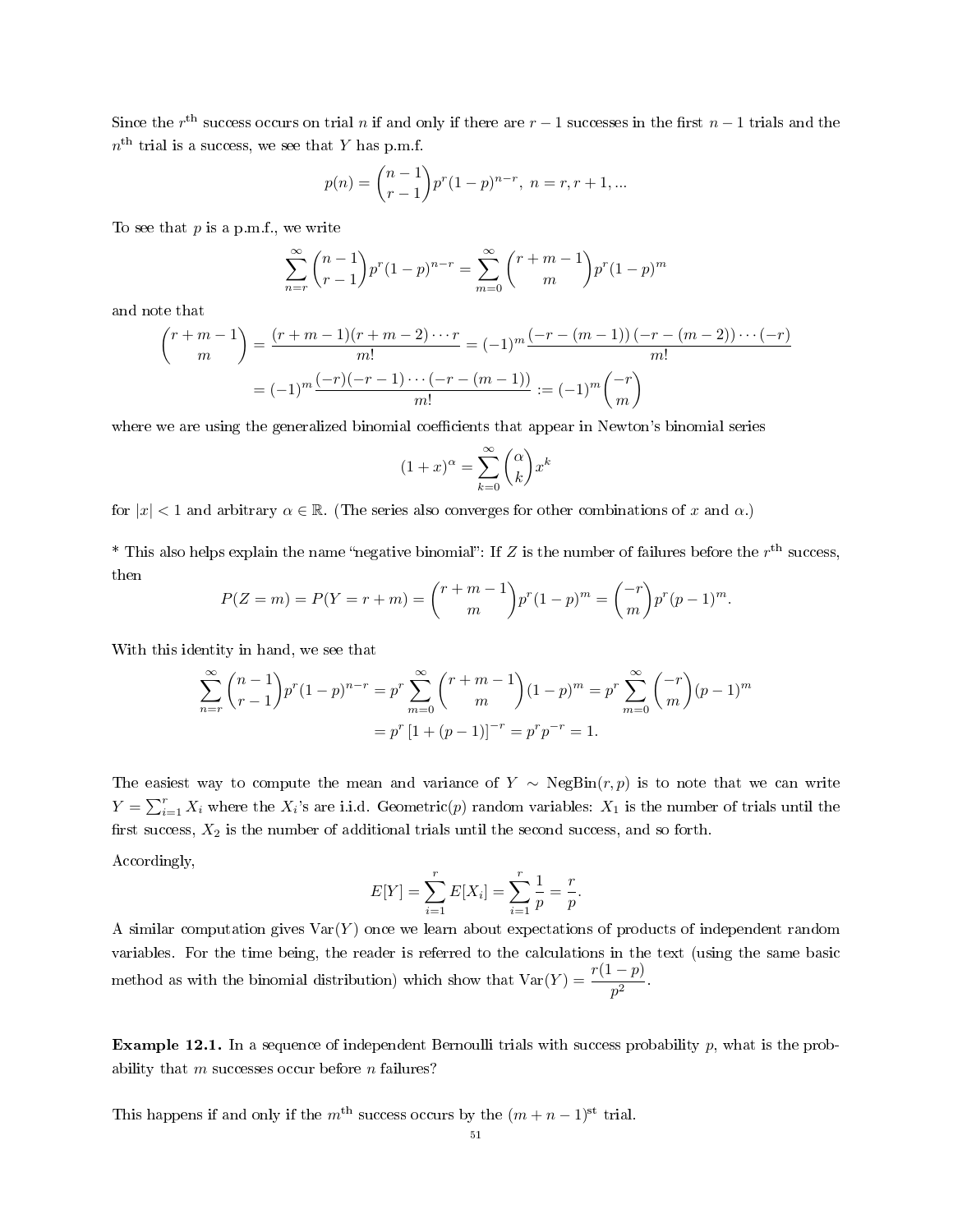Thus, taking  $X \sim \text{NegBin}(m, p)$ , we see that the desired probability is

$$
P(X \le m + n - 1) = \sum_{k=m}^{m+n-1} {k-1 \choose m-1} p^{m} (1-p)^{k-m}.
$$

Example 12.2. A pipe-smoking mathematician always carries two boxes of matches - one is his right pocket and another in his left pocket. Each time he needs a match, he is equally likely to take it from either pocket. Suppose that each box initially contains  $n$  matches. What is the probability that once the mathematician discovers that one of the boxes is empty, there are exactly k matches in the other box,  $k = 0, 1, ..., n$ ?

Let  $E$  be the event that the mathematician first discovers that the right-hand matchbox is empty and that there are  $k$  matches in the left-hand box.

In order for E to occur, the  $(n+1)$ <sup>st</sup> choice of the right-hand matchbox must occur on the  $(n+1+n-k)$ <sup>th</sup> trial. This is equivalent to the probability that  $X = 2n - k + 1$  where  $X \sim \text{NegBin}(n + 1, \frac{1}{2})$ : A "success" is choosing from the right pocket.

Thus

$$
P(E) = P(X = 2n - k + 1) = {2n - k \choose n} \left(\frac{1}{2}\right)^{n+1} \left(1 - \frac{1}{2}\right)^{n-k}.
$$

By the symmetry of the problem, we have

$$
P(k \text{ matches in other box}) = 2P(E) = {2n-k \choose n} \left(\frac{1}{2}\right)^{2n-k}.
$$

## Hypergeometric.

Suppose that a population consists of N items, of which m are distinguished. (Think  $N-m$  white balls and  $m$  black balls.) If  $n$  items are sampled without replacement, then

 $X = #$  of distinguished items in sample is called a hypergeometric random variable with parameters  $(N, m, n)$ . It follows from the preceding story that

$$
P(X = k) = \frac{\binom{m}{k} \binom{N-m}{n-k}}{\binom{N}{n}}, \ k = 0, 1, ..., n.
$$

(Note that if  $k < n - (N - m)$  or  $k > m, n$ , then  $P(X = k) = 0$  by definition of the binomial coefficient, and this also makes sense in terms of the sampling story.)

To compute the mean of X, we recall that 
$$
\binom{r}{j} = \frac{r}{j} \binom{r-1}{j-1}
$$
, so if  $X \sim \text{Hypergeometric}(N, m, n)$ ,  
\n
$$
E[X] = \sum_{k=0}^{n} \frac{k \binom{m}{k} \binom{N-m}{n-k}}{\binom{N}{n}} = \sum_{k=1}^{n} \frac{k \binom{m}{k} \binom{N-m}{n-k}}{\binom{N}{n}}
$$
\n
$$
= \sum_{k=1}^{n} \frac{m \binom{m-1}{k-1} \binom{N-m}{n-k}}{\frac{N}{n} \binom{N-1}{n-1}} = \frac{mn}{N} \sum_{k=1}^{n} \frac{\binom{m-1}{k-1} \binom{(N-1)-(m-1)}{(n-1)-(k-1)}}{\binom{N-1}{n-1}}
$$
\n
$$
= \frac{mn}{N} \sum_{i=0}^{n-1} \frac{\binom{m-1}{i} \binom{(N-1)-(m-1)}{(n-1)-i}}{\binom{N-1}{n-1}} = \frac{mn}{N}
$$
\nsince  $\binom{m-1}{i} \binom{(N-1)-(m-1)}{(n-1)-i} = P(V-i)$  for  $V \sim \text{Hypergeometric}(N-1, m-1, n-1)$ .

since (  $\binom{N-1}{n-1}$  $= P(Y = i)$  for  $Y \sim$  Hypergeometric( $N - 1, m - 1, n - 1$ ). Higher moments can be computed similarly. See the text for details.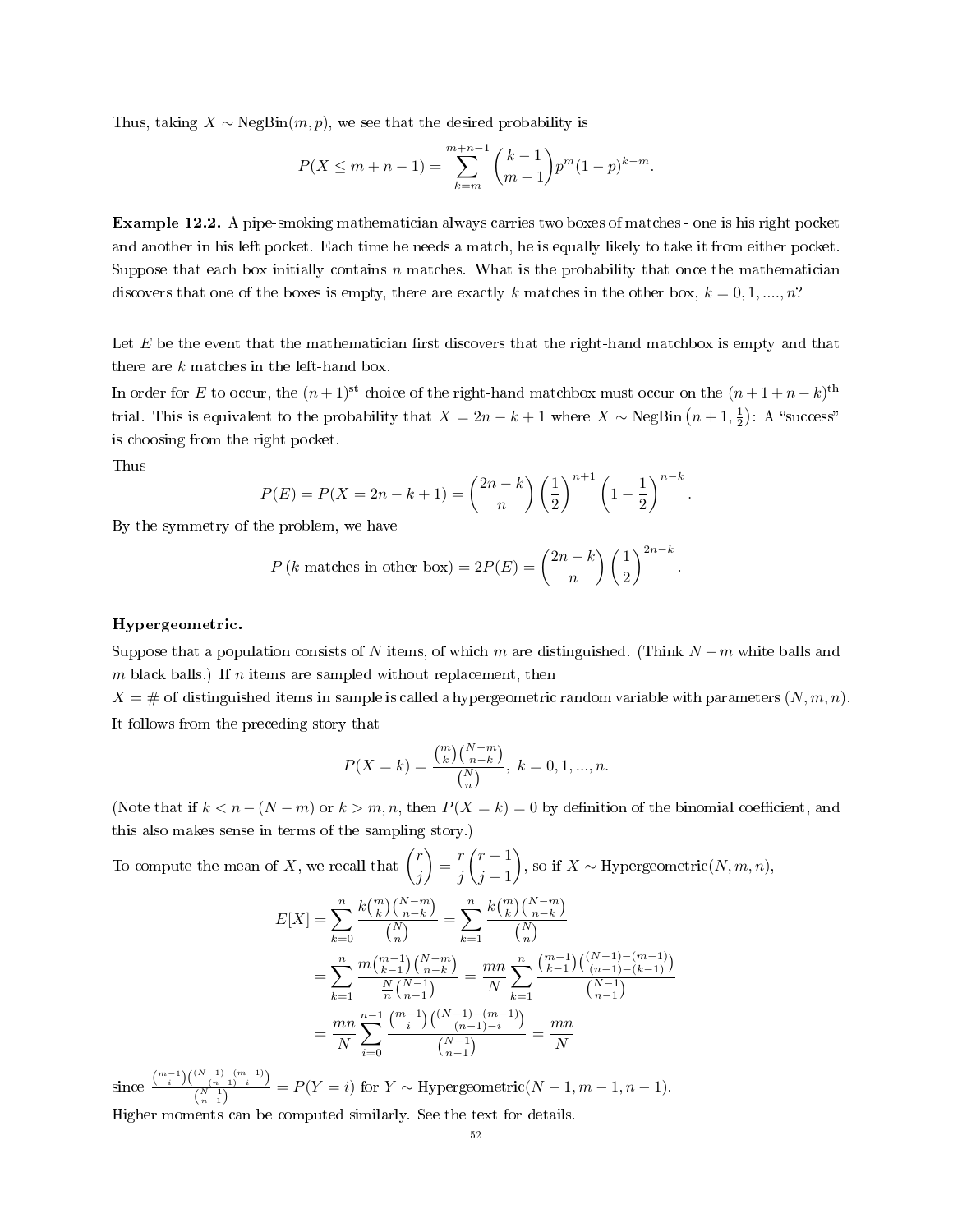**Example 12.3.** Suppose that we wish to estimate the number N of animals inhabiting a certain region. The capture-recapture method proceeds by first capturing and marking some number,  $m$ , of the animals. The animals are then released and after some time, they capture a set of  $n$  animals. Assuming that all subsets of the  $N$  animals of a given size are equally likely to be caught each time (which is a bit of a stretch). the number of marked animals in the second catch is  $X \sim \text{Hypergeometric}(N, m, n)$ .

If  $k$  animals are observed in the second catch, then we have seen the realization of an outcome with probability

$$
P(X = k) = \frac{\binom{m}{k} \binom{N-m}{n-k}}{\binom{N}{n}} := P_k(N).
$$

The maximum likelihood estimate for N is the value which maximizes  $P_k(N)$ . To find the maximum value, we note that

$$
\frac{P_k(N)}{P_k(N-1)} = \frac{\binom{N-1}{n}}{\binom{N}{n}} \frac{\binom{N-m}{n-k}}{\binom{N-1-m}{n-k}} = \frac{N-n}{N} \cdot \frac{N-m}{N-m-n+k} \ge 1
$$

if and only if

$$
1 - \frac{n}{N} = \frac{N - n}{N} \ge \frac{N - m - n - k}{N - m} = 1 - \frac{n - k}{N - m}
$$

if and only if

$$
nN - kN = N(n - k) \ge n(N - m) = nN - nm
$$

if and only if

$$
N\leq \frac{mn}{k}.
$$

Therefore, if k marked animals appear in the second sample, the population is estimated to be of size  $\lfloor \frac{mn}{k} \rfloor$ .

Note that if  $n \ll N, m$ , then we should get roughly the same answers whether we sample with replacement or without replacement.

Specifically, if  $p = \frac{m}{N}$  is the proportion of distinguished items in the population, then we the number of items in the sample, X, should be approximately Binomial $(n, p)$ .

To check this intuition, we compute

$$
P(X = k) = \frac{\binom{m}{k}\binom{N-m}{n-k}}{\binom{N}{n}} = \frac{m!}{(m-k)!k!} \frac{(N-m)!}{(N-m-n+k)!(n-k)!} \frac{(N-n)!n!}{N!}
$$
  
\n
$$
= \binom{n}{k} \frac{m!}{(m-k)!} \frac{(N-m)!}{(N-m-n+k)!} \frac{(N-n)!}{N!}
$$
  
\n
$$
= \binom{n}{k} \frac{\frac{m!}{(m-k)!}}{\frac{N!}{(N-k)!}} \cdot \frac{(N-m)!}{(N-k)!} \cdot \frac{(N-n)!}{(N-m-(n-k))!}
$$
  
\n
$$
= \binom{n}{k} \frac{\frac{m!}{(m-k)!}}{\frac{(N-n)!}{(N-n)(m-k)!}} = \binom{n}{k} \prod_{i=1}^{k} \frac{m-k+i}{N-k+i} \prod_{j=1}^{n-k} \frac{N-m-(n-k)+j}{N-n+j}
$$
  
\n
$$
\approx \binom{n}{k} \left(\frac{m}{N}\right)^{k} \left(\frac{(N-n)-(m-k)}{N-n}\right)^{n-k} \approx \binom{n}{k} p^{k} (1-p)^{n-k}.
$$

(This calculation should probably be skipped.)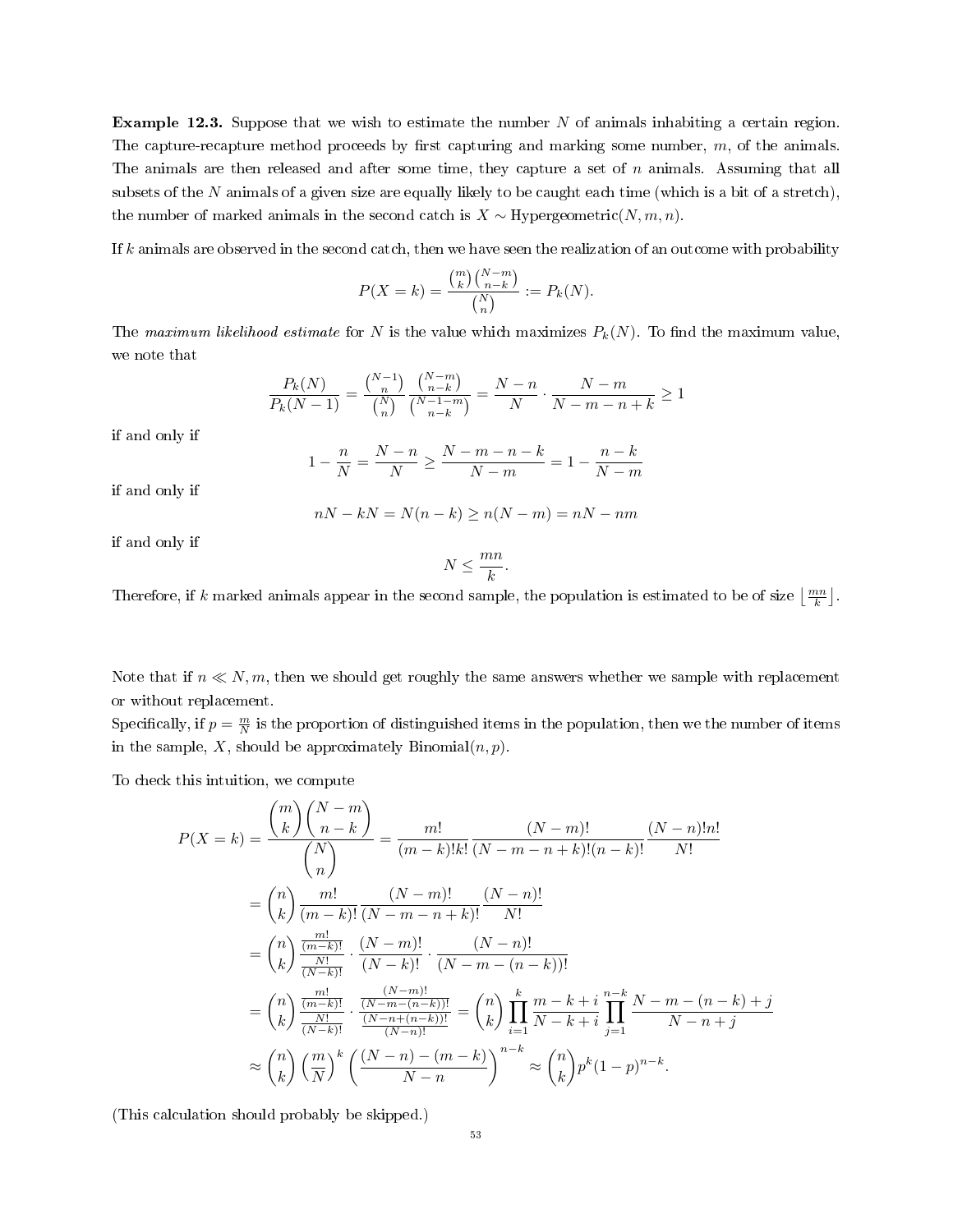### Poisson.

The final major discrete random variable we will discuss is the Poisson. If, for some  $\lambda > 0$ , X is an N<sub>0</sub>-valued random variable with p.m.f.

$$
p(n) = e^{-\lambda} \frac{\lambda^n}{n!}, \ n = 0, 1, 2, \dots,
$$

then X is said to have the Poisson distribution with rate  $\lambda$ .

We have already shown that  $p$  is actually a p.m.f. and computed

$$
E[X] = \sum_{n=0}^{\infty} n e^{-\lambda} \frac{\lambda^n}{n!} = \lambda e^{-\lambda} \sum_{n=1}^{\infty} \frac{\lambda^{n-1}}{(n-1)!} = \lambda e^{-\lambda} \sum_{m=0}^{\infty} \frac{\lambda^m}{m!} = \lambda.
$$

Similarly, one finds that

$$
E[X^2] = \sum_{n=0}^{\infty} n^2 e^{-\lambda} \frac{\lambda^n}{n!} = \sum_{n=0}^{\infty} [n(n-1) + n] e^{-\lambda} \frac{\lambda^n}{n!}
$$
  
= 
$$
\sum_{n=2}^{\infty} n(n-1) e^{-\lambda} \frac{\lambda^n}{n!} + \sum_{n=0}^{\infty} n e^{-\lambda} \frac{\lambda^n}{n!}
$$
  
= 
$$
\lambda^2 e^{-\lambda} \sum_{n=2}^{\infty} \frac{\lambda^{n-2}}{(n-2)!} + E[X]
$$
  
= 
$$
\lambda^2 e^{-\lambda} \sum_{m=0}^{\infty} \frac{\lambda^m}{m!} + \lambda = \lambda^2 + \lambda,
$$

so

$$
Var(X) = E[X^2] - E[X]^2 = \lambda^2 + \lambda - \lambda^2 = \lambda
$$

as well.

One of the reasons that the Poisson distribution is so important is that when n is large and  $\lambda = np$  is of moderate size, the Poisson( $\lambda$ ) distribution is a good approximation to the Binomial $(n, p)$  distribution.

Indeed, suppose that  $X \sim \text{Binomial}(n, p)$ . Then

$$
P(X = k) = {n \choose k} p^k (1-p)^{n-k} = \frac{n!}{k!(n-k)!} \left(\frac{\lambda}{n}\right)^k \left(1 - \frac{\lambda}{n}\right)^{n-k}
$$

$$
= \frac{\lambda^k}{k!} \left(1 - \frac{\lambda}{n}\right)^n \cdot \frac{n(n-1)\cdots(n-k+1)}{n^k} \left(1 - \frac{\lambda}{n}\right)^{-k}.
$$

If  $\lambda$  and k are much smaller than n, then

$$
\left(1 - \frac{\lambda}{n}\right)^n \approx e^{-\lambda}, \quad \frac{n(n-1)\cdots(n-k+1)}{n^k} \approx 1, \quad \left(1 - \frac{\lambda}{n}\right)^{-k} \approx 1,
$$

so  $P(X = k) \approx e^{-\lambda} \frac{\lambda^k}{k!}$  $\frac{k!}{k!}$ .

Many real world phenomena have been shown to be well approximated by a Poisson distribution, such as

- The number of soldiers in the Prussian cavalry killed per year by horse kicks in the late 1800's
- The spatial distribution of yeast cells used in brewing Guinness beer
- The number of goals scored in soccer games
- The number of mutations in a given segment of DNA after radiation exposure
- The number of photons per second arriving on a particular photodetector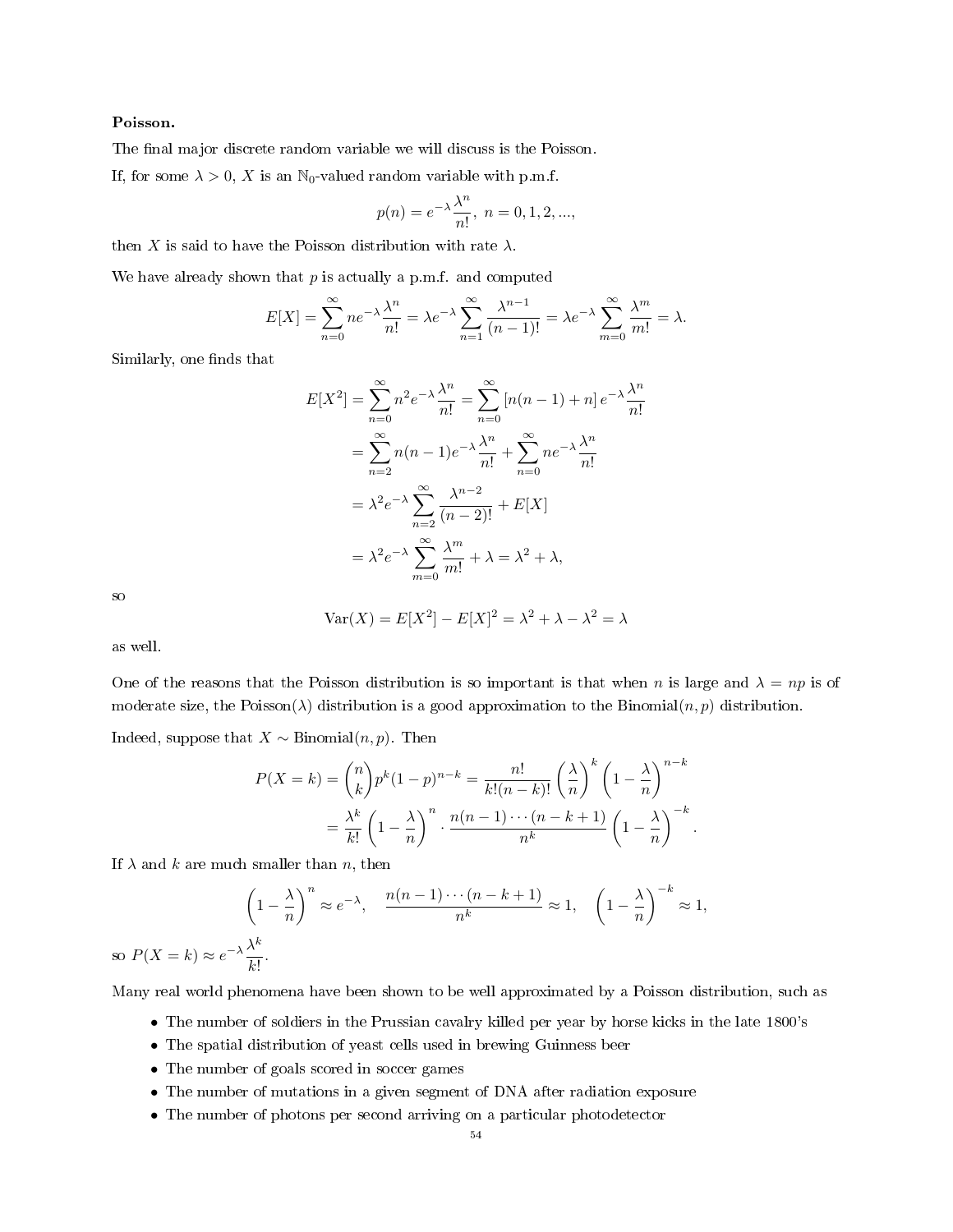In general, the Poisson paradigm says that if events  $E_1, ..., E_n$  are "weakly dependent" with n "large" and  $P(E_i) = p_i$  "small" for  $i = 1, ..., n$ , then the number of events which occur is approximately Poisson with mean  $\sum_{i=1}^{n} p_i$ . This heuristic can be made precise in terms of the "law of small numbers."

Thus in addition to being more computationally tractable than the binomial distribution, the Poisson also has broader applicability.

**Example 12.4.** On the first day of class, we saw that in a room of 23 or more people, it is more likely than not that at least 2 share a birthday (using the slightly inaccurate assumptions that each person is equally likely to be born on any given day of the year independently of the rest, and excluding leap year birthdays).

This is because the probability that no 2 people share a birthday in a room of n people is  $\frac{364}{365} \cdot \frac{363}{365} \cdots \frac{365-n+1}{365}$ , which is approximately 0.4927 for  $n = 23$ . However, such calculations are rather tedious and numerically unstable, especially for similar problems where the numbers involved are larger.

To approximate the probability of no common birthdays in a room of n people using the Poisson distribution, we note that for each of the  $\binom{n}{2}$ 2 ) pairs of people, the probability that they share a birthday is  $\frac{1}{365}$ .

Though the events  $E_{i,j} = \{\text{persons } i \text{ and } j \text{ share a birthday}\}, 1 \leq i < j \leq n$ , are pairwise independent, they are not independent as a whole. Still the dependence is rather weak, so we expect that the number of  $E_{i,j}$ 'S which occur should be approximately Poisson( $\lambda$ ) with  $\lambda = \begin{pmatrix} n \\ n \end{pmatrix}$ 2  $\setminus$  1  $rac{1}{365} = \frac{n(n-1)}{730}$  $\frac{1}{730}$ . It follows that

$$
P\left(\text{no shared birthdays}\right) = P\left(0 \text{ successes}\right) \approx \exp\left(-\frac{n(n-1)}{730}\right)
$$

.

To determine the smallest integer *n* for which this probability is less than  $\frac{1}{2}$ , we solve

$$
\exp\left(-\frac{n(n-1)}{730}\right) \le \frac{1}{2},
$$

or

$$
\exp\left(\frac{n(n-1)}{730}\right) \ge 2.
$$

Taking logarithms, this reduces to the quadratic inequality

$$
n(n-1) \ge 730 \log(2).
$$

The smallest integer solution is  $n = 23$ .

If  $X \sim \text{Poisson} \left( \frac{23.22}{730} \right)$ , then  $P(X = 0) \approx 0.4952$ , which matches the true answer to two decimal places.

Simple variants of the birthday problem (involving near matches, for example) are much more difficult to compute exactly, but the Poisson paradigm offers easy approximations.

For instance, suppose that we wanted to known how many people one needs to have better than even odds that at least 3 people share a birthday.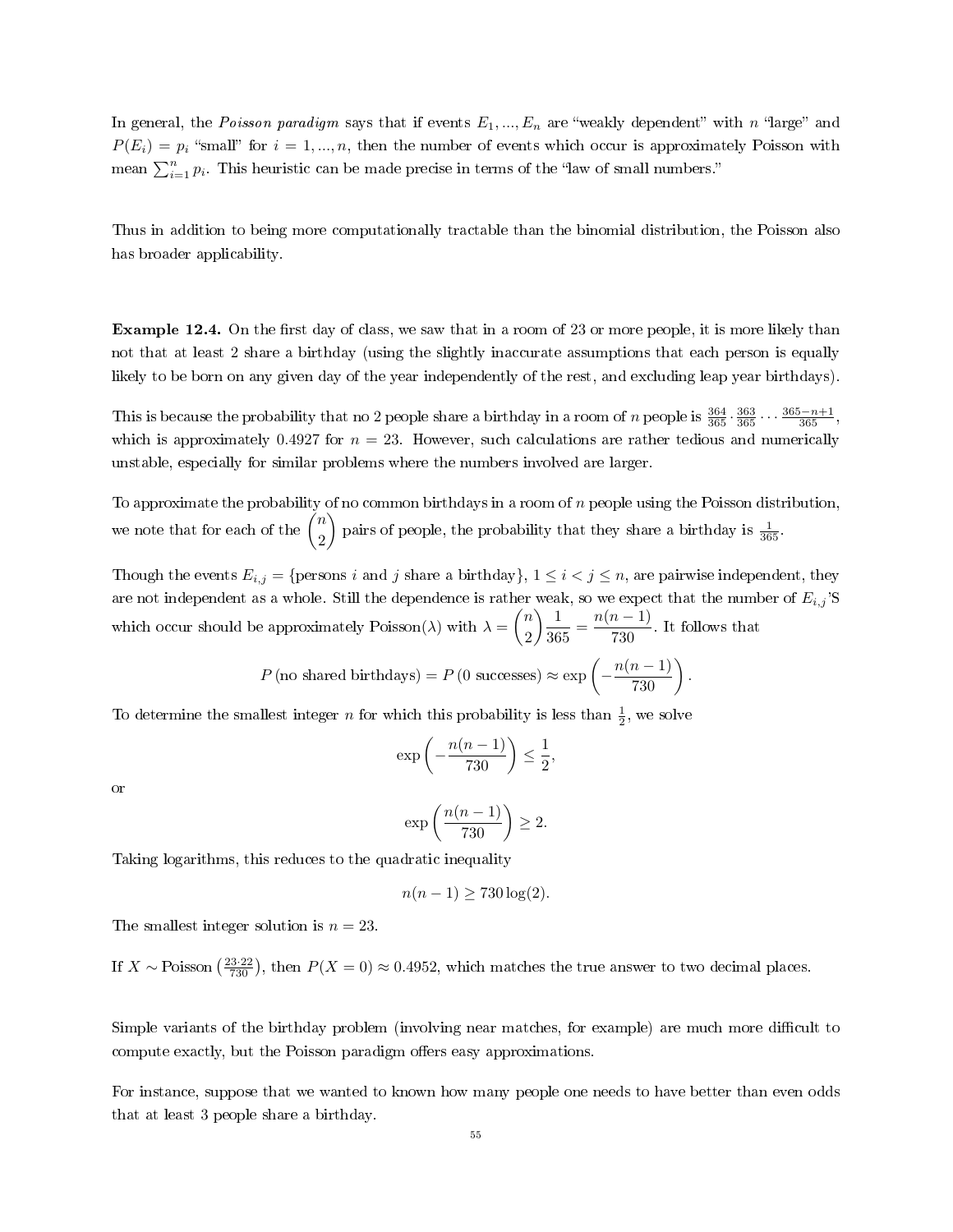In a room of *n* people, there are  $\binom{n}{2}$ 3 different groups of 3, and the probability that any 3 share a birthday is  $\frac{1}{365^2}$ , so  $X = \#$  triple matches is approximately Poisson  $\left(\frac{n(n-1)(n-2)}{6\cdot 365^2}\right)$ , hence

$$
P(\text{no triple match}) \approx \exp\left(-\frac{n(n-1)(n-2)}{6 \cdot 365^2}\right),\,
$$

which is less than  $\frac{1}{2}$  precisely when  $n(n-1)(n-2) > 6 \cdot 365^2 \log(2)$ .

Solving the cubic equation shows that the odds of three people having a common birthday are better than 50% when  $n \geq 84$ .

In addition to arising as a limit of other probability distributions, the Poisson distribution is also a natural model for the number of occurrences of "rare" events in a given time interval.

Typical examples are the number of arrivals per minute at an eatery or the number of major earthquakes per year near a fault line.

Specifically, let  $N(s,t)$  denote the number of occurrences in the time interval  $(s,t]$  for  $0 \le s < t$ . If

- (1) The number of occurrences in disjoint time intervals are independent
- (2) The distribution of  $N(s,t)$  depends only on  $t-s$
- (3)  $P(N(0, h) = 1) = \lambda h + o(h)$
- (4)  $P(N(0,h) \geq 2) = o(h),$

then  $N(t) := N(0, t) \sim \text{Poisson}(\lambda t)$ .

\*  $o(h)$  refers to any function f such that  $\lim_{h\to 0}$  $f(h)$  $\frac{\partial u}{\partial t} = 0.$ 

To see that this is so, fix  $k \in \mathbb{N}_0$  and break up the interval  $(0, t]$  into  $n \geq k$  disjoint pieces of equal length:  $\left(0, \frac{t}{n}\right], \left(\frac{t}{n}, \frac{2t}{n}\right], \ldots, \left(\frac{t(n-1)}{n}\right)$  $\left[\frac{n-1}{n},t\right].$ 

Set

 $A_{n,k} = \{k \text{ intervals contain a single occurrence and } n-k \text{ contain no occurrences}\},$ 

 $B_{n,k} = \{N(0,t) = k \text{ and at least one interval contains multiple occurrences}\}.$ 

Then

$$
P(N(0,t) = k) = P(A_{n,k}) + P(B_{n,k})
$$

for all  $n \geq k$ .

Now

 $P(B_{n,k}) \leq P$  (at least one interval contains multiple occurrences)

$$
= P\left(\bigcup_{i=1}^{n} \{\text{interval } i \text{ contains multiple occurrences}\}\right)
$$

$$
\leq \sum_{i=1}^{n} P\left(\text{interval } i \text{ contains multiple occurrences}\right)
$$

$$
= \sum_{i=1}^{n} o\left(\frac{t}{n}\right) = n o\left(\frac{t}{n}\right) = t \cdot \frac{o\left(\frac{t}{n}\right)}{\frac{t}{n}} \to 0 \text{ as } n \to \infty.
$$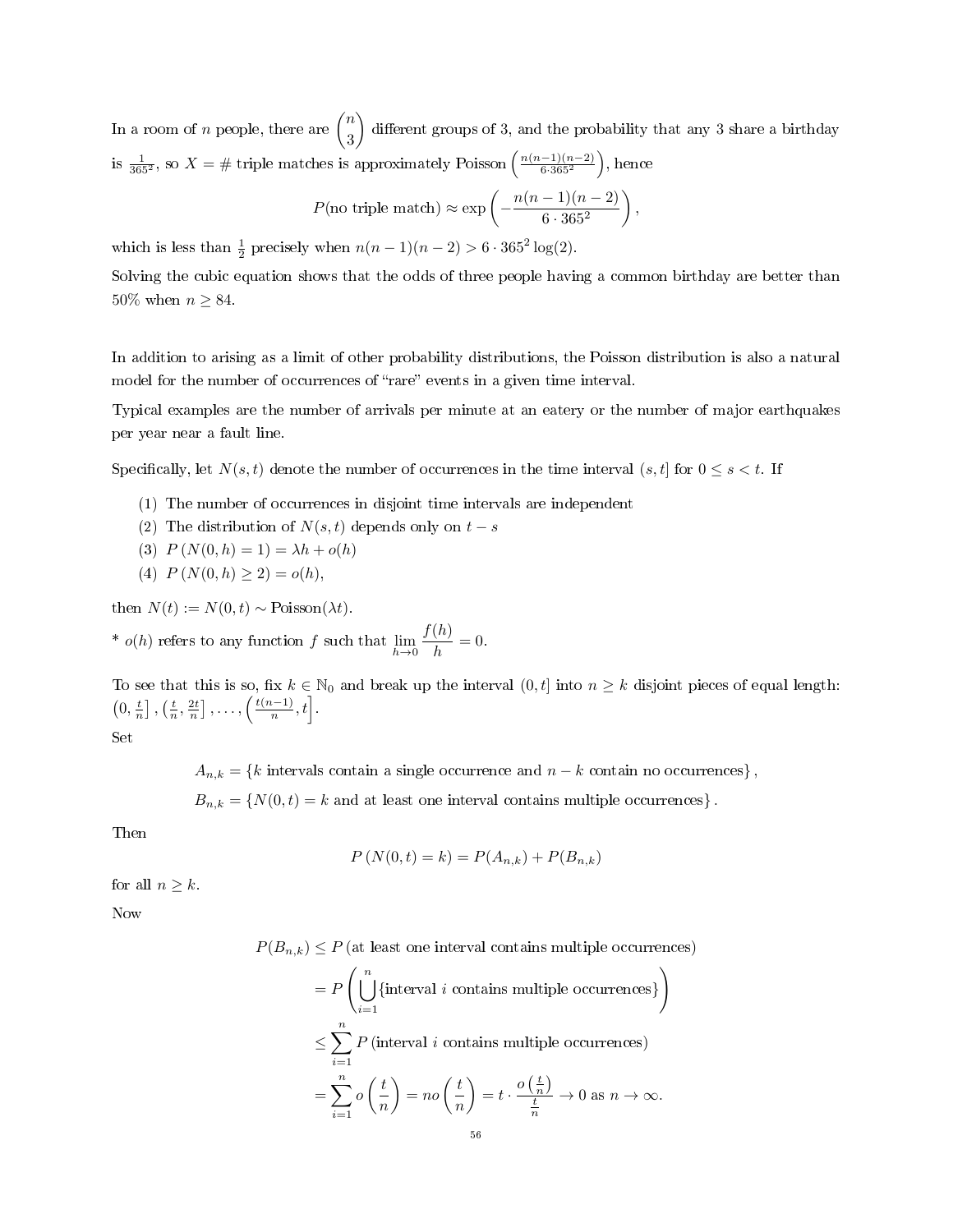Also, assumptions 2 – 4 imply that for any subinterval I of length  $\frac{t}{n}$ ,

$$
P\left(1 \text{ event occurs in } I\right) = \frac{\lambda t}{n} + o\left(\frac{t}{n}\right),
$$

$$
P\left(0 \text{ events occur in } I\right) = 1 - \left(\lambda \frac{t}{n} + o\left(\frac{t}{n}\right)\right) - o\left(\frac{t}{n}\right) = 1 - \frac{\lambda t}{n} - o\left(\frac{t}{n}\right)
$$

.

,

It follows that

$$
P(A_{k,n}) = {n \choose k} \left(\frac{\lambda t}{n} + o\left(\frac{t}{n}\right)\right)^k \left(1 - \frac{\lambda t}{n} - o\left(\frac{t}{n}\right)\right)^{n-k}
$$
  
=  $\frac{1}{k!} \cdot \frac{n(n-1)\cdots(n-k+1)}{n^k} \cdot n^k \left(\frac{\lambda t}{n} + o\left(\frac{t}{n}\right)\right)^k \cdot \left(1 - \frac{\lambda t}{n} - o\left(\frac{t}{n}\right)\right)^n \cdot \left(1 - \frac{\lambda t}{n} - o\left(\frac{t}{n}\right)\right)^{-k}.$ 

Because

$$
\frac{n(n-1)\cdots(n-k+1)}{n^k} \to 1,
$$
  

$$
n^k \left(\frac{\lambda t}{n} + o\left(\frac{t}{n}\right)\right)^k = \left(\lambda t + t \cdot \frac{o\left(\frac{t}{n}\right)}{\frac{t}{n}}\right)^k \to (\lambda t)^k
$$
  

$$
\left(1 - \frac{\lambda t}{n} - o\left(\frac{t}{n}\right)\right)^n \to e^{-\lambda t},
$$
  

$$
\left(1 - \frac{\lambda t}{n} - o\left(\frac{t}{n}\right)\right)^{-k} \to 1
$$

for fixed  $k, t, \lambda$  as  $n \to \infty$ , we see that

$$
P(N(0,t) = k) = \lim_{n \to \infty} (P(A_{n,k}) + P(B_{n,k}))
$$
  
= 
$$
\lim_{n \to \infty} P(A_{k,n}) + \lim_{n \to \infty} P(B_{n,k})
$$
  
= 
$$
\frac{1}{k!} \cdot 1 \cdot (\lambda t)^k \cdot e^{-\lambda t} \cdot 1 + 0 = e^{-\lambda t} \frac{(\lambda t)^k}{k!}.
$$

Example 12.5. Suppose that earthquakes occur in the western U.S. in accordance with assumptions  $1 - 4$ at a rate of  $\lambda = 2$  per week.

- a): What is the probability that at least 3 earthquakes occur in the next two weeks?
- b): What is the distribution of the time between successive earthquakes?

The number of earthquakes in the next two weeks is given by  $N(2) \sim \text{Poisson}(4)$ , hence

$$
P(N(2) \ge 3) = 1 - P(N(2) = 0) - P(N(2) = 1) - P(N(2) = 2)
$$

$$
= 1 - e^{-4} - 4e^{-4} - \frac{4^2}{2}e^{-4} = 1 - 13e^{-4}.
$$

Let  $T$  be the length of time in weeks between successive earthquakes. Then

$$
P(T > t) = P(N(t) = 0) = e^{-2t},
$$

so T has distribution function  $F(t) = P(T \le t) = \begin{cases} 1 - e^{-2t}, & t > 0 \\ 0, & t > 0 \end{cases}$  $\begin{array}{cc} 0, & t \leq 0 \\ 0, & t \leq 0 \end{array}$ 

(The time between successive earthquakes is the same as the time until the next earthquake by properties 1 and 2.)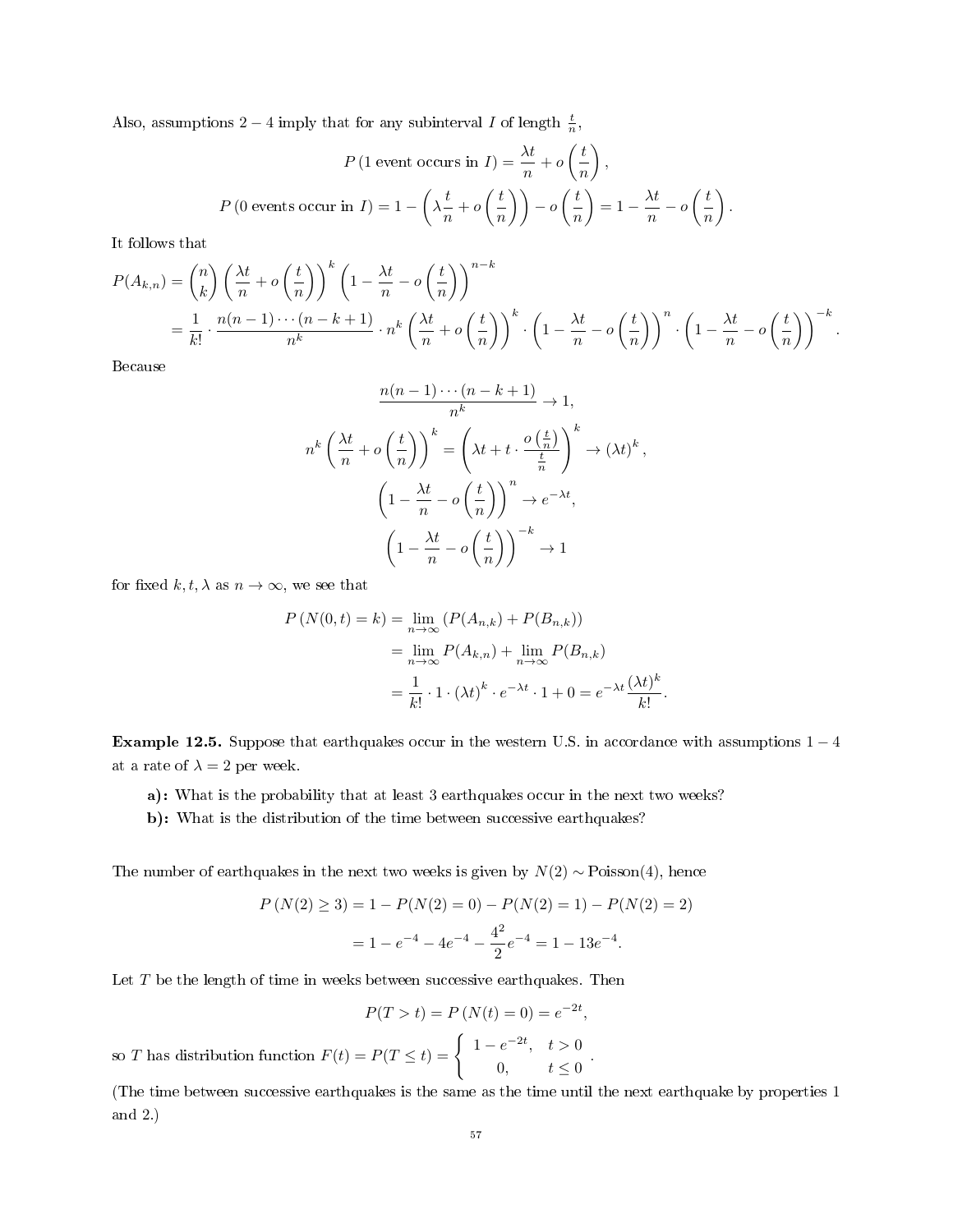### 13. Absolutely Continuous Random Variables

So far, we have been discussing variables which take on only countably many values.

However, many quantities of interest, such as times, temperatures, or distances, can be thought of as taking values in all of R or some uncountable subset thereof.

A random variable  $X : \Omega \to \mathbb{R}$  with the property that  $P(X = x) = 0$  for all  $x \in \mathbb{R}$  is called *continuous*.

Continuous random variables are not discrete (and conversely) since if  $S \subseteq \mathbb{R}$  is countable and  $P(X = x) = 0$ for all x, then  $P(X \in S) = \sum_{x \in S} P(X = s) = 0$ .

Of course, it is possible for random variables to be neither continuous nor discrete. For example,  $X$  might satisfy  $P(X = 0) = \frac{1}{2}$  and  $P(X \in (a, b)) = \frac{b^2 - a^2}{2}$  $\frac{-a^2}{2}$  for all  $0 < a < b \leq 1$ .

Most continuous random variables of practical interest are *absolutely continuous*, which means that they have a *density*, f, which satisfies  $P(X \in A) = \int_A f(x)dx$  for all (measurable)  $A \subseteq \mathbb{R}$ .

Thus f specifies the distribution of X in that the probability that X is in some set  $(a, b)$ , for example, is given by the area under the graph of  $f$  between points  $a$  and  $b$ .

\* Sometimes we will call densities p.d.f.s (for probability density function).

Absolutely continuous random variables are clearly continuous since if X has density f, then for any  $a \in \mathbb{R}$ ,  $P(X = a) = \int_{\{a\}} f(x)dx = \int_{a}^{a} f(x)dx = 0.$ 

In particular, for real numbers  $a \leq b$ ,

$$
P(X \in (a, b)) = P(X \in [a, b]) = P(X \in (a, b]) = P(X \in [a, b)) = \int_{a}^{b} f(x)dx.
$$

Henceforth, we will just say "continuous" instead of "absolutely continuous" as we will only consider continuous random variables which have densities.

Note that if f is the density of some random variable X, then we must have  $f(x) \geq 0$  for all x (as probabilities are nonnegative) and  $\int_{-\infty}^{\infty} f(x)dx = P(X \in \mathbb{R}) = 1$ . The latter condition implies that  $\lim_{y \to \pm \infty} f(y) = 0$ .

Indeed, any nonnegative function which integrates to 1 is the density of some continuous random variable.

In many regards, everything is exactly the same as with discrete random variables except that densities take the place of mass functions and integrals take the place of sums.

For example, if X is discrete with p.m.f. p and support  $\{x_1, x_2, ...\}$ , then

$$
P(a \le X \le b) = \sum_{a \le x_i \le b} p(x_i)
$$

and if Y is continuous with density  $f$ , then

$$
P(a \le Y \le b) = \int_{a}^{b} f(y) dy.
$$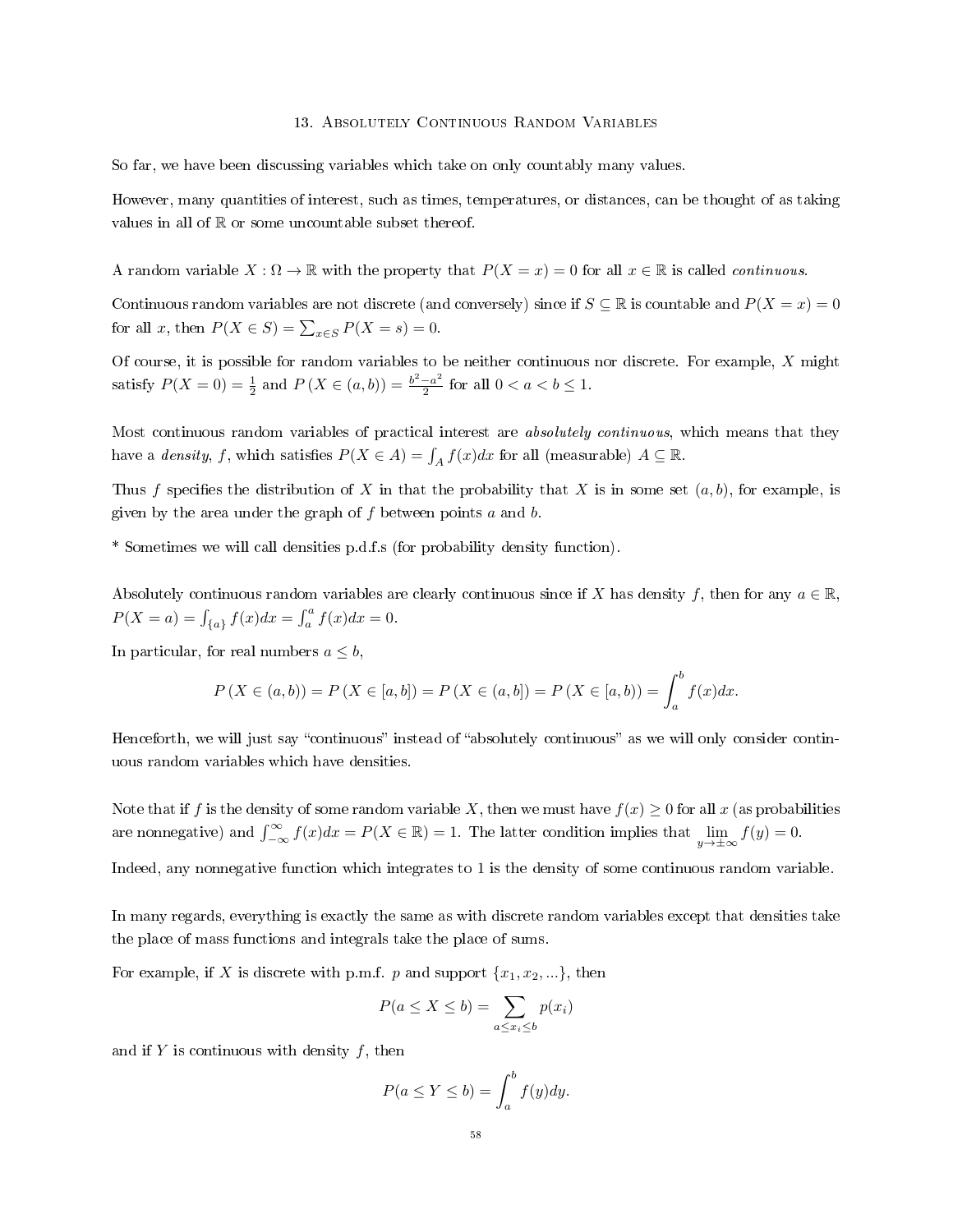In fact, it is often easier to work with continuous random variables because we can use calculus. Continuing with the previous example,  $X$  has c.d.f.

$$
F_X(x) = P(X \le x) = \sum_{x_i \le x} p(x_i)
$$

and Y has c.d.f.

$$
F_Y(y) = P(Y \le y) = \int_{-\infty}^y f(z)dz.
$$

If it happens that  $x_1 < x_2 < ...$ , then we can recover the p.m.f. of X from its c.d.f. by

$$
p(x_i) = F_X(x_i) - F_X(x_{i-1}).
$$

We can always recover p.d.f.s from c.d.f.s since the fundamental theorem of calculus shows that

$$
f(y) = \frac{d}{dy} \int_{-\infty}^{y} f(z)dz = F'_Y(y).
$$

**Example 13.1.** Suppose that X is continuous with p.d.f.  $f(x) = \begin{cases} C(2x - x^2), & 0 \le x \le 2 \end{cases}$  $\begin{array}{c}\n\ldots \\
\ldots \\
\ldots\n\end{array}$   $\begin{array}{c}\n\ldots \\
\ldots \\
\ldots\n\end{array}$   $\begin{array}{c}\n\ldots \\
\ldots \\
\ldots\n\end{array}$  where C is some unknown constant.

What is the probability that  $X$  is greater than 1?

The first step is to determine C. Since  $f$  is a density, we must have

$$
1 = \int_{-\infty}^{\infty} f(x)dx = C \int_{0}^{2} (2x - x^{2})dx
$$
  
=  $C \left(x^{2} - \frac{x^{3}}{3}\Big|_{0}^{2}\right) = C \left(4 - \frac{8}{3}\right) = \frac{4}{3}C.$ 

It follows that

$$
P(X > 1) = \int_{1}^{\infty} f(x)dx = \frac{3}{4} \int_{1}^{2} (2x - x^{2})dx = \frac{3}{4} \left(x^{2} - \frac{x^{3}}{3}\Big|_{1}^{2}\right)
$$

$$
= \frac{3}{4} \left[\left(4 - \frac{8}{3}\right) - \left(1 - \frac{1}{3}\right)\right] = \frac{1}{2}.
$$

Example 13.2. The lifetime (in hours) of a certain type of battery is a random variable having density  $f(x) = \frac{50}{x^2}, x \ge 50.$ 

An electronic device requires 4 such batteries. Assuming that the battery lifetimes are independent, what is the probability that the device will function at least 80 hours before any batteries need to be changed?

Letting  $X_i$  denote the lifetime of battery  $i$ , we have

$$
P(X_i > 100) = \int_{80}^{\infty} \frac{50}{x^2} dx = \left. \frac{-50}{x} \right|_{80}^{\infty} = 0 - \left( -\frac{50}{80} \right) = \frac{5}{8}.
$$

By independence,

P (all batteries last at least 80 hours) =  $\left(\frac{5}{8}\right)$ 8  $\bigg)$ <sup>4</sup>.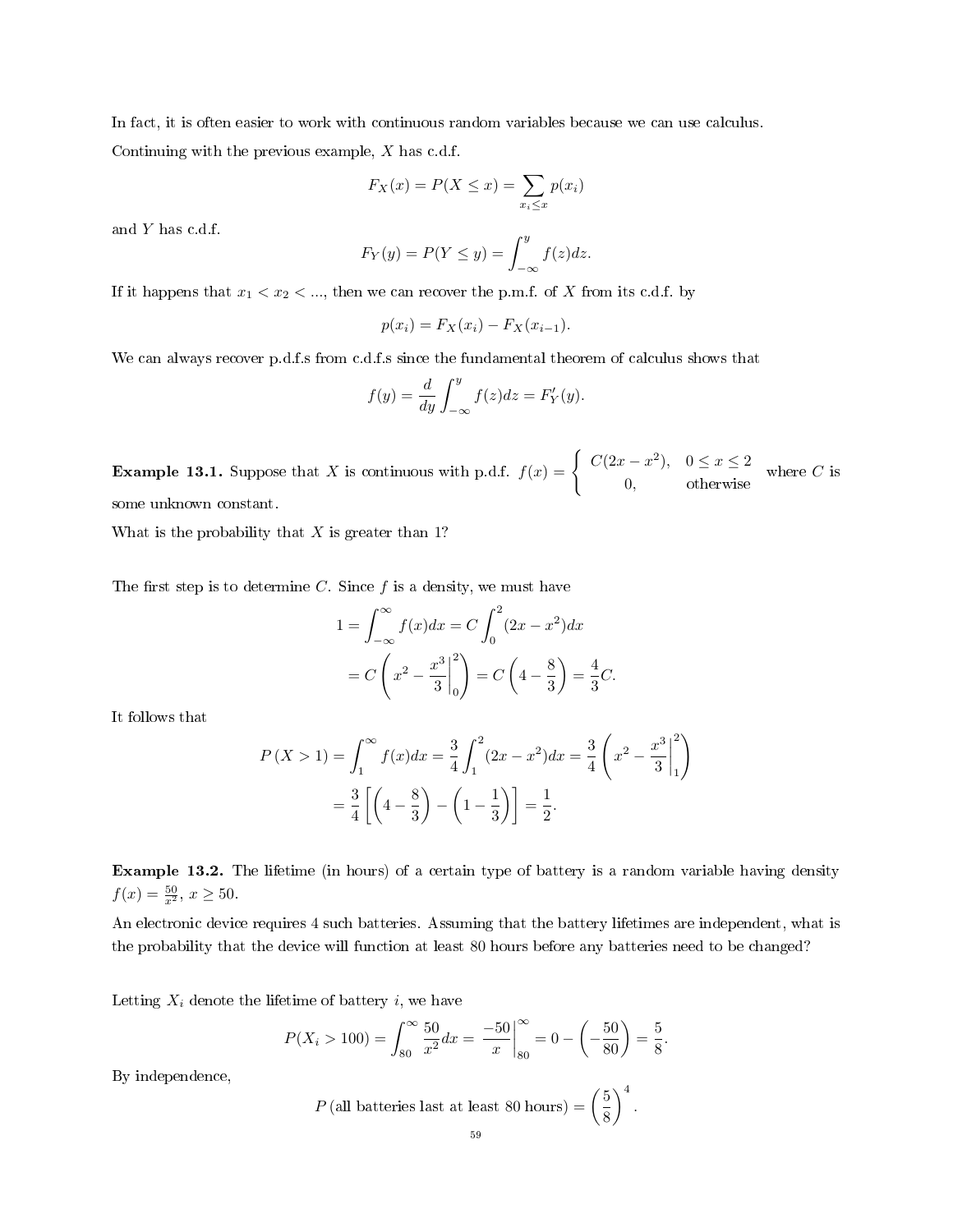Recall that we defined the expected value of a discrete random variable W with p.m.f.  $p$  as

$$
E[W] = \sum_{x:p(x)>0} xp(x)
$$

whenever this sum exists.

In light of the parallels between discrete and continuous random variables, it is natural to define the expectation of a continuous random variable  $X$  with density  $f$  as

$$
E[X] = \int_{-\infty}^{\infty} x f(x) dx
$$

whenever the integral exists.

One way to see that this makes sense is to observe that if f is continuous, then for  $\varepsilon$  sufficiently small,

$$
P(x \le X \le x + \varepsilon) = \int_{x}^{x + \varepsilon} f(y) dy \approx \varepsilon f(x).
$$

If f is supported on  $[a, b]$ , then breaking  $[a, b]$  into intervals  $\left(a + i\frac{b-a}{n}, a + (i+1)\frac{b-a}{n}\right]$ ,  $i = 0, 1, ..., n-1$ , and approximating X by the discrete random variable  $X_n$  with p.m.f.

$$
p_n\left(a+i\frac{b-a}{n}\right) = P\left(a+i\frac{b-a}{n} < X \le a+(i+1)\frac{b-a}{n}\right) \approx \frac{1}{n}f\left(a+i\frac{b-a}{n}\right),
$$

we get the estimate

$$
E[X] \approx E[X_n] = \sum_{i=0}^{n-1} \left( a + i \frac{b-a}{n} \right) p_n \left( a + i \frac{b-a}{n} \right) \approx \sum_{i=0}^{n-1} \left( a + i \frac{b-a}{n} \right) f \left( a + i \frac{b-a}{n} \right) \frac{1}{n}.
$$

Intuitively, the approximations are better for larger values of  $n$ , and the right-hand side is a Riemann sum which converges to  $\int_a^b x f(x) dx$  as  $n \to \infty$  (since densities are assumed to be integrable).

If f is supported on an infinite interval (such as all of  $\mathbb{R}$ ), we first approximate X by the random variable  $Y_{M,N} =$  $\begin{cases} X, & -M \leq X \leq N \end{cases}$ and apply the above procedure to  $Y_{M,N}$ , and then we send  $M, N \to \infty$ .<br>  $0, \quad \text{otherwise}$ 

Of course, the preceding is not a rigorous proof of anything, but serves only to show that the denition is plausibly compatible with the denition in the discrete case.

### Example 13.3.

Radioactive decay is the process by which the nucleus of an unstable atom loses energy by emitting radiation.

The time it takes for this decay to occur is modeled as a random variable T with p.d.f.  $f(t) = \lambda e^{-\lambda t}$ ,  $t \ge 0$ for some  $\lambda > 0$  depending on the substance.

The value of  $\lambda$  is determined empirically by measuring the fraction of unstable atoms in a sample that undergo decay in a given time period. This is typically reported in terms of the half-life, which is the amount of time needed for the activity of a sample to decay to half its original value.

What is the expected length of time for an atom with half-life  $\tau$  to decay into a stable isotope?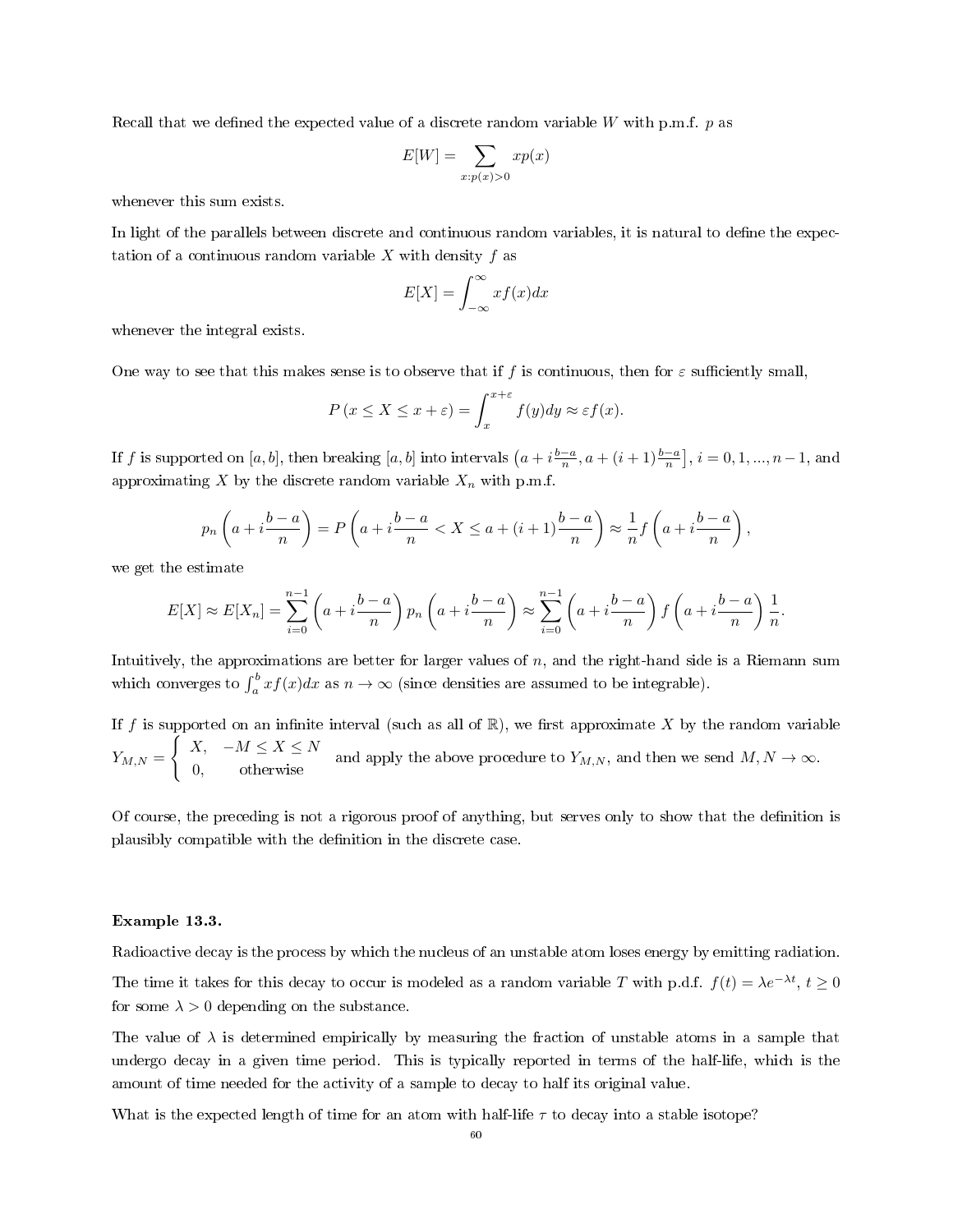We first compute

$$
E[T] = \int_{-\infty}^{\infty} tf(t)dt = \int_{0}^{\infty} \lambda t e^{-\lambda t} dt = \lambda \left[ \left. \frac{-t}{\lambda} e^{-\lambda t} \right|_{0}^{\infty} + \frac{1}{\lambda} \int_{0}^{\infty} e^{-\lambda t} dt \right] = \int_{0}^{\infty} e^{-\lambda t} dt = \frac{1}{\lambda}.
$$

To find  $\lambda$ , we solve

$$
\frac{1}{2} = P(T \le \tau) = \lambda \int_0^{\tau} e^{-\lambda t} dt = -e^{-\lambda t} \Big|_0^{\tau} = 1 - e^{-\lambda \tau},
$$

Rearranging, taking logarithms, and dividing by the half-life gives  $\lambda = \frac{\log(2)}{\tau}$  $\frac{g(2)}{\tau}$ , hence

$$
E[T] = \frac{\tau}{\log(2)}.
$$

**Example 13.4.** A random variable  $X$  is said to have the standard Cauchy distribution if it has density  $f(x) = \frac{1}{\pi(1+x^2)}, x \in \mathbb{R}.$ 

Taking the antiderivative, we see that X has c.d.f.  $F(x) = \frac{1}{\pi} \arctan(x) + C$  for some  $C \in \mathbb{R}$ . Because  $1 = \lim_{x \to \infty} F(x) = \frac{1}{\pi} \cdot \frac{\pi}{2}$  $\frac{\pi}{2} + C$ , we must have  $C = \frac{1}{2}$ .

F is nondecreasing, continuous (and thus right-continuous), and satisfies  $\lim_{x\to\infty} F(x) = 1$  and  $\lim_{x\to-\infty} F(x) = 0$ , so it is the c.d.f. of a random variable, hence  $f = F'$  is indeed a p.d.f.

 $*$  Alternatively,  $f$  is nonnegative and

$$
\int_{-\infty}^{\infty} f(x)dx = \frac{1}{\pi} \lim_{\substack{a \to -\infty \\ b \to \infty}} \int_{a}^{b} \frac{dx}{1+x^2} = \frac{1}{\pi} \lim_{\substack{a \to -\infty \\ b \to \infty}} (\arctan(b) - \arctan(a)) = \frac{1}{\pi} \left( \frac{\pi}{2} - \left( -\frac{\pi}{2} \right) \right) = 1.
$$

f is clearly symmetric about zero, but  $xf(x) = \frac{x}{\pi(1 + x^2)} \approx \frac{1}{\pi x}$  $\frac{1}{\pi x}$  for |x| large, hence  $E[X]$  does not exist.

This also provides a nice example of how the *Cauchy principal value*  $\lim_{a\to\infty}\int_{-a}^a$  $g(x)dx$  is not necessarily the same as

$$
\int_{-\infty}^{\infty} g(x)dx := \lim_{\substack{b \to \infty \\ a \to -\infty}} \int_{a}^{b} g(x)dx.
$$

For instance,  $\lim_{a \to \infty} \int_{-a}^{a}$  $\boldsymbol{x}$  $\frac{x}{\pi(1+x^2)}dx=0$  since the integrand is odd, but

$$
\lim_{a \to \infty} \int_{-2a}^{a} \frac{x}{\pi (1 + x^2)} dx = \frac{1}{2\pi} \lim_{a \to \infty} \log (1 + x^2) \Big|_{-2a}^{a} = \frac{1}{2\pi} \lim_{a \to \infty} \log \left( \frac{1 + a^2}{1 + 4a^2} \right) = -\frac{\log(4)}{2\pi},
$$

so the improper Riemann integral  $\int^\infty$  $-\infty$  $\boldsymbol{x}$  $\frac{x}{\pi(1+x^2)}dx$  is not defined.

Based on our experience with discrete random variables, we expect that if  $g : \mathbb{R} \to \mathbb{R}$  is a function, then  $E[g(X)] = \int_{-\infty}^{\infty} g(x)f(x)dx$  whenever the integral exists.

To prove this assertion from the definition  $E[X] = \int_{-\infty}^{\infty} x f(x) dx$ , we first need the following lemma.

<span id="page-60-0"></span>**Lemma 13.1.** If Y is a random variable with density  $f_Y$  and either Y is nonnegative or  $E|Y| < \infty$ , then

$$
E[Y] = \int_0^\infty P(Y > y) dy - \int_0^\infty P(Y < -y) dy.
$$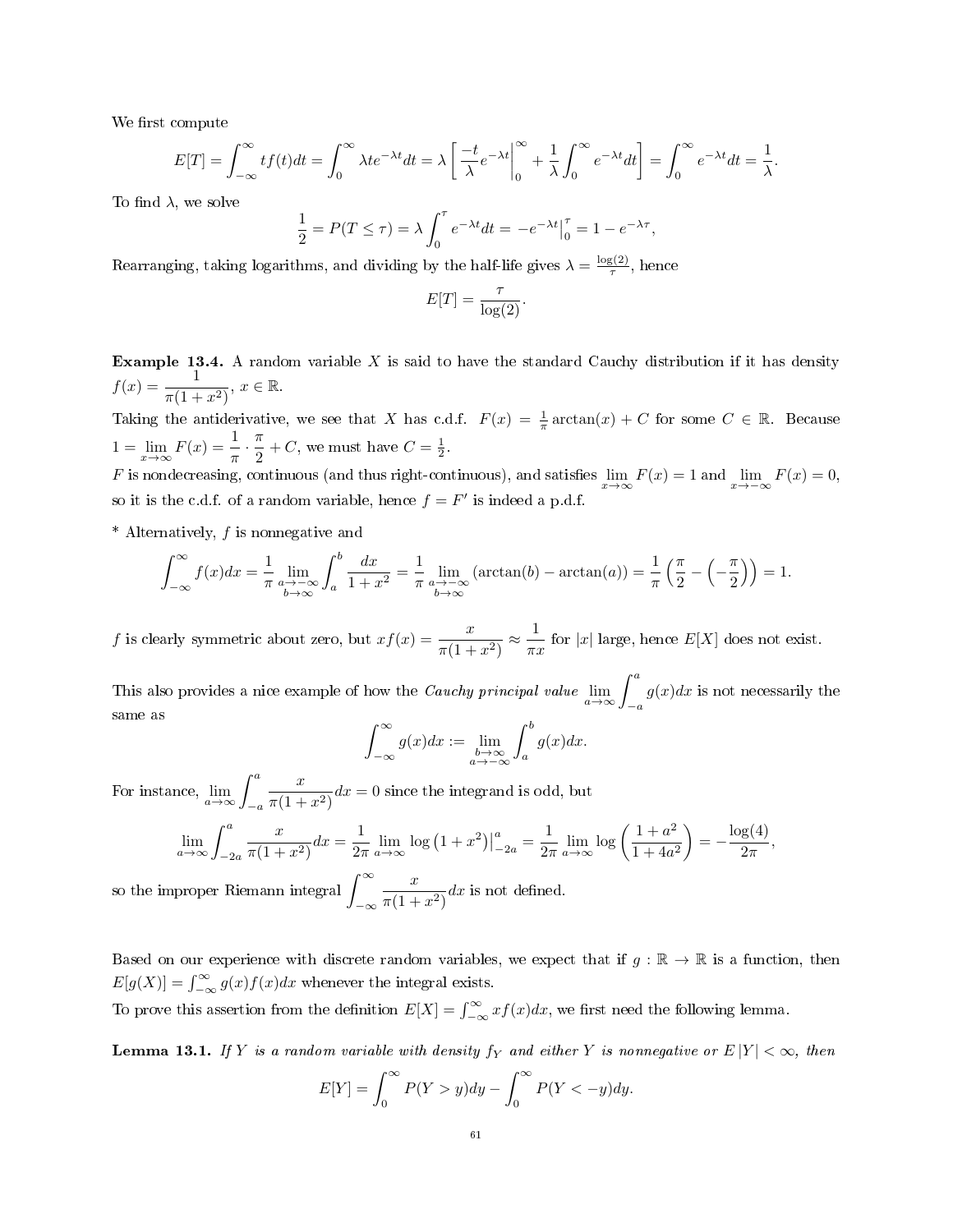Proof. Since one can interchange the order of integration for nonnegative integrands, we have

$$
\int_0^\infty P(Y > y) dy = \int_0^\infty \left( \int_y^\infty f_Y(x) dx \right) dy = \int_0^\infty \left( \int_0^x f_Y(x) dy \right) dx
$$

$$
= \int_0^\infty f_Y(x) \left( \int_0^x dy \right) dx = \int_0^\infty x f_Y(x) dx.
$$

Similarly,

$$
\int_0^{\infty} P(Y < -y) dy = \int_0^{\infty} \int_{-\infty}^{-y} f_Y(x) dx dy = \int_{-\infty}^0 \int_0^{-x} f_Y(x) dy dx = -\int_{-\infty}^0 x f_Y(x) dx.
$$

Thus if  $Y$  is nonnegative, then

$$
E[Y] = \int_0^\infty x f_Y(x) dx = \int_0^\infty P(Y > y) dy
$$
  
= 
$$
\int_0^\infty P(Y > y) dy - \int_0^\infty P(Y < -y) dy,
$$

and if  $E|Y| < \infty$ , then

$$
E[Y] = \int_{-\infty}^{\infty} x f_Y(x) dx = \int_0^{\infty} x f_Y(x) dx + \int_{-\infty}^0 x f_Y(x) dx
$$

$$
= \int_0^{\infty} P(Y > y) dy - \int_0^{\infty} P(Y < -y) dy.
$$

The condition  $E|Y| < \infty$  ensures that the integral can be decomposed as above.  $\Box$ 

Using Lemma [13.1,](#page-60-0) we can prove

**Theorem 13.1.** If X has density  $f_X$  and  $g : \mathbb{R} \to \mathbb{R}$  is a function, then

$$
E[g(X)] = \int_{-\infty}^{\infty} g(x) f_X(x) dx
$$

whenever g is nonnegative or  $E |g(X)| < \infty$ .

*Proof.* If  $g$  is nonnegative, then

$$
E[g(X)] = \int_0^\infty P(g(X) \ge y) dy = \int_0^\infty \int_{x:g(x)>y} f_X(x) dx dy
$$
  
= 
$$
\int_{x:g(x)>0} \int_0^{g(x)} f_X(x) dy dx = \int_{x:g(x)>0} g(x) f_X(x) dx = \int_{-\infty}^\infty g(x) f_X(x) dx.
$$

If  $E |g(X)| < \infty$ , then

$$
E[g(X)] = \int_0^\infty P(g(X) > y) dy - \int_0^\infty P(g(X) < -y) dy
$$
  
= 
$$
\int_{x:g(x)>0} \int_0^{g(x)} f_X(x) dy dx - \int_{x:g(x)<0} \int_0^{-g(x)} f_X(x) dy dx
$$
  
= 
$$
\int_{-\infty}^\infty g(x) f_X(x) dx.
$$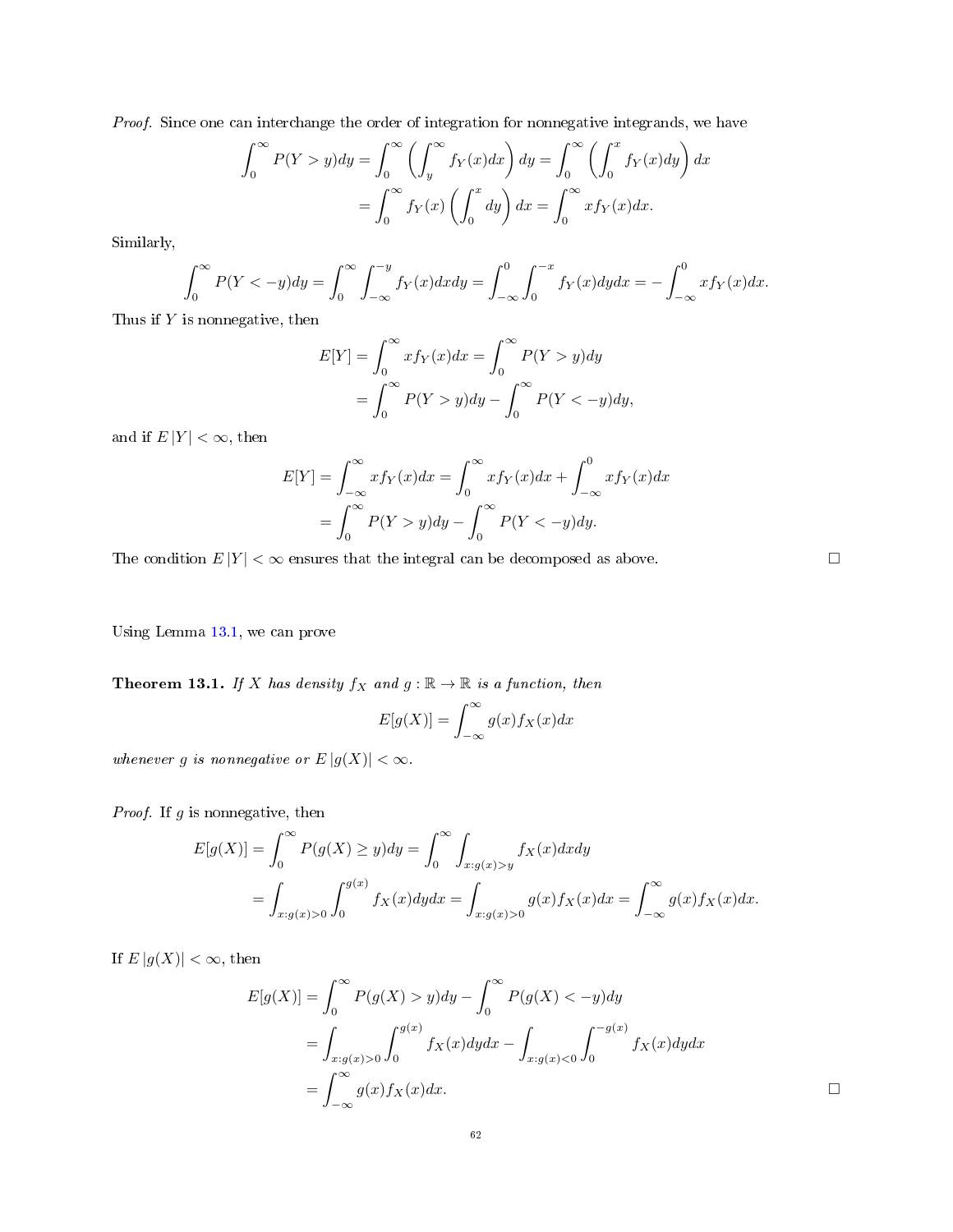**Example 13.5.** A stick of length 1 is split at a point U, which is uniformly distributed over [0,1]. That is, U has p.d.f.  $f(u) = 1, 0 \le u \le 1$ .

For  $p \in [0, 1]$ , determine the length of the piece containing the point p.

The length of the piece containing p is  $L_p(U) =$  $\sqrt{ }$ J  $\mathcal{L}$  $1-U$ ,  $U < p$ U,  $U > p$ . (We don't have to worry about  $U = p$ since this happens with probability 0.)

Accordingly,

$$
E[L_p(U)] = \int_0^1 L_p(u) du = \int_0^p (1-u) du + \int_p^1 u du
$$
  
=  $\left(u - \frac{u^2}{2}\Big|_0^p\right) + \left(\frac{u^2}{2}\Big|_p^1\right) = p - \frac{p^2}{2} + \frac{1}{2} - \frac{p^2}{2} = \frac{1}{2} + p - p^2.$ 

\* Note that the longer of the two pieces must contain the point  $p = \frac{1}{2}$ , so the expected length of the longest piece is  $\frac{1}{2}$  $\frac{1}{2} + \frac{1}{2}$  $\frac{1}{2} - \frac{1}{4}$  $\frac{1}{4} = \frac{3}{4}$  $\frac{5}{4}$ .

By paralleling the proofs in the discrete case, one can derive many familiar properties such as  $E[aX + b] = aE[X] + b.$ 

Similarly, the variance  $Var(X) = E\left[ (X - E[X])^2 \right]$  satisfies  $Var(aX + b) = a^2Var(X)$  and can be computed as  $Var(X) = E[X^2] - E[X]^2$ .

It is also the case that  $E[X+Y] = E[X] + E[Y]$  whenever these expectations exist, but we need the concept of joint distributions to prove this fact.

(Really, the proof is just that  $E[X] = \int_{\Omega} X(\omega) dP(\omega)$  for any random variable X on  $(\Omega, \mathcal{F}, P)$ , so

$$
E[X+Y] = \int (X+Y)dP = \int XdP + \int YdP = E[X] + E[Y],
$$

but this requires a more sophisticated theory of integration than we have at our disposal.)

Before moving on to consider specific examples, we note that in many cases one can recover the distribution of  $g(X)$  from that of X.

**Example 13.6.** Suppose that X is nonnegative with p.d.f. f and c.d.f. F. To find the c.d.f. of  $X<sup>n</sup>$ , we note that for any  $x \geq 0$ ,

$$
F_n(x) = P(X^n \le x) = P\left(X \le x^{\frac{1}{n}}\right) = F\left(x^{\frac{1}{n}}\right).
$$

Consequently,  $X^n$  has density

$$
f_n(x) = F'_n(x) = \frac{1}{n} x^{\frac{1}{n}-1} F'\left(x^{\frac{1}{n}}\right) = \frac{x^{\frac{1-n}{n}}}{n} f\left(x^{\frac{1}{n}}\right).
$$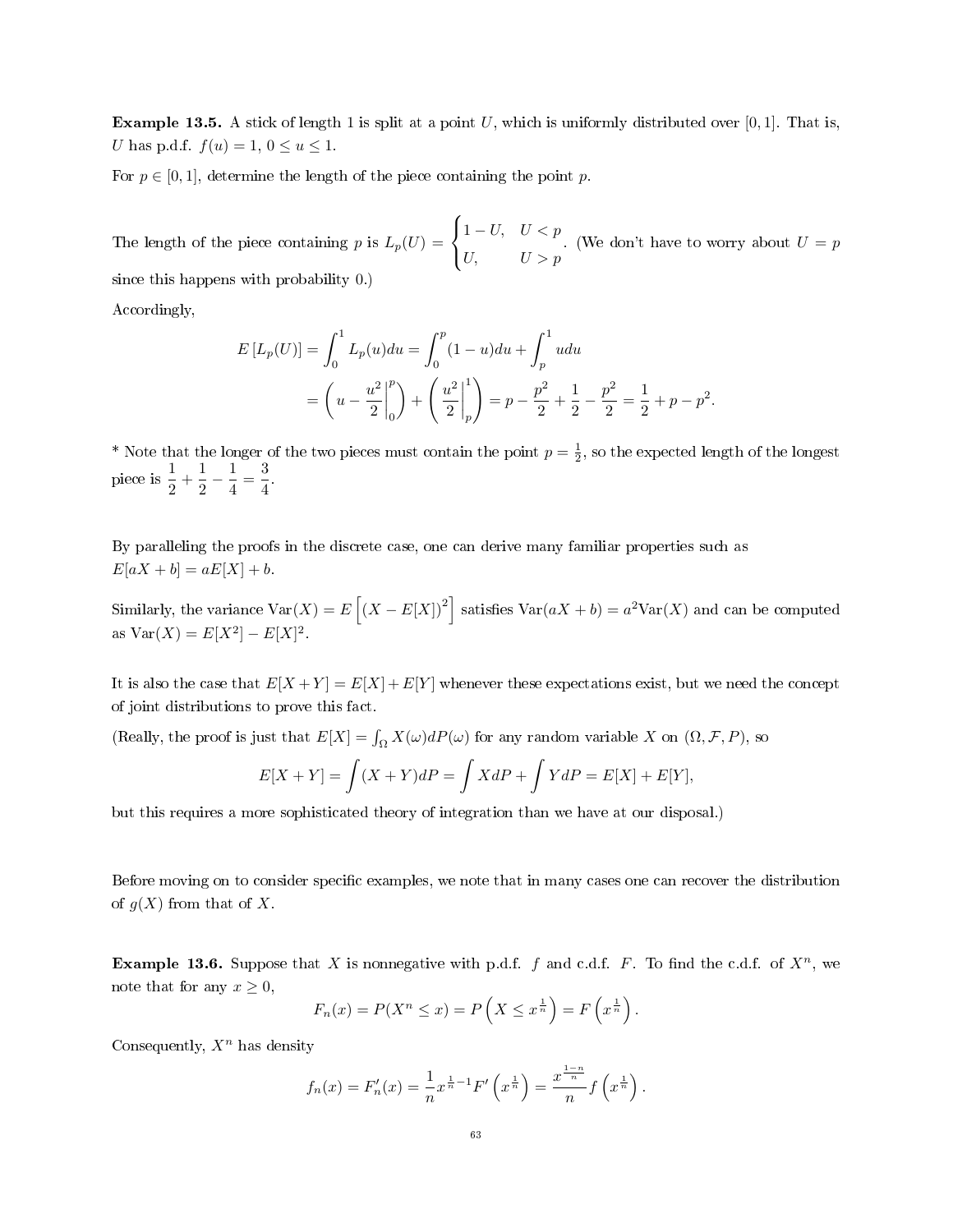**Example 13.7.** Suppose that X has p.d.f.  $f_X$  and c.d.f.  $F_X$ . Let  $Y = X^2$ . For  $y \ge 0$ ,

$$
F_Y(y) = P(X^2 \le y) = P(-\sqrt{y} \le X \le \sqrt{y})
$$
  
= 
$$
P(-\sqrt{y} < X \le \sqrt{y}) = F_X(\sqrt{y}) - F_X(-\sqrt{y}).
$$

Differentiation gives

$$
f_Y(y) = \frac{1}{2\sqrt{y}} \left( f_X \left( \sqrt{y} \right) + f_X \left( -\sqrt{y} \right) \right).
$$

More generally, we have

<span id="page-63-0"></span>**Theorem 13.2.** If X has density  $f_X$  and  $g : \mathbb{R} \to \mathbb{R}$  is differentiable and strictly monotone, then  $Y = g(X)$ has density

$$
f_Y(y) = \begin{cases} f_X(g^{-1}(y)) \left| \frac{d}{dy} g^{-1}(y) \right|, & y \in \text{Range}(g) \\ 0, & y \notin \text{Range}(g) \end{cases}.
$$

*Proof.* We first note that the assumptions ensure that  $g$  has a differentiable inverse.

If  $y \notin \text{Range}(g)$ , then  $F_Y(y) = P(g(X) \le y)$  is identically 0 or 1 in some neighborhood of y since g is monotone, so  $f_Y(y) = F'_Y(y) = 0$ .

(This may not hold at the boundary of Range(g) and in fact  $F<sub>Y</sub>$  may not be differentiable at certain points, but the number of such points is countable and thus may be disregarded.) Accordingly, we may henceforth restrict our attention to  $y \in \text{Range}(g)$ .

If g is strictly increasing, then so is  $g^{-1}$ , thus

$$
F_Y(y) = P(g(X) \le y) = P(X \le g^{-1}(y)) = F_X(g^{-1}(y)),
$$

hence

$$
f_Y(y) = F'_Y(y) = F'_X(g^{-1}(y)) \frac{d}{dy} g^{-1}(y) = f_X(g^{-1}(y)) \left| \frac{d}{dy} g^{-1}(y) \right|.
$$

If g is strictly decreasing, then so is  $g^{-1}$ , thus

$$
F_Y(y) = P(g(X) \le y) = P(X \ge g^{-1}(y)) = P(X > g^{-1}(y)) = 1 - F_X(g^{-1}(y)),
$$

hence

$$
f_Y(y) = F'_Y(y) = -F'_X(g^{-1}(y)) \frac{d}{dy} g^{-1}(y) = f_X(g^{-1}(y)) \left| \frac{d}{dy} g^{-1}(y) \right|
$$

(as  $g^{-1}$  decreasing implies  $\frac{d}{dy}g^{-1}(y) < 0.$ )

| Of course, the basic logic of Theorem 13.2 extends to functions $g$ which are only piecewise monotone |  |  |
|-------------------------------------------------------------------------------------------------------|--|--|
| (such as polynomials) by treating separately the various intervals of monotonicity.                   |  |  |

**Corollary 13.1.** If X has density  $f(x)$ , then  $aX + b$  has density  $\frac{1}{|a|} f\left(\frac{x-b}{a}\right)$ a . □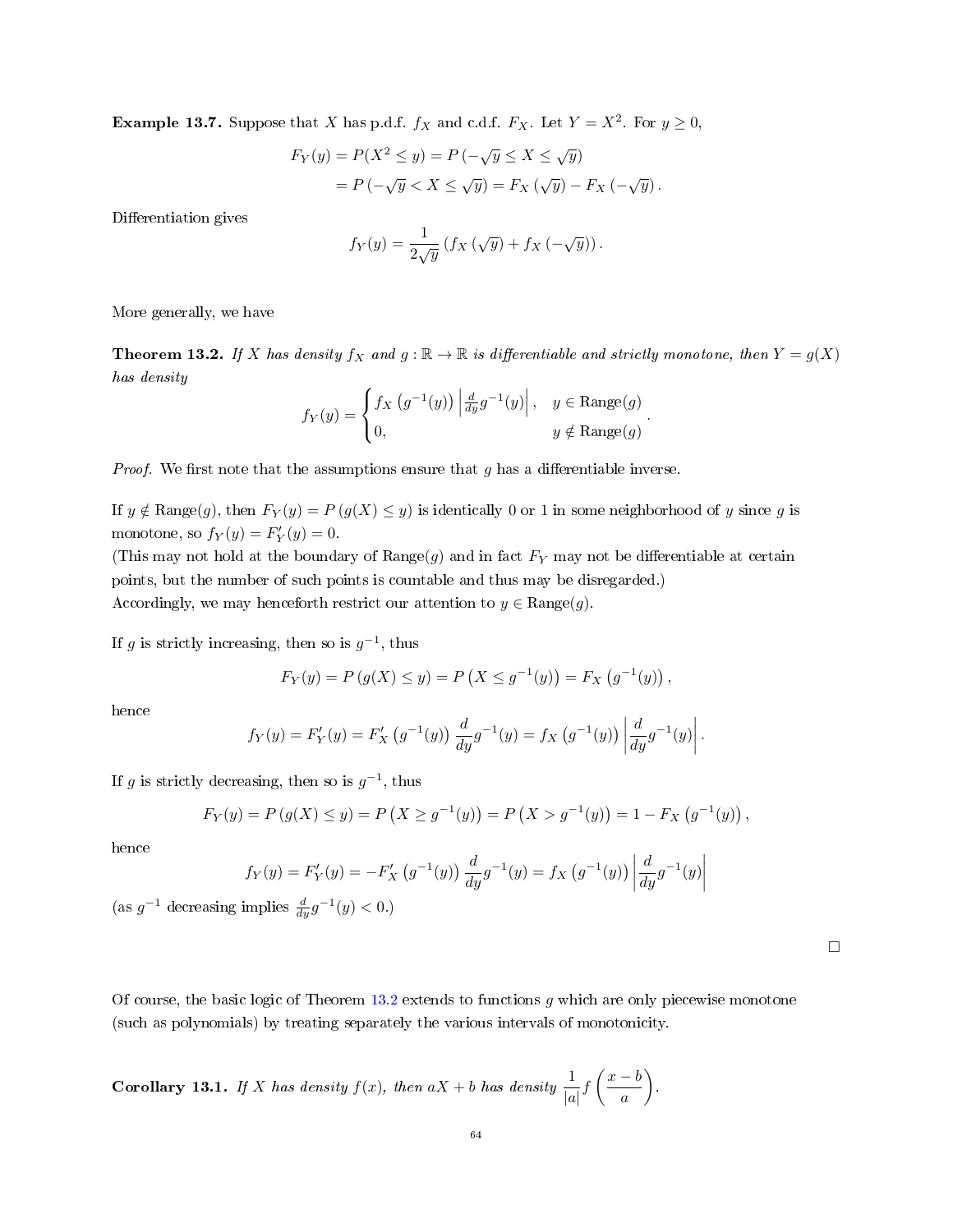#### 14. COMMON CONTINUOUS DISTRIBUTIONS

## Uniform.

A simple but important continuous random variable is  $U \sim \text{Unif}(a, b)$ , the uniform distribution on  $(a, b)$ .

Intuitively, U is chosen uniformly from the interval  $(a, b)$ , in that the probability that U lies in any subinterval is proportional to the length of the subinterval.

In particular, the distribution of U is invariant under translations (which may "wrap around"  $(a, b)$ ).

The p.d.f. of U is thus 
$$
f_U(u) = \frac{1}{b-a} 1_{(a,b)}(u)
$$
.

In general, it suffices to consider  $U \sim \text{Unif}(0, 1)$  since  $V = (b - a)U + a$  is then uniform on  $(a, b)$ .

To see this, note that  $g(x) = (b - a)x + a$  is strictly monotone with inverse  $g^{-1}(y) = \frac{y-a}{b-a}$ , so  $V = g(U)$  has density

$$
f_V(v) = f_U(g^{-1}(v)) \left| \frac{d}{dv} g^{-1}(v) \right| = 1_{(0,1)} \left( \frac{v-a}{b-a} \right) \frac{1}{b-a} = \frac{1}{b-a} 1_{(a,b)}(v).
$$

To compute the mean and variance of  $V \sim \text{Unif}(a, b)$ , we note that if  $U \sim \text{Unif}(0, 1)$ , then

$$
E[U] = \int_0^1 u du = \frac{1}{2} \text{ and } E[U^2] = \int_0^1 u^2 du = \frac{1}{3},
$$

so Var $(U) = \frac{1}{3} - \left(\frac{1}{2}\right)^2 = \frac{1}{12}$ .

It follows that

$$
E[V] = E[(b-a)U + a] = (b-a)E[U] + a = a + \frac{b-a}{2} = \frac{a+b}{2},
$$

the midpoint of a and b.

Similarly, Var(V) =  $(b-a)^2$ Var(U) =  $\frac{(b-a)^2}{10}$  $\frac{a}{12}$ .

Of course these quantities could also be computed directly from the density of  $V$ .

Example 14.1. One important use of uniform random variables is to simulate random variables having other continuous distributions.

To see how this works, we first note that  $U \sim \text{Unif}(0, 1)$  has c.d.f.

$$
F_U(u) = \begin{cases} 0, & u \le 0 \\ \int_0^u dx, & 0 < u < 1 \\ 1, & u \ge 1 \end{cases} = \begin{cases} 0, & u \le 0 \\ u, & 0 < u < 1 \\ 1, & u \ge 1 \end{cases}.
$$

Now suppose that suppose that  $F$  is the c.d.f. of a continuous random variable and is strictly increasing.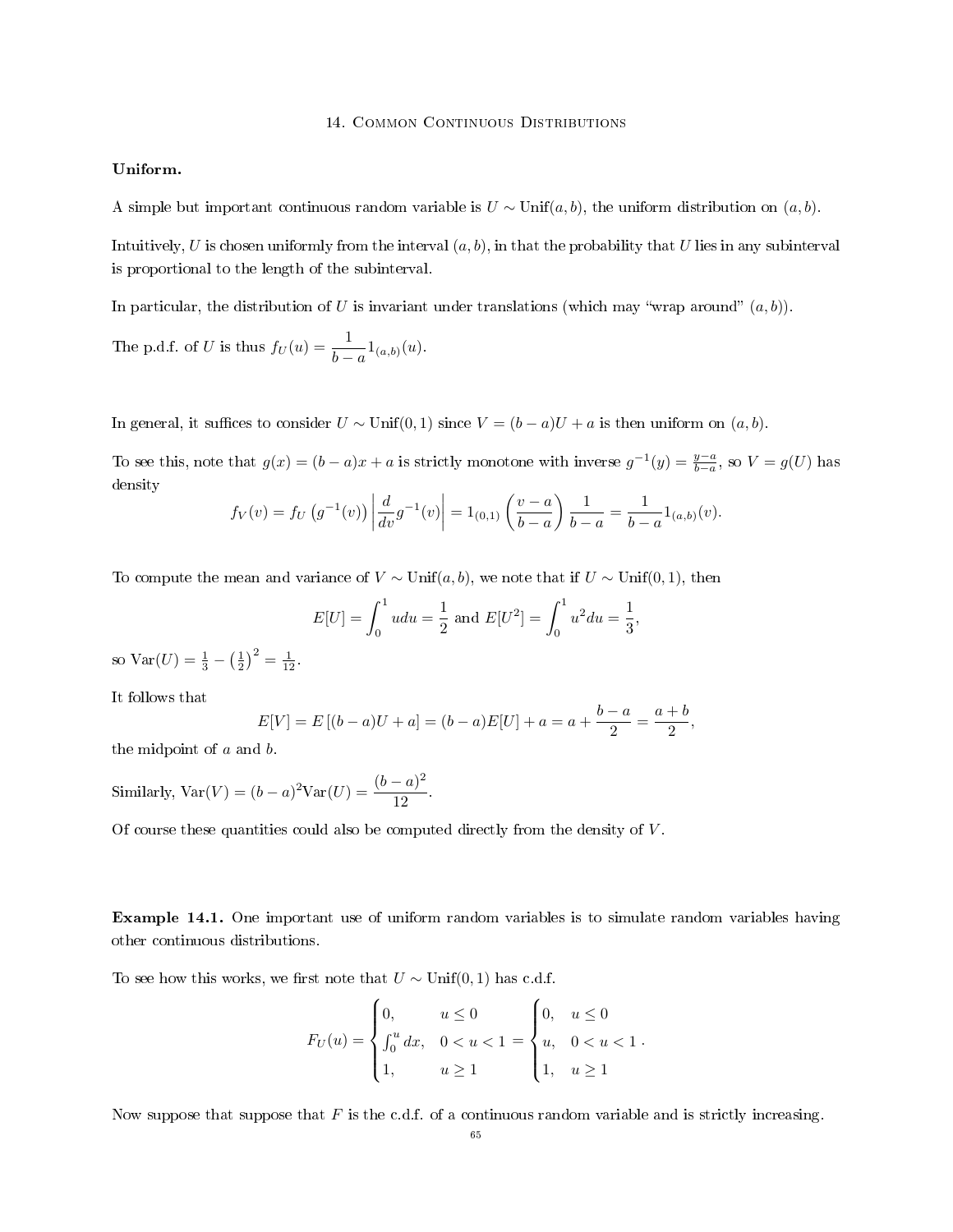Then  $Y = F^{-1}(U)$  has c.d.f. F since for any  $y \in \mathbb{R}$ ,

$$
P(Y \le y) = P(F^{-1}(U) \le y) = P(U \le F(y)) = F(y).
$$

\* The condition that  $F$  is strictly increasing can be circumvented by defining

$$
F^{-1}(u) = \inf \{ x \in \mathbb{R} : F(x) \ge u \}.
$$

The utility of this observation is that one can sample from any continuous distribution by generating a "random" number between 0 and 1, and there are algorithms for doing this pretty well.

# Normal.

The normal distribution is extremely important in probability and statistics because of its starring role in the central limit theorem, which says that the c.d.f. of the suitably scaled sum of n i.i.d. random variables (from virtually any distribution) converges to that of a normal random variable as  $n \to \infty$ .

We say that  $W \sim \mathcal{N}(\mu, \sigma^2)$  if its density is given by

$$
f(x) = \frac{1}{\sigma\sqrt{2\pi}}e^{-\frac{(x-\mu)^2}{2\sigma^2}}.
$$

The graph of f is the "bell curve" that is symmetric about  $\mu$ .

Our first order of business is to show that  $f$  integrates to 1.

As usual, we will be somewhat cavalier in our treatment of improper integrals, but everything is easily justified in the case at hand.

To begin, we make the change of variables  $u = \frac{x-\mu}{x\sqrt{2}}$  $\frac{x-\mu}{\sigma\sqrt{2}}$  to get

$$
\int_{-\infty}^{\infty} \frac{1}{\sigma\sqrt{2\pi}} e^{-\frac{(x-\mu)^2}{2\sigma^2}} dx = \frac{1}{\sqrt{\pi}} \int_{-\infty}^{\infty} e^{-u^2} du,
$$

so we need to show that

$$
I := \int_{-\infty}^{\infty} e^{-u^2} du = \sqrt{\pi}.
$$

Since *I* is clearly nonnegative, this will follow if we can show that  $I^2 = \pi$ .

Writing an iterated integral as a double integral and changing to polar coordinates gives

$$
I^{2} = \left(\int_{-\infty}^{\infty} e^{-u^{2}} du\right) \left(\int_{-\infty}^{\infty} e^{-v^{2}} dv\right) = \int_{-\infty}^{\infty} \int_{-\infty}^{\infty} e^{-u^{2}} e^{-v^{2}} du dv
$$
  
=  $\int \int_{\mathbb{R}^{2}} e^{-(u^{2}+v^{2})} dA = \int_{0}^{2\pi} \int_{0}^{\infty} e^{-r^{2}} r dr d\theta = 2\pi \int_{0}^{\infty} r e^{-r^{2}} dr$   
=  $2\pi \int_{0}^{\infty} \frac{1}{2} e^{-s} ds = \pi \int_{0}^{\infty} e^{-s} ds = \pi$ 

where the last line used the change of variables  $s = r^2$ .

To compute the mean and variance, we note that if  $Z \sim \mathcal{N}(0, 1)$ , then for all  $\mu \in \mathbb{R}$ ,  $\sigma > 0$ ,  $X = \sigma Z + \mu \sim \mathcal{N}(\mu, \sigma^2)$  since

$$
F_X(x) = P(X \le x) = P(\sigma Z + \mu \le x) = P\left(Z \le \frac{x - \mu}{\sigma}\right) = \Phi\left(\frac{x - \mu}{\sigma}\right),
$$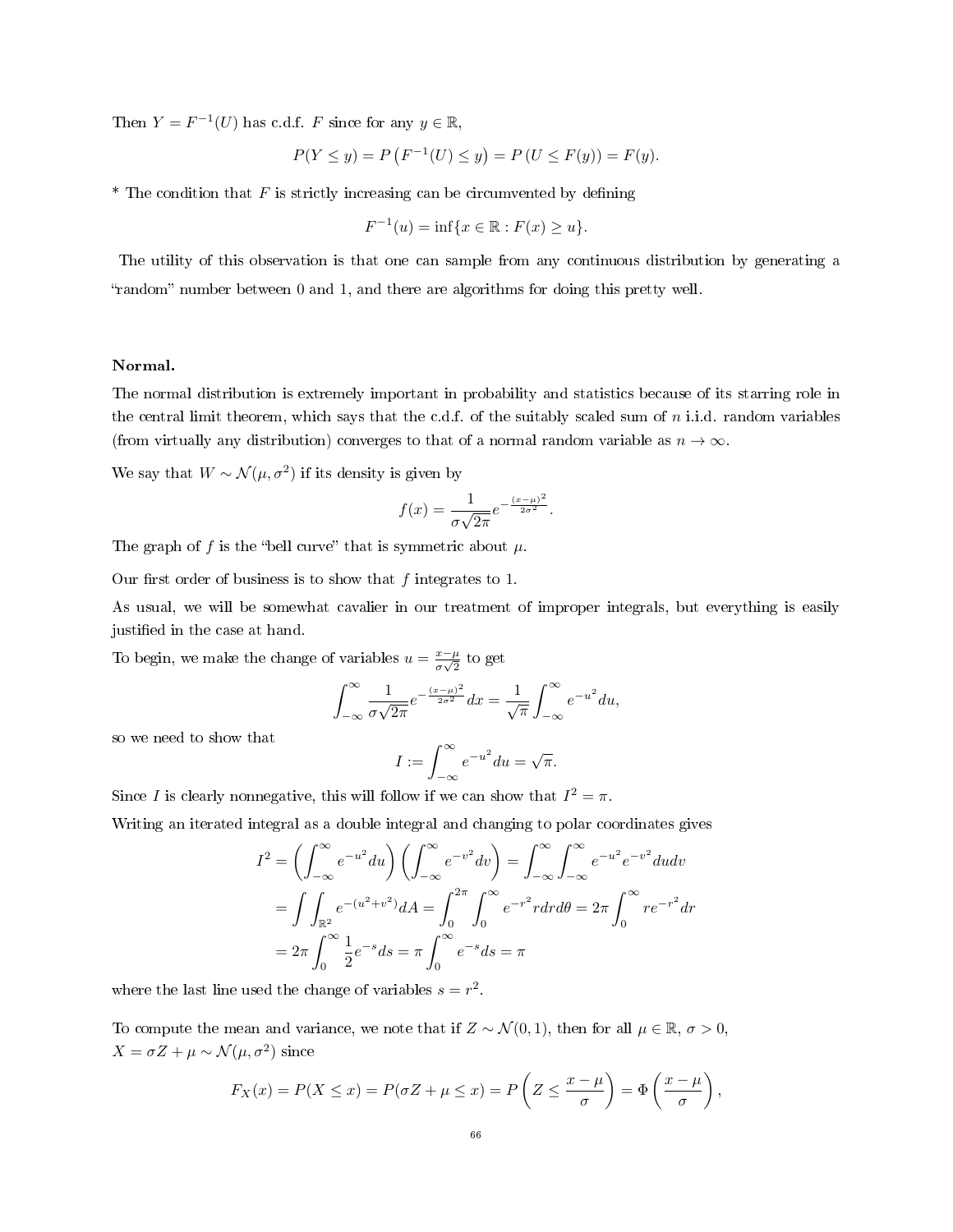hence

$$
f_X(x) = F'_X(x) = \Phi'\left(\frac{x-\mu}{\sigma}\right)\frac{1}{\sigma} = \frac{1}{\sigma}\varphi\left(\frac{x-\mu}{\sigma}\right) = \frac{1}{\sigma}\cdot\frac{1}{\sqrt{2\pi}}e^{-\frac{1}{2}\left(\frac{x-\mu}{\sigma}\right)^2} = \frac{1}{\sigma\sqrt{2\pi}}e^{-\frac{(x-\mu)^2}{2\sigma^2}}
$$

where  $\varphi$  and  $\Phi$  are the p.d.f. and c.d.f., respectively, of Z.

Now

$$
E[Z] = \frac{1}{\sqrt{2\pi}} \int_{-\infty}^{\infty} z e^{-\frac{z^2}{2}} dz = 0
$$

since  $ze^{-\frac{z^2}{2}}$  is odd and integrable.

Using integration by parts with  $u = z$ ,  $dv = ze^{-\frac{z^2}{2}}$ ,

$$
E[Z^2] = \frac{1}{\sqrt{2\pi}} \int_{-\infty}^{\infty} z^2 e^{-\frac{z^2}{2}} dz = \frac{1}{\sqrt{2\pi}} \left[ -ze^{-\frac{z^2}{2}} \Big|_{-\infty}^{\infty} + \int_{-\infty}^{\infty} e^{-\frac{z^2}{2}} dz \right]
$$
  
=  $\frac{1}{\sqrt{2\pi}} \int_{-\infty}^{\infty} e^{-\frac{z^2}{2}} dz = 1$ 

since  $\frac{1}{\sqrt{2}}$  $\frac{1}{2\pi}e^{-\frac{z^2}{2}} = \varphi(z).$ 

Thus Z has mean  $E[Z] = 0$  and variance  $Var(Z) = E[Z^2] - E[Z]^2 = 1$ , so

$$
E[X] = E[\sigma Z + \mu] = \sigma E[Z] + \mu = \mu,
$$
  
Var(X) = Var(\sigma Z + \mu) = \sigma^2 Var(Z) = \sigma^2.

If  $Z \sim \mathcal{N}(0, 1)$ , we say that Z has the standard normal distribution. Typically normal probabilities are computed by "standardizing" to express  $X \sim \mathcal{N}(\mu, \sigma^2)$  as  $\frac{X-\mu}{\sigma} \sim \mathcal{N}(0, 1)$ .

For example, if  $X \sim \mathcal{N}(\mu, \sigma^2)$ , then for any  $a < b$ ,

$$
P(a \le X \le b) = P(a < X \le b) = P\left(\frac{a - \mu}{\sigma} < \frac{X - \mu}{\sigma} \le \frac{b - \mu}{\sigma}\right)
$$
\n
$$
= P\left(\frac{a - \mu}{\sigma} < Z \le \frac{b - \mu}{\sigma}\right) = \Phi\left(\frac{b - \mu}{\sigma}\right) - \Phi\left(\frac{a - \mu}{\sigma}\right)
$$

where  $\Phi$  denotes the c.d.f. of  $Z \sim \mathcal{N}(0, 1)$ .

The reason for doing this is that

$$
P\left(a \le X \le b\right) = \frac{1}{\sigma\sqrt{2\pi}} \int_{a}^{b} e^{-\frac{(x-\mu)^2}{2\sigma^2}} dx
$$

does not have a closed form expression in terms of elementary functions, but must be evaluated numerically. Before the advent of small powerful computers, the way around this problem was to compute a single table of  $\Phi(z)$  for Z a standard normal and then transform the question about X to one involving Z.

Because of the symmetry of  $\varphi$ , we have  $\Phi(-x) = 1 - \Phi(x)$ , so one only has to give a table of "z-scores" for  $z \geq 0$ .

Usually,  $\Phi(z)$  is given for  $0 \le z \le 3.5$  (or so) at increments of 0.01. Since  $\Phi(z) \ge 0.9998$  for  $z \ge 3.5$ , this is generally sufficient.

Often the normal distribution is used to approximate binomial probabilities which are difficult to calculate. Basically, if  $X \sim \text{Binom}(n, p)$ , then  $X =_d \sum_{i=1}^n X_i$  where  $X_1, ..., X_n$  are i.i.d. Bernoulli $(p)$ .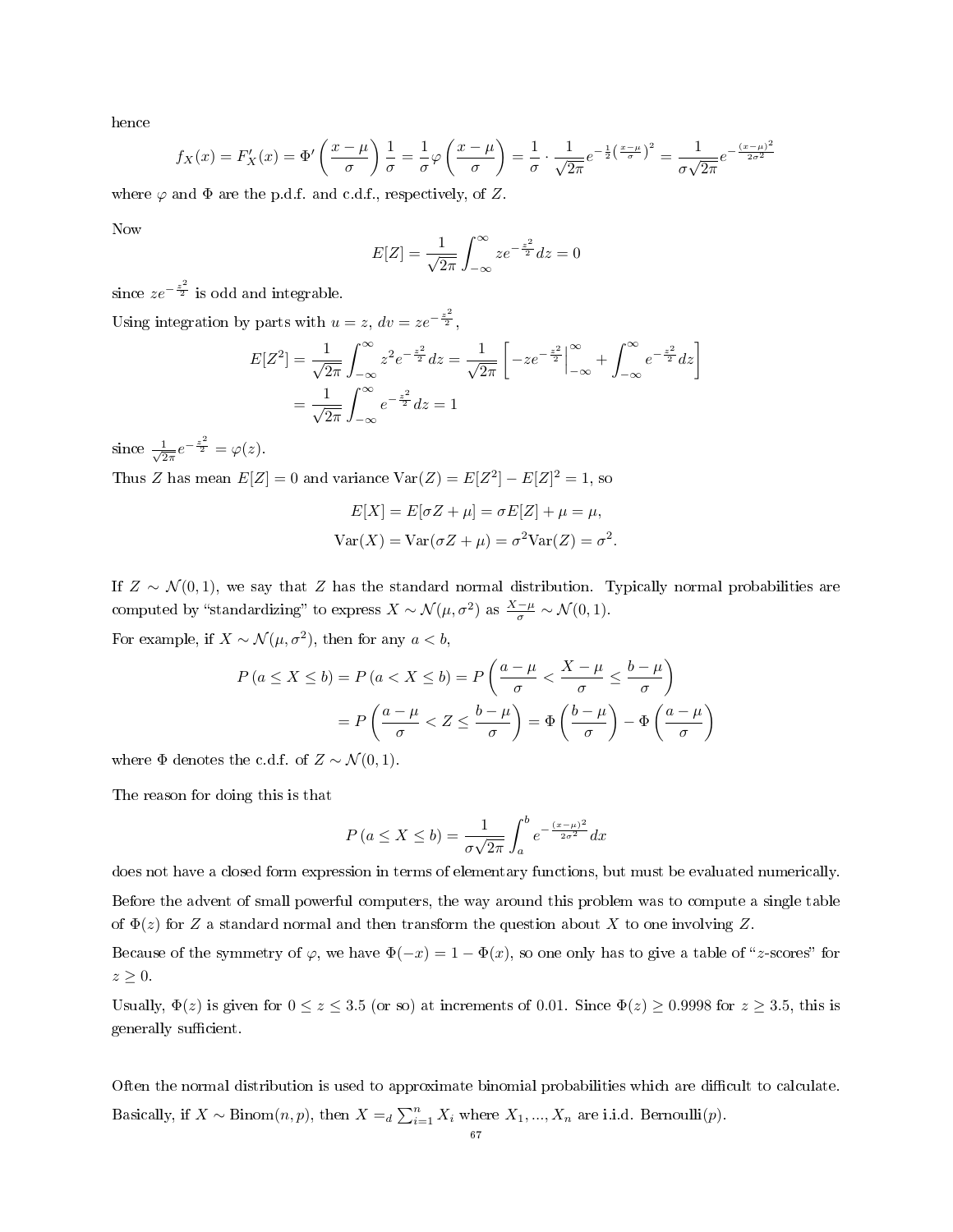The Central Limit Theorem (which we will discuss later) says that if  $Y_1, Y_2, ...$  are i.i.d. with mean  $\mu$  and variance  $\sigma^2 < \infty$ , then the c.d.f. of

$$
\frac{\sum_{i=1}^{n} Y_i - n\mu}{\sigma\sqrt{n}}
$$

converges pointwise to  $\Phi$  as  $n \to \infty$ .

Thus for large n, the c.d.f. of  $X \sim \text{Binom}(n, p)$  is approximately equal to that of  $W \sim \mathcal{N}(np, np(1-p))$ . To account for the fact that  $X$  is discrete, one can apply the "continuity correction"

$$
P(X = k) = P\left(k - \frac{1}{2} \le X \le k + \frac{1}{2}\right) \approx P\left(k - \frac{1}{2} \le W \le k + \frac{1}{2}\right).
$$

There are various rules of thumb about when the normal can be used to approximate the binomial. The Berry-Esseen Theorem (which we will not discuss) ensures that if  $X \sim \text{Binom}(n, p)$ , then

$$
\left| P\left(X \leq x\right) - \Phi\left(\frac{x - np}{\sqrt{np(1 - p)}}\right) \right| \leq \frac{1 - 2p(1 - p)}{2\sqrt{np(1 - p)}}
$$

for all  $x \in \mathbb{R}$ .

## Exponential and Gamma.

If, for some  $\lambda > 0$ , X has density  $f(x) =$  $\sqrt{ }$ J  $\mathcal{L}$  $\lambda e^{-\lambda x}, \quad x > 0$ 0,  $x \leq 0$ , then X is said to be exponential with rate  $\lambda$ .

The c.d.f. of  $X \sim \text{Exponential}(\lambda)$  is given by

$$
F(x) = \int_0^x \lambda e^{-\lambda y} dy = -e^{-\lambda y} \Big|_0^x = 1 - e^{-\lambda x}
$$

for  $x > 0$  and  $F(x) = 0$  for  $x \leq 0$ .

Using integration by parts, we see that for any  $n \in \mathbb{N}$ ,

$$
E[X^n] = \int_0^\infty \lambda x^n e^{-\lambda x} dx = -x^n e^{-\lambda x} \Big|_0^\infty + \int_0^\infty n x^{n-1} e^{-\lambda x} dx
$$

$$
= \frac{n}{\lambda} \int_0^\infty \lambda x^{n-1} e^{-\lambda x} dx = \frac{n}{\lambda} E[X^{n-1}].
$$

$$
= \frac{1}{\lambda} \text{ and } E[X^2] = \frac{2}{\lambda^2}, \text{ so } \text{Var}(X) = \frac{1}{\lambda^2}.
$$

In particular,  $E[X]$ 

A key feature of the exponential distribution is memorylessness.

That is, for any  $s, t \geq 0$ ,

$$
P(X > s + t | X > s) = \frac{P(X > s + t)}{P(X > s)} = \frac{1 - F(s + t)}{1 - F(s)}
$$
  
= 
$$
\frac{e^{-\lambda(s+t)}}{e^{-\lambda s}} = e^{-\lambda t} = 1 - F(t) = P(X > t).
$$

If we think of  $X$  as representing the lifetime of some electrical component, say, the memoryless property says that it does not exhibit wear and tear (or toughening): No matter how long it has survived, its chance of surviving  $t$  more days is the same as it was when brand new.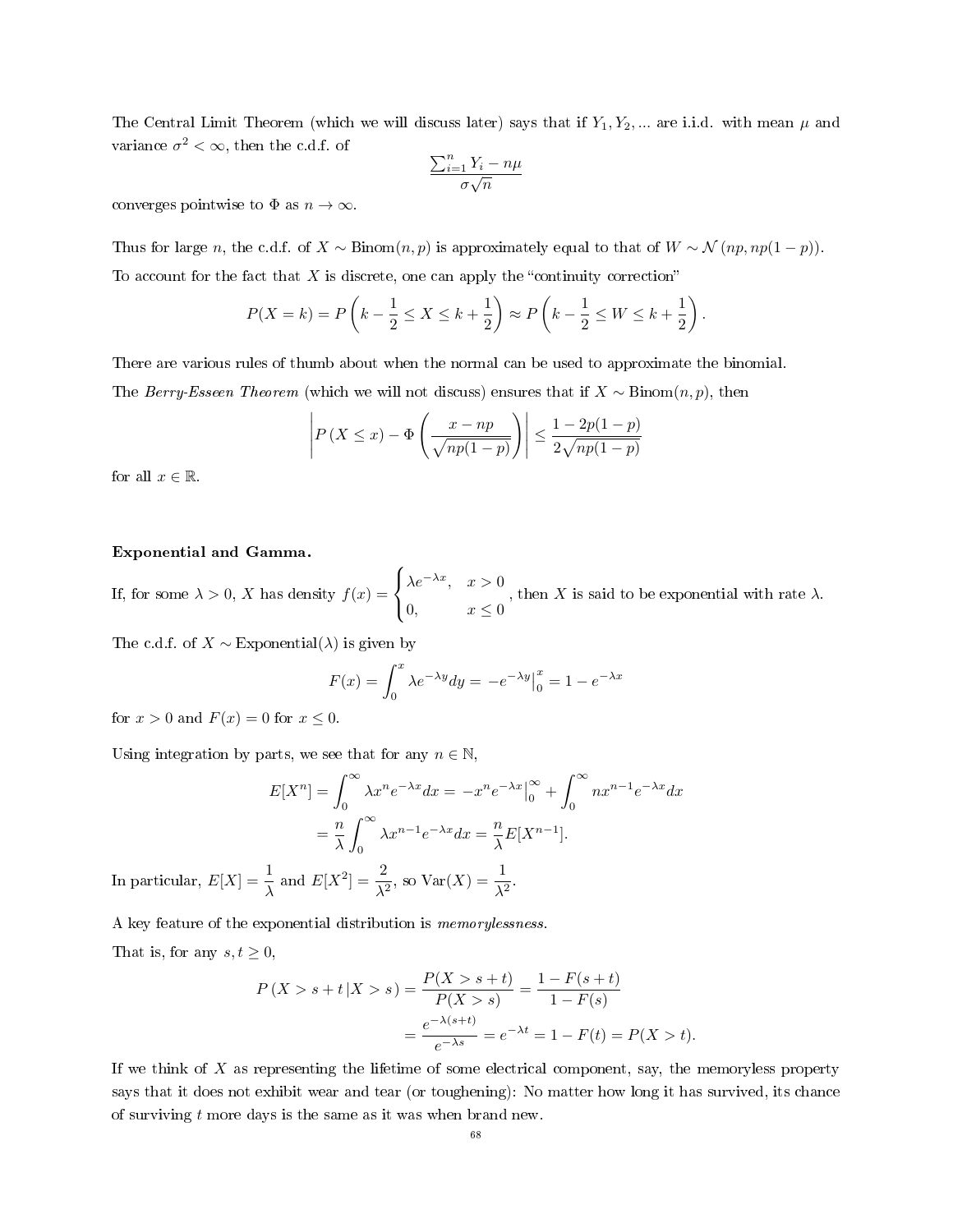In fact, this memorylessness property uniquely characterizes the exponential amongst random variables taking values in  $[0, \infty)$ .

To see this, define the survival function  $G(x) = 1 - F(x) = P(X > x)$ . The memorylessness property is equivalent to the statement that  $G(s + t) = G(s)G(t)$ .

Thus for any  $m, n \in \mathbb{N}$ ,  $G\left(\frac{m}{n}\right) = G(\frac{1}{n})^m$ . Since  $G(\frac{1}{n})^n = G(1)$  by the exact same reasoning, we have  $G\left(\frac{m}{n}\right) = G(1)^{\frac{m}{n}}$ .

Now, since F is nondecreasing,  $G = 1 - F$  is nonincreasing. Thus for any  $x \in \mathbb{R}$  if  $r_n$  and  $q_n$  are sequences of rational numbers with  $q_n \leq x \leq r_n$  for all n and  $r_n, q_n \to x$ , we must have

$$
G(1)^{q_n} = G(q_n) \ge G(x) \ge G(r_n) = G(1)^{r_n}
$$

for all *n*, hence, taking  $n \to \infty$ ,  $G(x) = G(1)^x$ .

Writing  $\lambda = -\log(G(1))$  shows that  $G(x) = G(1)^x = e^{-\lambda x}$ , so  $F(x) = 1 - e^{-\lambda x}$ .

A similar argument shows that the only memoryless random variables taking values in N are geometric.

Like geometric random variables, exponentials are good at describing waiting times.

Just as  $W \sim$  Geometric(p) represents the time between successive occurrences in a Bernoulli(p) process,  $T \sim$  Exponential( $\lambda$ ) gives the time between occurrences in Poisson( $\lambda$ ) process.

Recall that we showed that if an arrivals process has stationary independent increments with the probability of an arrival in a small time interval proportional to its length and the probability of multiple arrivals in a small time interval negligible, then  $N(t)$ , the number of arrivals between time 0 and time t, has a Poisson( $\lambda t$ ) distribution where  $\lambda$  is the proportionality constant in the assumptions.

If T is the time until the first arrival, then for any  $t > 0$ 

$$
P(T > t) = P(N(t) = 0) = e^{-\lambda t},
$$

hence T ∼ Exponential( $\lambda$ ), and the stationary independent increments assumption implies that the interarrival times are i.i.d.

The exponential distribution is a special case of a more general family of probability distributions.

We say that X has the gamma distribution with shape  $\alpha > 0$  and scale  $\beta > 0$  if its density is

$$
f(x) = \frac{1}{\Gamma(\alpha)\beta^{\alpha}} x^{\alpha - 1} e^{-\frac{x}{\beta}}, \ x \ge 0
$$

where the *gamma function* is defined by

$$
\Gamma(\alpha) = \int_0^\infty x^{\alpha - 1} e^{-x} dx.
$$

(The gamma density is sometimes stated in terms of the rate  $\lambda = \frac{1}{\beta}$ .)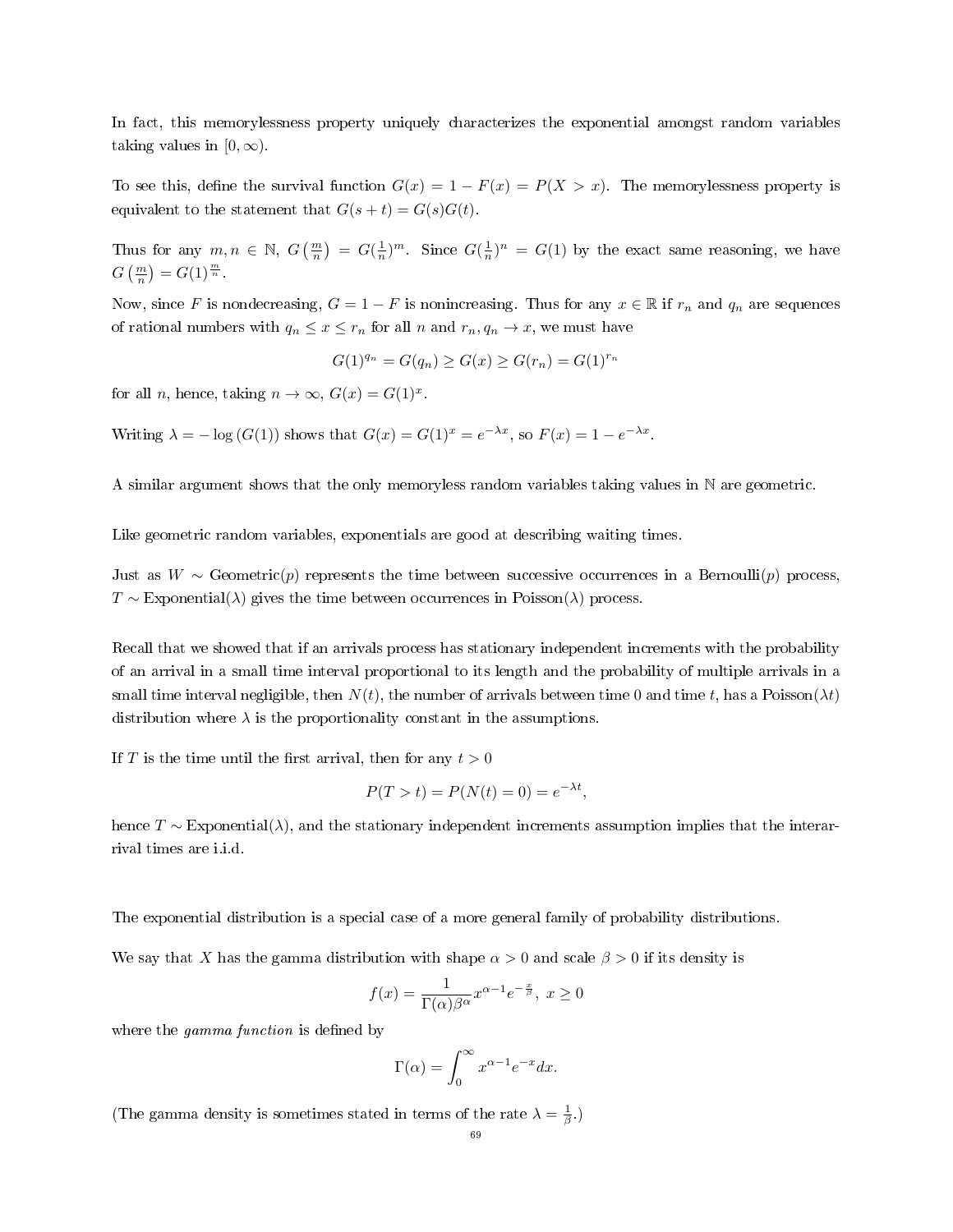The gamma function is an extension of the factorial function: Integration by parts gives

$$
\Gamma(t) = \int_0^\infty x^{t-1} e^{-x} dx = -x^{t-1} e^{-x} \Big|_0^\infty + (t-1) \int_0^\infty x^{t-2} e^{-x} dx = (t-1) \Gamma(t-1).
$$

Thus, since  $\Gamma(1) = \int_0^\infty e^{-x} dx = 1$ , it follows by induction that  $\Gamma(n) = (n-1)!$  for all  $n \in \mathbb{N}$ .

To see that f defines a density, we use the substitution  $u = \frac{x}{\beta}$  to get

$$
\int_0^\infty \frac{1}{\Gamma(\alpha)\beta^{\alpha}} x^{\alpha-1} e^{-\frac{x}{\beta}} dx = \frac{1}{\Gamma(\alpha)} \int_0^\infty \frac{1}{\beta} \left(\frac{x}{\beta}\right)^{\alpha-1} e^{-\frac{x}{\beta}} dx
$$
  
= 
$$
\frac{1}{\Gamma(\alpha)} \int_0^\infty u^{\alpha-1} e^{-u} du = \frac{\Gamma(\alpha)}{\Gamma(\alpha)} = 1.
$$

If  $X \sim \text{Gamma}(\alpha, \beta)$ , then

$$
E[X^{n}] = \int_{0}^{\infty} x^{n} \frac{1}{\Gamma(\alpha)\beta^{\alpha}} x^{\alpha-1} e^{-\frac{x}{\beta}} dx = \frac{1}{\Gamma(\alpha)\beta^{\alpha}} \int_{0}^{\infty} x^{(\alpha+n)-1} e^{-\frac{x}{\beta}} dx
$$
  
= 
$$
\frac{\Gamma(\alpha+n)\beta^{\alpha+n}}{\Gamma(\alpha)\beta^{\alpha}} \cdot \frac{1}{\Gamma(\alpha+n)\beta^{\alpha+n}} \int_{0}^{\infty} x^{(\alpha+n)-1} e^{-\frac{x}{\beta}} dx
$$
  
= 
$$
\frac{\Gamma(\alpha+n)\beta^{\alpha+n}}{\Gamma(\alpha)\beta^{\alpha}} = \frac{\Gamma(\alpha+n)}{\Gamma(\alpha)} \beta^{n}.
$$

Thus

$$
E[X] = \frac{\Gamma(\alpha + 1)}{\Gamma(\alpha)} \beta = \frac{\alpha \Gamma(\alpha)}{\Gamma(\alpha)} \beta = \alpha \beta
$$

and

$$
E[X^2] = \frac{\Gamma(\alpha+2)}{\Gamma(\alpha)} \beta^2 = \frac{(\alpha+1)\alpha\Gamma(\alpha)}{\Gamma(\alpha)} \beta^2,
$$

so

$$
Var(X) = \alpha(\alpha + 1)\beta^2 - \alpha^2\beta^2 = \alpha\beta^2.
$$

When  $\alpha = 1$  and  $\beta = \frac{1}{\lambda}$ , we recover the Exponential( $\lambda$ ) distribution.

When  $\alpha = \frac{n}{2}$  and  $\beta = 2$ , we get the Chi-Squared distribution with n degrees of freedom.

The latter is the distribution of a sum of squares of n independent standard normals and is used often in statistics for goodness of fit tests.

It is also related to Student's t-distribution for estimating means when the variance is unknown (If  $Z \sim \mathcal{N}(0, 1)$  and  $V \sim \chi^2(n)$  are independent, then  $\frac{Z}{\sqrt{\frac{V}{n}}} \sim t(n-1)$ ) and Snedcor's F-distribution used in comparing variances (If  $U \sim \chi^2(n-1)$  and  $W \sim \chi^2(m-1)$  are independent, then  $\frac{\left(\frac{U}{n-1}\right)}{\sqrt{W}}$ )  $\frac{\frac{\binom{n}{n-1}}{\binom{w}{m-1}}}{\binom{w}{m-1}} \sim F(n-1,m-1)).$ 

Ultimately, this is because the sample variance  $S^2 = \frac{1}{n-1} \sum_{i=1}^n (X_i - \overline{X})^2$  from a  $\mathcal{N}(\mu, \sigma^2)$  population satisfies  $\frac{(n-1)S^2}{\sigma^2} \sim \chi^2(n-1)$  and is independent of the sample mean  $\overline{X} = \frac{1}{n} \sum_{i=1}^n X_i \sim \mathcal{N}\left(\mu, \frac{\sigma^2}{n}\right)$  $\left(\frac{\sigma^2}{n}\right)$ .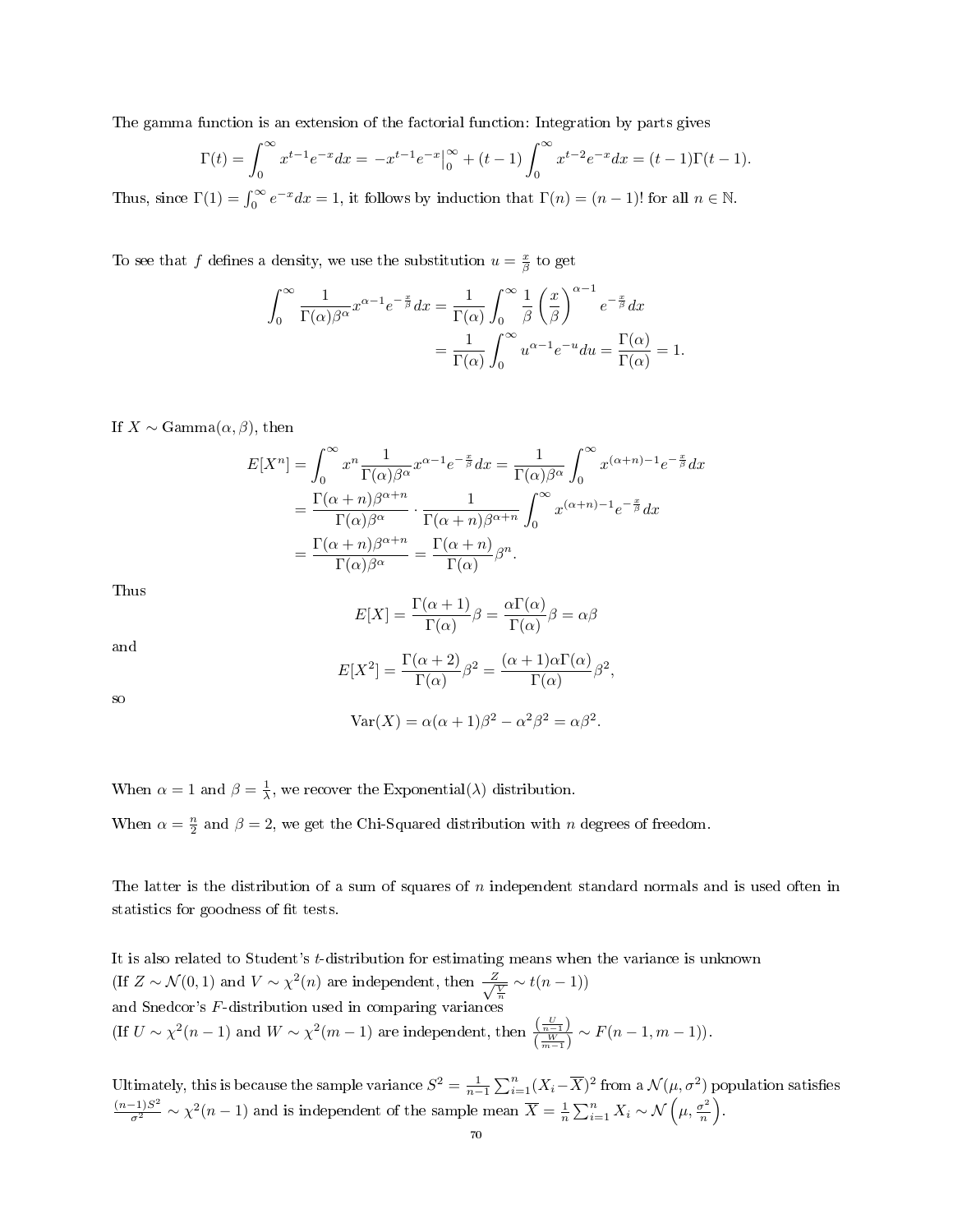### 15. Joint Distributions

Thus far we have only focused on one random variable at a time. However, we often want to make statements about several random variables.

As is done in a course on multivariate calculus, we will primarily concentrate on statements about two random variables as this captures most of the essential ideas without being too notationally cumbersome. It is straightforward to generalize all concepts we will discuss to any finite number of random variables.

Perhaps the first thing to observe is that if  $X_1$  and  $X_2$  are R-valued random variables on  $(\Omega, \mathcal{F}, P)$ , then statements concerning both  $X_1$  and  $X_2$  are equivalent to statements about the *random vector* 

$$
X = (X_1, X_2)^T \in \mathbb{R}^2.
$$

Thus, broadly speaking, the only thing that has changed is the codomain in our definition of random variables.

Also, statements about random variables can be regarded as statements about events and we already have tools for describing probabilities of composite events.

For example,

$$
P(X_1 \in A, X_2 \in B) = P(\{X_1 \in A\} \cap \{X_2 \in B\}) = P(\{\omega \in \Omega : X_1(\omega) \in A \text{ and } X_2(\omega) \in B\}).
$$

More concretely, suppose that the random experiment consists of tossing a fair coin  $n$  times (so that  $\Omega = \{0, 1\}^n$ ,  $\mathcal{F} = 2^{\Omega}$ , and  $P(\{\omega\}) = \frac{1}{2^n}$  for all  $\omega \in \Omega$ ).

Let  $X_1$  denote the total number of heads and let  $X_2$  be 1 if the first outcome is heads and 0 otherwise. Then

$$
P(X_1 = 4, X_2 = 1) = \frac{1}{2^n} \binom{n-1}{3}
$$

since the sequences which contain exactly four heads and begin with a head can be enumerated by specifying which 3 of the last  $n-1$  tosses resulted in heads.

In general, it is more convenient to work with multivariate analogs of c.d.f.s, p.m.f.s, and p.d.f.s.

For any random variables  $X$  and  $Y$ , we define the *joint c.d.f.* of  $X$  and  $Y$  by

$$
F_{X,Y}(x,y) = P(X \le x, Y \le y), \ x, y \in \mathbb{R}.
$$

Note that the c.d.f. of X can be recovered from the joint c.d.f. since for any  $x \in \mathbb{R}$ ,

$$
F_X(x) = P(X \le x) = P(X \le x, Y < \infty)
$$
\n
$$
= P\left(\lim_{y \to \infty} \{X \le x, Y \le y\}\right)
$$
\n
$$
= \lim_{y \to \infty} P(X \le x, Y \le y) = \lim_{y \to \infty} F_{X,Y}(x, y)
$$

because  $\{X \le x, Y \le y\} \nearrow \{X \le x, Y < \infty\}$  as  $y \nearrow \infty$ .

The exact same argument shows that  $F_Y(y) = \lim_{x \to \infty} F_{X,Y}(x, y)$ .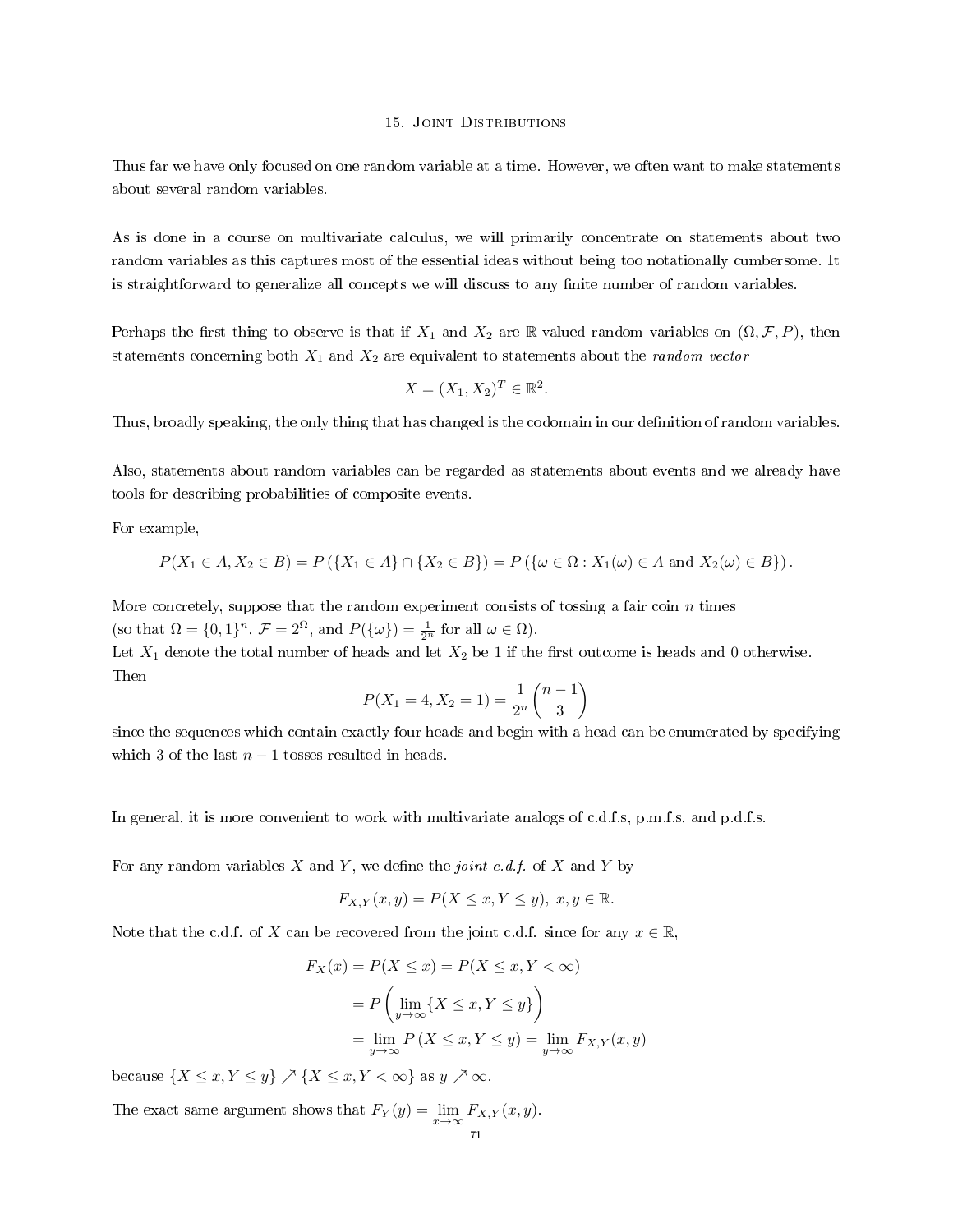In theory, all statements about  $X$  and  $Y$  can be answered in terms of  $F_{X,Y}$ .

For example,

$$
P(X > x, Y > y) = 1 - P(\lbrace X > x, Y > y \rbrace^{C})
$$
  
= 1 - P(\lbrace X > x \rbrace^{C} \cup \lbrace Y > y \rbrace^{C})  
= 1 - P(\lbrace X \le x \rbrace \cup \lbrace Y \le y \rbrace)  
= 1 - [P(X \le x) + P(Y \le y) - P(X \le x, Y \le y)]  
= 1 - F\_X(x) - F\_Y(y) + F\_{X,Y}(x, y).

If X and Y are discrete, so that  $\{x \in \mathbb{R} : P(X = x) > 0\} = \{x_i\}_{i \in I}$  and  $\{y \in \mathbb{R} : P(Y = y) > 0\} = \{y_j\}_{j \in J}$ with I, J countable, then  $\{(x,y)\in\mathbb{R}^2 : P(X=x, Y=y) > 0\} \subseteq \{(x_i,y_j)\}_{(i,j)\in I\times J}$  is countable.

In this case, we define the *joint*  $p.m.f.$  of  $X$  and  $Y$  by

$$
p_{X,Y}(x,y) = P(X = x, Y = y).
$$

You have already worked with joint p.m.f.s in the homework exercise where you proved that  $E[X + Y] = E[X] + E[Y]$  when X and Y are discrete.

Note that

$$
F_{X,Y}(a,b) = P(X \le a, Y \le b) = \sum_{\substack{(x,y):x \le a,y \le b \\ p_{X,Y}(x,y) > 0}} p_{X,Y}(x,y).
$$

Also,

$$
p_X(x) = P(X = x) = P\left(\bigcup_{y: p_Y(y) > 0} \{X = x, Y = y\}\right)
$$
  
= 
$$
\sum_{y: p_Y(y) > 0} P(X = x, Y = y) = \sum_{y: p_Y(y) > 0} p_{X,Y}(x, y)
$$

and similarly for  $p_Y(y)$ .

We say that  $p_X$  and  $p_Y$  are the *marginal mass functions* for X and Y, respectively.

Finally, we say that X and Y are jointly (absolutely) continuous if there exists a function  $f : \mathbb{R}^2 \to [0, \infty)$ such that for all (measurable)  $C \subseteq \mathbb{R}^2$ ,

$$
P((X,Y) \in C) = \int \int_C f(x,y)dxdy.
$$

 $f = f_{X,Y}$  is called the *joint density* of X and Y.

If  $A, B \subseteq \mathbb{R}$ , setting  $C = A \times B = \{(x, y) \in \mathbb{R}^2 : x \in A, y \in B\}$  in the above equation and noting that  $f \ge 0$ shows that

$$
P(X \in A, Y \in B) = \int_{B} \int_{A} f(x, y) dx dy.
$$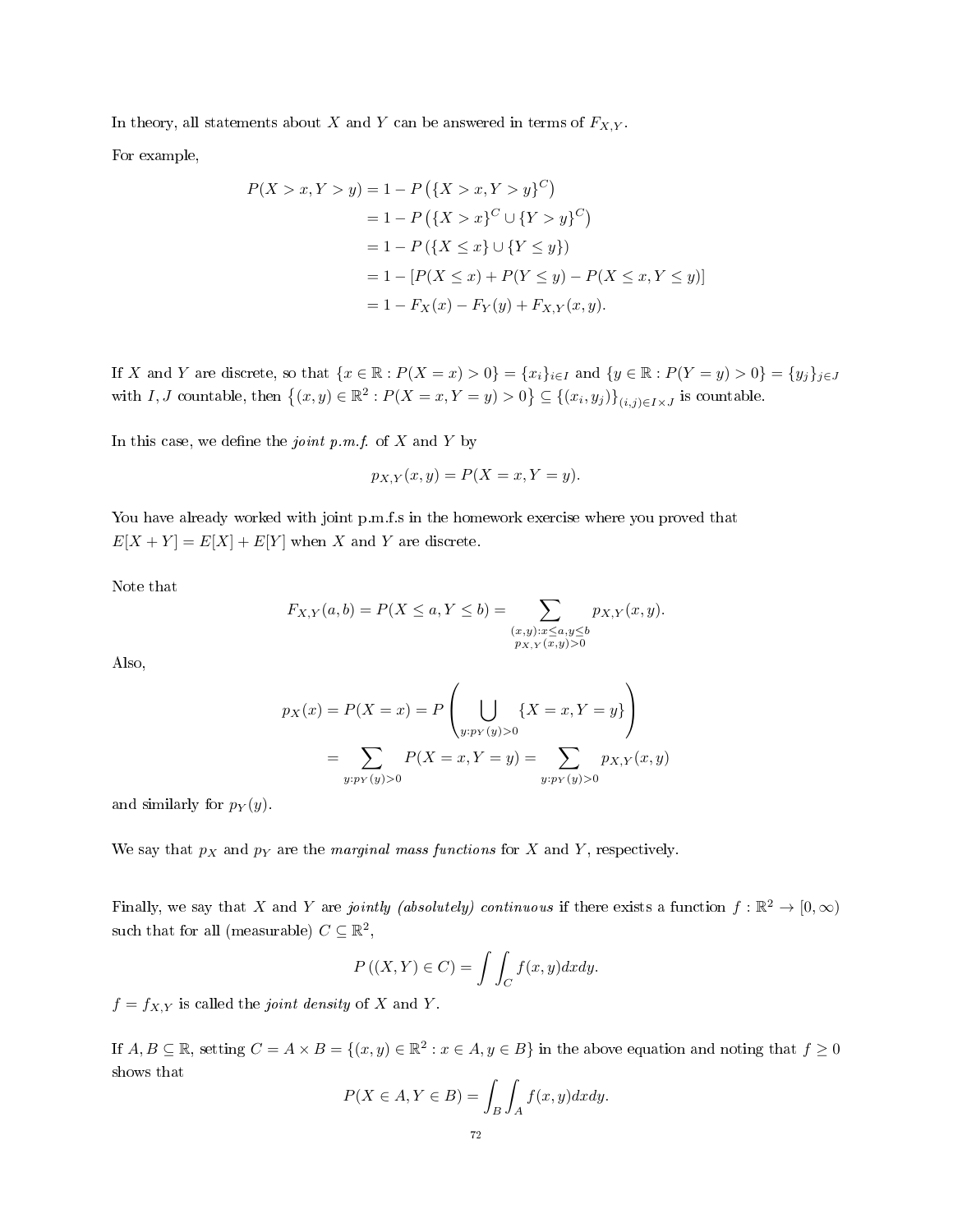In particular, if  $A = (-\infty, a]$  and  $B = (-\infty, b]$ , then we have

$$
F_{X,Y}(a,b) = \int_{-\infty}^{b} \int_{-\infty}^{a} f(x,y) dx dy.
$$

Accordingly,

$$
\frac{\partial^2}{\partial a \partial b} F_{X,Y}(a,b) = \frac{\partial^2}{\partial a \partial b} \int_{-\infty}^b \int_{-\infty}^a f(x,y) dx dy
$$
  
= 
$$
\frac{\partial}{\partial a} \left[ \frac{\partial}{\partial b} \int_{-\infty}^b \left( \int_{-\infty}^a f(x,y) dx \right) dy \right] = \frac{\partial}{\partial a} \int_{-\infty}^a f(x,b) dx = f(a,b).
$$

As in the discrete case, the marginal density of  $X$ , say, can be recovered from the joint density of  $X$  and  $Y$ by integrating out the  $y$  term:

$$
P(X \in A) = P(X \in A, Y \in \mathbb{R}) = \int_A \int_{-\infty}^{\infty} f(x, y) dy dx = \int_A \left( \int_{-\infty}^{\infty} f(x, y) dy \right) dx
$$

for all  $A$ , so

$$
f_X(x) = \int_{-\infty}^{\infty} f(x, y) dy,
$$

and similarly for  $f_Y$ .

This shows that if X and Y are jointly continuous, then X and Y are each continuous. Taking  $X = Y$  shows that the converse need not hold.

(It is important to note that we are using continuous to mean absolutely continuous here. The statement is not true using the real definition of continuous.)

Of course, all of this applies to more than two random variables as well.

For example, the joint distribution function of  $X_1, ..., X_n$  is given by  $F(x_1, ..., x_n) = P(X_1 \leq x_1, ..., X_n \leq x_n)$ . and we say that  $X_1, ..., X_n$  are jointly (absolutely) continuous if there is a function  $f : \mathbb{R}^n \to [0, \infty)$  with  $P((X_1, ..., X_n) \in C) = \int \cdots \int_C f(x_1, ..., x_n) dx_1 \cdots dx_n.$ 

Example 15.1. Suppose that a point is chosen uniformly at random from a disc of radius R centered at the origin. Letting X and Y denote the x and y coordinates of the point, we see that the joint density function of  $X$  and  $Y$  has the form

$$
f(x,y) = \begin{cases} c, & x^2 + y^2 \le R \\ 0, & \text{otherwise} \end{cases}
$$

for some  $c > 0$ .

- (1) Determine c.
- (2) Find the marginal densities of  $X$  and  $Y$ .
- (3) Compute the probability that  $D$ , the distance to the origin, is less than or equal to  $a$ .
- (4) Find  $E[D]$ .

Since

$$
1 = \int_{-\infty}^{\infty} \int_{-\infty}^{\infty} f(x, y) dx dy = c \iint_{x^2 + y^2 \le R^2} dx dy,
$$

we have that  $c = \frac{1}{\pi R^2}$  (as the rightmost integral gives the area of the disc  $\{(x, y) : x^2 + y^2 \le R^2\}$ ).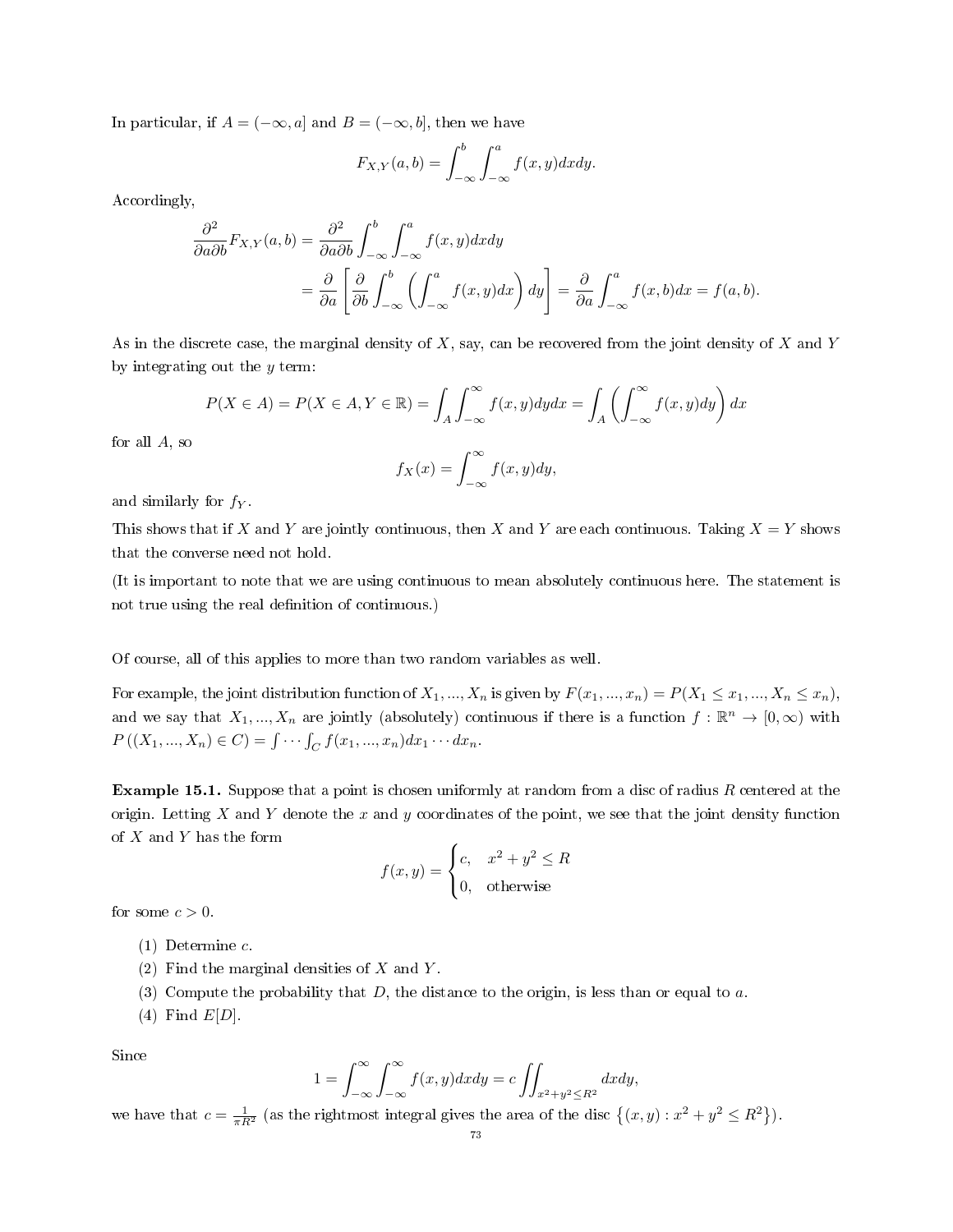The marginal density of X is

$$
f_X(x) = \int_{-\infty}^{\infty} f(x, y) dy = \frac{1}{\pi R^2} \int_{x^2 + y^2 \le R^2} dy = \frac{1}{\pi R^2} \int_{-\sqrt{R^2 - x^2}}^{\sqrt{R^2 - x^2}} dy = \frac{2}{\pi R^2} \sqrt{R^2 - x^2}, \ -R \le x \le R.
$$

since for any fixed x,  $f(x, y) = 0$  if  $|y| >$  $\sqrt{R^2-x^2}$ .

By symmetry, Y has density  $f_Y(y) = \frac{2}{\pi R^2} \sqrt{R^2 - y^2}$ ,  $-R \le y \le R$ .

To compute the distribution function of  $D =$  $\sqrt{X^2 + Y^2}$ , we note that if  $0 \le a \le R$ , then

$$
F_D(a) = P\left(\sqrt{X^2 + Y^2} \le a\right) = P\left(X^2 + Y^2 \le a^2\right)
$$
  
= 
$$
\iint_{x^2 + y^2 \le a} f(x, y) dx dy = \frac{1}{\pi R^2} \iint_{x^2 + y^2 \le a} dx dy
$$
  
= 
$$
\frac{\pi a^2}{\pi R^2} = \frac{a^2}{R^2}.
$$

Of course,  $F_D(a) = 1$  if  $a > R$  and  $F_D(a) = 0$  if  $a < 0$ .

*D* has density  $f_D(a) = \frac{d}{da}$  $a^2$  $\frac{a^2}{R^2} = \frac{2a}{R^2}$  $\frac{2a}{R^2}$ ,  $0 \le a \le R$ , so  $E[D] = \int^R$ 0  $a \cdot \frac{2a}{\sqrt{2}}$  $\frac{2a}{R^2}da = \frac{2}{R}$  $R^2$  $\int^R$ 0  $a^2 da = \frac{2}{R}$  $\frac{2}{R^2} \cdot \frac{R^3}{3}$  $rac{7^3}{3} = \frac{2}{3}$  $\frac{5}{3}R$ .

\* As you might expect at this point, if  $g : \mathbb{R}^2 \to \mathbb{R}$  is a function and  $(X, Y)$  has joint density f, then  $E[g(X,Y)] = \iint_{\mathbb{R}^2} g(x,y)f(x,y)dxdy$  whenever the expectation exists.

Thus an alternative solution is

$$
E[D] = \iint_{\mathbb{R}^2} \sqrt{x^2 + y^2} f(x, y) dx dy = \frac{1}{\pi R^2} \iint_{x^2 + y^2 \le R^2} \sqrt{x^2 + y^2} dx dy
$$
  
=  $\frac{1}{\pi R^2} \int_0^{2\pi} \int_0^R r \cdot r dr d\theta = \frac{2}{R^2} \int_0^R r^2 dr = \frac{2}{3} R.$ 

**Example 15.2.** Suppose that X and Y have joint density  $f(x, y) = e^{-(x+y)}1\{x > 0, y > 0\}$ . Find the density of  $W = X/Y$ .

For  $a > 0$ ,

$$
F_W(a) = P\left(\frac{X}{Y} \le a\right) = \iint_{x \le ay} f(x, y) dx dy = \int_0^\infty \int_0^{ay} e^{-(x+y)} dx dy
$$
  
= 
$$
\int_0^\infty e^{-y} \int_0^{ay} e^{-x} dx dy = \int_0^\infty e^{-y} (1 - e^{-ay}) dy
$$
  
= 
$$
\int_0^\infty e^{-y} - e^{-(a+1)y} dy = -e^{-y} + \frac{1}{a+1} e^{-(a+1)y} \Big|_0^\infty = 1 - \frac{1}{a+1}
$$

.

Thus W has density  $f_W(a) = \frac{d}{da} \left( 1 - \frac{1}{a+1} \right) = \frac{1}{(a+1)}$  $\frac{1}{(a+1)^2}$ ,  $a > 0$ .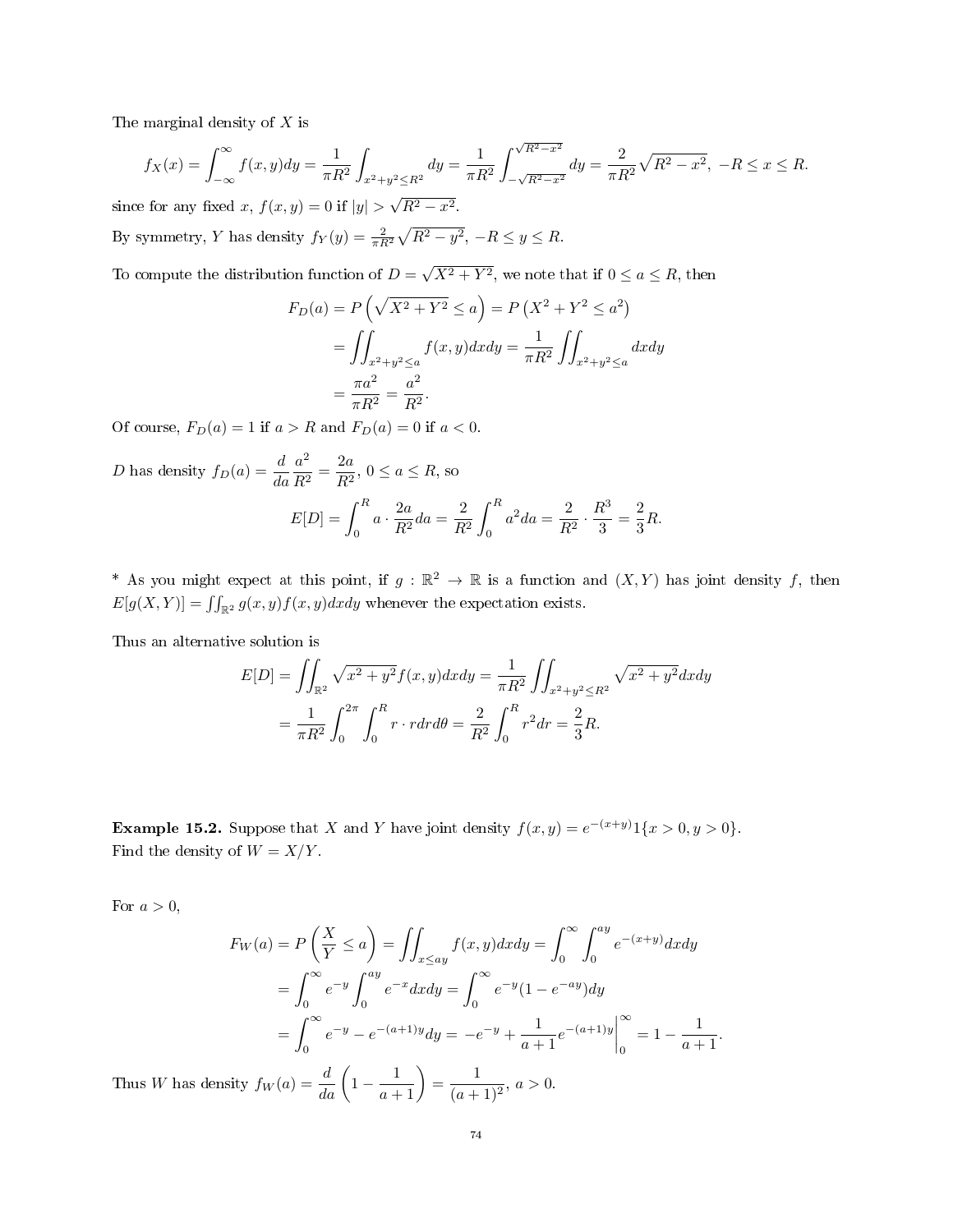## 16. Independent Random Variables

Recall that events E and F are said to be independent if  $P(E \cap F) = P(E)P(F)$ . We say that random variables X and Y are independent if for all sets  $A, B \subseteq \mathbb{R}$ , the events  $\{X \in A\}$  and

**Definition.** X and Y are independent if  $P(X \in A, Y \in B) = P(X \in A)P(Y \in B)$  for all  $A, B \subseteq \mathbb{R}$ .

Thus if  $X$  and  $Y$  are independent, we have

 ${Y \in B}$  are independent. That is,

$$
F_{X,Y}(a,b) = P(X \le a, Y \le b) = P(X \le a)P(Y \le b) = F_X(a)F_Y(b).
$$

In fact, this is an equivalent characterization of independence:

<span id="page-74-0"></span>**Theorem 16.1.** X and Y are independent if and only if  $F_{X,Y}(a, b) = F_X(a)F_Y(b)$  for all  $a, b \in \mathbb{R}$ .

The proof that the factoring condition implies independence requires a technical result known as the  $\pi - \lambda$ theorem which is beyond the scope of this class, so we'll just accept it as a known fact.

(Basically, it's the same reason that c.d.f.s completely determine distributions: they tell you what happens on sets of the form  $(-\infty, a]$  and all other sets of interest can be built out of these.)

In the case where X and Y are discrete with joint p.m.f.  $p_{X,Y}$  and marginals  $p_X$ ,  $p_Y$ , if X and Y are independent, then for all  $x, y$ ,

$$
p_{X,Y}(x,y) = P(X = x, Y = y) = P(X = x)P(Y = y) = p_X(x)p_Y(y).
$$

Conversely, if  $p_{X,Y}(x, y) = p_X(x)p_Y(y)$  for all  $x, y \in \mathbb{R}$ , then for any  $A, B \subseteq \mathbb{R}$ ,

$$
P(X \in A, Y \in B) = \sum_{\substack{(x,y) \in A \times B:\\p_{X,Y}(x,y)>0}} p_{X,Y}(x,y) = \sum_{\substack{(x,y) \in A \times B:\\p_X(x,y)>0}} p_X(x)p_Y(y)
$$
  
= 
$$
\sum_{\substack{x \in A:\\p_X(x)>0}} \sum_{\substack{y \in B:\\p_Y(y)>0}} p_X(x)p_Y(y) = \sum_{\substack{x \in A:\\p_X(x)>0}} p_X(x) \sum_{\substack{y \in B:\\p_Y(y)>0}} p_Y(y) = P(X \in A)P(Y \in B),
$$

so  $X$  and  $Y$  are independent.

We record this observation as

**Theorem 16.2.** Discrete random variables X and Y are independent if and only if the joint p.m.f. factors as the product of the marginal p.m.f.s.

Similarly, we have

<span id="page-74-1"></span>**Theorem 16.3.** Jointly continuous random variables X and Y are independent if and only if the joint p.d.f. factors as the product of the marginal p.d.f.s.

*Proof.* Denoting joint/marginal c.d.f.s/p.d.f.s in the usual fashion, it follows from Theorem [16.1](#page-74-0) that X and Y are independent if and only if

$$
f_{X,Y}(x,y) = \frac{\partial^2}{\partial x \partial y} F_{X,Y}(x,y) = \frac{\partial^2}{\partial x \partial y} F_X(x) F_Y(y) = f_X(x) f_Y(y).
$$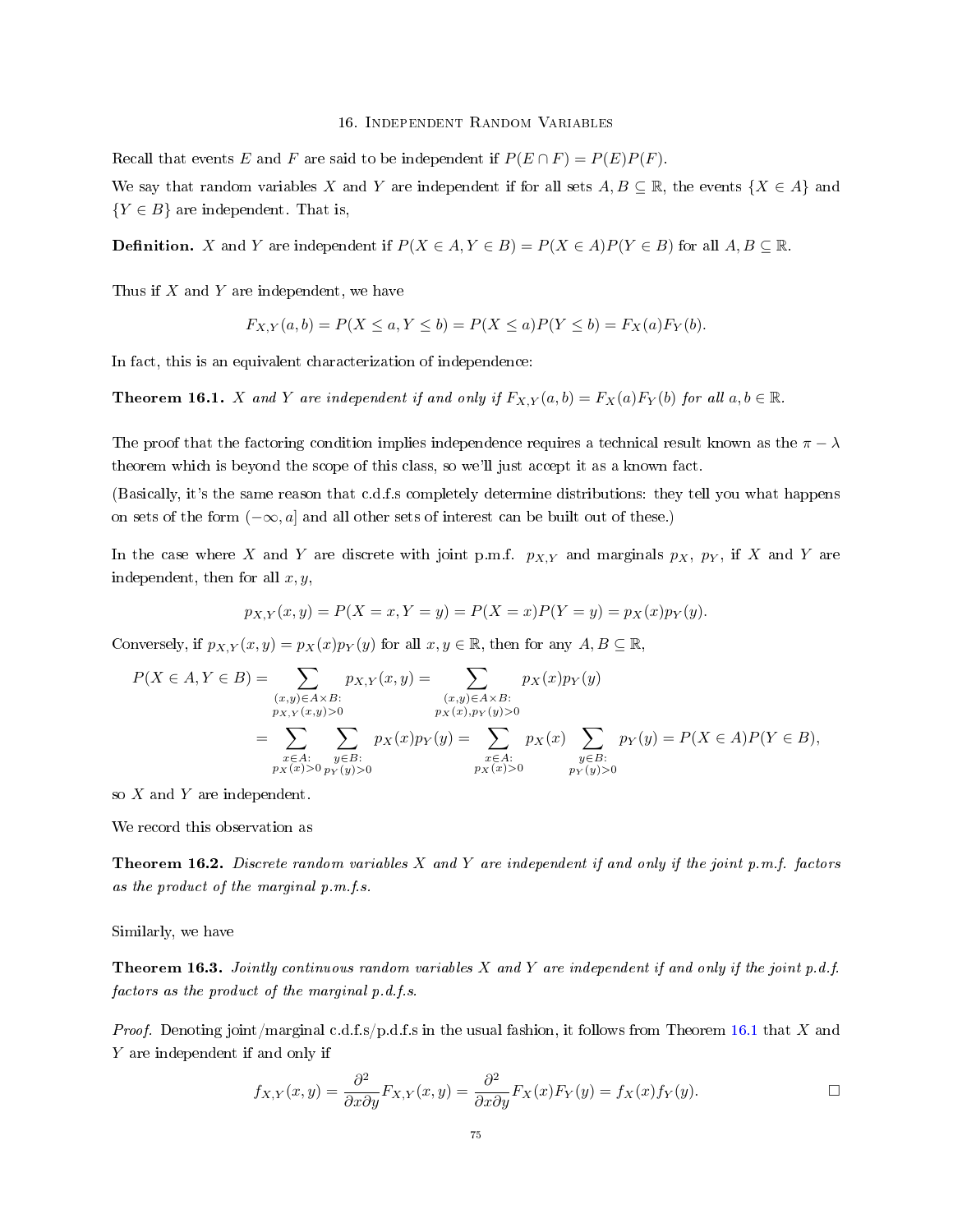A more convenient way to check independence is given by

**Theorem 16.4.** Jointly continuous (respectively, discrete) random variables  $X$  and  $Y$  are independent if and only if their joint density (respectively, mass function) can be written as  $f_{X,Y}(x, y) = g(x)h(y)$ .

Proof. We will only prove the continuous case as the discrete case is completely analogous.

If X and Y are independent, then Theorem [16.3](#page-74-1) shows that  $f_{X,Y}(x, y) = g(x)h(y)$  where  $g(x) = f_X(x)$  and  $h(y) = f_Y(y).$ 

Now suppose that  $f_{X,Y}(x, y) = g(x)h(y)$  for some g, h. Then

$$
1 = \int_{-\infty}^{\infty} \int_{-\infty}^{\infty} f_{X,Y}(x,y) dx dy = \int_{-\infty}^{\infty} \int_{-\infty}^{\infty} g(x)h(y) dx dy
$$

$$
= \left( \int_{-\infty}^{\infty} g(x) dx \right) \left( \int_{-\infty}^{\infty} h(y) dy \right) = C_1 C_2
$$

where  $C_1 = \int_{-\infty}^{\infty} g(x)dx$  and  $C_2 = \int_{-\infty}^{\infty} h(y)dy$ . Also,

$$
f_X(x) = \int_{-\infty}^{\infty} f_{X,Y}(x, y) dy = \int_{-\infty}^{\infty} g(x)h(y) dy = g(x)C_2,
$$
  

$$
f_Y(y) = \int_{-\infty}^{\infty} f_{X,Y}(x, y) dx = \int_{-\infty}^{\infty} g(x)h(y) dx = h(y)C_1,
$$

so, since  $C_1C_2=1$ , we have

$$
f_{X,Y}(x,y) = g(x)h(y) = g(x)C_2h(y)C_1 = f_X(x)f_Y(y),
$$

which shows that  $X$  and  $Y$  are independent.

**Example 16.1.** Suppose that the number of people entering the post office on a given day is a Poisson random variable with rate  $\lambda$ , and that each person who enters is a male with probability p and a female with probability  $1 - p$ . Let X denote the number of males who enter and Y the number of females. What is the joint distribution of  $X$  and  $Y$ ?

For any  $i, j \in \mathbb{N}_0$ , we have

$$
P(X = i, Y = j) = P(X = i, Y = j | X + Y = i + j)P(X + Y = i + j)
$$

since  $P(X = i, Y = j | X + Y \neq i + j) = 0$ . By assumption,

$$
P(X + Y = i + j) = e^{-\lambda} \frac{\lambda^{i+j}}{(i+j)!}
$$

and

$$
P(X = i, Y = j | X + Y = i + j) = {i + j \choose i} p^{i} (1-p)^{j},
$$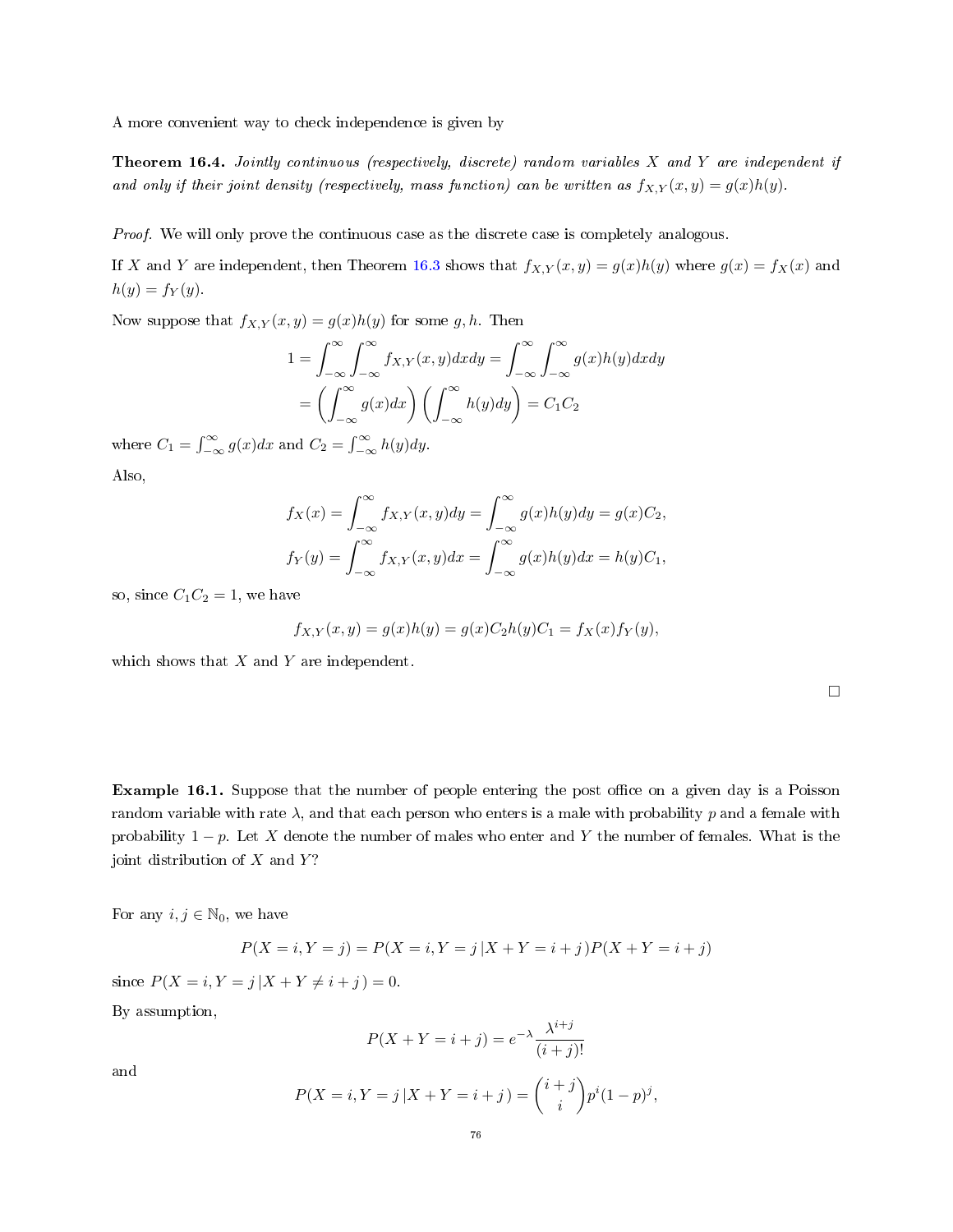$$
P(X = i, Y = j) = P(X = i, Y = j | X + Y = i + j)P(X + Y = i + j)
$$
  
=  $\binom{i+j}{i} p^i (1-p)^j e^{-\lambda} \frac{\lambda^{i+j}}{(i+j)!}$   
=  $\frac{(i+j)!}{i!j!} p^i (1-p)^j e^{-p\lambda} e^{-(1-p)\lambda} \frac{\lambda^i \lambda^j}{(i+j)!}$   
=  $e^{-p\lambda} \frac{(p\lambda)^i}{i!} \cdot e^{-(1-p)\lambda} \frac{[(1-p)\lambda]^j}{j!}.$ 

Thus X and Y are independent Poissons with rates  $p\lambda$  and  $(1-p)\lambda$ , respectively.

Example 16.2. A man and woman decide to meet at a certain location. If each independently arrives at a time uniformly distributed between 12:00 and 1:00, what is the probability that the first to arrive has to wait at least 10 minutes for the other.

Let  $X$  and  $Y$  denote the number of minutes past  $12:00$  that the man and woman arrive. Then X and Y are independent  $U(0, 60)$  random variables and the desired probability is

$$
P(X + 10 < Y) + P(Y + 10 < X) = 2P(X + 10 < Y)
$$

by symmetry.

Since

$$
P(X + 10 < Y) = \int \int_{x+10 < y} f_{X,Y}(x, y) dy dx = \int \int_{x+10 < y} f_X(x) f_Y(y) dy dx
$$
  
=  $\frac{1}{60^2} \int_0^{50} \int_{x+10}^{60} dy dx = \frac{1}{60^2} \int_0^{50} (50 - x) dx$   
=  $\frac{1}{60^2} \left( 50x - \frac{x^2}{2} \Big|_0^{50} \right) = \left( \frac{1}{60} \right)^2 \cdot \frac{50^2}{2} = \frac{1}{2} \cdot \frac{25}{36},$ 

the probability that one has to wait at least 10 minutes is  $2P(X + 10 < Y) = \frac{25}{36}$ .

Our next example is known as *Buffon's needle* (after its originator), and is the earliest problem in geometric probability. It provides an interesting way to approximate  $\pi$  using Monte Carlo methods.

**Example 16.3.** Suppose we have a floor made of parallel strips of wood, each of width  $D$ , and we drop a needle of length  $L \leq D$  onto the floor. What is the probability that the needle will lie across a line between two strips?

We can represent the position of the needle by specifying

 $X =$  distance from midpoint of needle to nearest parallel line

and

 $\theta$  = acute angle between needle and line connecting midpoint to nearest parallel line.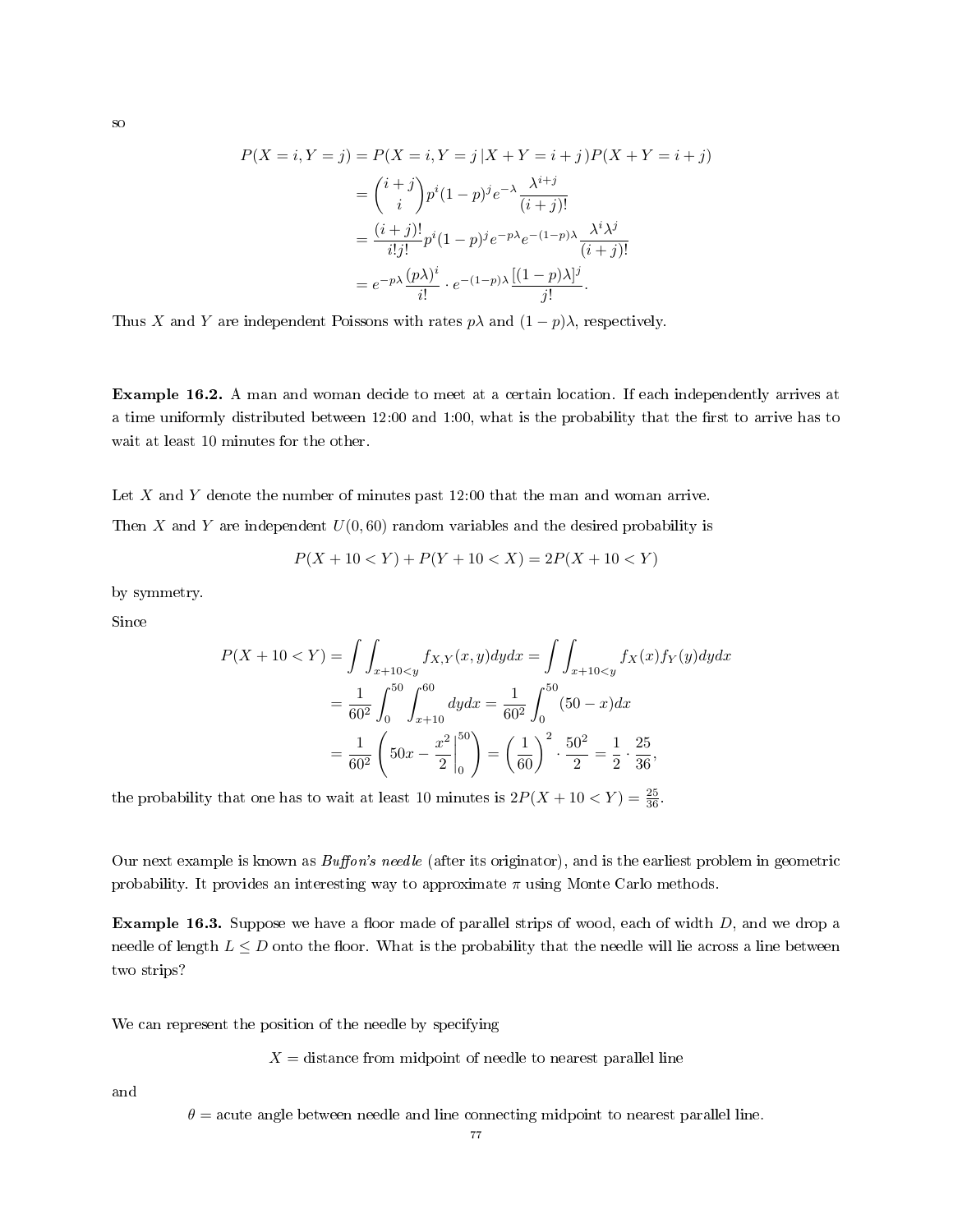

The needle will intersect a line if  $\frac{X}{\cos(\theta)}$ , the hypotenuse of the triangle formed from the nearest line, the perpendicular line running through the needle's midpoint, and the line on which the needle lies, is less than L  $\frac{2}{2}$ .

Now, from the problem statement it is reasonable to assume that X is uniform on  $\left[0, \frac{D}{2}\right]$  and  $\theta$  is uniform on  $\left[0, \frac{\pi}{2}\right]$ .

Accordingly,

$$
P(\text{needle crosses a line}) = P\left(\frac{X}{\cos(\theta)} < \frac{L}{2}\right) = \iint_{x < \frac{L}{2}\cos(y)} f_{X,\theta}(x,y) dx dy
$$
\n
$$
= \int_0^{\frac{\pi}{2}} \int_0^{\frac{L}{2}\cos(y)} \frac{2}{D} \cdot \frac{2}{\pi} dx dy = \frac{4}{\pi D} \int_0^{\frac{\pi}{2}} \frac{L}{2} \cos(y) dy
$$
\n
$$
= \frac{2L}{\pi D} \left(L \sin(y) \Big|_0^{\frac{\pi}{2}}\right) = \frac{2L}{\pi D}.
$$

One can estimate  $\pi$  by repeatedly dropping a needle of length 1 on a table painted with parallel lines at distance 2 from one another.

If the needle crosses a line on n out of  $N$  trials for  $N$  large, then one expects that

$$
\frac{n}{N} \approx P(\text{needle crosses a line}) = \frac{1}{\pi},
$$

so

$$
\pi \approx \frac{N}{n}.
$$

Since the needle either crosses the line once or not at all, the above analysis shows that the expected number of crossings is  $\frac{2L}{\pi D}$ .

If we don't require the needle to be straight, but instead allow any rigid plane curve of length  $L$  (Buffon's noodle), then the expected number of crossings turns out to be the same.

To see that this is so, we approximate the curve with a sequence of piecewise linear curves  $C_i$  and let  $X_{i,j}$ denote the number of line crossings by the  $j^{\text{th}}$  segment of  $C_i$  (whose length is denoted  $L_{i,j}$ ). The expected number of line crossings of  $C_n$  is

$$
E[X_{n,1} + \ldots + X_{n,n}] = E[X_{n,1}] + \ldots + E[X_{n,n}] = \sum_{j=1}^{n} \frac{2L_{n,j}}{\pi D} = \frac{2}{\pi D} \sum_{i=1}^{n} L_{n,j}.
$$

Sending *n* to infinity gives  $E[X] = \frac{2L}{\pi D}$ .

(As long as we use approximations with each  $L_{i,j} \leq D$  in the above argument, we see that the requirement  $L \leq D$  is unnecessary)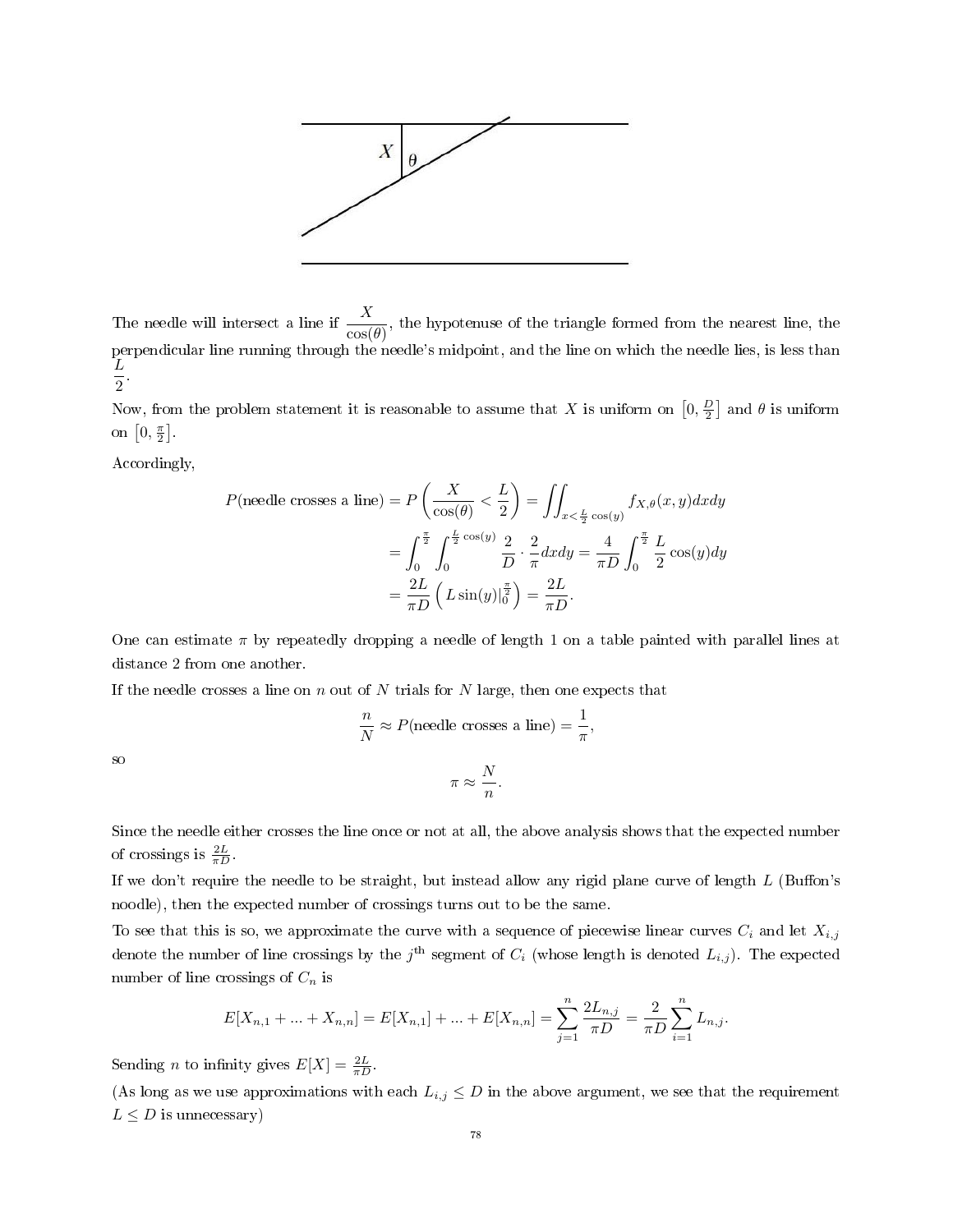## 17. Sums and Convolution

If X and Y are discrete random variables, then  $X + Y$  is discrete with p.m.f.

$$
p_{X+Y}(k) = \sum_{\substack{(i,j): i+j=k, \\ p_{X,Y}(i,j) > 0}} p_{X,Y}(i,j) = \sum_{j: p_{X,Y}(k-j,j) > 0} p_{X,Y}(k-j,j).
$$

The continuous analog takes a little more work in general, but there is a nice answer if the variates are independent.

We begin with some facts from analysis.

**Definition.** The *convolution* of functions  $f$  and  $g$  is defined as

$$
(f * g)(x) = \int_{-\infty}^{\infty} f(x - y)g(y)dy
$$

provided that the integral exists.

If f and g are both integrable - as is the case with two density functions - then one can show that the integral defining  $(f * g)(x)$  exists (for a.e. x).

Also, note that the substitution  $u = x - y$  shows that

$$
(f * g)(x) = \int_{-\infty}^{\infty} f(x - y)g(y)dy = -\int_{-\infty}^{\infty} f(u)g(x - u)du = \int_{-\infty}^{\infty} g(x - u)f(u)du = (g * f)(x).
$$

Finally, it can be shown that  $f * g$  is differentiable with

$$
(f * g)'(t) = (f' * g)(t) = (f * g')(t).
$$

Now if X and Y are independent with densities  $f_X$  and  $f_Y$ , the c.d.f. of  $X + Y$  is given by

$$
F_{X+Y}(a) = P(X+Y \le a) = \iint_{x+y\le a} f_X(x,y) dx dy
$$
  
= 
$$
\int_{-\infty}^{\infty} \int_{-\infty}^{a-y} f_X(x) f_Y(y) dx dy = \int_{-\infty}^{\infty} \left( \int_{-\infty}^{a-y} f_X(x) dx \right) f_Y(y) dy
$$
  
= 
$$
\int_{-\infty}^{\infty} F_X(a-y) f_Y(y) dy = (F_X * f_Y)(a).
$$

Of course, we could have integrated with respect to y first to get  $F_{X+Y} = F_Y * f_X = f_X * F_Y$  instead. Differentiating shows that  $X + Y$  has density

$$
f_{X+Y}(a) = F'_{X+Y}(a) = (F_X * f_Y)'(a) = (F'_X * f_Y)(a) = (f_X * f_Y)(a).
$$

In the discrete case, the independence assumption gives

$$
p_{X+Y}(k) = \sum_{j:p_{X,Y}(k-j,j)>0} p_{X,Y}(k-j,j) = \sum_{j:p_X(k-j),p_Y(j)>0} p_X(k-j)p_Y(j),
$$

which is also a kind of convolution.

Summing over  $k \leq l$  gives

$$
F_{X+Y}(l) = \sum_{k \le l} \sum_j p_Y(k-j) p_X(j) = \sum_j \sum_{k \le l-j} p_X(k) p_X(j) = \sum_i F_X(l-j) p_Y(j).
$$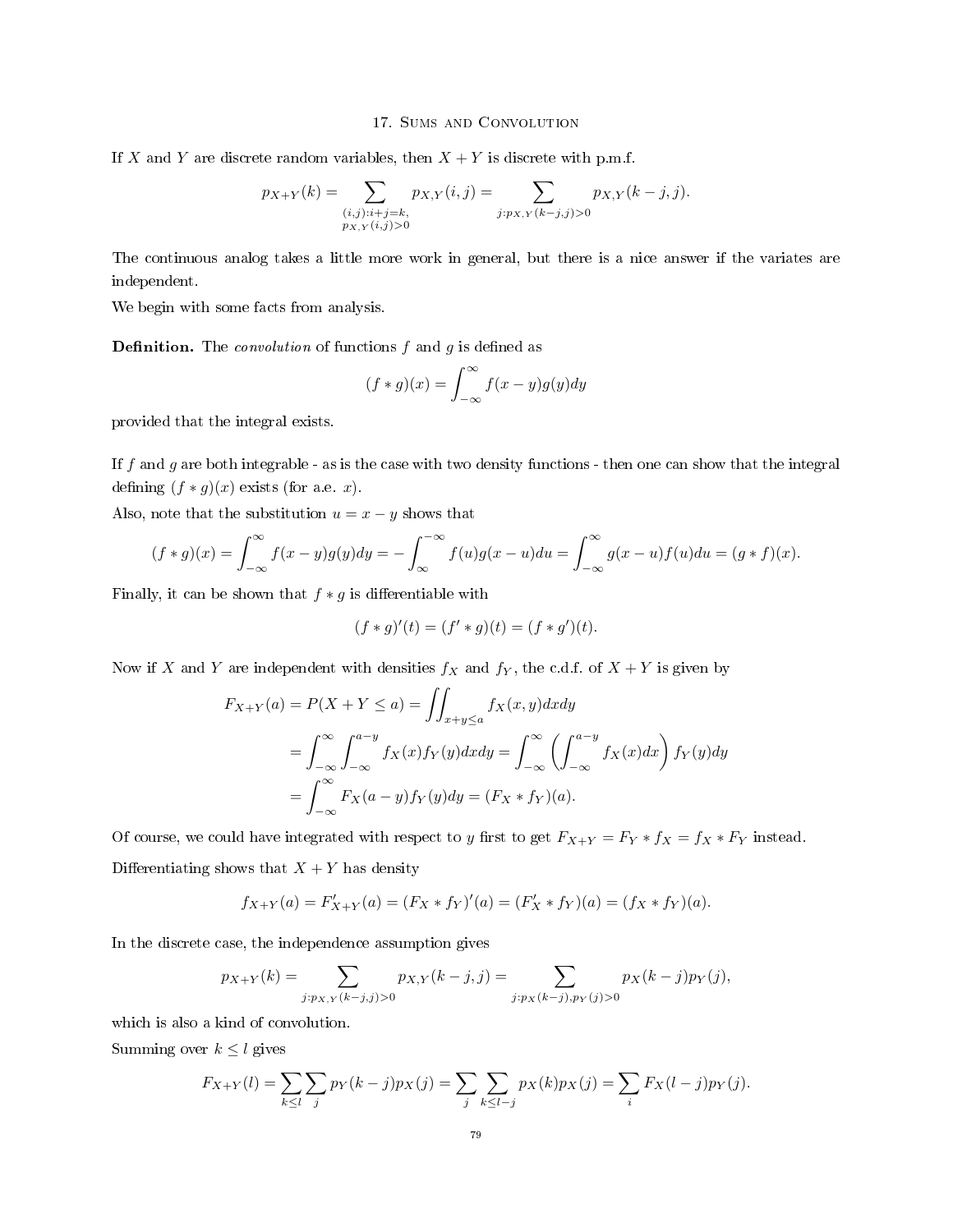Example 17.1. If  $X \sim \text{Gamma}(\alpha_1, \beta)$  and  $Y \sim \text{Gamma}(\alpha_2, \beta)$  are independent, then  $X + Y$  has density

$$
f_{X+Y}(z) = \int_{-\infty}^{\infty} f_X(z-y) f_Y(y) dy = \frac{1}{\Gamma(\alpha_1) \beta^{\alpha_1} \Gamma(\alpha_2) \beta^{\alpha_2}} \int_0^z (z-y)^{\alpha_1-1} y^{\alpha_2-1} e^{-\beta(z-y)} e^{-\beta y} dy
$$
  
= 
$$
\frac{e^{-\beta z}}{\Gamma(\alpha_1) \Gamma(\alpha_2) \beta^{\alpha_1+\alpha_2}} \int_0^z (z-y)^{\alpha_1-1} y^{\alpha_2-1} dy = \frac{e^{-\beta z} z^{\alpha_1+\alpha_2-1}}{\Gamma(\alpha_1) \Gamma(\alpha_2) \beta^{\alpha_1+\alpha_2}} \int_0^1 (1-x)^{\alpha_1-1} x^{\alpha_2-1} dx
$$

where the final equality uses the substitution  $x = \frac{y}{x}$  $\frac{9}{z}$ .

Since the last integral is just some constant, we can write

$$
f_{X+Y}(z) = C z^{\alpha_1 + \alpha_2 - 1} e^{-\beta z}.
$$

Recognizing that  $z^{\alpha_1+\alpha_2-1}e^{-\beta z}$  is the kernel of the Gamma $(\alpha_1+\alpha_2,\beta)$  distribution and noting that  $f_{X+Y}$ is a density supported on  $[0, \infty)$ , we must have  $C = \frac{1}{D}$  $\frac{1}{\Gamma(\alpha_1 + \alpha_2)\beta^{\alpha_1 + \alpha_2}}$ , hence  $X + Y \sim \Gamma(\alpha_1 + \alpha_2, \beta)$ .

(If we had discussed the beta family in class, we would have known that  $B \sim \text{Beta}(\alpha_2, \alpha_1)$  has density

$$
f_B(x) = \frac{\Gamma(\alpha_1 + \alpha_2)}{\Gamma(\alpha_1)\Gamma(\alpha_2)} x^{\alpha_2 - 1} (1 - x)^{\alpha_1 - 1}, \ 0 \le x \le 1,
$$

which would also allow us to derive the constant.)

It follows by induction that if  $X_1,...,X_n$  are independent with  $X_i \sim \mathrm{Gamma}(\alpha_i, \beta),$  then

$$
\sum_{i=1}^{n} X_i \sim \text{Gamma}\left(\sum_{i=1}^{n} \alpha_i, \beta\right).
$$

In particular, if  $X_1, ..., X_n$  are i.i.d. Exponential( $\lambda$ ) = Gamma  $(1, \frac{1}{\lambda})$ , then

$$
\sum_{i=1}^{n} X_i \sim \text{Gamma}\left(n, \frac{1}{\lambda}\right) = \text{Erlang}(n, \lambda).
$$

Similarly, if  $Y_1, ..., Y_n$  are independent with  $Y_i \sim \chi^2(d_i) = \text{Gamma}(\frac{d_i}{2}, 2)$ , then

$$
\sum_{i=1}^{n} Y_i \sim \text{Gamma}\left(\frac{1}{2}\sum_{i=1}^{n} d_i, 2\right) = \chi^2\left(\sum_{i=1}^{n} d_i\right).
$$

Now if  $Z_1, ..., Z_n$  are i.i.d.  $\mathcal{N}(0, 1)$ , then  $Z_i^2$  has c.d.f.

$$
F_{Z_i^2}(z) = P(Z_i^2 \le z) = P\left(-\sqrt{z} \le Z_i \le \sqrt{z}\right)
$$
  
= 
$$
P\left(Z_i \le \sqrt{z}\right) - P\left(Z_i \le -\sqrt{z}\right) = \Phi\left(\sqrt{z}\right) - \Phi\left(-\sqrt{z}\right), z \ge 0,
$$

so its density is

$$
f_{Z_i^2}(z) = F'_{Z_i^2}(z) = \frac{1}{2\sqrt{z}} \left( \varphi\left(\sqrt{z}\right) + \varphi\left(-\sqrt{z}\right) \right) = \frac{1}{2\sqrt{z}} \left( \frac{1}{\sqrt{2\pi}} e^{-\frac{z}{2}} + \frac{1}{\sqrt{2\pi}} e^{-\frac{z}{2}} \right)
$$
  
=  $\frac{1}{\sqrt{\pi} 2^{\frac{1}{2}}} z^{-\frac{1}{2}} e^{-\frac{z}{2}} = \frac{1}{\Gamma\left(\frac{1}{2}\right) 2^{\frac{1}{2}}} z^{\frac{1}{2} - 1} e^{-\frac{1}{2}z}, \ z \ge 0,$ 

hence  $Z_1^2, ..., Z_i^2$  are independent  $\text{Gamma}(\frac{1}{2}, 2) = \chi^2(1)$  random variables. It follows that  $\sum_{n=1}^n$  $i=1$  $Z_i^2 \sim \chi^2(n)$ .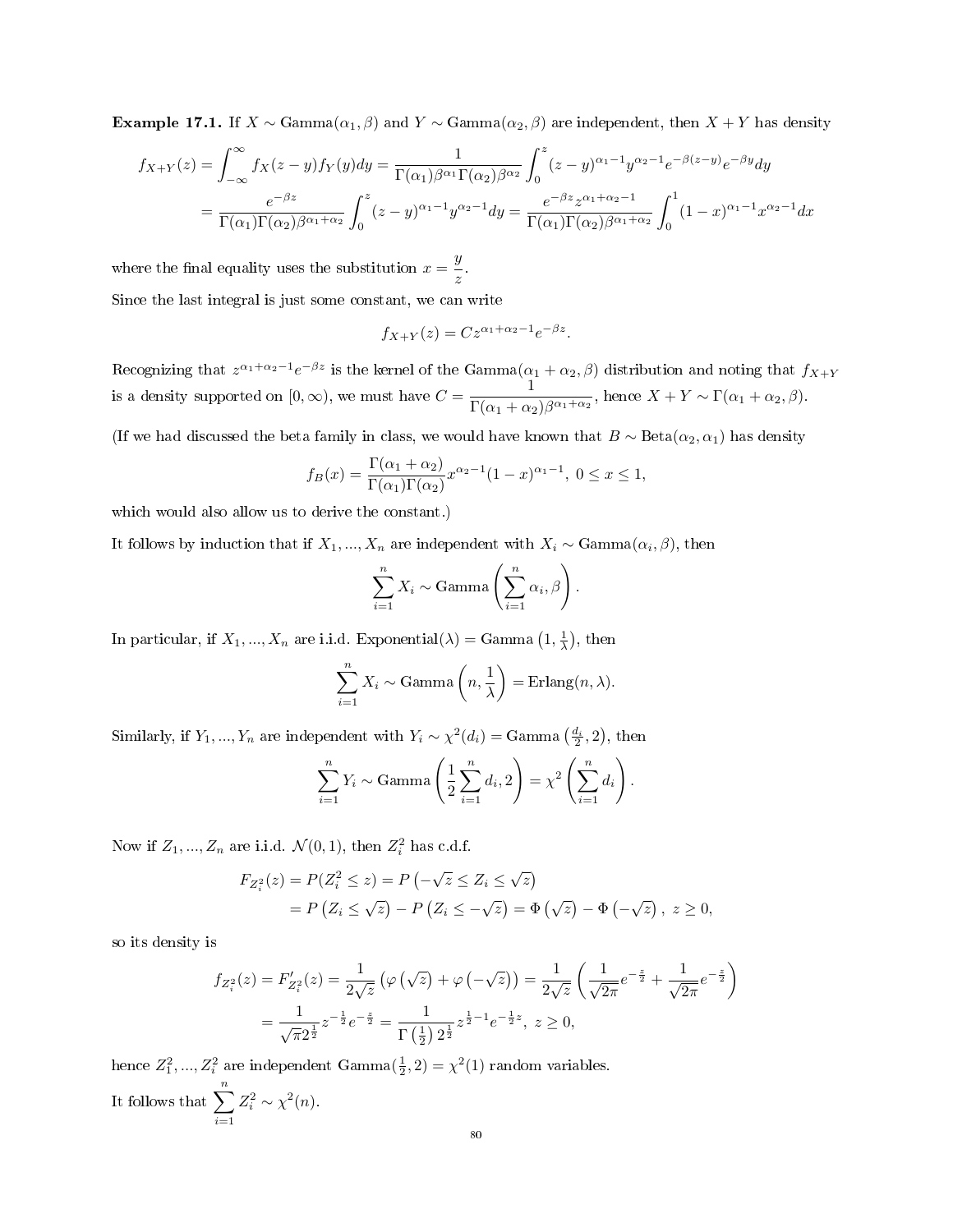**Example 17.2.** Suppose that  $X_1 \sim \mathcal{N}(0, 1)$  and  $X_2 \sim \mathcal{N}(0, \sigma^2)$  are independent.

To compute the density of  $X_1 + X_2$ , we first note that if  $c = \frac{\sigma^2 + 1}{\sigma^2}$ , then

$$
(x - y)^2 + \frac{y^2}{\sigma^2} = x^2 - 2xy + cy^2 = x^2 + c \left[ \left( y - \frac{x}{c} \right)^2 - \frac{x^2}{c^2} \right]
$$
  
=  $\left( 1 - \frac{1}{c} \right) x^2 + c \left( y - \frac{x}{c} \right)^2 = \frac{x^2}{\sigma^2 + 1} + c \left( y - \frac{x}{c} \right)^2,$ 

so

$$
f_{X_1+X_2}(x) = \int_{-\infty}^{\infty} f_{X_1}(x-y) f_{X_2}(y) dy = \frac{1}{2\pi\sigma} \int_{-\infty}^{\infty} e^{-\frac{(x-y)^2}{2}} e^{-\frac{y^2}{2\sigma^2}} dy
$$
  
\n
$$
= \frac{1}{2\pi\sigma} \int_{-\infty}^{\infty} \exp\left(-\frac{1}{2}\left[ (x-y)^2 + \frac{y^2}{\sigma^2} \right] \right) dy
$$
  
\n
$$
= \frac{1}{2\pi\sigma} \int_{-\infty}^{\infty} \exp\left(-\frac{1}{2}\left[ \frac{x^2}{\sigma^2+1} + c\left(y-\frac{x}{c}\right)^2 \right] \right) dy
$$
  
\n
$$
= \exp\left(-\frac{x^2}{2(\sigma^2+1)}\right) \frac{1}{2\pi\sigma} \int_{-\infty}^{\infty} \exp\left(-\frac{c}{2}\left(y-\frac{x}{c}\right)^2\right) dy
$$
  
\n
$$
= \exp\left(-\frac{x^2}{2(\sigma^2+1)}\right) \frac{1}{2\pi\sigma} \int_{-\infty}^{\infty} \exp\left(-\frac{c}{2}z^2\right) dz
$$
  
\n
$$
= C \exp\left(-\frac{x^2}{2(\sigma^2+1)}\right)
$$

for some constant C.

Since  $f_{X_1+X_2}$  must integrate to 1, it follows that  $C=\frac{1}{\sqrt{2\pi}}$  $\frac{1}{\sqrt{2\pi(\sigma^2+1)}}$ , so  $X_1 + X_2 \sim \mathcal{N}(0, 1+\sigma^2)$ .

Now suppose that  $X_1 \sim \mathcal{N}(\mu_1, \sigma_1^2)$  and  $X_2 \sim \mathcal{N}(\mu_2, \sigma_2^2)$  are independent. Then  $\frac{X_1-\mu_1}{\sigma_1} \sim \mathcal{N}(0, 1)$  and  $\frac{X_2-\mu_2}{\sigma_1} \sim \mathcal{N}\left(0, \frac{\sigma_2^2}{\sigma_1^2}\right)$  $\big)$ , so  $X_1 + X_2 = \sigma_1 \left( \frac{X_1 - \mu_1}{\sigma_1} \right)$  $\frac{-\mu_1}{\sigma_1} + \frac{X_2 - \mu_2}{\sigma_1}$  $\sigma_1$  $+ \mu_1 + \mu_2 = \sigma_1 W + (\mu_1 + \mu_2)$ where  $W \sim \mathcal{N}\left(0, 1 + \frac{\sigma_2^2}{\sigma_1^2}\right)$ .

Therefore,  $X_1 + X_2$  is normal with mean  $\mu_1 + \mu_2$  and variance  $\sigma_1^2 \left(1 + \frac{\sigma_2^2}{\sigma_1^2}\right)$  $= \sigma_1^2 + \sigma_2^2.$ 

An induction argument shows that if  $X_1, ..., X_n$  are independent with  $X_i \sim \mathcal{N}(\mu_i, \sigma_i^2)$ , then

$$
\sum_{i=1}^{n} X_i \sim \mathcal{N}\left(\sum_{i=1}^{n} \mu_i, \sum_{i=1}^{n} \sigma_i^2\right).
$$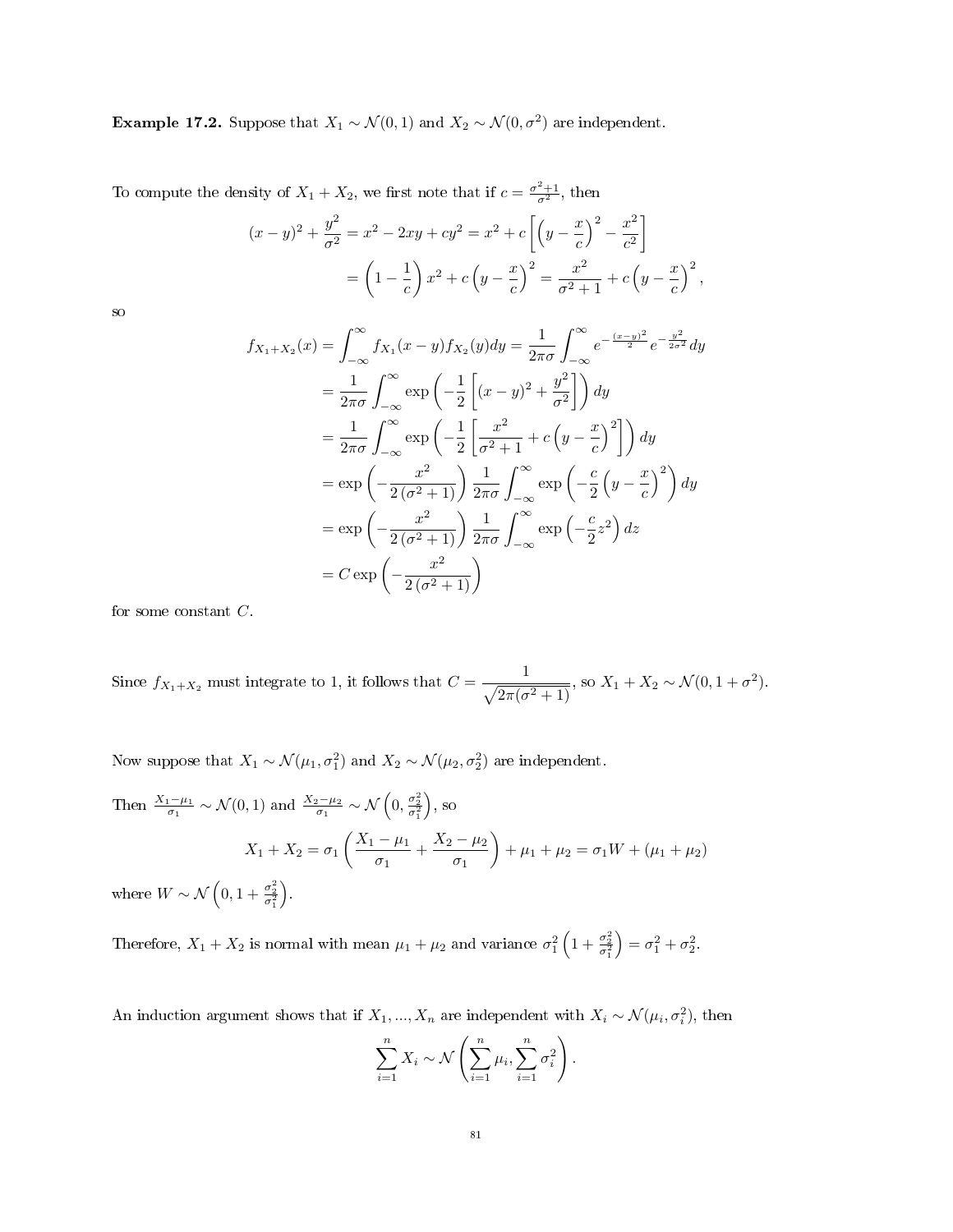We conclude with an easy example of discrete convolution for which we don't even need to appeal to a general formula.

<span id="page-81-0"></span>**Example 17.3.** If  $X \sim \text{Poisson}(\lambda_1)$  and  $Y \sim \text{Poisson}(\lambda_2)$  are independent, then for any  $n \in \mathbb{N}_0$ ,

$$
P(X + Y = n) = \sum_{k=0}^{n} P(X = k)P(Y = n - k) = \sum_{k=0}^{n} e^{-\lambda_1} \frac{\lambda_1^k}{k!} e^{-\lambda_2} \frac{\lambda_2^{n-k}}{(n-k)!}
$$

$$
= e^{-(\lambda_1 + \lambda_2)} \frac{1}{n!} \sum_{k=0}^{n} \frac{n!}{k!(n-k)!} \lambda_1^k \lambda_2^{n-k} = e^{-(\lambda_1 + \lambda_2)} \frac{(\lambda_1 + \lambda_2)^n}{n!}
$$

by the binomial theorem. It follows that  $X + Y \sim \text{Poisson}(\lambda_1 + \lambda_2)$ , and in general, the sum of n independent Poissons is a Poisson with mean equal to the sum of the constituent means.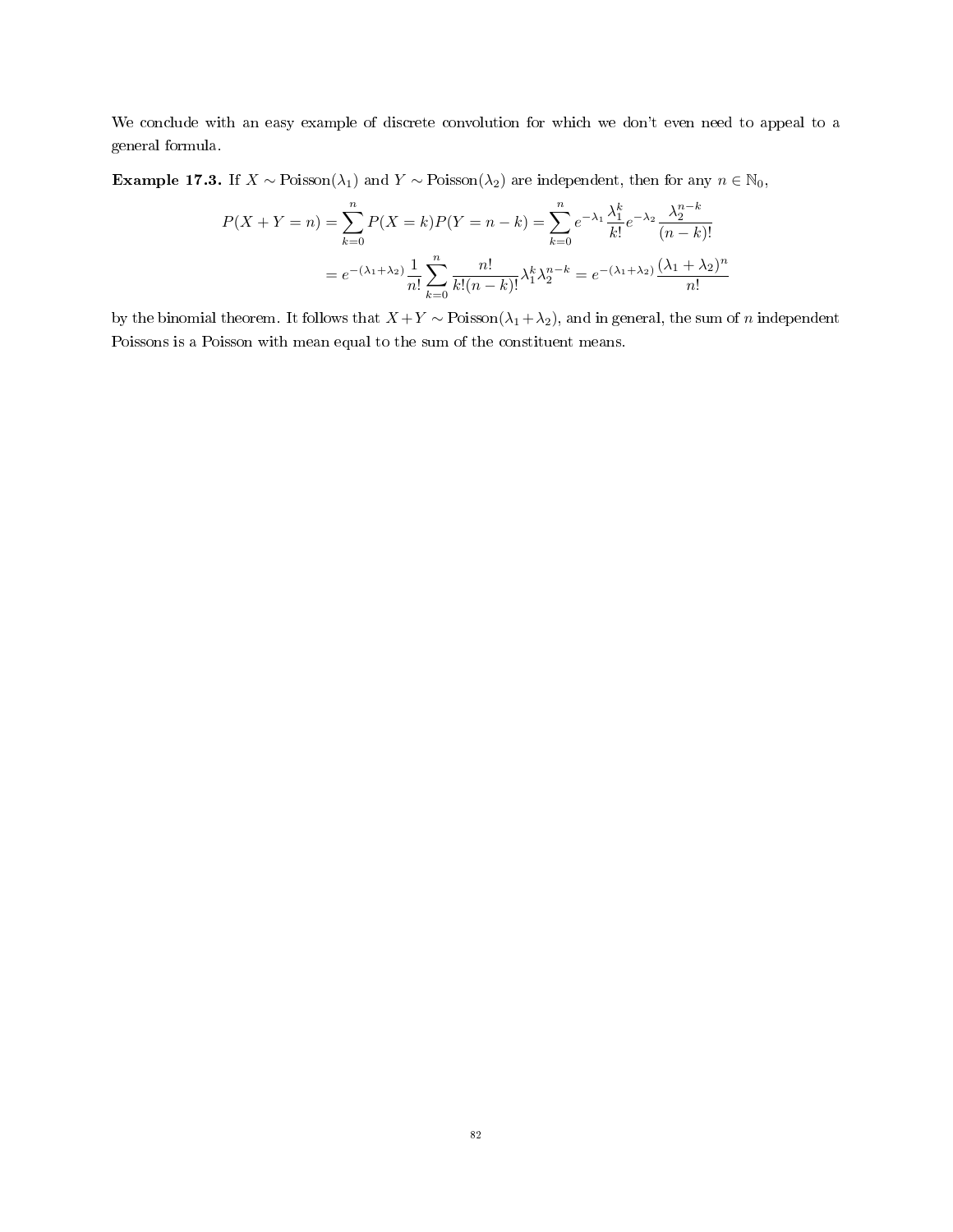Recall that if X is a random variable with density  $f_X$  and  $g : \mathbb{R} \to \mathbb{R}$  is strictly monotone, then  $Y = g(X)$ has density  $f_Y(y) = f_X(g^{-1}(y))$  $\frac{d}{dy}g^{-1}(y)\Big|$  for all  $y \in \text{Range}(g)$ . This means that for all  $A \subseteq \text{Range}(g)$ ,

$$
\int_{A} f_X(g^{-1}(y)) \left| \frac{d}{dy} g^{-1}(y) \right| dy = \int_{A} f_Y(y) dy = P(g(X) \in A) = \int_{g^{-1}(A)} f_X(x) dx.
$$

When  $A = (a, b)$ , this is just taking  $u = g^{-1}$  in the change of variables formula

$$
\int_{a}^{b} f_X(u(x)) u'(x) dx = \int_{u(a)}^{u(b)} f_X(u) du.
$$

The absolute value is because the integral is signed in the sense that  $\int_a^b f = -\int_b^a f$ , and if u is decreasing, then  $u((a, b)) = (u(b), u(a)).$ 

The inverse function theorem says that  $u = g^{-1}$  exists and is continuously differentiable if g is continuously differentiable with nonzero derivative. Such a condition is needed in order to integrate  $(f \circ u) u'$ , hence the assumption that  $g$  is differentiable and strictly monotone.

The change of variables formula gives an alternate proof of Theorem [13.2](#page-63-0) since it describes the probability that  $g(X)$  belongs to any interval and this determines its distribution.

For functions of several variables, the change of variables formula says that if  $A \subseteq \mathbb{R}^n$  and  $u : \mathbb{R}^n \to \mathbb{R}^n$ are sufficiently nice (e.g.  $A$  is open and  $u$  is one-to-one and continuously differentiable with a continuously differentiable inverse), then for any integrable function  $f : \mathbb{R}^n \to \mathbb{R}$ ,

$$
\int_A f(u(x)) |\det (J_u(x))| dx = \int_{u(A)} f(u) du
$$

where

where

$$
J_u(x) = \begin{bmatrix} \frac{\partial u_1}{\partial x_1} & \cdots & \frac{\partial u_1}{\partial x_n} \\ \vdots & \vdots & \ddots & \vdots \\ \frac{\partial u_n}{\partial x_1} & \cdots & \frac{\partial u_n}{\partial x_n} \end{bmatrix}
$$

is the *Jacobian* matrix of  $u(x) = (u_1(x_1, ..., x_n), ..., u_n(x_1, ..., x_n))^T$ .

The inverse function theorem says that  $u^{-1}$  exists and is continuously differentiable at x if  $u \in C^1$  and  $\det\left(J_u(x)\right)\neq 0.$  Moreover,  $J_{u^{-1}}\left(u\left(x\right)\right)=J_u(x)^{-1}$ . (This is the multivariate version of  $\frac{d}{dx}f^{-1}(x)=\frac{1}{f'\left(f^{-1}(x)\right)}$ .)

**Example 18.1.** Consider the transformation  $u(r, \theta) = (r \cos(\theta), r \sin(\theta)) := (x, y)$ . The Jacobian determinant is

$$
\det\left(J_u(r,\theta)\right) = \begin{vmatrix} \frac{\partial x}{\partial r} & \frac{\partial x}{\partial \theta} \\ \frac{\partial y}{\partial r} & \frac{\partial y}{\partial \theta} \end{vmatrix} = \begin{vmatrix} \cos(\theta) & -r\sin(\theta) \\ \sin(\theta) & r\cos(\theta) \end{vmatrix} = r\cos^2(\theta) + r\sin^2(\theta) = r,
$$

so the change of variables formula gives

$$
\iint_A f(x, y) dx dy = \iint_{u^{-1}(A)} f(u(r, \theta)) |\det(J_u(r, \theta))| dr d\theta = \iint_{u^{-1}(A)} f(u(r, \theta)) r dr d\theta,
$$
  

$$
u^{-1}(x, y) = (x^2 + y^2, \tan^{-1}(\frac{y}{x})).
$$

This is the familiar rule for changing to polar coordinates!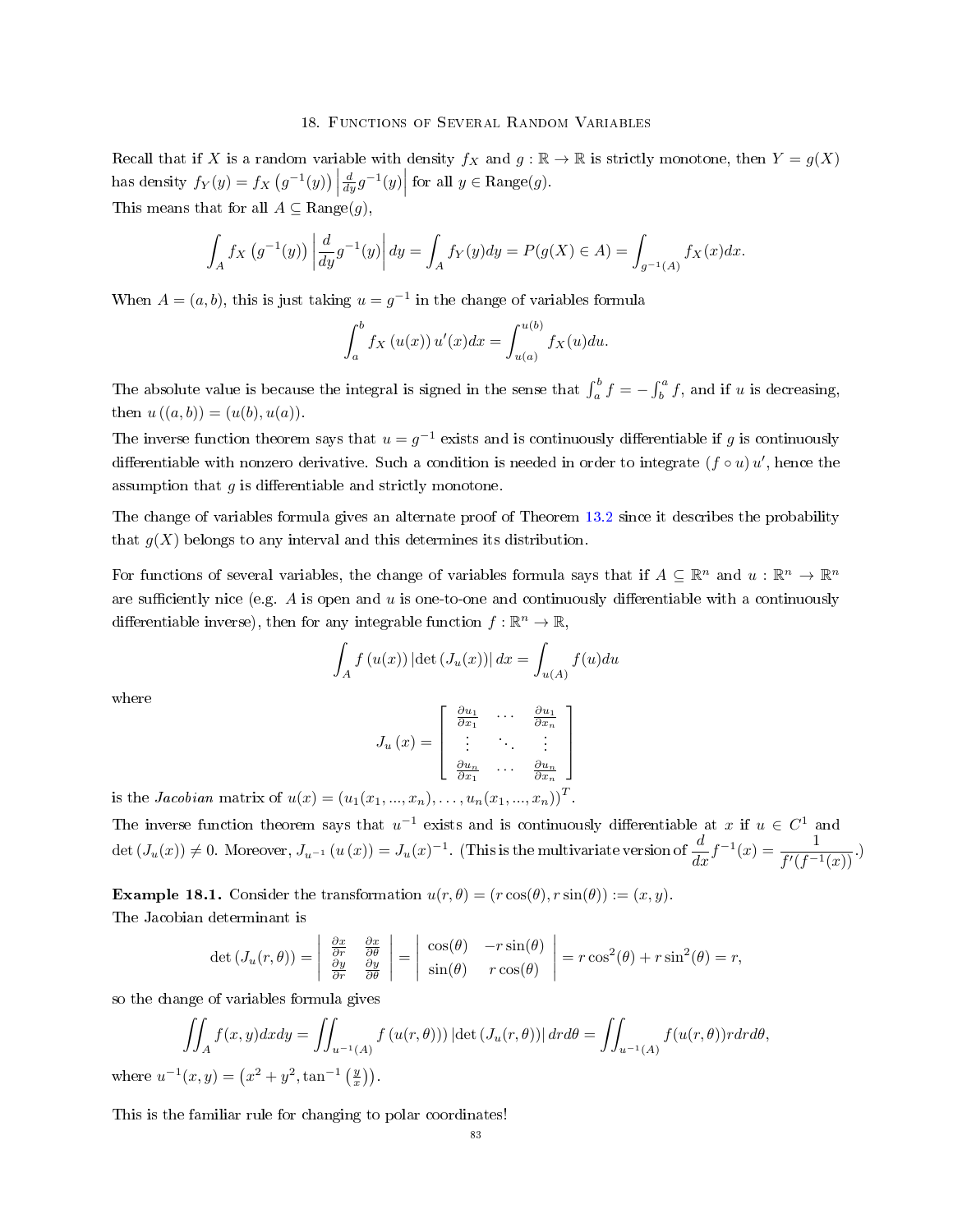As in the univariate case, the change of variable formula shows how to define the density of certain functions of continuous random variables.

**Theorem 18.1.** If  $X_1, ..., X_n$  are random variables with joint density  $f_{X_1,...,X_n}$  and  $g: \mathbb{R}^n \to \mathbb{R}^n$  is continuously differentiable with  $\det(J_g(x_1,...,x_n)) \neq 0$  for all  $(x_1,...,x_n)^T \in \mathbb{R}^n$ , then the random variables  $Y_1, ..., Y_n$  defined by  $Y_i = g_i(X_1, ..., X_n)$  have joint density

$$
f_{Y_1,\ldots,Y_n}(y_1,\ldots,y_n)=f_{X_1,\ldots,X_n}\left(g^{-1}(y_1,\ldots,y_n)\right)\left|\det\left(J_{g^{-1}}(y_1,\ldots,y_n)\right)\right|,\quad (y_1,\ldots,y_n)\in\text{Range}(g).
$$

Specializing to the two dimensional case and using slightly more concrete language, we have

<span id="page-83-0"></span>Corollary 18.1. Suppose that X and Y are random variables with joint density  $f_{X,Y}$  and define  $U =$  $g_1(X,Y)$ ,  $V = g_2(X,Y)$  for some  $g_1, g_2 : \mathbb{R}^2 \to \mathbb{R}$ . Suppose that the transformation  $g : (x,y) \mapsto (g_1(x,y), g_2(x,y))$ is invertible in the sense that there exist  $h_1, h_2 : \mathbb{R}^2 \to \mathbb{R}$  such that if  $u = g_1(x, y)$  and  $v = g_2(x, y)$ , then  $x = h_1(u, v)$  and  $y = h_2(u, v)$ . Define  $J(u, v) =$  $\begin{array}{c} \hline \end{array}$  $\begin{array}{cc} \frac{\partial h_1}{\partial u} & \frac{\partial h_1}{\partial v} \\ \frac{\partial h_2}{\partial u} & \frac{\partial h_2}{\partial v} \end{array}$  $\begin{array}{c} \hline \end{array}$  $=\frac{\partial h_1}{\partial u}\frac{\partial h_2}{\partial v}-\frac{\partial h_1}{\partial v}\frac{\partial h_2}{\partial u}$ . Then U and V are jointly continuous with density

$$
f_{U,V}(u, v) = f_{X,Y} (h_1(u, v), h_2(u, v)) |J(u, v)|
$$
,  $(u, v) \in \text{Range}(g)$ .

**Example 18.2.** Suppose that X and Y have joint density  $f_{X,Y}$  and define  $U = X + Y$ ,  $V = X - Y$ . Then  $X = \frac{1}{2}(U + V)$  and  $Y = \frac{1}{2}(U - V)$ . The Jacobian is

$$
J(u, v) = \begin{bmatrix} \frac{\partial x}{\partial u} & \frac{\partial x}{\partial v} \\ \frac{\partial y}{\partial u} & \frac{\partial y}{\partial v} \end{bmatrix} = \begin{bmatrix} \frac{1}{2} & \frac{1}{2} \\ \frac{1}{2} & -\frac{1}{2} \end{bmatrix},
$$

so  $|\det(J(u, v))| = \left| -\frac{1}{2} \right| = \frac{1}{2}$ .

Thus Corollary [18.1](#page-83-0) shows that  $(U, V)$  has density

$$
f_{U,V}(u,v) = \frac{1}{2} f_{X,Y}\left(\frac{1}{2}(u+v), \frac{1}{2}(u-v)\right).
$$

To find the density of  $U = X + Y$ , we integrate with respect to v to obtain

$$
f_U(u) = \int_{-\infty}^{\infty} f_{U,V}(u,v)dv = \frac{1}{2} \int_{-\infty}^{\infty} f_{X,Y}\left(\frac{1}{2}(u+v), \frac{1}{2}(u-v)\right)dv
$$
  
= 
$$
\int_{-\infty}^{\infty} f_{X,Y}(u-w,w)dw
$$

where the final equality uses the change of variables  $w = \frac{1}{2}(u - v)$ .

When  $X$  and  $Y$  are independent, this gives the convolution formula.

**Example 18.3.** Suppose that  $Z \sim \mathcal{N}(0, 1)$  and  $V \sim \chi^2(n)$  are independent. What is the density of  $T = -\frac{Z}{\sqrt{Z}}$  $\sqrt{\frac{V}{n}}$ ?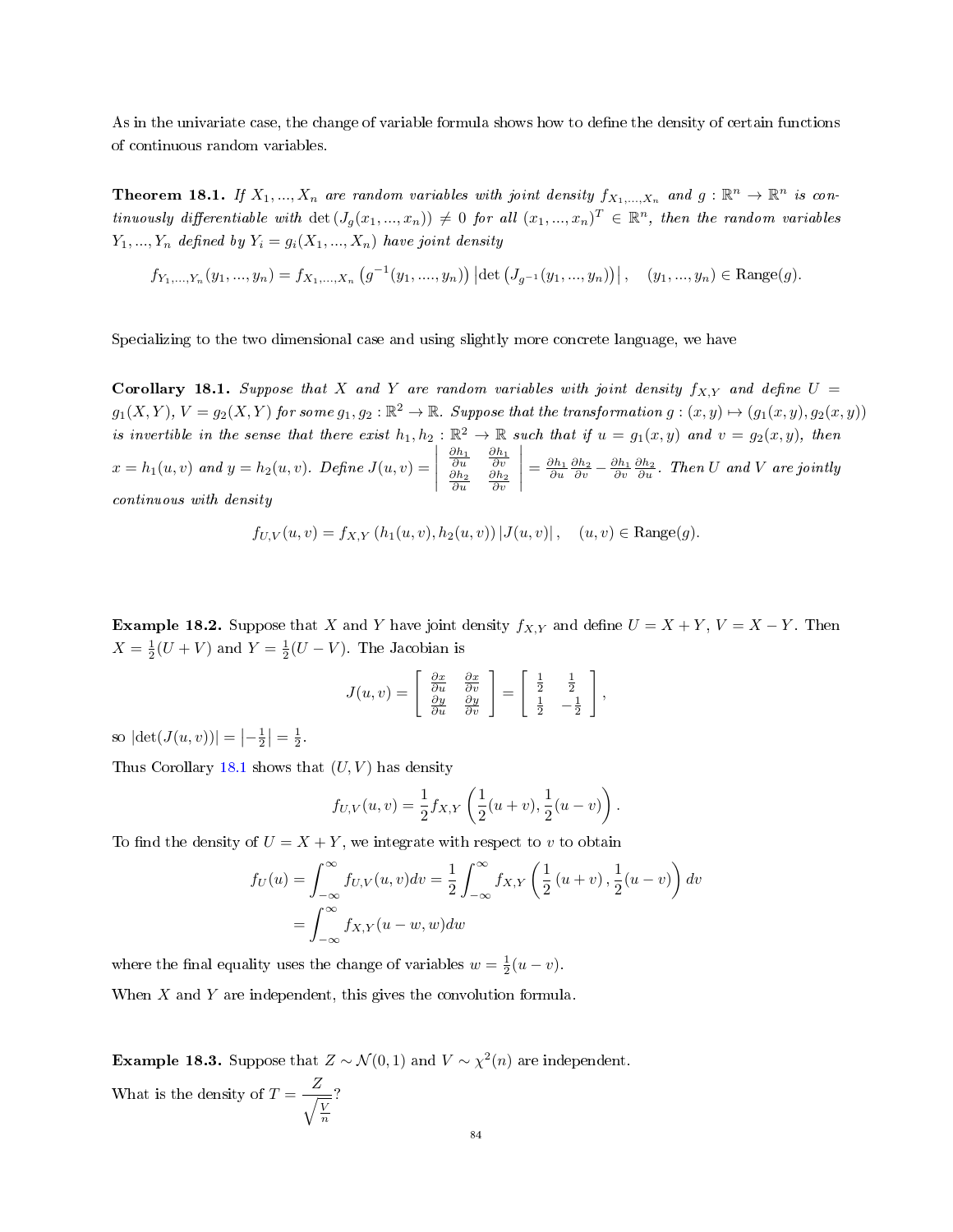We first note that Z has density  $f_Z(z) = \frac{1}{\sqrt{2\pi}}$  $\frac{1}{2\pi}e^{-\frac{z^2}{2}}$  and V has density  $f_V(v) = \frac{1}{\Gamma(\frac{n}{2}) 2^{\frac{n}{2}}} v^{\frac{n}{2}-1} e^{-\frac{v}{2}} 1_{[0,\infty)}(v)$ , so independence gives

$$
f_{V,Z}(v, z) = \frac{1}{\Gamma(\frac{n}{2})\sqrt{2\pi}2^{\frac{n}{2}}}v^{\frac{n}{2}-1}e^{-\frac{v}{2}}e^{-\frac{z^2}{2}}1_{[0,\infty)}(v).
$$

Setting  $T = \frac{Z}{\sqrt{Z}}$  $\sqrt{\frac{V}{n}}$ ,  $W = V$ , we have  $Z = T\sqrt{\frac{W}{n}}$ ,  $V = W$ .

Since the Jacobian determinant of  $(t, w) \mapsto \left(t\sqrt{\frac{w}{n}}, w\right)$  is

$$
\det\left(J(t,w)\right) = \left| \begin{array}{cc} \sqrt{\frac{w}{n}} & \frac{t}{2\sqrt{wn}} \\ 0 & 1 \end{array} \right| = \sqrt{\frac{w}{n}},
$$

Corollary [18.1](#page-83-0) shows that  $(T, W)$  has density

$$
f_{T,W}(t,w) = \frac{1}{\Gamma(\frac{n}{2})\sqrt{2\pi}2^{\frac{n}{2}}}w^{\frac{n}{2}-1}e^{-\frac{w}{2}}\exp\left(-\frac{1}{2}\left(t\sqrt{\frac{w}{n}}\right)^2\right)\sqrt{\frac{w}{n}}1_{[0,\infty)}(w)
$$
  
= 
$$
\frac{1}{\Gamma(\frac{n}{2})\sqrt{2n\pi}2^{\frac{n}{2}}}w^{\frac{n+1}{2}-1}e^{-\frac{w}{2}}e^{-\frac{t^2w}{2n}}1_{[0,\infty)}(w) = \frac{1}{\Gamma(\frac{n}{2})\sqrt{2n\pi}2^{\frac{n}{2}}}w^{\frac{n+1}{2}-1}e^{-\frac{w}{2}\left(1+\frac{t^2}{n}\right)}1_{[0,\infty)}(w).
$$

Recognizing  $w^{\frac{n+1}{2}-1}e^{-\frac{w}{2}\left(1+\frac{t^2}{n}\right)}$  as the kernel of the Gamma  $\left(\frac{n+1}{2},\frac{2n}{t^2+n}\right)$  density gives

$$
f_T(t) = \frac{1}{\Gamma\left(\frac{n}{2}\right)\sqrt{2n\pi}2^{\frac{n}{2}}} \int_0^\infty w^{\frac{n}{2}-1} e^{-\frac{w}{2}\left(1+\frac{t^2}{n}\right)} dw
$$
  
\n
$$
= \frac{\Gamma\left(\frac{n+1}{2}\right)\left(\frac{2n}{t^2+n}\right)^{\frac{n+1}{2}}}{\Gamma\left(\frac{n}{2}\right)\sqrt{2n\pi}2^{\frac{n}{2}}} \cdot \frac{1}{\Gamma\left(\frac{n+1}{2}\right)\left(\frac{2n}{t^2+n}\right)^{\frac{n+1}{2}}} \int_0^\infty w^{\frac{n+1}{2}-1} e^{-\frac{w}{2}\left(1+\frac{t^2}{n}\right)} dw
$$
  
\n
$$
= \frac{\Gamma\left(\frac{n+1}{2}\right)}{\Gamma\left(\frac{n}{2}\right)\sqrt{n\pi}} \left(\frac{n}{t^2+n}\right)^{\frac{n+1}{2}}.
$$

We say that  $T$  has the  $t$ -distribution with  $n$  degrees of freedom.

**Example 18.4.** Suppose that X and Y are independent standard normals. What is the density of  $\frac{X}{Y}$ ?

Let  $U = \frac{X}{Y}$ ,  $V = Y$ . Then  $X = UV$ ,  $Y = V$ , and the transformation  $(u, v) \mapsto (uv, v)$  has Jacobian determinant v u 0 1  $= v.$ 

Corollary  $18.1$  and the assumptions on  $X, Y$  show that

$$
f_{U,V}(u,v) = f_X(uv) f_Y(v) |v| = \frac{1}{2\pi} e^{-\frac{u^2v^2}{2}} e^{-\frac{v^2}{2}} |v| = \frac{1}{2\pi} |v| e^{-\frac{v^2}{2}(u^2+1)}.
$$

The density of  $U = \frac{X}{Y}$  is thus

$$
f_U(u) = \int_{-\infty}^{\infty} f_{U,V}(u,v) dv = -\frac{1}{2\pi} \int_{-\infty}^{0} v e^{-\frac{v^2}{2}(u^2+1)} dv + \frac{1}{2\pi} \int_{0}^{\infty} v e^{-\frac{v^2}{2}(u^2+1)} dv
$$
  
=  $-\frac{1}{2\pi(u^2+1)} \int_{\infty}^{0} e^{-w} dw + \frac{1}{2\pi(u^2+1)} \int_{0}^{\infty} e^{-w} dw = \frac{1}{\pi(u^2+1)} \int_{0}^{\infty} e^{-w} dw = \frac{1}{\pi(u^2+1)}.$ 

Thus the ratio of two independent standard normals is a standard Cauchy.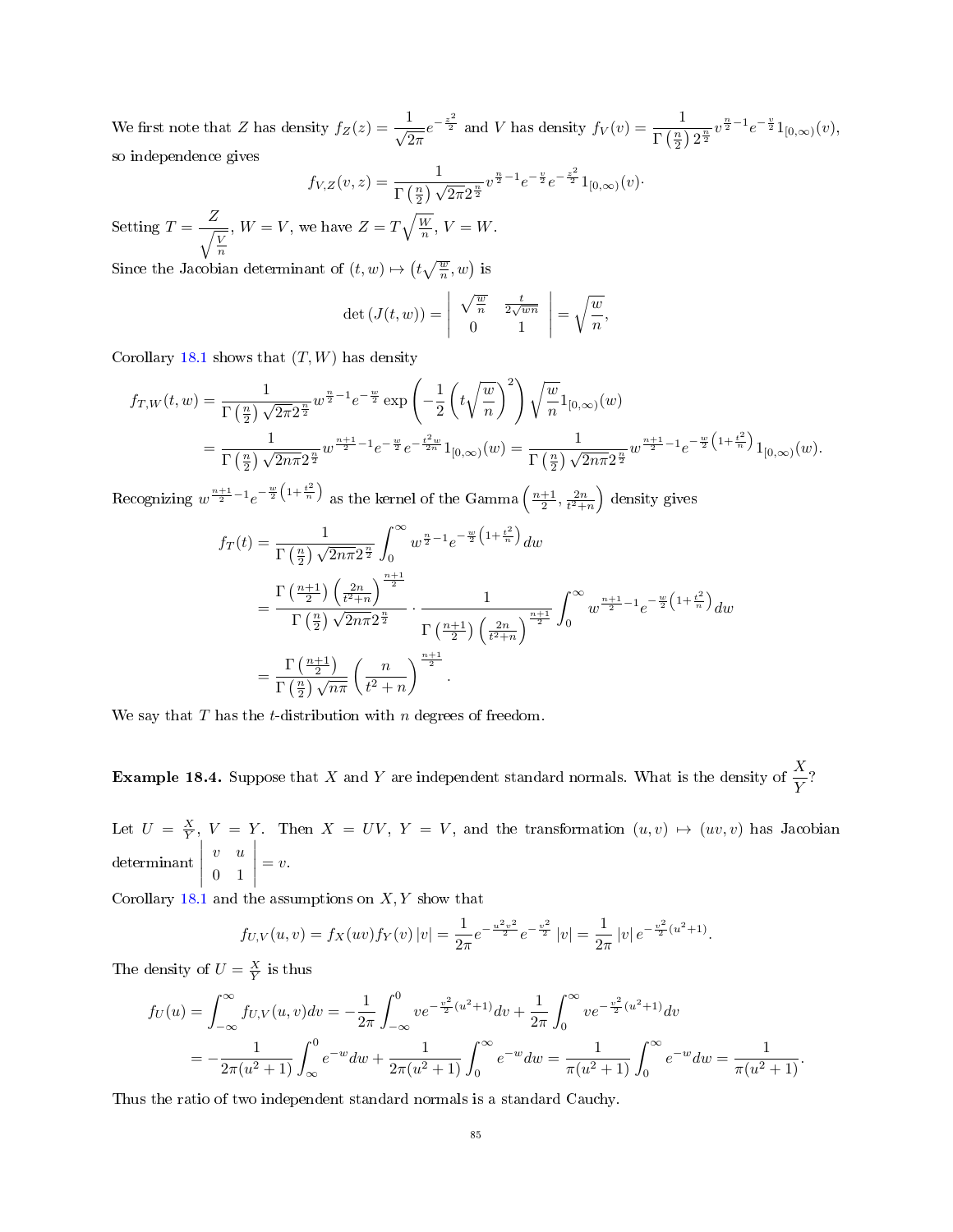## 19. Conditional Distributions

Recall that the conditional probability of A given B is defined as  $P(A|B) = \frac{P(A \cap B)}{P(B)}$  when  $P(B) > 0$ .

If  $X$  and  $Y$  are discrete random variables, it is natural to define the conditional mass function of  $X$  given that  $Y = y$  by

$$
p_{X|Y}(x|y) = P(X = x|Y = y) = \frac{P(X = x, Y = y)}{P(Y = y)} = \frac{p_{X,Y}(x,y)}{p_Y(y)}
$$

for y such that  $p_Y(y) > 0$ .

Similarly, the conditional distribution function of X given that  $Y = y$  is

$$
F_{X|Y}(x|y) = P(X \le x|Y = y) = \frac{P(X \le x, Y = y)}{P(Y = y)} = \frac{\sum_{w \le x} P(X = w, Y = y)}{P(Y = y)} = \sum_{w \le x} p_{X|Y}(w|y).
$$

If  $X$  and  $Y$  are independent, then

$$
p_{X|Y}(x|y) = \frac{p_{X,Y}(x,y)}{p_Y(y)} = \frac{p_X(x)p_Y(y)}{p_Y(y)} = p_X(x),
$$

which gives the interpretation that  $X$  and  $Y$  are independent if knowing  $Y$  does not change your assessment of X.

**Example 19.1.** Suppose that X and Y are independent Poissons with rates  $\lambda$  and  $\mu$ . What is the conditional distribution of X given  $X + Y = n$ ?

For  $k = 0, 1, ..., n$ , we have

$$
P(X = k | X + Y = n) = \frac{P(X = k, X + Y = n)}{P(X + Y = n)}
$$
  
= 
$$
\frac{P(X = k, Y = n - k)}{P(X + Y = n)} = \frac{P(X = k)P(Y = n - k)}{P(X + Y = n)}.
$$

Since  $X \sim \text{Poisson}(\lambda)$ ,  $Y \sim \text{Poisson}(\mu)$ , and, by Example [17.3,](#page-81-0)  $X + Y \sim \text{Poisson}(\lambda + \mu)$ , we have

$$
P(X = k | X + Y = n) = \frac{P(X = k)P(Y = n - k)}{P(X + Y = n)} = \frac{e^{-\lambda} \frac{\lambda^k}{k!} e^{-\mu} \frac{\mu^{n-k}}{(n-k)!}}{e^{-(\lambda + \mu)} \frac{(\lambda + \mu)^n}{n!}} = \frac{e^{-\lambda - \mu}}{e^{-\lambda - \mu}} \cdot \frac{n!}{k!(n-k)!} \frac{\lambda^k \mu^{n-k}}{(\lambda + \mu)^n} = {n \choose k} \left(\frac{\lambda}{\lambda + \mu}\right)^k \left(\frac{\mu}{\lambda + \mu}\right)^{n-k}.
$$

Writing  $p = \frac{\lambda}{\lambda + \mu}$  gives

$$
P(X = k | X + Y = n) = {n \choose k} \left(\frac{\lambda}{\lambda + \mu}\right)^k \left(\frac{\mu}{\lambda + \mu}\right)^{n-k} = {n \choose k} p^k (1-p)^{n-k},
$$

so, conditional on  $X + Y = n$ ,  $X \sim \text{Binomial}\left(n, \frac{\lambda}{\lambda + \mu}\right)$ .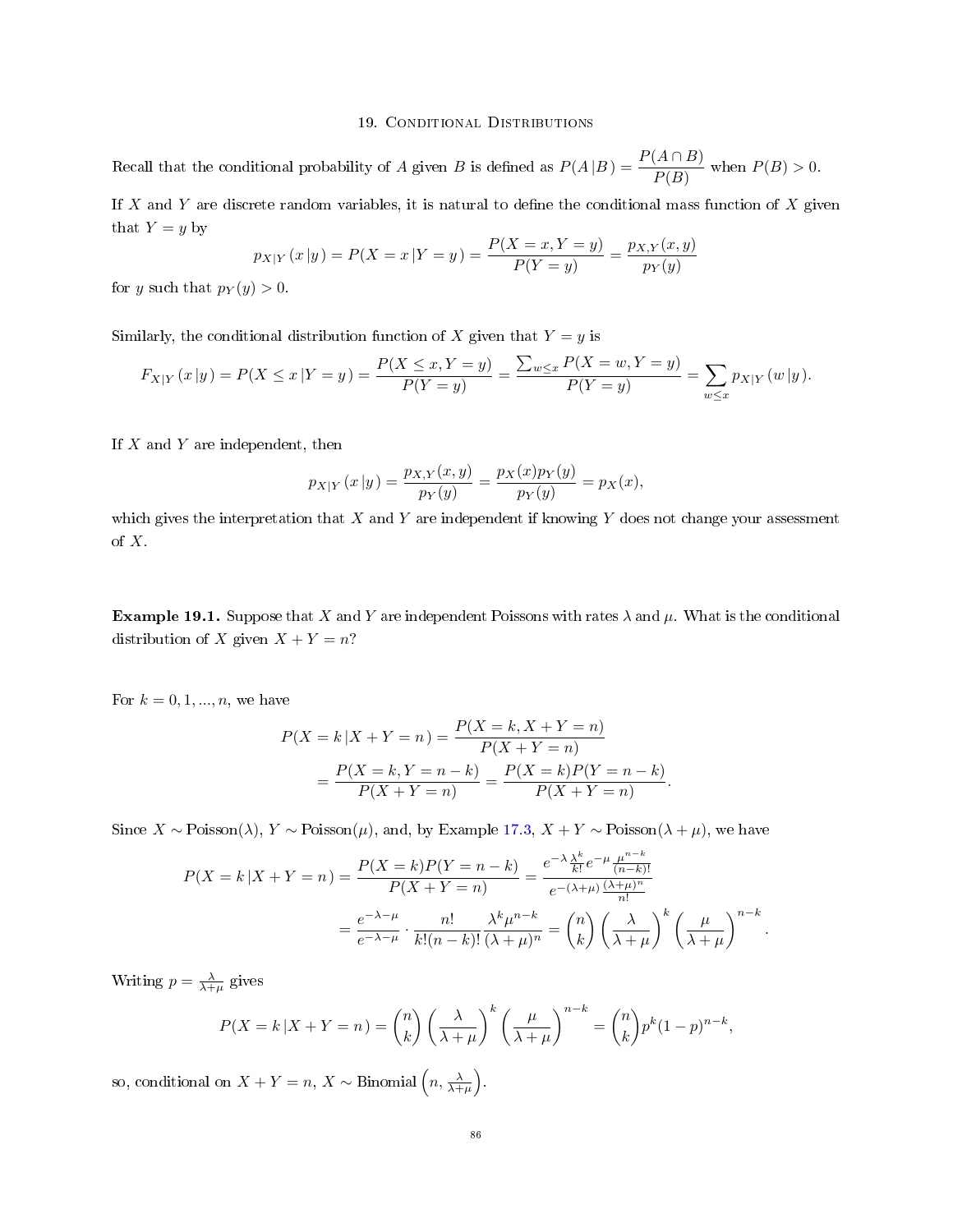Now suppose that X and Y are continuous with joint density  $f_{X,Y}$  and marginals  $f_X$ ,  $f_Y$ .

Motivated by the discrete case, we define the conditional density of X given that  $Y = y$  by

$$
f_{X|Y}(x|y) = \frac{f_{X,Y}(x,y)}{f_Y(y)}
$$

provided that  $f_Y(y) > 0$ .

Heuristically, for small  $h, k > 0$ , multiplying by  $h = \frac{hk}{k}$  gives

$$
f_{X|Y}(x|y)h = \frac{f_{X,Y}(x,y)hk}{f_Y(y)k} \approx \frac{P(x \le X \le x + h, y \le Y \le y + k)}{P(y \le Y \le y + k)}
$$

$$
= P(x \le X \le x + h|y \le Y \le y + k),
$$

so  $f_{X|Y}(x|y)$  represents the probability that X is in a neighborhood of x given that Y is in a neighborhood of  $y$ .

It should be emphasized that our construction of conditional densities is a denition, not a derivation from previous results.

Still it is a natural construct which can be used to assign probabilities to events associated with  $X$  when we are given that  $Y = y$  (which has probability zero). Namely, for  $A \subseteq \mathbb{R}$ , we have

$$
P(X \in A | Y = y) = \int_A f_{X|Y}(x, y) dx.
$$

 $*$  Note that this conditional probability is a function of y. A more sophisticated treatment of conditioning would define conditional probabilities as random variables, and one can show that with this approach, we have that for each  $A \subseteq \mathbb{R}$ ,  $P(X \in A | Y) = h(Y)$  where  $h(y) = \int_A$  $f_{X,Y}(x,y)$  $\frac{f(Y(x,y))}{f(Y(y))}dx.$ 

By taking  $A = (-\infty, a]$ , we can define the conditional distribution function of X given that  $Y = y$  by

$$
F_{X|Y}(a|y) = P(X \le a|Y = y) = \int_{-\infty}^{a} f_{X|Y}(x|y) dx.
$$

Observe also that, as with the discrete case, if  $X$  and  $Y$  are independent, then

$$
f_{X|Y}(x|y) = \frac{f_{X,Y}(x,y)}{f_Y(y)} = \frac{f_X(x)f_Y(y)}{f_Y(y)} = f_X(x)
$$

and

$$
f_{Y|X}(y|x) = \frac{f_{X,Y}(x,y)}{f_X(x)} = \frac{f_X(x)f_Y(y)}{f_X(x)} = f_Y(y).
$$

**Example 19.2.** Suppose that the joint density of  $X$  and  $Y$  is given by

$$
f_{X,Y}(x,y) = \begin{cases} \frac{e^{-\frac{x}{y}}e^{-y}}{y}, & x, y > 0\\ 0, & \text{otherwise} \end{cases}.
$$

Find  $P(X > 1 | Y = y)$  for  $y > 0$ .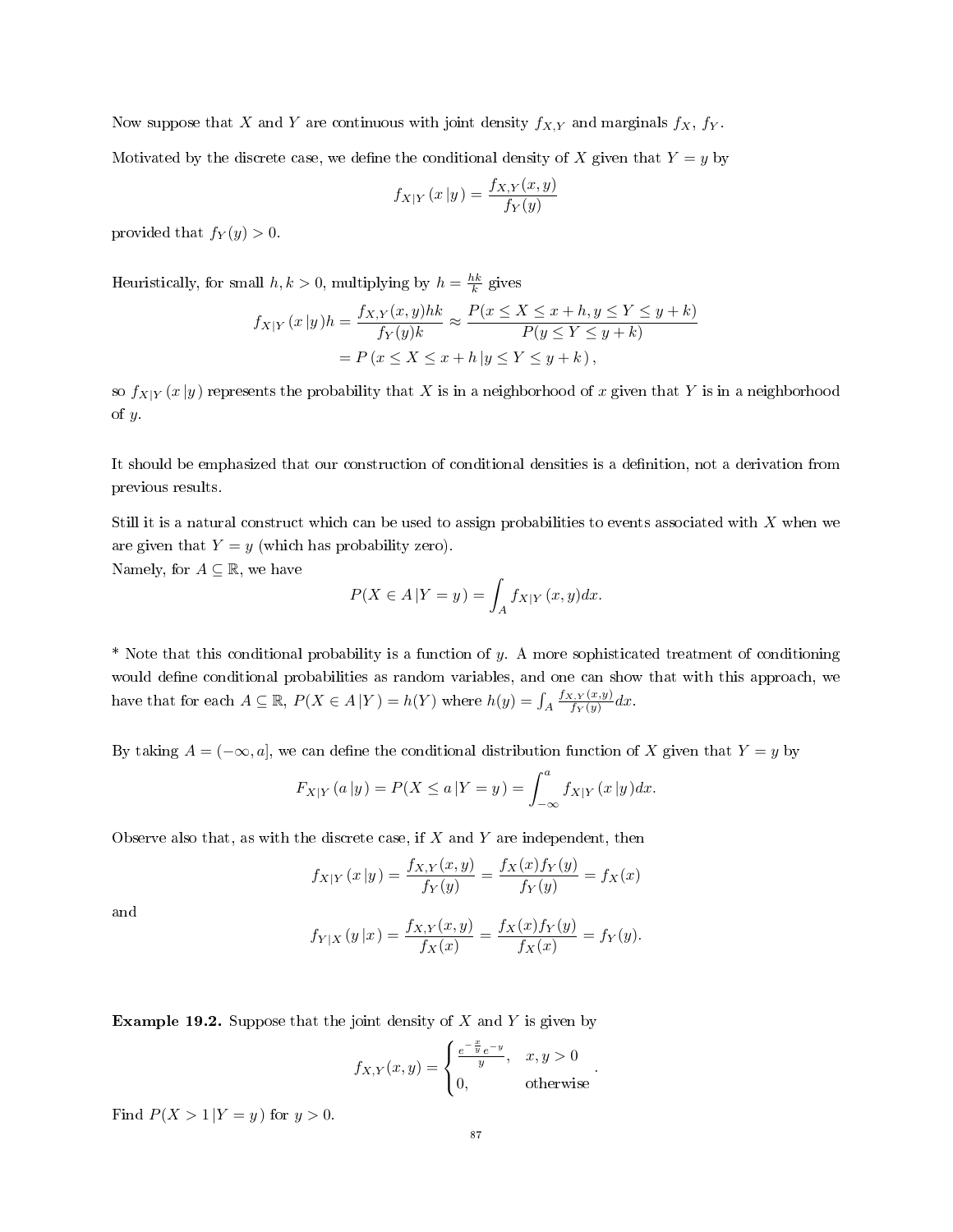To find  $f_{X|Y}(x|y)$ , we first need to compute the marginal density of Y. Making the obvious change of variables yields

$$
f_Y(y) = \int_{-\infty}^{\infty} f_{X,Y}(x, y) dx = e^{-y} \int_{0}^{\infty} \frac{e^{-\frac{x}{y}}}{y} dx = e^{-y} \int_{0}^{\infty} e^{-w} dw = e^{-y}.
$$

It follows that

$$
f_{X|Y}(x|y) = \frac{f_{X,Y}(x,y)}{f_Y(y)} = \frac{1}{y}e^{-\frac{x}{y}}, \ x > 0,
$$

hence

$$
P(X > 1 | Y = y) = \int_{1}^{\infty} f_{X|Y}(x | y) dx = \int_{1}^{\infty} \frac{1}{y} e^{-\frac{x}{y}} dx = \int_{\frac{1}{y}}^{\infty} e^{-w} dw = e^{-\frac{1}{y}}.
$$

Example 19.3. Suppose that X is an exponential random variable with rate  $U \sim \text{Unif}(0, 1)$ . That is, conditional on  $U = u$ ,  $X \sim$  Exponential(u). What is the density of X?

We know that for  $u \in (0,1)$ ,

$$
\frac{f_{U,X}(u,x)}{f_U(u)} = f_{X|U}(x|u) = ue^{-ux},
$$

so

$$
f_{U,X}(u,x) = ue^{-ux} f_U(u) = ue^{-ux} 1_{(0,1)}(u).
$$

Consequently,

$$
f_X(x) = \int_0^1 ue^{-ux} du = \left[ -\frac{u}{x} e^{-ux} \Big|_0^1 + \frac{1}{x} \int_0^1 e^{-ux} du \right] = \frac{1}{x^2} \left( 1 - e^{-x} \right) - \frac{e^{-x}}{x}, \quad x > 0.
$$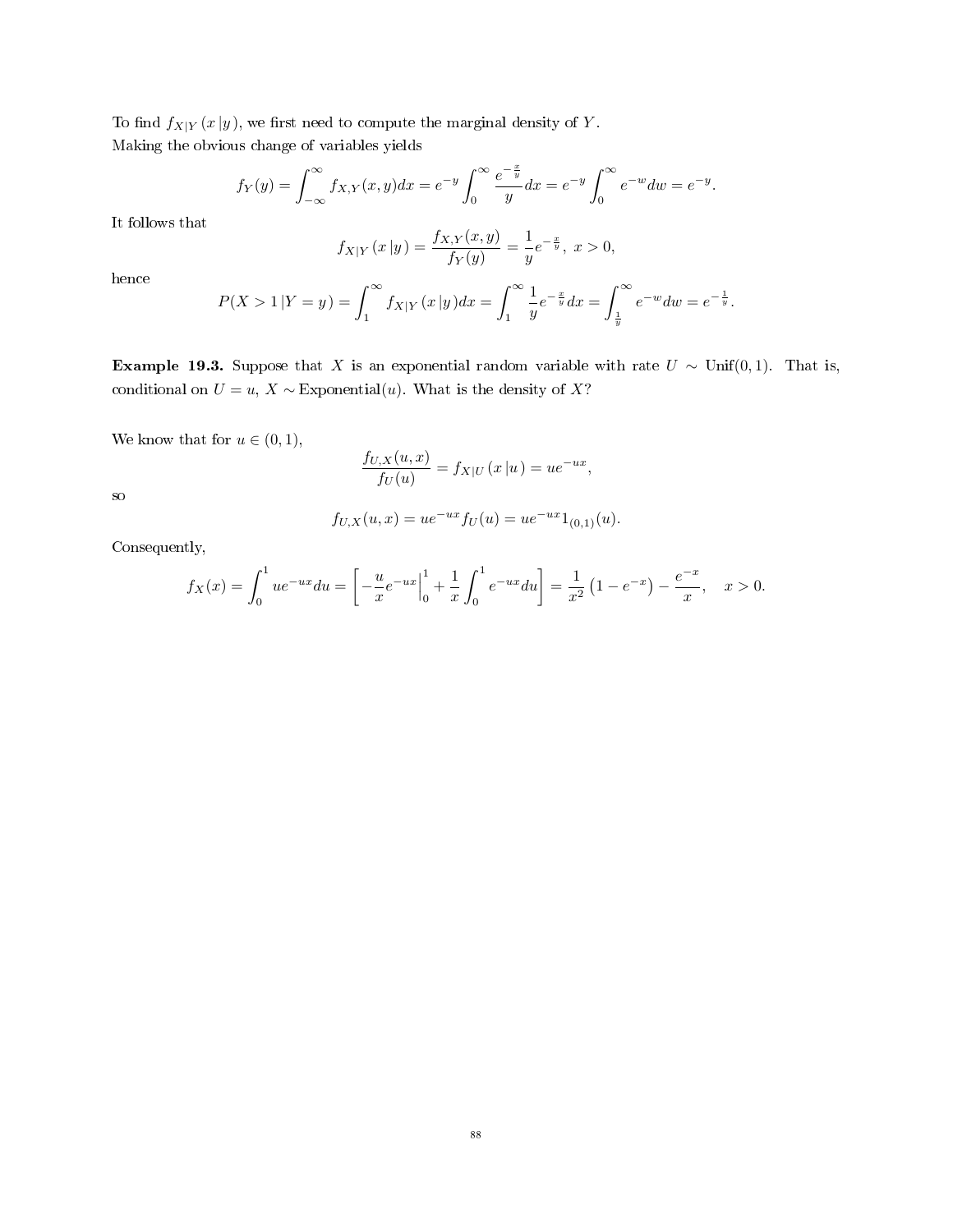# 20. Sums and Expectation

We now turn to the problem of computing expectations of functions of several random variables (without resorting to the intermediary step of finding the law of the new random variable).

The result is exactly what you would guess from previous cases.

# <span id="page-88-0"></span>Theorem 20.1.

(1) If  $X_1, ..., X_n$  have joint mass function  $p(x_1, ..., x_n)$  and  $g : \mathbb{R}^n \to \mathbb{R}$ , then

$$
E[g(X_1, ..., X_n)] = \sum_{\substack{(x_1, ..., x_n) \in \mathbb{R}^n:\\p(x_1, ..., x_n) > 0}} g(x_1, ..., x_n) p(x_1, ..., x_n)
$$

if the sum converges absolutely or g is nonnegative.

(2) If  $X_1, ..., X_n$  have joint density  $f(x_1, ..., x_n)$  and  $g : \mathbb{R}^n \to \mathbb{R}$  is nonnegative or integrable, then

$$
E[g(X_1,...,X_n)] = \int_{-\infty}^{\infty} \cdots \int_{-\infty}^{\infty} g(x_1,...,x_n) f(x_1,...,x_n) dx_1 \cdots dx_n.
$$

The discrete case is proved by expressing the mass function of  $g(X_1, ..., X_n)$  as

$$
P(g(X_1, ..., X_n) = y) = \sum_{\substack{(x_1, ..., x_n) \in \mathbb{R}^n:\\p(x_1, ..., x_n) > 0\\g(x_1, ..., x_n) = y}} p(x_1, ..., x_n)
$$

and applying the ordinary definition of discrete expectation, and the jointly continuous case is proved using Lemma [13.1.](#page-60-0)

For example, suppose that X and Y have joint density f and let  $g : \mathbb{R}^2 \to [0, \infty)$ . Then

$$
E[g(X,Y)] = \int_0^\infty P(g(X,Y) > z) dz = \int_0^\infty \left( \iint_{(x,y):g(x,y)>z} f(x,y) dxdy \right) dz
$$
  
= 
$$
\int_{-\infty}^\infty \int_{-\infty}^\infty \int_0^{g(x,y)} f(x,y) dz dx dy = \int_{-\infty}^\infty \int_{-\infty}^\infty g(x,y) f(x,y) dxdy.
$$

An especially important application that we have put off until now is

<span id="page-88-1"></span>**Theorem 20.2.** If X and Y are jointly continuous with  $E[X], E[Y] < \infty$ , then  $E[X+Y] = E[X]+E[Y]$ .

Proof. Denoting the joint density and marginal densities as usual and appealing to Theorem [20.1,](#page-88-0) we have

$$
E[X+Y] = \int_{-\infty}^{\infty} \int_{-\infty}^{\infty} (x+y) f_{X,Y}(x,y) dx dy
$$
  
\n
$$
= \int_{-\infty}^{\infty} \int_{-\infty}^{\infty} x f_{X,Y}(x,y) dx dy + \int_{-\infty}^{\infty} \int_{-\infty}^{\infty} y f_{X,Y}(x,y) dx dy
$$
  
\n
$$
= \int_{-\infty}^{\infty} x \left( \int_{-\infty}^{\infty} f_{X,Y}(x,y) dy \right) dx + \int_{-\infty}^{\infty} y \left( \int_{-\infty}^{\infty} f_{X,Y}(x,y) dx \right) dy
$$
  
\n
$$
= \int_{-\infty}^{\infty} x f_X(x) dx + \int_{-\infty}^{\infty} y f_Y(y) dy = E[X] + E[Y].
$$

Of course, Theorem [20.2](#page-88-1) extends to sums of any finite number of random variables by induction.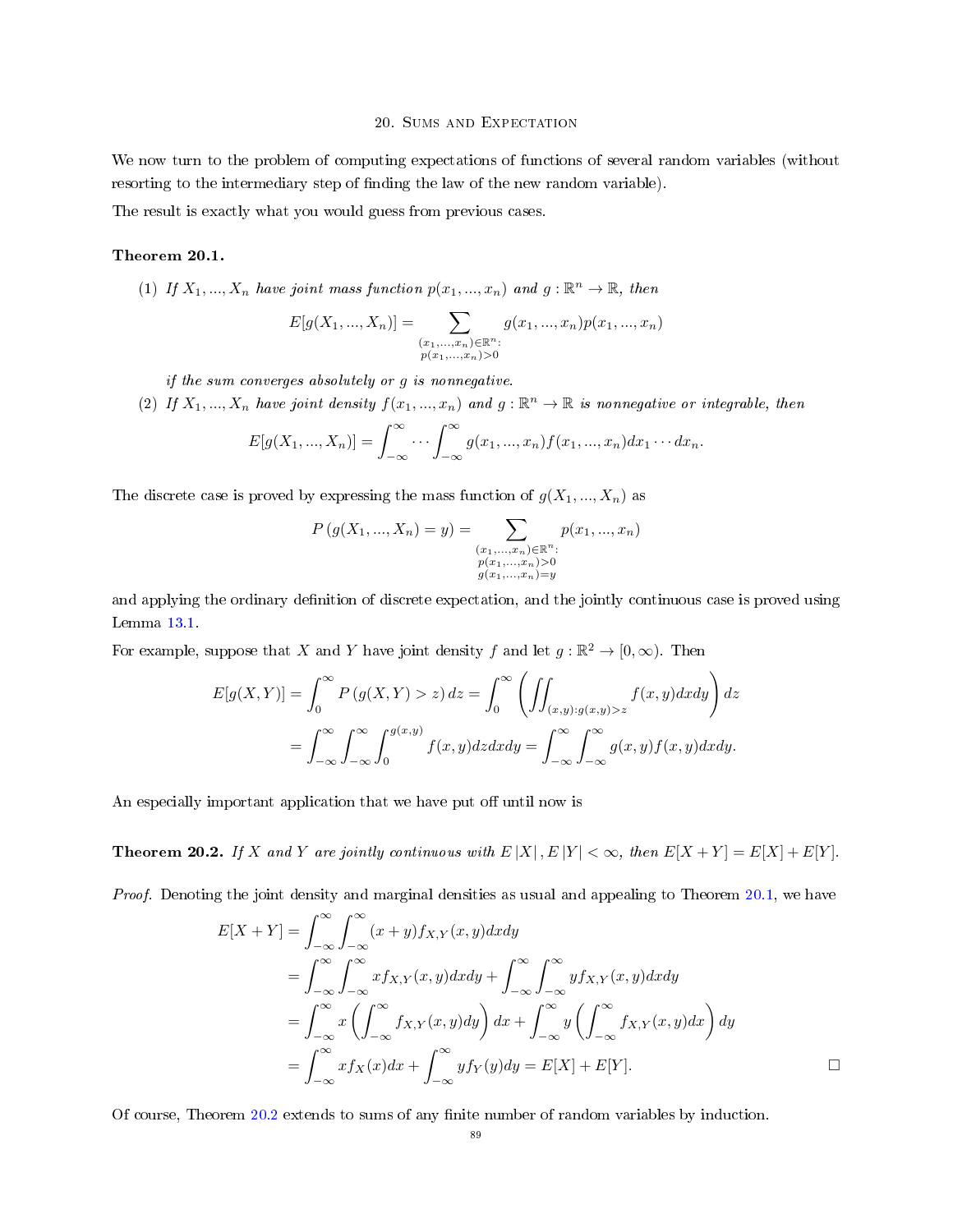Theorem [20.2](#page-88-1) also allows us to establish the monotonicity of expectation in the jointly continuous case. (Like linearity, this is true in general, but we need more powerful theories of integration to prove it.)

**Theorem 20.3.** If X and Y are jointly continuous with  $X \geq Y$  (i.e.  $X(\omega) \geq Y(\omega)$  for every  $\omega \in \Omega$ ), then  $E[X] \geq E[Y]$ 

*Proof.* Let  $Z = X - Y$ . Then  $Z \geq 0$ , so

$$
0 \le \int_0^\infty P(Z > z) dz = E[Z] = E[X + (-Y)] = E[X] + E[-Y] = E[X] - E[Y].
$$

The linearity of expectation can also be used to simplify calculations by expressing random variables as sums of simpler random variables.

<span id="page-89-0"></span>**Example 20.1.** Suppose that n balls are selected at random and without replacement from an urn containing N balls, m of which are white. Let X be the number of white balls in the sample. We know that  $X \sim$ Hypergeometric $(N, m, n)$  and we have computed  $E[X] = \frac{mn}{N}$  using binomial identities. Here is another way. Enumerate the m white balls and let  $X_i = 1$ {ball i selected}. Then  $X = \sum_{i=1}^{n} X_i$ .

Since

$$
E[X_i] = P(\text{ball } i \text{ selected}) = \frac{\binom{N-1}{n-1}}{\binom{N}{n}} = \frac{n}{N},
$$

we have

$$
E[X] = \sum_{i=1}^{m} E[X_i] = \sum_{i=1}^{m} \frac{n}{N} = \frac{mn}{N}.
$$

**Example 20.2.** In the coupon collecting problem where one collects one of n types of coupons with equal probability at each stage, it is of interest to estimate  $T =$  time to collect all coupons.

To compute  $E[T]$ , we let  $T_k$  be the time until k distinct types have been collected for  $k = 1, ..., n$  and set  $T_0 = 0$ , so that  $T = T_n = \sum_{k=1}^n (T_k - T_{k-1}).$ 

Writing  $X_k = T_k - T_{k-1}$ , we see that  $X_k$  is the time to collect a new type after  $k-1$  types have already been collected.

Given that  $k-1$  types have been collected, the probability of collecting a new type is  $\frac{n-k+1}{n}$ , so  $X_k \sim \text{Geometric}\left(\frac{n-k+1}{n}\right)$ n ). Since *Y* ∼ Geometric(*p*) has mean  $E[Y] = \frac{1}{p}$ , we have  $E[T] = \sum_{n=1}^{n}$  $k=1$  $E[T_k - T_{k-1}] = \sum_{k=1}^{n}$  $k=1$  $E[X_k] = \sum_{n=1}^{n}$  $k=1$ n  $\frac{n}{n-k+1} = n \sum_{i=1}^{n}$  $j=1$ 1 j

where the final equality used the substitution  $j = n - k + 1$ .

\* Since 
$$
\log(n) \le \sum_{j=1}^n \frac{1}{j} \le \log(n) + 1
$$
 (by bounding  $\log(n) = \int_1^n \frac{dx}{x}$  with the upper Riemann sum  $\sum_{j=1}^{n-1} \frac{1}{j} \le \sum_{j=1}^n \frac{1}{j}$   
and the lower Riemann sum  $\sum_{j=2}^n \frac{1}{j} = \sum_{j=1}^n \frac{1}{j} - 1$ ), we have  $\frac{E[T(n)]}{n \log(n)} \to 1$  as  $n \to \infty$ .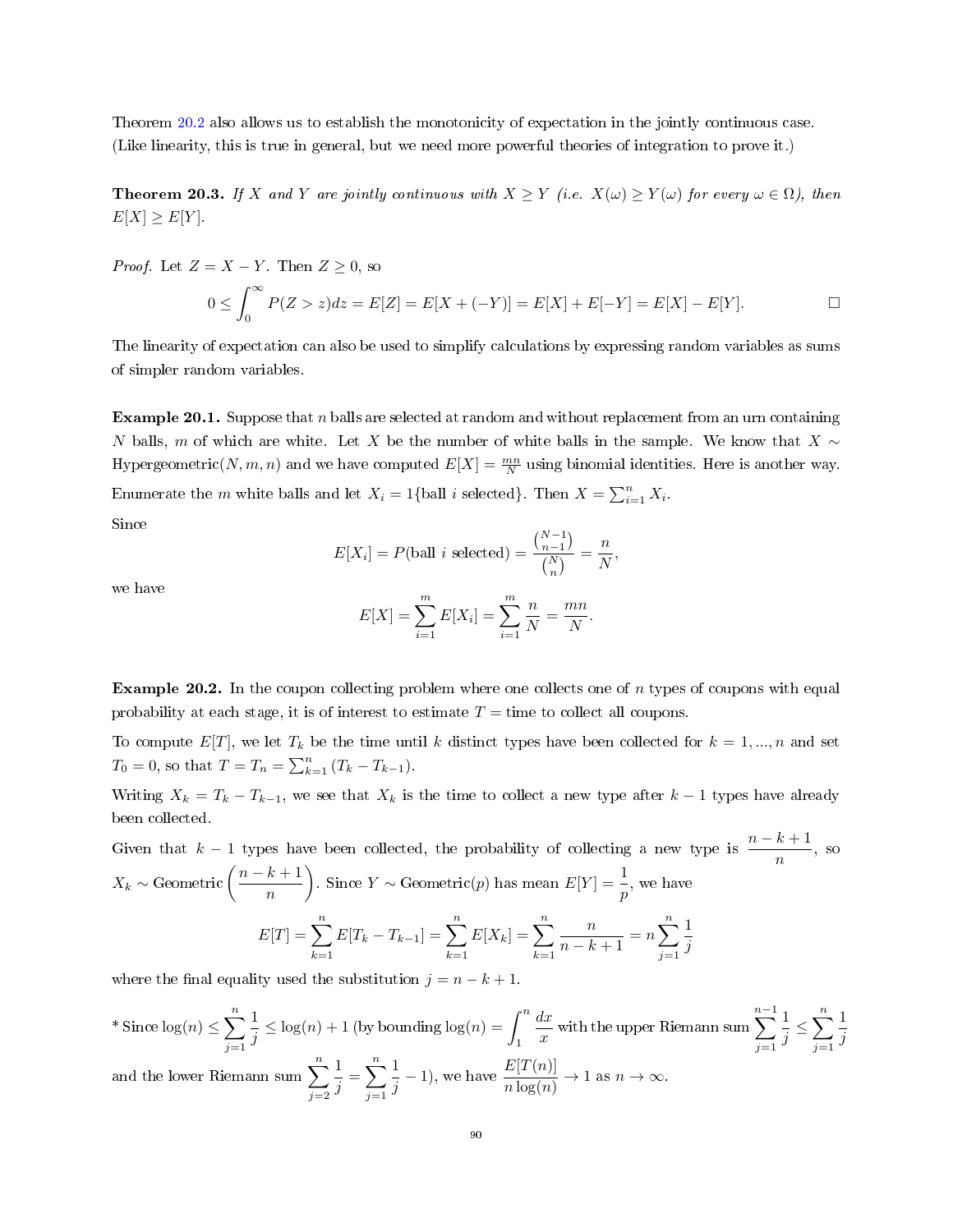**Example 20.3.** Another interesting quantity in the coupon collector problem is  $N_t = #$  types collected by time t. We can relax the assumptions a little bit and suppose that type  $i$  has probability  $p_i$  of being drawn at each stage, where  $p_1, ..., p_n > 0$  and  $\sum_{i=1}^n p_i = 1$ . (Setting  $p_i = \frac{1}{n}$  gives the previous case.)

Writing  $X_{i,t} = 1$ {type *i* collected by time *t*}, we have  $N_t = \sum_{i=1}^{n}$  $i=1$  $X_{i,t}$  and

 $E[X_{i,t}] = P(\text{type } i \text{ collected by time } t) = 1 - (1 - p_i)^t.$ 

It follows that the expected number of coupon types collected by time  $t$  is

$$
E[N_t] = \sum_{i=1}^{n} E[X_{i,t}] = n - \sum_{i=1}^{n} (1 - p_i)^t.
$$

In general, many random variables of interest can be expressed as  $X = \#$  of  $A_i$ 's that occur for some collection of events  $\{A_1, ..., A_n\}.$ 

Writing  $X = \sum_{i=1}^{n} 1_{A_i}$ , we have

$$
E[X] = \sum_{i=1}^{n} E\left[1_{A_i}\right] = \sum_{i=1}^{n} P(A_i).
$$

To find the variance of  $X$  as well, we need to compute the expectation of

$$
X^{2} = \left(\sum_{i=1}^{n} 1_{A_{i}}\right)^{2} = \sum_{i=1}^{n} 1_{A_{i}}^{2} + \sum_{i \neq j} 1_{A_{i}} 1_{A_{j}}.
$$

Since  $1_{A_i}^2 = 1_{A_i}$  and  $1_{A_i}1_{A_j} = 1_{A_i \cap A_j}$ , we have

$$
E[X^2] = \sum_{i=1}^n E[1_{A_i}] + \sum_{i \neq j} E[1_{A_i \cap A_j}] = \sum_{i=1}^n P(A_i) + 2 \sum_{1 \leq i < j \leq n} P(A_i \cap A_j).
$$

Higher moments can be computed similarly using  $\prod_{i \in S} 1_{A_i} = 1_{\bigcap_{i \in S} A_i}$ .

The multinomial theorem gives the concise (but not especially useful) expression

$$
E\left[\left(\sum_{i=1}^{n} 1_{A_{i}}\right)^{k}\right] = \sum_{m_{1}+\ldots+m_{n}=k} {k \choose m_{1}, \ldots, m_{n}} P\left(\bigcap_{j:m_{j}>0} A_{j}\right).
$$

**Example 20.4.** To compute the variance of  $X \sim \text{Hypergeometric}(N, m, n)$ , we write  $X = \sum_{i=1}^{m} X_i$  as in Example [20.1.](#page-89-0) Since

$$
E[X_i] = P(\text{ball } i \text{ selected}) = \frac{\binom{N-1}{n-1}}{\binom{N}{n}} = \frac{n}{N}
$$

and

$$
E[X_i X_j] = P(\text{balls } i \text{ and } j \text{ selected}) = \frac{\binom{N-2}{n-2}}{\binom{N}{n}} = \frac{n(n-1)}{N(N-1)},
$$

we have

$$
E[X2] = \sum_{i=1}^{m} E[X_i] + \sum_{i \neq j} E[X_i X_j] = \frac{mn}{N} + \frac{m(m-1)n(n-1)}{2N(N-1)},
$$

so

$$
\text{Var}(X) = E[X^2] - E[X]^2 = \frac{mn}{N} + \frac{m(m-1)n(n-1)}{N(N-1)} - \frac{m^2n^2}{N^2} = \frac{mn(N-m)(N-n)}{N^2(N-1)}.
$$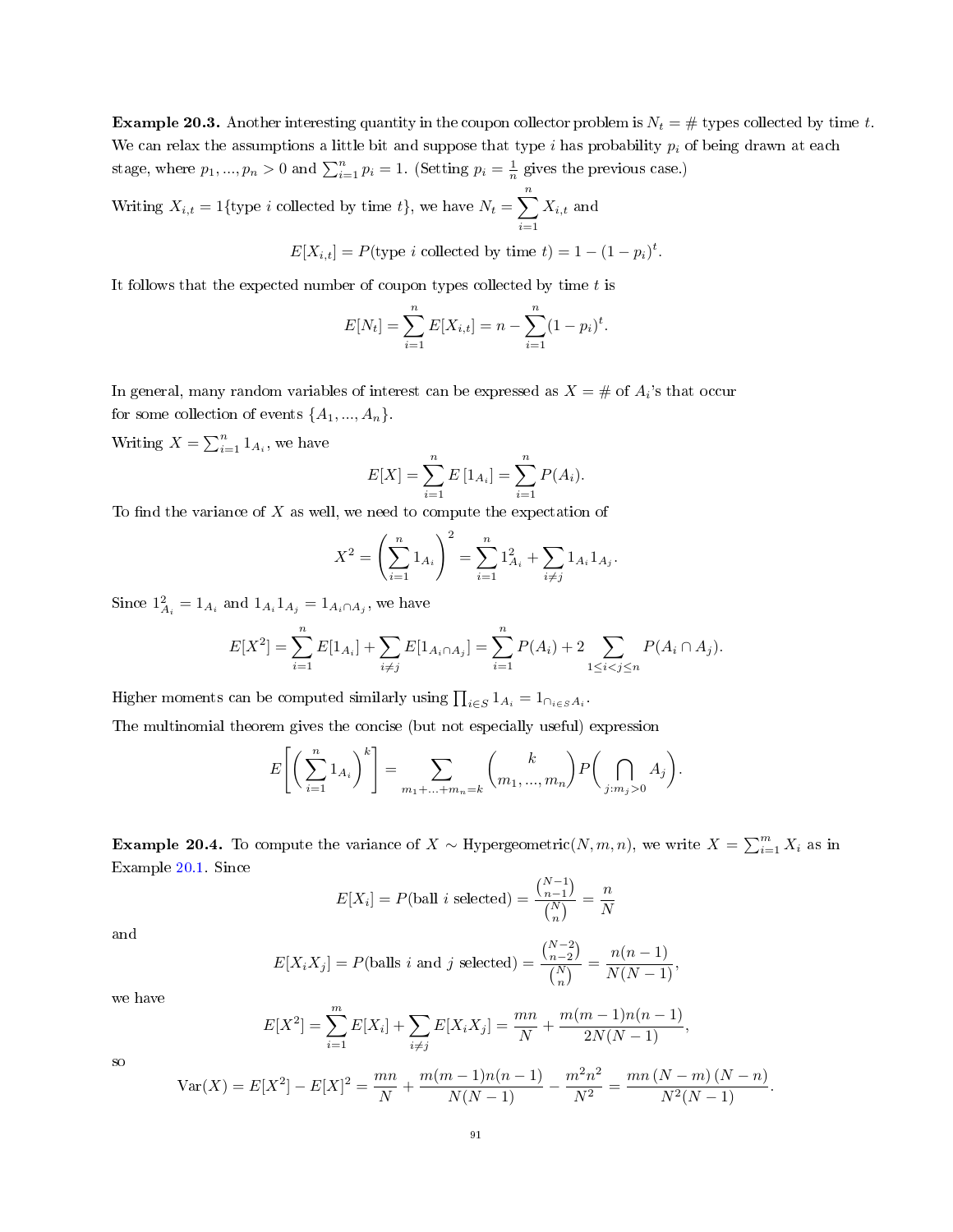Example 20.5. Consider the hat check problem where  $n$  people drop off their hats at a reception desk and random hats are returned.

Letting  $X_i = 1$ {person *i* receives their original hat}, we see that the number of people who get their hats back is  $X = \sum_{i=1}^{n} X_i$ .

Since  $E[X_i] = \frac{1}{n}$ , we have

$$
E[X] = \sum_{i=1}^{n} E[X_i] = n \cdot \frac{1}{n} = 1
$$

Similarly,

$$
E[X_i X_j] = P(i \text{ and } j \text{ get hats back}) = \frac{(n-2)!}{n!} = \frac{1}{n(n-1)},
$$

so

$$
E[X^2] = \sum_{i=1}^n E[X_i] + \sum_{i \neq j} E[X_i X_j] = n \cdot \frac{1}{n} + n(n-1) \cdot \frac{1}{n(n-1)} = 2,
$$

and thus

$$
Var(X) = E[X2] - E[X]2 = 2 - 12 = 1.
$$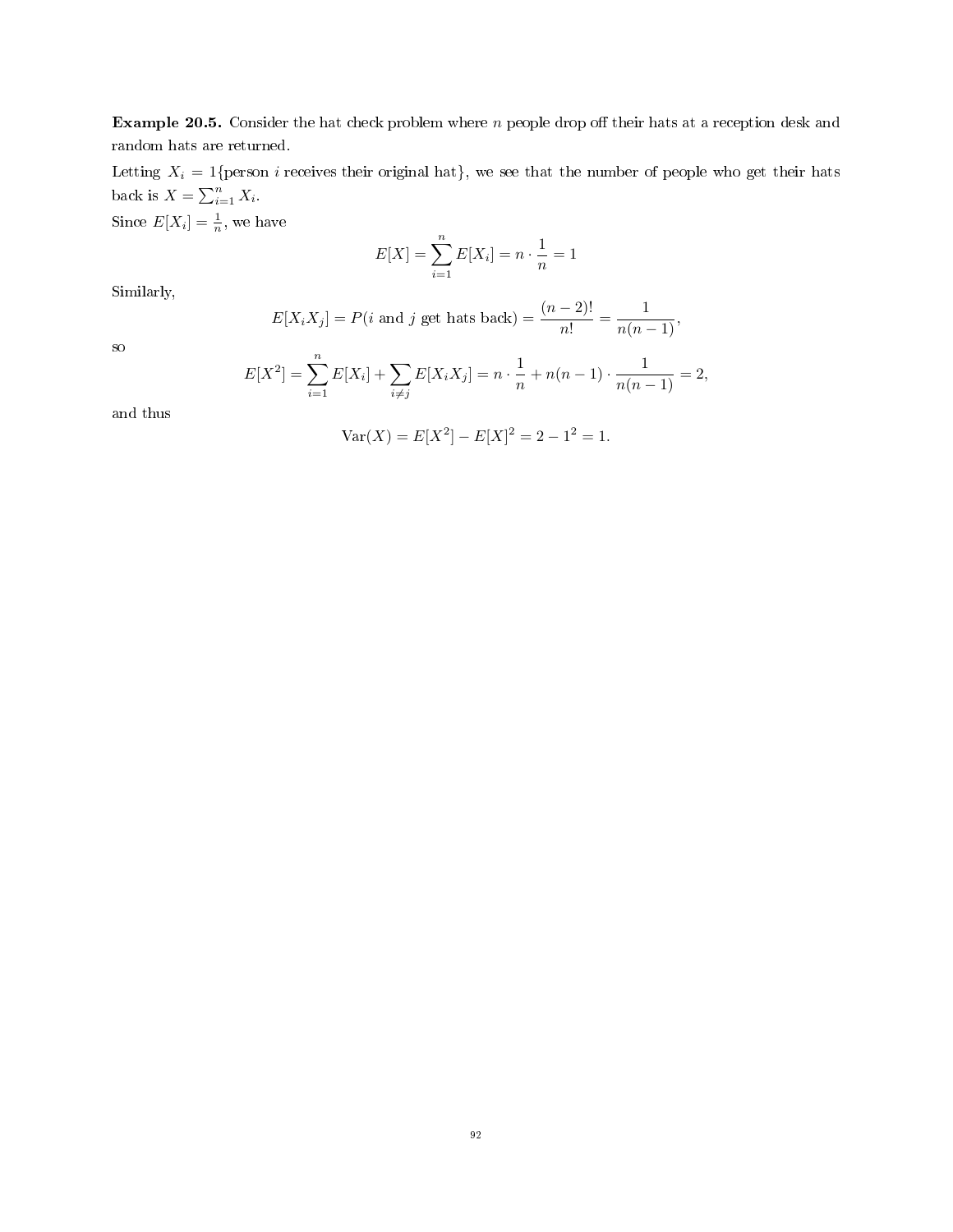## 21. Covariance

A recurring theme in our discussions of independence is some sort of factoring condition.

In terms of expectation, we have

<span id="page-92-0"></span>**Theorem 21.1.** If X and Y are independent random variables and  $g$ ,  $h$  are nonnegative or integrable, then

$$
E[g(X)h(Y)] = E[g(X)]E[h(Y)].
$$

*Proof.* We will prove the Theorem under the assumption that  $X$  and  $Y$  are continuous. The discrete case is almost identical and the general case uses the same basic ideas.

Denoting the densities of X and Y in the usual manner, we have

$$
E[g(X)h(Y)] = \iint_{\mathbb{R}^2} g(x)h(y)f_{X,Y}(x,y)dxdy = \int_{-\infty}^{\infty} \int_{-\infty}^{\infty} g(x)h(y)f_X(x)f_Y(y)dxdy
$$
  
= 
$$
\int_{-\infty}^{\infty} h(y)f_Y(y) \left( \int_{-\infty}^{\infty} g(x)f_X(x)dx \right) dy = E[g(X)] \int_{-\infty}^{\infty} h(y)f_Y(y)dy = E[g(X)]E[h(Y)].
$$

One useful measure of certain types of dependence relations between two random variables is their covariance.

**Definition.** If X and Y are random variables with  $E[X] = \mu_X$ ,  $E[Y] = \mu_Y$ , and  $E[X^2]$ ,  $E[Y^2] < \infty$ , then we define the *covariance* between  $X$  and  $Y$  as

$$
Cov(X, Y) = E[(X - \mu_X)(Y - \mu_Y)].
$$

There is a nice shortcut formula for the covariance that is useful in computations:

$$
Cov(X, Y) = E[(X - \mu_X)(Y - \mu_Y)] = E[XY - X\mu_Y - \mu_X Y + \mu_X \mu_Y]
$$
  
=  $E[XY] - \mu_Y E[X] - \mu_X E[Y] + \mu_X \mu_Y$   
=  $E[XY] - E[Y]E[X] - E[X]E[Y] + E[X]E[Y] = E[XY] - E[X]E[Y].$ 

Thus just as the variance is the expectation of the square minus the square of the expectation, the covariance is the expectation of the product minus the product of the expectations.

Note that Theorem [21.1](#page-92-0) shows that if X and Y are independent, then  $E[XY] = E[X]E[Y]$ , so  $Cov(X, Y) = E[XY] - E[X]E[Y] = 0.$ 

However, it is possible for random variables to have covariance zero (in which case we say that they are uncorrelated), but still be dependent.

For example, suppose that  $X \sim \text{Unif}(-1,1)$  and let  $Y = X^2$ . Then X and Y are clearly dependent, but since  $E[X] = \frac{1}{2} \int_{-1}^{1} x dx = 0$  and  $E[X^3] = \frac{1}{2} \int_{-1}^{1} x^3 dx = 0$ , we have

$$
Cov(X,Y) = E[X \cdot X^2] - E[X]E[X^2] = E[X^3] - E[X]E[X^2] = 0 - 0E[X^2] = 0.
$$

Basically, covariance is a measure of linear dependence: If  $Cov(X, Y) > 0$ , then larger values of X imply larger values of Y, while if  $Cov(X, Y) < 0$ , then larger values of X imply smaller values of Y.

In the above example,  $X$  and  $Y$  depended on one another nonlinearly.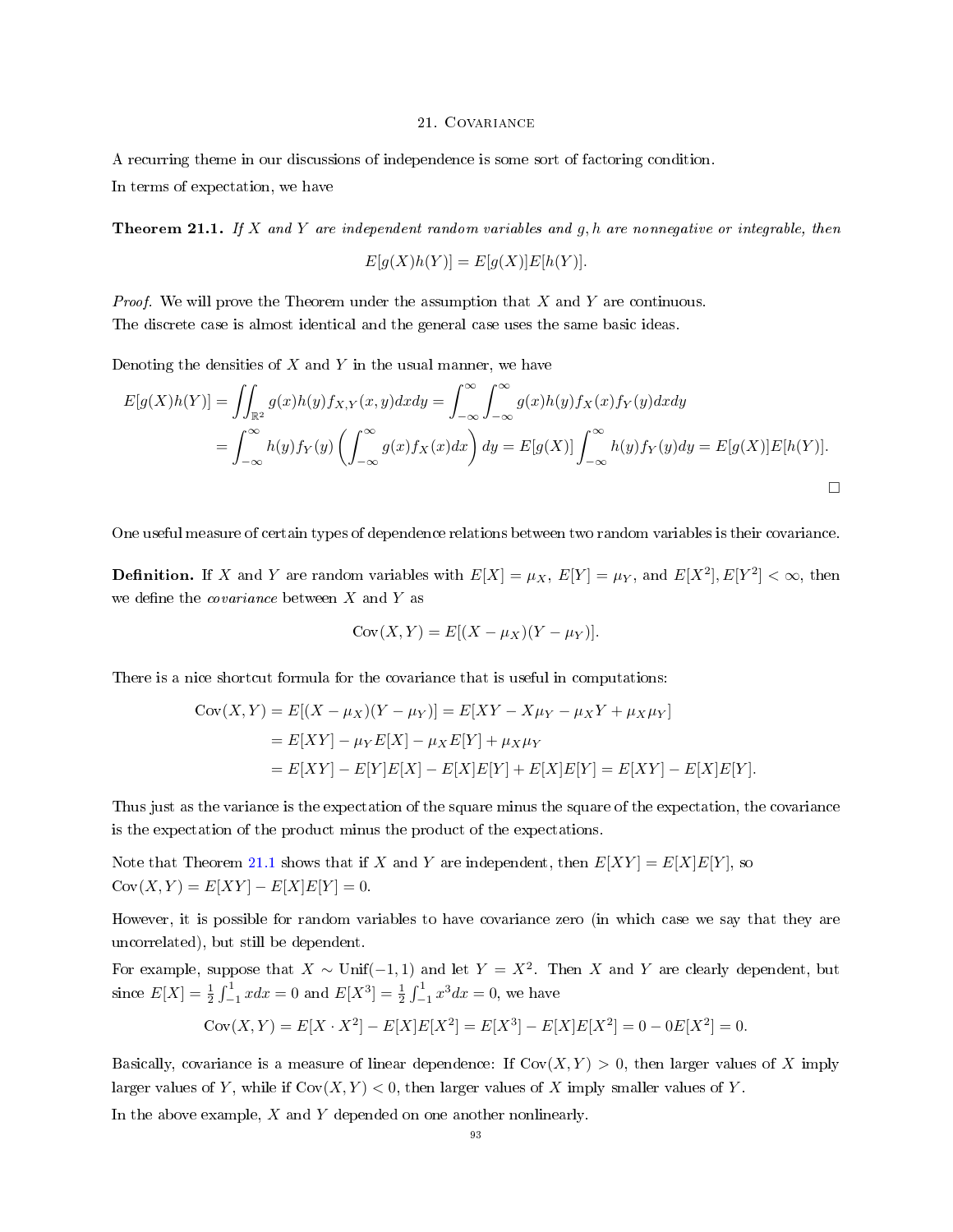Our next proposition contains some useful observations about covariance.

<span id="page-93-0"></span>**Proposition 21.1.** Suppose that  $X, X_1, ..., X_m$  and  $Y, Y_1, ..., Y_n$  have finite second moments, and let  $a \in \mathbb{R}$ . Then

- (1)  $Cov(X, a) = 0$
- (2)  $Cov(X, Y) = Cov(Y, X)$
- (3)  $Cov(X, X) = Var(X)$

(4) Cov 
$$
(aX, Y) = aCov(X, Y)
$$
  
(5) Cov  $\left(\sum_{i=1}^{m} X_i, \sum_{j=1}^{n} Y_j\right) = \sum_{i=1}^{m} \sum_{j=1}^{n} Cov(X_i, Y_j)$ 

Proof. We will only prove statement 5 since the rest are immediate consequences of the definition.

If  $X_1, ..., X_m$  and  $Y_1, ..., Y_n$  have finite second moments, then one can show that  $\sum_{i=1}^m X_i$  and  $\sum_{j=1}^n Y_j$  do as well.

Letting  $\mu_{X_i}$  and  $\mu_{Y_j}$  denote the means of the variates in question, it follows from the linearity of expectation that  $E\left[\sum_{i=1}^{m} X_i\right] = \sum_{i=1}^{m} \mu_{X_i}$  and  $E\left[\sum_{j=1}^{n} Y_j\right] = \sum_{j=1}^{n} \mu_{Y_j}$ .

Therefore,

$$
\text{Cov}\left(\sum_{i=1}^{m} X_i, \sum_{j=1}^{n} Y_j\right) = E\left[\left(\sum_{i=1}^{m} X_i - \sum_{i=1}^{m} \mu_{X_i}\right) \left(\sum_{j=1}^{n} Y_j - \sum_{j=1}^{n} \mu_{Y_j}\right)\right]
$$
  
= 
$$
E\left[\sum_{i=1}^{m} (X_i - \mu_{X_i}) \sum_{j=1}^{n} (Y_j - \mu_{Y_j})\right]
$$
  
= 
$$
\sum_{i=1}^{m} \sum_{j=1}^{n} E\left[(X_i - \mu_{X_i}) (Y_j - \mu_{Y_j})\right] = \sum_{i=1}^{m} \sum_{j=1}^{n} \text{Cov}(X_i, Y_j).
$$

Corollary 21.1. Suppose that  $X_1, ..., X_n$  have finite second moments. Then

$$
\operatorname{Var}\left(\sum_{i=1}^{n} X_i\right) = \sum_{i=1}^{n} \operatorname{Var}(X_i) + 2\sum_{i < j} \operatorname{Cov}(X_i, X_j).
$$

In particular, if the  $X_i$ 's are uncorrelated (as is the case for independent random variables), then

$$
\operatorname{Var}\left(\sum_{i=1}^{n} X_i\right) = \sum_{i=1}^{n} \operatorname{Var}(X_i).
$$

Proof. Statements 3, 5, and 2 of Proposition [21.1](#page-93-0) give

$$
\operatorname{Var}\left(\sum_{i=1}^{n} X_i\right) = \operatorname{Cov}\left(\sum_{i=1}^{n} X_i, \sum_{j=1}^{n} X_j\right) = \sum_{i=1}^{n} \sum_{j=1}^{n} \operatorname{Cov}(X_i, X_j)
$$
  
= 
$$
\sum_{i=1}^{n} \operatorname{Cov}(X_i, X_i) + \sum_{i \neq j} \operatorname{Cov}(X_i, X_j) = \sum_{i=1}^{n} \operatorname{Var}(X_i) + 2 \sum_{i < j} \operatorname{Cov}(X_i, X_j).
$$

The second statement follows directly from the first.  $\Box$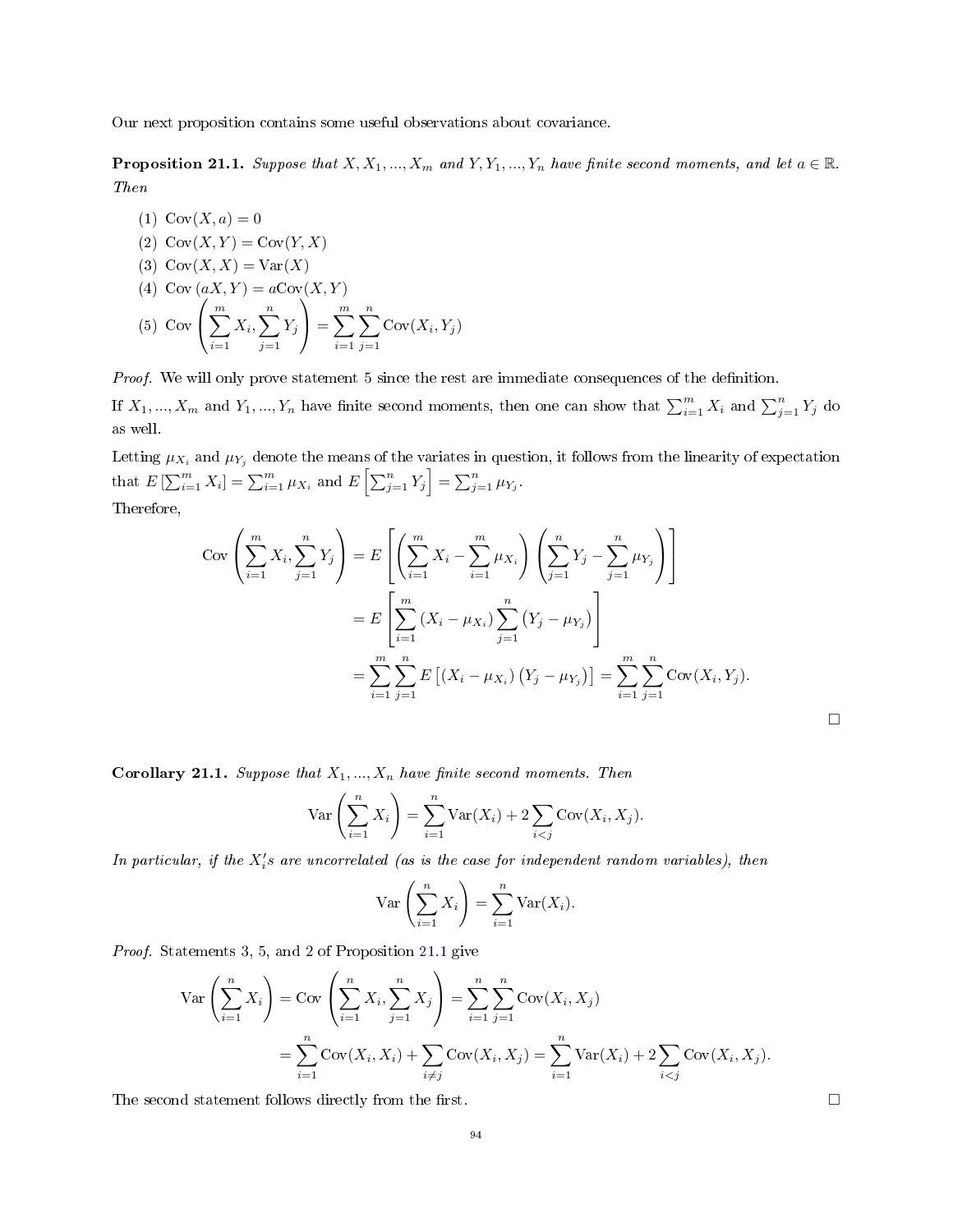**Example 21.1.** Suppose that  $X_1, ..., X_n$  are i.i.d. with mean  $E[X_1] = \mu$  and variance  $Var(X_1) = \sigma^2$ . Let  $\overline{X}_n = \frac{1}{n}$ n  $\sum_{n=1}^{\infty}$  $i=1$  $X_i$  denote the sample mean and  $S_n^2 = \frac{1}{n}$  $n-1$  $\sum_{n=1}^{\infty}$  $i=1$  $(X_i - \overline{X}_n)^2$  the sample variance.

By linearity

$$
E\left[\overline{X}_n\right] = \frac{1}{n} \sum_{i=1}^n E[X_i] = \frac{1}{n} \cdot n\mu = \mu,
$$

and by independence

$$
\operatorname{Var}\left(\overline{X}_n\right) = \frac{1}{n^2} \operatorname{Var}\left(\sum_{i=1}^n X_i\right) = \frac{1}{n^2} \sum_{i=1}^n \operatorname{Var}(X_i) = \frac{1}{n^2} \cdot n\sigma^2 = \frac{\sigma^2}{n}.
$$

At first glance, it may seem that we defined the sample variance with the wrong normalizing factor. The reason that we don't look at the arithmetic average of the squared deviations from the sample mean is that we want our estimator to be unbiased in the sense that  $E[S_n^2] = \sigma^2$ .

To see that this is so, we first compute

$$
E\left[S_n^2\right] = \frac{1}{n-1} \sum_{i=1}^n E\left[\left(X_i - \overline{X}_n\right)^2\right]
$$
  
\n
$$
= \frac{1}{n-1} \left(\sum_{i=1}^n E\left[X_i^2\right] - 2 \sum_{i=1}^n E\left[X_i\overline{X}_n\right] + \sum_{i=1}^n E\left[\overline{X}_n^2\right]\right)
$$
  
\n
$$
= \frac{1}{n-1} \left(\sum_{i=1}^n E\left[X_i^2\right] - 2E\left[\overline{X}_n \sum_{i=1}^n X_i\right] + nE\left[\overline{X}_n^2\right]\right)
$$
  
\n
$$
= \frac{1}{n-1} \left(nE\left[X_1^2\right] - 2E\left[\overline{X}_n \cdot n\overline{X}_n\right] + nE\left[\overline{X}_n^2\right]\right)
$$
  
\n
$$
= \frac{1}{n-1} \left(nE\left[X_1^2\right] - 2nE\left[\overline{X}_n^2\right] + nE\left[\overline{X}_n^2\right]\right)
$$
  
\n
$$
= \frac{1}{n-1} \left(nE\left[X_1^2\right] - 2nE\left[\overline{X}_n^2\right] + nE\left[\overline{X}_n^2\right]\right) = \frac{1}{n-1} \left(nE\left[X_1^2\right] - nE\left[\overline{X}_n^2\right]\right).
$$

Now the shortcut formula  $\text{Var}(Y) = E[Y^2] - E[Y]^2$  shows that  $E\left[X_1^2\right] = \sigma^2 + \mu^2$  and  $E\left[\overline{X}_n^2\right]$  $\left[ \frac{a}{n} \right] = \frac{\sigma^2}{n} + \mu^2,$ so we see that

$$
E[S_n^2] = \frac{1}{n-1} \left( nE \left[ X_1^2 \right] - nE \left[ \overline{X}_n^2 \right] \right) = \frac{1}{n-1} \left( n\sigma^2 + n\mu^2 - \sigma^2 - n\mu^2 \right) = \frac{1}{n-1} \cdot (n-1)\sigma^2 = \sigma^2.
$$

Example 21.2. When we discussed the negative binomial distribution, we noted that if  $Y \sim \text{NegBin}(r, p)$ , then  $Y = \sum_{i=1}^{r} X_i$  with  $X_1, ..., X_r$  i.i.d. Geometric $(p)$  random variables. (Y is the time until the r<sup>th</sup> success in i.i.d. Bernoulli trials and  $X_i$  is the time between the  $(i-1)$ <sup>st</sup> success and the  $i^{\text{th}}$ .)

Recalling that  $Var(X_i) = \frac{1-p}{p^2}$ , it is now elementary to give an honest derivation of the variance of Y:

Var(Y) = Var 
$$
\left(\sum_{i=1}^{r} X_i\right)
$$
 =  $\sum_{i=1}^{r} Var(X_i) = \frac{r(1-p)}{p^2}$ .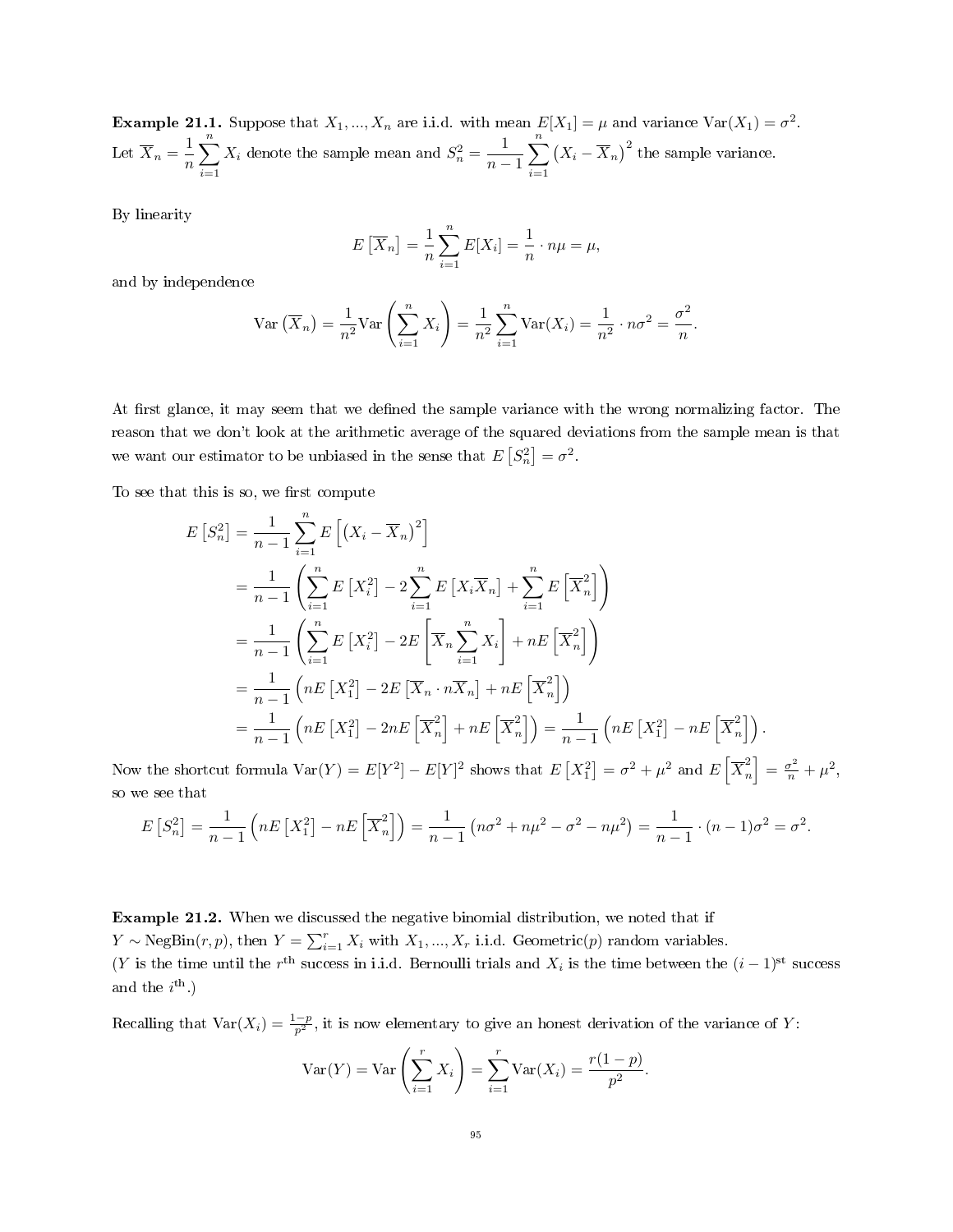The relationship  $Cov(aX, Y) = aCov(X, Y)$  shows that the covariance between two random variables can be high even if the two are not strongly linearly dependent just because one happens to be very large.

For example, if there is a moderate covariance between one's height and that of their second cousin when both are measured in meters, the covariance will be huge if one is measured in meters and the other in millimeters.

To account for such discrepancies in scale, one often considers the correlation instead.

**Definition.** The correlation between random variables X and Y with  $Var(X) = \sigma_X^2$ ,  $Var(Y) = \sigma_Y^2 \in (0, \infty)$ is defined as

$$
\rho(X, Y) = \frac{\text{Cov}(X, Y)}{\sigma_X \sigma_Y}.
$$

<span id="page-95-0"></span>**Lemma 21.1.** If X is a random variable with  $E|X| < \infty$ , then  $|E[X]| \leq E|X|$ .

*Proof.* Let  $Y = |X| - X$ . Then Y is nonnegative, so  $0 \le E[Y] = E(X) - E[X]$ , and thus  $E(X) \ge E[X]$ . Similarly,  $Z = |X| + X$  is nonnegative, so  $0 \le E[Z] = E|X| + E[X]$ , hence  $E|X| \ge -E[X]$  as well and the result follows. □

<span id="page-95-1"></span>**Lemma 21.2.** If X and Y are random variables with  $E[X], E[Y] < \infty$ , then

$$
|E[XY]| \le E|XY| \le \sqrt{E[X^2]E[Y^2]}.
$$

*Proof.* The first inequality follows from Lemma [21.1.](#page-95-0) For the second, we observe that for all  $t \in \mathbb{R}$ ,

$$
0 \le E\left[ (|X| + t |Y|)^2 \right] = E\left[ X^2 \right] + 2t E\left[ XY \right] + t^2 E\left[ Y^2 \right] = q(t),
$$

so  $q$  has at most one real root and thus a nonpositive discriminant

$$
(2E|XY|)^{2} - 4E[Y^{2}]E[X^{2}] \le 0.
$$

**Proposition 21.2.** If X and Y have finite nonzero variances, then  $-1 \leq \rho(X, Y) \leq 1$ .

Proof. Lemma [21.2](#page-95-1) gives

$$
Cov(X,Y)^{2} = |E[(X - \mu_{X})(Y - \mu_{Y})]|^{2} \leq E[(X - \mu_{X})^{2}] E[(Y - \mu_{Y})^{2}] = \sigma_{X}^{2} \sigma_{Y}^{2},
$$

hence

$$
\rho(X,Y)^2 = \frac{\text{Cov}(X,Y)^2}{\sigma_X^2 \sigma_Y^2} \le 1.
$$

Correlation is thus covariance normalized to lie between −1 and 1. This is why we call random variables with zero covariance uncorrelated. Since the normalizing factor is positive, we can likewise talk about random variables having positive or negative correlation based on the sign of the covariance.

\* Reasoning about discriminants as above, one can show that  $|\rho(X, Y)| = 1$  if and only if  $Y = aX + b$  for some constants  $a, b$ , so a correlation of  $\pm 1$  means a perfect linear relationship.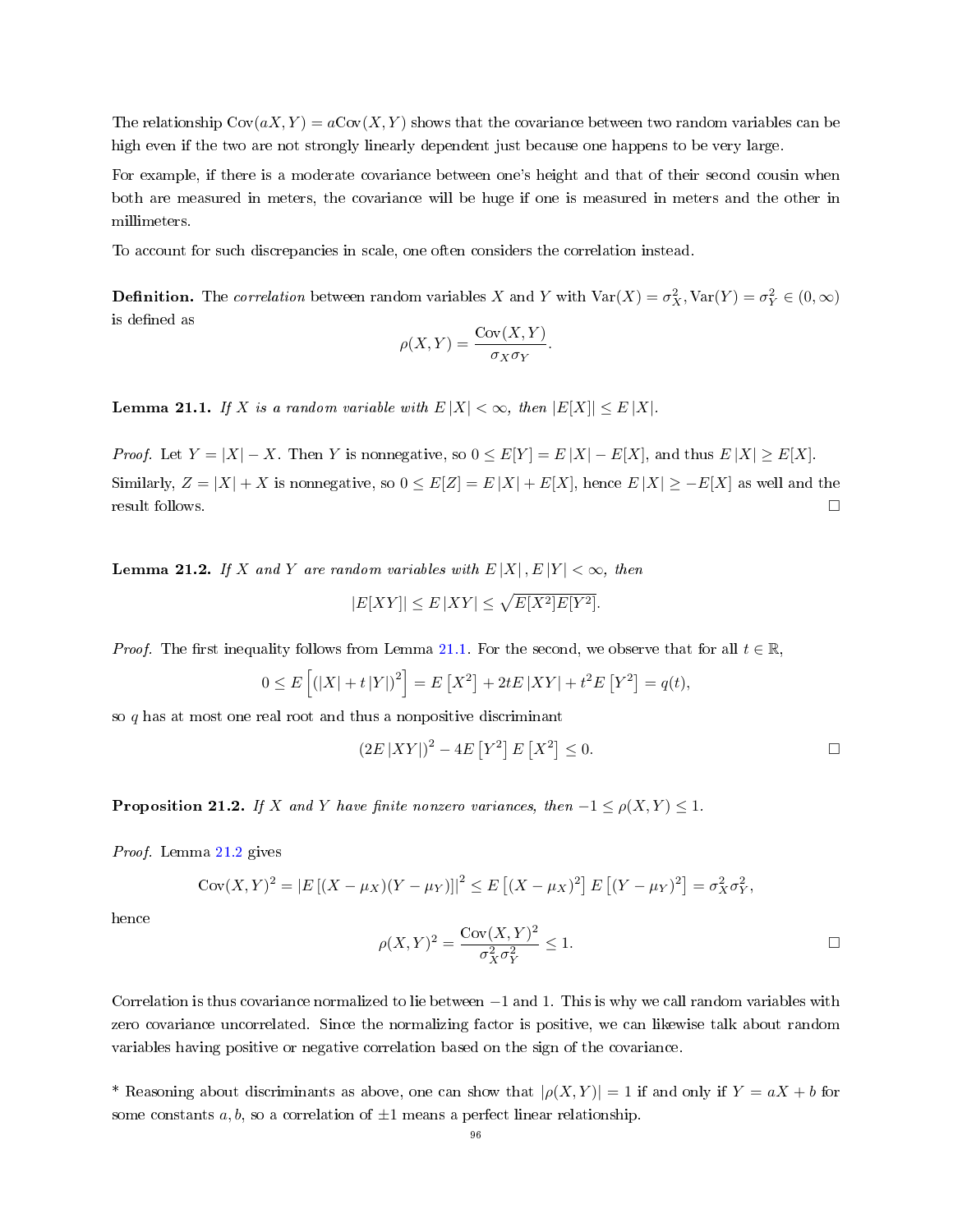**Example 21.3.** Let  $1_A$  and  $1_B$  be indicators for the events A and B. Then

$$
Cov(1_A, 1_B) = E[1_A 1_B] - E[1_A]E[1_B] = P(A \cap B) - P(A)P(B) = P(B) (P(A|B) - P(A)).
$$

Thus  $1_A$  and  $1_B$  are positively correlated if  $P(A|B) > P(A)$ , negatively correlated if  $P(A|B) < P(A)$ , and uncorrelated if  $A$  and  $B$  are independent.

In fact, for indicator random variables, independence and uncorrelatedness are synonymous.

It turns out that jointly normal random variables also have this property. (This is not true for normal random variables that are not jointly normal, though it is often mistakenly claimed to be.)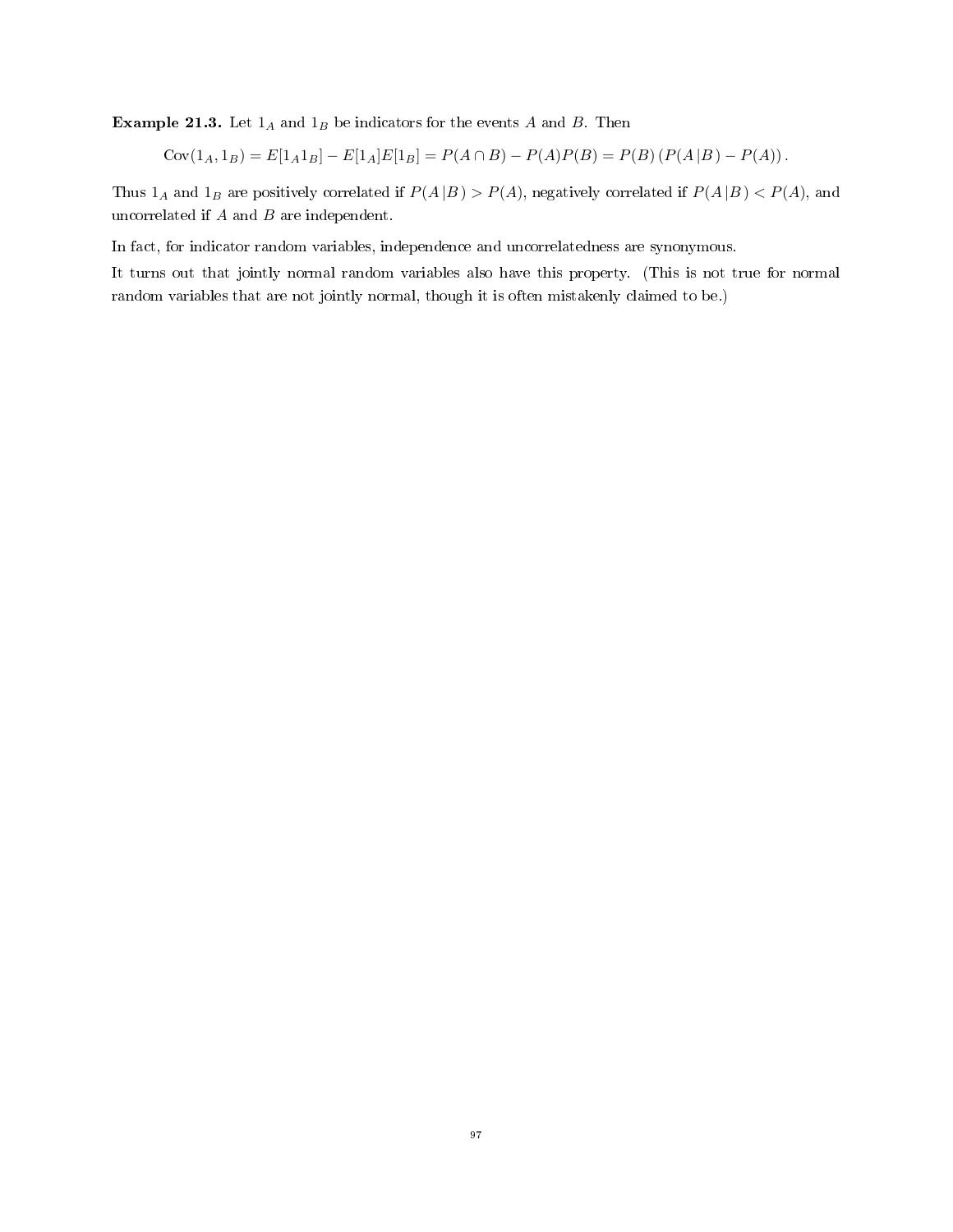# 22. CONDITIONAL EXPECTATION

Recall that if X and Y are discrete, then the conditional mass function for X given that  $Y = y$  is given by

$$
p_{X|Y}(x|y) = \frac{p_{X,Y}(x,y)}{p_Y(y)}
$$

provided that  $p_Y(y) > 0$ .

 $p_{X|Y}(\cdot | y)$  is clearly a p.m.f. for such y since  $p_{X,Y}, p_Y$  are nonnegative and

$$
\sum_{x} p_{X|Y}(x|y) = \frac{\sum_{x} p_{X,Y}(x,y)}{p_Y(y)} = \frac{p_Y(y)}{p_Y(y)} = 1.
$$

Accordingly, it makes sense to define the conditional expectation of X given that  $Y = y$  by

$$
E[X|Y=y] = \sum_{x} x p_{X|Y}(x|y).
$$

**Example 22.1.** Suppose X and Y are independent Binomial $(n, p)$  random variables. For  $m \leq 2n$ , what is  $E[X | X + Y = m]$ ?

We first observe that  $X + Y \sim Binomial(2n, p)$ . This can be derived analytically or by representing X and Y as sums of independent Bernoulli random variables. Accordingly, for any  $k \leq \min\{m, n\}$ ,

$$
P(X = k | X + Y = m) = \frac{P(X = k, Y = m - k)}{P(X + Y = m)} = \frac{\binom{n}{k} p^k (1 - p)^{n - k} \binom{n}{m - k} p^{m - k} (1 - p)^{n - m + k}}{\binom{2n}{m} p^m (1 - p)^{2n - m}}
$$

$$
= \frac{p^k p^{m - k}}{p^m} \cdot \frac{(1 - p)^{n - k} (1 - p)^{n - m + k}}{(1 - p)^{2n - m}} \cdot \frac{\binom{n}{k} \binom{n}{m - k}}{\binom{2n}{m}} = \frac{\binom{n}{k} \binom{n}{m - k}}{\binom{2n}{m}}.
$$

In other words, conditional on  $X + Y = m$ ,  $X \sim$  Hypergeometric $(2n, n, m)$ , and thus has mean  $\frac{mn}{2n} = \frac{m}{2}$  $\frac{n}{2}$ .

In exactly the same way, if X and Y are jointly continuous and  $f_Y(y) > 0$ , then

$$
f_{X|Y}(x|y) = \frac{f_{X,Y}(x,y)}{f_Y(y)}
$$

is a density function since it is nonnegative and

$$
\int_{-\infty}^{\infty} f_{X|Y}(x|y) dx = \int_{-\infty}^{\infty} \frac{f_{X,Y}(x,y)}{f_Y(y)} dx = \frac{f_Y(y)}{f_Y(y)} = 1.
$$

Thus we can define the *conditional expectation* of X given that  $Y = y$  as

$$
E[X|Y=y] = \int_{-\infty}^{\infty} x f_{X|Y}(x|y) dx.
$$

Since  $p_{X|Y}$  and  $f_{X|Y}$ , are mass functions and densities in the usual sense, all the familiar results about expectations apply.

For example, if  $(X, Y)$  is continuous, then  $E[g(X)|Y=y] = \int_{-\infty}^{\infty} g(x) f_{X|Y}(x|y) dx$  for suitable g.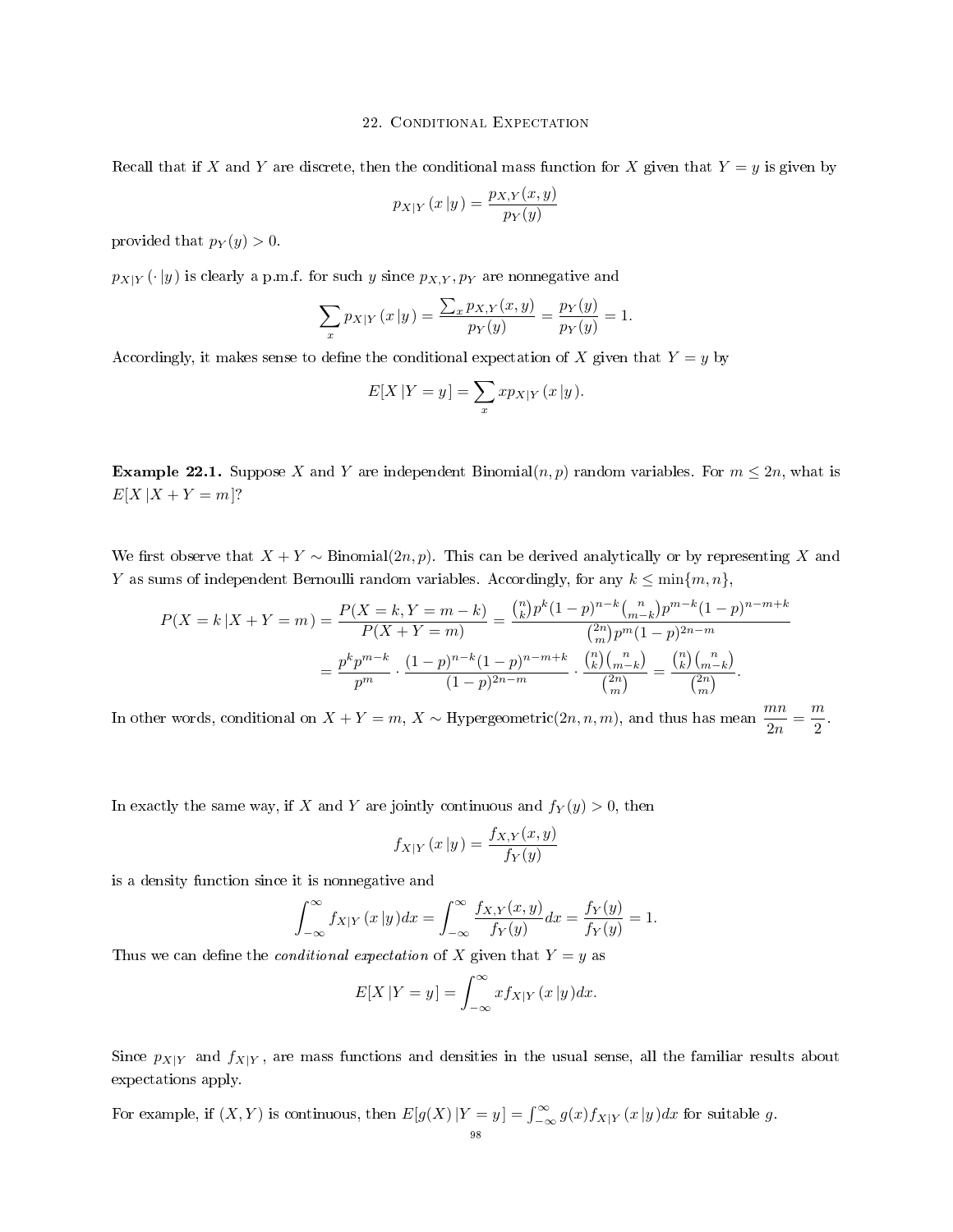**Example 22.2.** Suppose that the joint density of  $X$  and  $Y$  is given by

$$
f_{X,Y}(x,y) = \frac{e^{-y}}{y} 1\{0 < x < y < \infty\}.
$$

What is  $E[X^3 | Y = y]$ ?

The marginal density of Y is

$$
f_Y(y) = \int_{-\infty}^{\infty} f_{X,Y}(x, y) dx = \int_0^y \frac{e^{-y}}{y} dx = e^{-y}, \quad y > 0,
$$

so

$$
f_{X|Y}(x|y) = \frac{f_{X,Y}(x,y)}{f_Y(y)} = \frac{1}{y}1_{(0,y)}(x).
$$

In other words, conditional on  $Y = y$ ,  $X \sim \text{Unif}(0, y)$ .

Even without this observation, we can compute,

$$
E[X^3 | Y = y] = \int_{-\infty}^{\infty} x^3 f_{X|Y}(x|y) dx = \int_0^y \frac{x^3}{y} dx = \frac{x^4}{4y} \Big|_{x=0}^y = \frac{y^3}{4}.
$$

It is useful (and actually less problematic from a theoretical standpoint) to think of conditional expectation as a random variable:

$$
E[X | Y] = h(Y), \quad h(y) = E[X | Y = y].
$$

That is,  $E[X|Y](\omega)$  is the random variable which is equal to  $E[X|Y=y]$  whenever  $Y(\omega)=y$ .

With this perspective, we can sometimes simplify computations of ordinary expectation by using conditional expectations as an intermediary.

Specifically, we have the law of total expectation

<span id="page-98-0"></span>Proposition 22.1.  $E[X] = E[E[X|Y]]$ 

We will not prove this in general, but include the argument in the discrete case to illustrate the meaning:

*Proof.* If  $X$  and  $Y$  are discrete, we have

$$
E\left[E[X|Y]\right] = \sum_{y} E[X|Y=y]P(Y=y)
$$
  
= 
$$
\sum_{y} \left(\sum_{x} x \frac{P(X=x, Y=y)}{P(Y=y)}\right) P(Y=y)
$$
  
= 
$$
\sum_{y} \sum_{x} x P(X=x, Y=y)
$$
  
= 
$$
\sum_{x} x \sum_{y} P(X=x, Y=y) = \sum_{x} x P(X=x) = E[X].
$$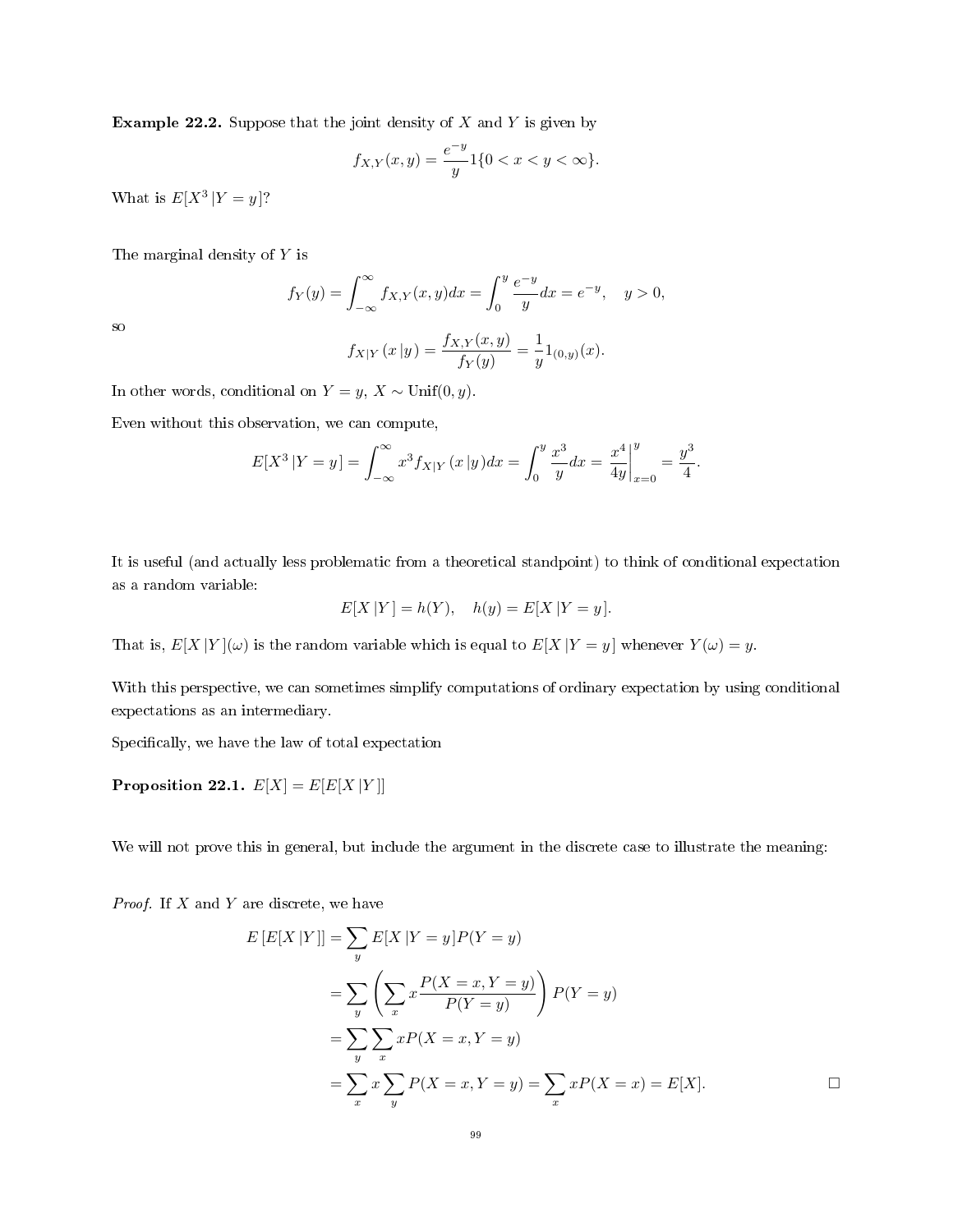**Example 22.3.** Suppose that  $X_1, X_2, ...$  are i.i.d. random variables with finite mean, and that N is an N-valued random variable with finite mean which is independent of the  $X_i$ 's. What can we say about the random sum  $\sum_{n=1}^{N}$  $X_i?$ 

Let  $S = \sum_{i=1}^{N} X_i$ . By Proposition [22.1](#page-98-0) and the independence assumptions, we have

 $i=1$ 

$$
E[S] = E [E[S|N]] = \sum_{n=1}^{\infty} E[S|N=n]P(N=n)
$$
  
= 
$$
\sum_{n=1}^{\infty} E\left[\sum_{i=1}^{n} X_i | N=n\right] P(N=n)
$$
  
= 
$$
\sum_{n=1}^{\infty} E\left[\sum_{i=1}^{n} X_i\right] P(N=n)
$$
  
= 
$$
\sum_{n=1}^{\infty} nE[X_1]P(N=n)
$$
  
= 
$$
E[X_1] \sum_{n=1}^{\infty} nP(N=n) = E[X_1]E[N].
$$

In a similar manner, assuming that  $X_1$  and N have finite variance, one can compute  $E[S^2]$  and thus  $Var(S)$ . The computation is fairly tedious, so we just state the result:

$$
\operatorname{Var}\left(\sum_{i=1}^{N} X_i\right) = E[N]\operatorname{Var}(X_1) + E[X_1^2]\operatorname{Var}(N).
$$

Since probabilities can be expressed as expectations of indicators via  $P(A) = E[1_A]$ , we can define the conditional probability of A given Y as the random variable  $P(A|Y) = E[1_A|Y]$ .

Proposition [22.1](#page-98-0) then implies the law of total probability

$$
P(A) = E\left[P(A|Y)\right].
$$

When Y is discrete, this says that  $P(A) = \sum_{y} P(A | Y = y) P(Y = y)$ .

Of course,  $P(A|Y=y)P(Y=y) = P(A,Y=y)$ , so all we are really doing is partitioning the event A according to the value of  $Y$ .

**Example 22.4.** Suppose that you wish to hire the best of n candidates for a particular job. However, immediately after each interview you must decide whether you will hire that candidate or move on to the next interview. Once rejected, a candidate cannot be recalled. (Often this problem is stated in terms of proposing marriage after a series of dates. Spurned suitors will not accept later proposals.) When making a decision, your only information is the relative rankings of the candidates you have seen thus far. Assuming that the candidates can be ranked from best to worst and all n! interview orders are equally likely, is there a strategy that gives a high probability of hiring the best candidate?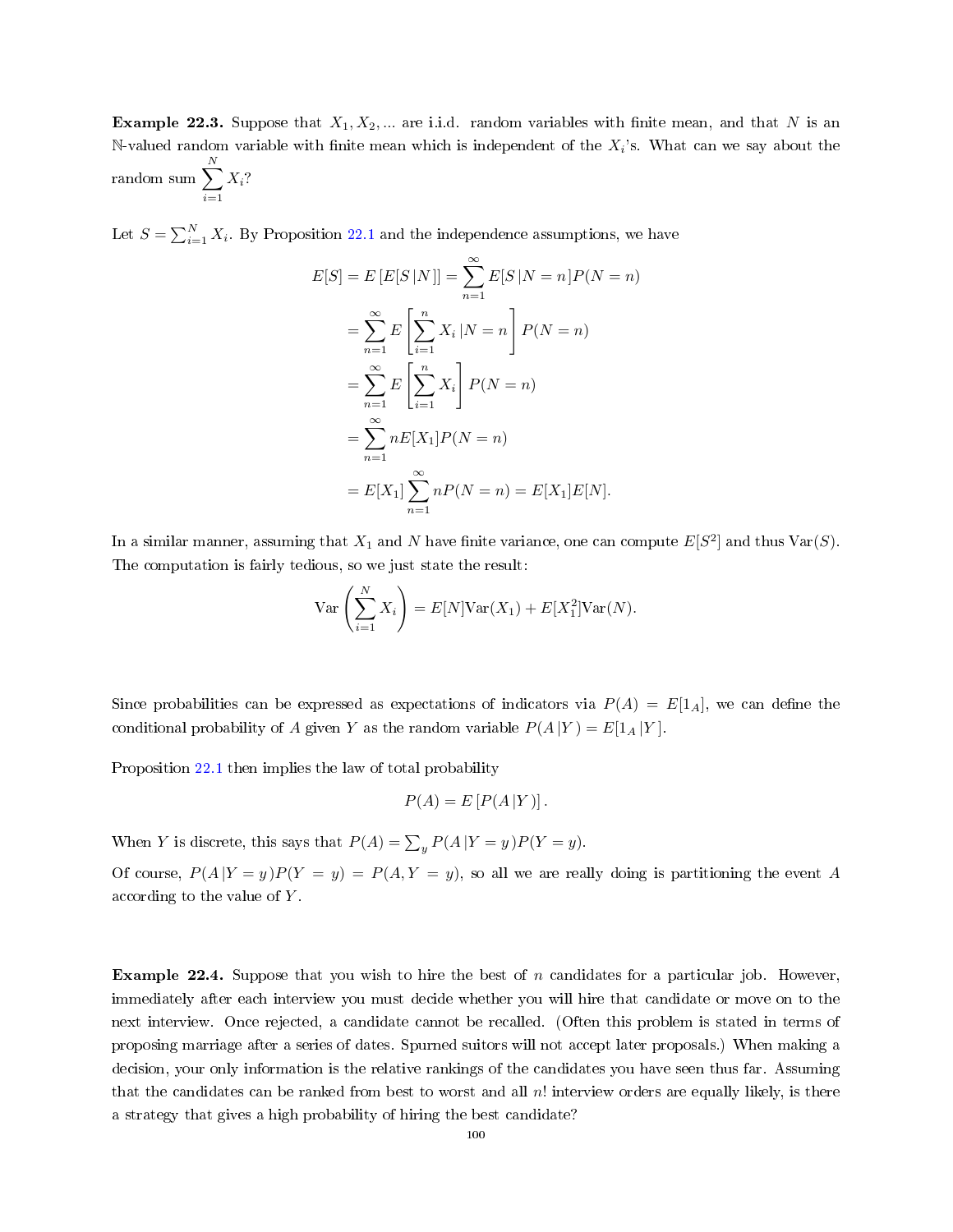It turns out that the following strategy does a surprisingly good job:

For some fixed  $1 \leq k \leq n$ , reject the first k candidates and then choose the first candidate who is better than all those seen before.

Let X be the position of the best candidate (so X is uniformly distributed on  $\{1, ..., n\}$ ) and let  $B_k$  be the event that the best candidate is hired.

Then,

$$
P(B_k) = \sum_{i=1}^{n} P(B_k | X = i) P(X = i) = \frac{1}{n} \sum_{i=1}^{n} P(B_k | X = i).
$$

If  $i \leq k$ , then  $P(B_k | X = i) = 0$  since the first k candidates are automatically rejected.

If  $i > k$ , then the best candidate is selected if the best of the first  $i - 1$  candidates was one of the first k.

Since the relative orderings of the first  $i - 1$  candidates are equiprobable given that  $X = i$ , we have

$$
P(\text{candidate } j \text{ is best of first } i - 1 | X = i) = \frac{1}{i - 1}
$$

for all  $1 \leq j \leq i-1$ .

Accordingly, for  $i > k$ ,

$$
P(B_k | X = i) = P \text{ (best of first } i - 1 \text{ is among first } k | X = i) = \frac{k}{i - 1}
$$

.

Thus the probability of choosing the best candidate is

$$
P(B_k) = \frac{1}{n} \sum_{i=1}^{n} P(B_k | X = i) = \frac{1}{n} \sum_{i=k+1}^{n} \frac{k}{i-1}
$$
  
= 
$$
\frac{k}{n} \sum_{i=k}^{n-1} \frac{1}{i} \approx \frac{k}{n} \int_{k}^{n} \frac{dx}{x} = \frac{k}{n} \log\left(\frac{n}{k}\right).
$$

(The integral is approximated by the left Riemann sum for a partition of  $[k, n]$  into intervals of length 1. We could get a lower bound by viewing it as a right Riemann sum for the integral from  $k - 1$  to  $n - 1$ , but the answer wouldn't be quite as elegant...)

To find the optimal k, we differentiate  $g(x) = \frac{x}{n} \log\left(\frac{n}{x}\right)$  and solve

$$
0 = g'(x) = \frac{1}{n} \log\left(\frac{n}{x}\right) + \frac{x}{n} \left(-\frac{n}{x^2}\right) \frac{x}{n} = \frac{1}{n} \left(\log\left(\frac{n}{x}\right) - 1\right)
$$

to get  $x = \frac{n}{x}$  $\frac{h}{e}$ . (This is a maximum since  $g'(x) = \frac{1}{n} (\log(n) - \log(x) - 1)$  is clearly decreasing in x.)

Taking k to be the nearest integer to  $\frac{n}{e}$  shows that our probability of choosing the best candidate is approximately

$$
\frac{\frac{n}{e}}{n}\log\left(\frac{n}{\frac{n}{e}}\right) = \frac{1}{e} \approx 0.368.
$$

To recap, if we reject the first  $\left[\frac{n}{e}\right]$  candidates and then hire the first who is better than those previously interviewed, then we will select the top candidate about 37% of the time. Note that this result does not depend on the size of  $n$  (except for the accuracy of the approximation used in the argument).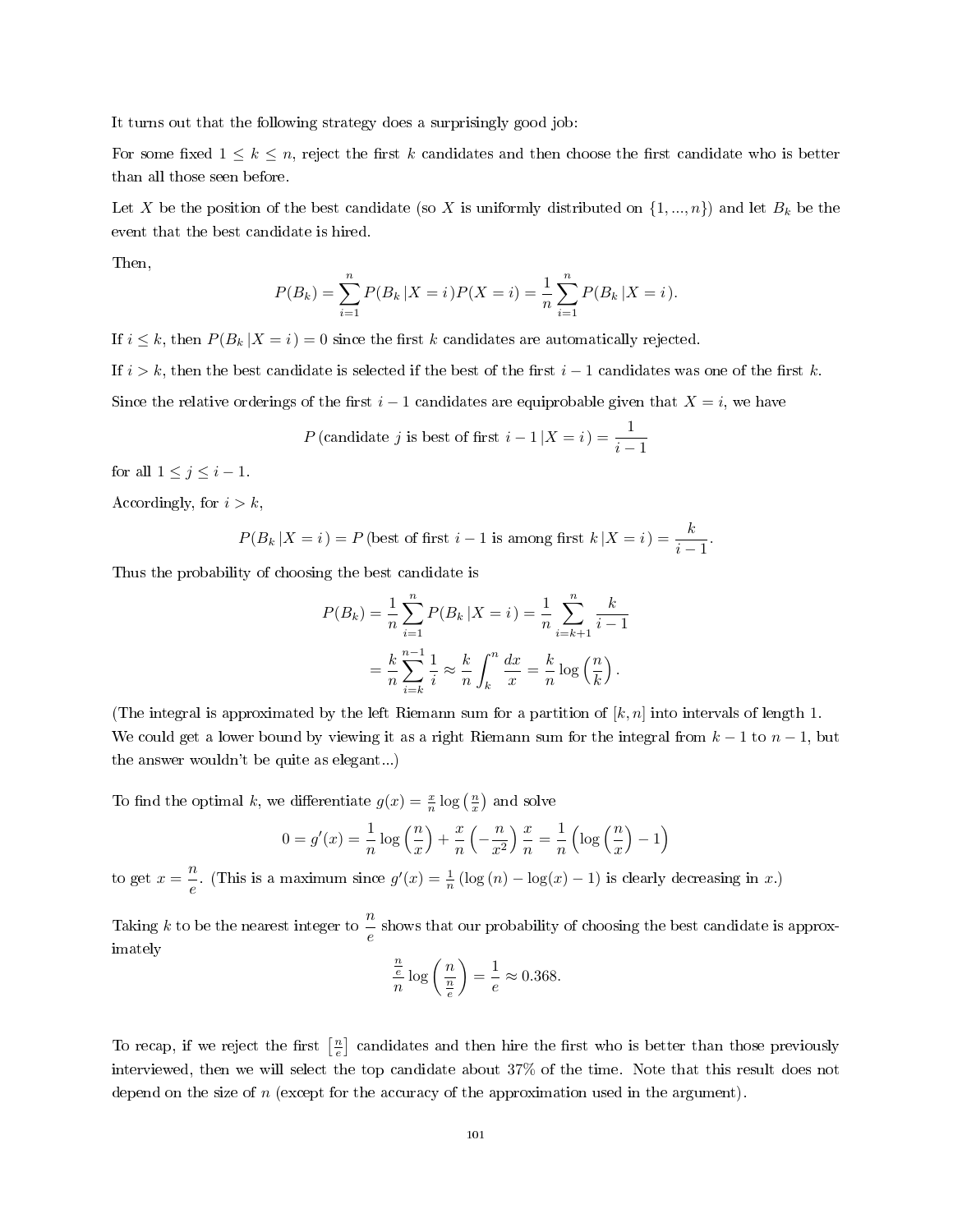**Example 22.5.** Suppose X and Y are independent with densities  $f_X$  and  $f_Y$ . By conditioning on the value of  $Y$ , we obtain

$$
P(X < Y) = \int_{-\infty}^{\infty} P(X < Y | Y = y) f_Y(y) dy
$$
  
= 
$$
\int_{-\infty}^{\infty} P(X < y | Y = y) f_Y(y) dy
$$
  
= 
$$
\int_{-\infty}^{\infty} P(X < y) f_Y(y) dy
$$
  
= 
$$
\int_{-\infty}^{\infty} F_X(y) f_Y(y) dy
$$

where  $F_X(y) = \int_{-\infty}^{y} f_X(x) dx$ .

Of course this can also be obtained by

$$
P(X < Y) = \iint_{x < y} f_{X,Y}(x, y) dx dy = \int_{-\infty}^{\infty} \int_{-\infty}^{y} f_X(x) f_Y(y) dx dy
$$
  
= 
$$
\int_{-\infty}^{\infty} f_Y(y) \left( \int_{-\infty}^{y} f_X(x) dx \right) dy = \int_{-\infty}^{\infty} F_X(y) f_Y(y) dy.
$$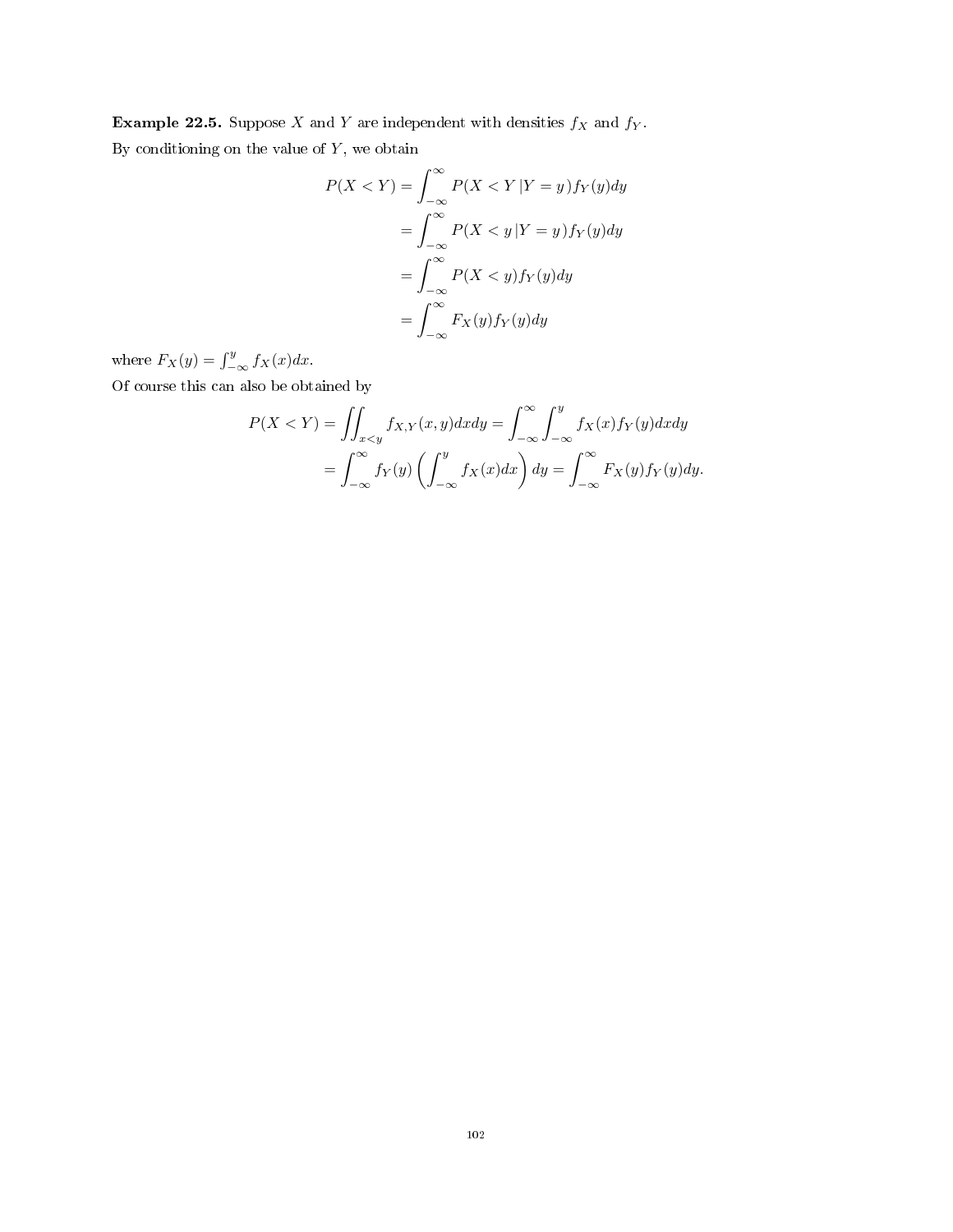#### 23. Laws of Large Numbers

For the remainder of the course, we will concentrate on asymptotic properties of sums of i.i.d. random variables.

Our first set of results are the weak and strong laws of large numbers, which show that the sample mean  $\frac{1}{n}\sum_{i=1}^n X_i$  converges (in various senses) to the population mean  $E[X_1]$  as  $n \to \infty$ . These give support to the interpretation of probabilities representing long term relative frequencies:

Suppose that a sequence of independent trials is performed, and let  $X_i$  be the indicator that the event A occurred in trial *i*. Then  $S_n = \sum_{i=1}^n X_i$  is the number of times that A occurred in the first *n* trials, and the laws of large numbers show that the frequency with which A occurs,  $\frac{1}{n}S_n$ , converges to  $E[X_1] = P(A)$ .

(The weak law says that  $\frac{1}{n}S_n$  will be close to  $P(A)$  with high probability for large n, and the strong law says that almost all particular realizations of this sequence of experiments will result in an empirical probability which is close to  $P(A)$  for large n.)

We begin with some useful results on tail probabilities called *Chebychev bounds*.

<span id="page-102-0"></span>**Theorem 23.1.** Suppose that X is a nonnegative random variable. Then for any  $a > 0$ ,

$$
P(X \ge a) \le \frac{E[X]}{a}.
$$

*Proof.* Let  $I = 1\{X \ge a\}$ . Then  $\frac{X}{a} \ge I$ , so

$$
P(X \ge a) = E[I] \le \frac{E[X]}{a}.
$$

**Corollary 23.1.** Suppose that X is a random variable with finite mean  $\mu = E[X]$  and variance  $\sigma^2 = E[(X - \mu)^2]$ . Then for any  $a > 0$ ,

$$
P(|X - \mu| \ge a) \le \frac{\sigma^2}{a^2}.
$$

*Proof.* Since  $(X - \mu)^2$  is a nonnegative random variable, Theorem [23.1](#page-102-0) gives

$$
P(|X - \mu| \ge a) = P\left((X - \mu)^2 \ge a^2\right) \le \frac{E\left[(X - \mu)^2\right]}{a^2} = \frac{\sigma^2}{a^2}.
$$

The preceding results allow us to control the probability that a random variable with finite mean is large and that a random variable with finite variance is far from its mean.

In many cases, the tails decay much quicker than the polynomial rate given by Chebychev bounds. For example, if  $Z \sim \mathcal{N}(0, 1)$ , then

$$
P(|Z| > a) = \frac{2}{\sqrt{2\pi}} \int_{a}^{\infty} e^{-\frac{x^{2}}{2}} dx \le \frac{2}{\sqrt{2\pi}} \int_{a}^{\infty} \frac{x}{a} e^{-\frac{x^{2}}{2}} dx
$$
  
=  $\sqrt{\frac{2}{\pi a^{2}}} \int_{a}^{\infty} x e^{-\frac{x^{2}}{2}} dx = \sqrt{\frac{2}{\pi a^{2}}} \int_{\frac{a^{2}}{2}}^{\infty} e^{-u} du = \sqrt{\frac{2}{\pi a^{2}}} e^{-\frac{a^{2}}{2}}.$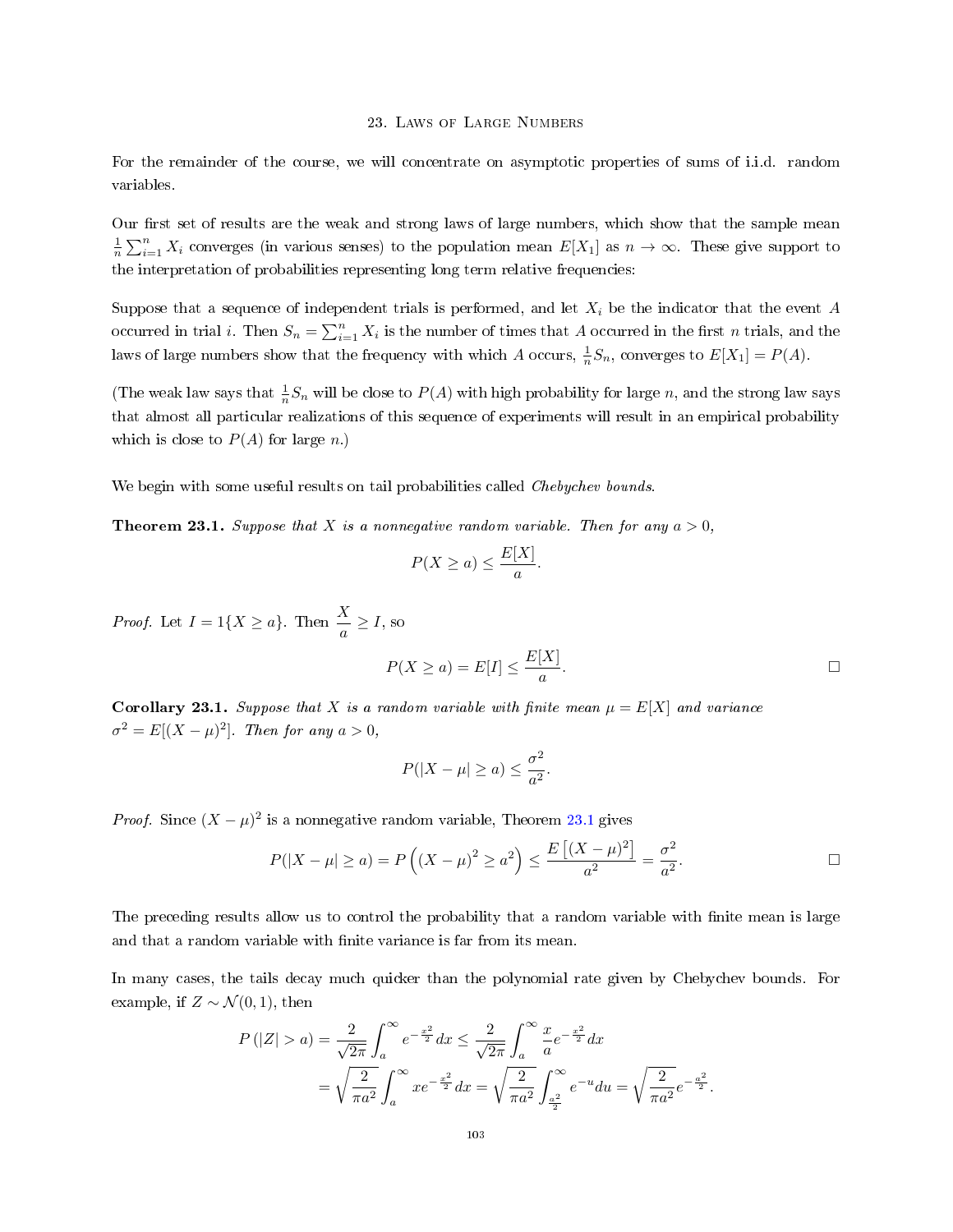On the other hand, if X has p.m.f.  $p(1) = p(-1) = \frac{1}{2k}$  and  $p(0) = 1 - \frac{1}{k}$ , then  $E[X] = 0$  and  $Var(X) = E[X^2] = \frac{1}{k}$ , so

$$
P(|X - E[X]| \ge 1) = P(X = \pm 1) = \frac{1}{k} = \frac{\text{Var}(X)}{1^2},
$$

hence there are infinitely many examples where Chebychev is sharp.

**Definition.** A sequence of random variables  $X_1, X_2, \ldots$  is said to *converge in probability* to X if for every  $\varepsilon > 0$ ,

$$
\lim_{n \to \infty} P(|X_n - X| > \varepsilon) = 0.
$$

In this case, we write  $X_n \to_p X$ .

In words,  $X_n \to_p X$  if the probability that  $X_n$  differs from X by any given amount can be made arbitrarily small by choosing  $n$  sufficiently large.

The weak law of large numbers says that under very general conditions, the arithmetic mean of i.i.d. random variables,  $\frac{1}{n} \sum_{i=1}^{n} X_i$ , converges in probability to their common expectation,  $E[X_1]$ .

<span id="page-103-0"></span>**Theorem 23.2.** Suppose that  $X_1, X_2, ...$  are i.i.d. with  $E|X_1| < \infty$ . Then  $\frac{1}{n}$  $\sum_{n=1}^{\infty}$  $i=1$  $X_i \rightarrow_p E[X_1].$ 

We will not prove Theorem [23.2](#page-103-0) in its full strength, but we can show that the sample mean converges to  $\mu = E[X_1]$  in probability if we tack on the small additional assumption that  $\sigma^2 = \text{Var}(X_1) < \infty$ . In this case, we can weaken the i.i.d. assumption as well.

**Theorem 23.3.** Suppose that  $X_1, X_2, ...$  are pairwise uncorrelated random variables with common mean  $\mu = E[X_i]$  and uniformly bounded variances  $\text{Var}(X_i) \leq \sigma^2 < \infty$ . Then  $\frac{1}{n}$  $\sum_{n=1}^{\infty}$  $i=1$  $X_i \rightarrow_p \mu$ .

Proof. By linearity,

$$
E\left[\frac{1}{n}\sum_{i=1}^{n}X_{i}\right] = \frac{1}{n}\sum_{i=1}^{n}E[X_{i}] = \frac{1}{n}\cdot n\mu = \mu
$$

and by uncorrelatedness,

$$
\operatorname{Var}\left(\frac{1}{n}\sum_{i=1}^n X_i\right) = \frac{1}{n^2}\sum_{i=1}^n \operatorname{Var}(X_i) \le \frac{1}{n^2} \cdot n\sigma^2 = \frac{\sigma^2}{n}.
$$

Thus for any  $\varepsilon > 0$ , Chebychev gives

$$
P\left(\left|\frac{1}{n}\sum_{i=1}^{n}X_{i}-\mu\right|\geq\varepsilon\right)\leq\frac{\text{Var}\left(\frac{1}{n}\sum_{i=1}^{n}X_{i}\right)}{\varepsilon^{2}}\leq\frac{\sigma^{2}}{n\varepsilon^{2}}\to 0\text{ as }n\to\infty.\qquad \Box
$$

The reason for the "weak" in the WLLN is that convergence in probability is a relatively weak mode of convergence.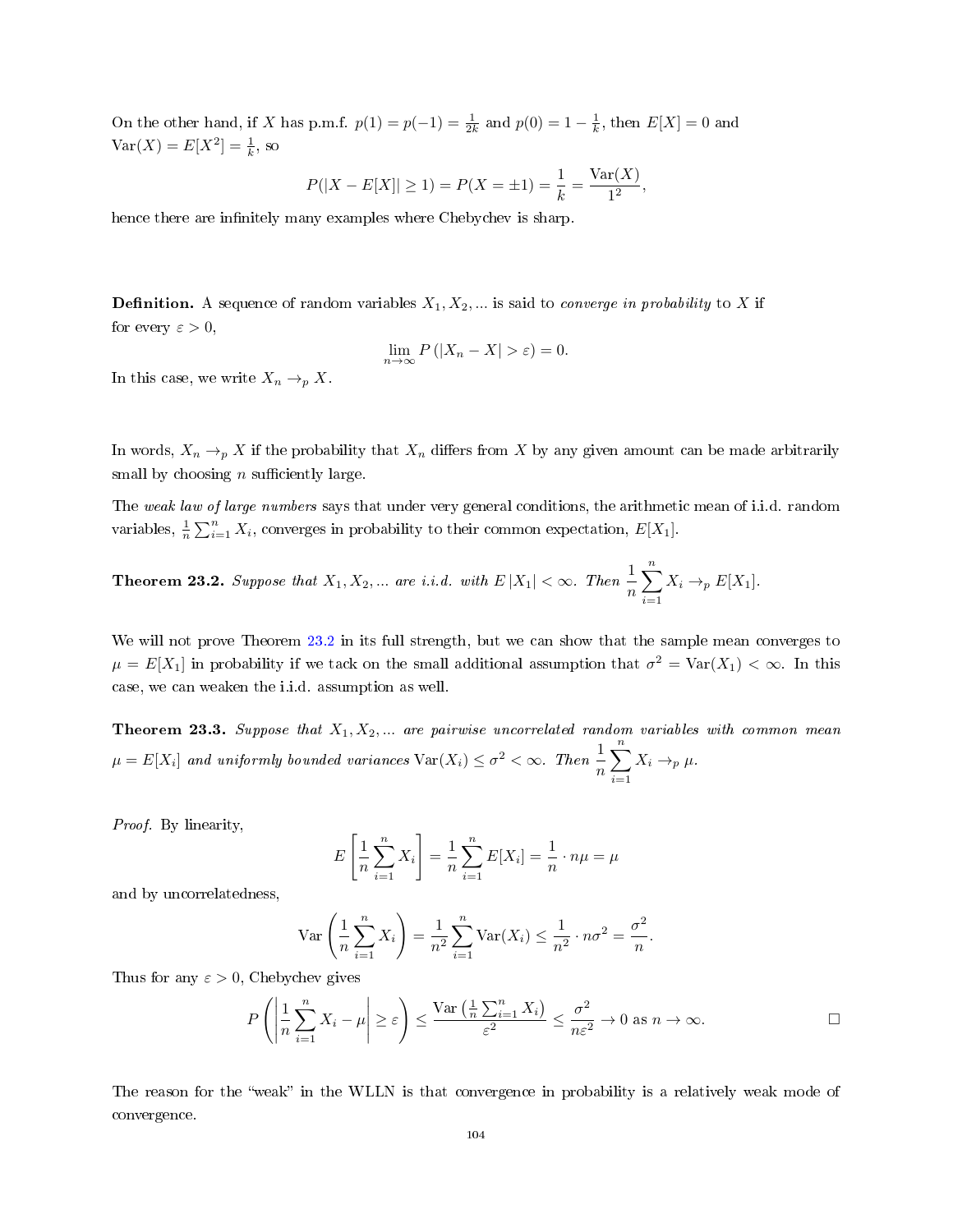**Definition.** We say that a sequence of random variables  $X_1, X_2, ...$  converges almost surely to X if for all  $\varepsilon > 0$ ,

$$
P\left(\lim_{n\to\infty}|X_n - X| > \varepsilon\right) = 0.
$$

In this case, we write  $X_n \to X$  a.s.

Thus almost sure convergence means that there is an  $E \subseteq \Omega$  with  $P(E) = 1$  such that  $\lim_{n \to \infty} X_n(\omega) = X(\omega)$ for all  $\omega \in E$ . (With probability 1,  $X_n$  converges pointwise to X.)

If  $X_n \to X$  a.s., then  $P(|X_n - X| > \varepsilon$  a finite number of times) = 1, but this is not necessarily true if  $X_n \to_p X$ . For convergence in probability, the outcomes which are mapped near their image under X may vary significantly for different values of  $n$ .

**Example 23.1.** Let P be the uniform distribution on  $(0, 1)$  and define

$$
X_1=1_{(0,\frac{1}{2})},\,X_2=1_{[\frac{1}{2},1)}\,X_3=1_{[0,\frac{1}{4})},\,X_4=1_{[\frac{1}{4},\frac{1}{2})},...,\,X_{2^n+k}=1_{(\frac{k}{2^n},\frac{k+1}{2^n}]},...
$$

Then  $X_n \to_p 0$  since for any  $\varepsilon \in (0,1)$ ,

$$
P(|X_{2^n+k}| > \varepsilon) = P\left(\left(\frac{k}{2^n}, \frac{k+1}{2^n}\right)\right) = \frac{1}{2^n} \to 0.
$$

However,  $X_n(\omega)$  does not converge to 0 (or anything else) for any  $\omega \in (0,1)$  since there are infinitely many values of n with  $X_n(\omega) = 1$  and infinitely many with  $X_n(\omega) = 0$ .

Conversely, it is not hard to show that almost sure convergence implies convergence in probability. Indeed, given any  $\varepsilon > 0$ , let  $A_n(\varepsilon) = \bigcup_{m \geq n} \{ |X_m - X| > \varepsilon \}$ . Then  $A_n(\varepsilon) \searrow A(\varepsilon) = \bigcap_{n=1}^{\infty} A_n(\varepsilon)$ . Since  $X_n(\omega) \to X$  for all  $\omega \in A(\varepsilon)$ ,  $X_n \to X$  a.s. implies that  $P(A) = 0$ .

Thus, by continuity from above, we have

$$
\lim_{n \to \infty} P(|X_n - X| > \varepsilon) \le \lim_{n \to \infty} P(A_n(\varepsilon)) = P(A(\varepsilon)) = 0,
$$

so almost sure convergence is strictly stronger than convergence in probability.

The strong law of large numbers is an upgrade of the WLLN to almost sure convergence.

**Theorem 23.4.** Suppose that 
$$
X_1, X_2, \ldots
$$
 are i.i.d. with  $E|X_1| < \infty$ . Then  $\frac{1}{n} \sum_{i=1}^n X_i \to E[X_1]$  a.s.

We will prove the SLLN under the additional assumption that the  $X_i$ 's have finite fourth moment.

To do so, we observe that  $X_n \to c$  a.s. if and only if for every  $\varepsilon > 0$ ,  $P(|X_n - c| > \varepsilon)$  i.o.) = 0.

This is because  $a_n \to a$  if and only if for every  $\varepsilon > 0$ ,  $|a_n - a| > \varepsilon$  for only finitely many n, and

$$
\{|X_n - c| > \varepsilon \text{ i.o.}\} = \{|X_n - c| > \varepsilon \text{ for only finitely many } n\}^C.
$$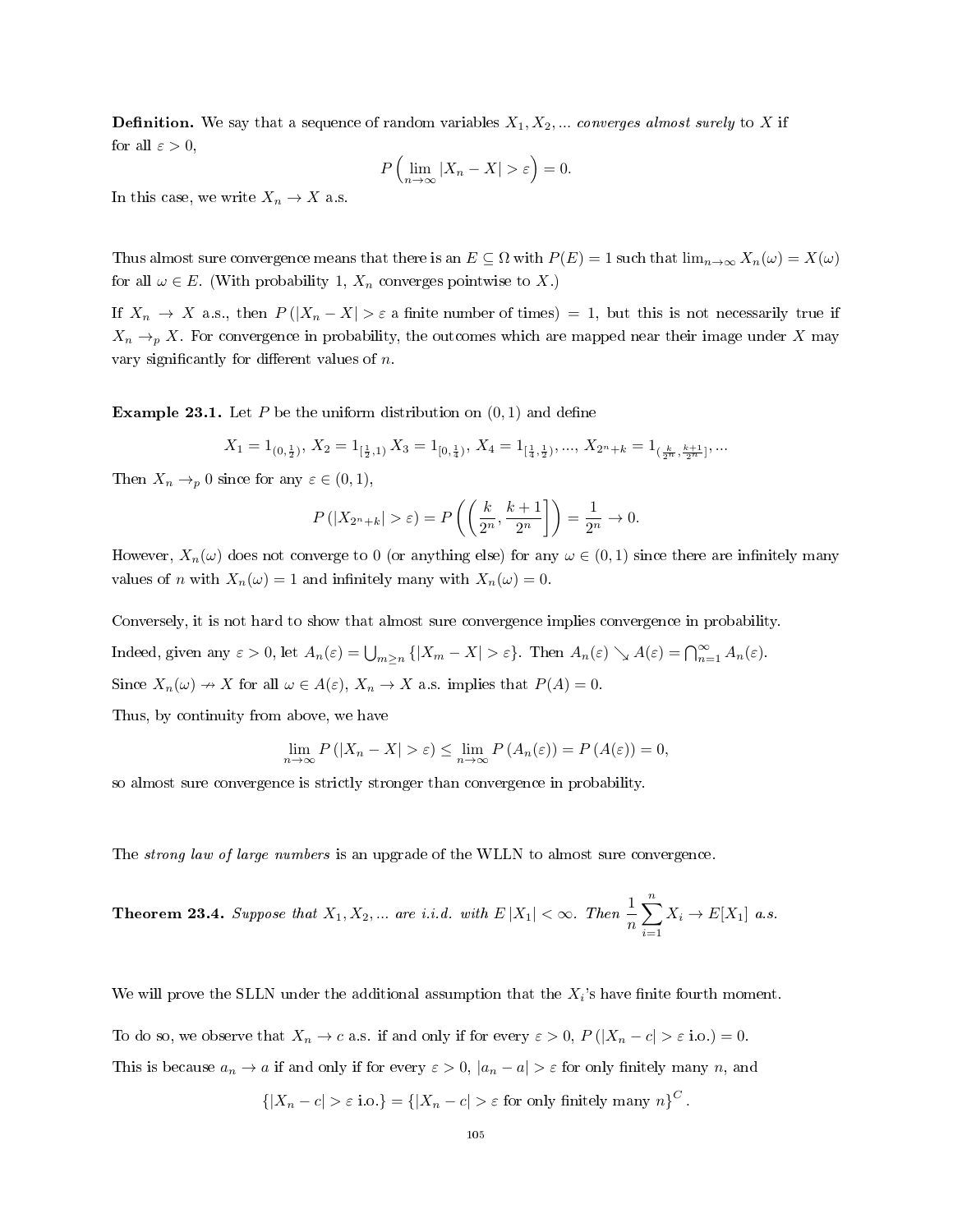When phrased in this language, we are reminded of the first Borel-Cantelli Lemma, which we proved as Proposition [6.4:](#page-23-0)

**Proposition.** Let  $A_1, A_2, ...$  be a sequence of events. If  $\sum_{n=1}^{\infty} P(A_n) < \infty$ , then  $P(A_n \text{ i.o.}) = 0$ .

Thus to prove that  $X_n \to c$  a.s., it suffices to show that for every  $\varepsilon > 0$ ,  $\sum_{n=1}^{\infty} P(|X_n - c| > \varepsilon) < \infty$ .

**Theorem 23.5.** Suppose that  $X_1, X_2, ...$  are i.i.d. with  $E\left[X_1^4\right] < \infty$ . Then  $\frac{1}{n}$  $\sum_{n=1}^{\infty}$  $i=1$  $X_i \to E[X_1]$  a.s.

*Proof.* By taking  $Y_i = X_i - E[X_1]$ , we may suppose without loss of generality that  $E[X_i] = 0$ .

Writing  $S_n = \sum_{i=1}^n X_i$ , we have

$$
E[S_n^4] = E\left[\left(\sum_{i=1}^n X_i\right)\left(\sum_{j=1}^n X_j\right)\left(\sum_{k=1}^n X_k\right)\left(\sum_{l=1}^n X_l\right)\right] = \sum_{i,j,k,l} E\left[X_i X_j X_k X_l\right].
$$

Since  $E[X_i] = 0$ , independence implies that all terms of the form  $E[X_i X_j^3]$ ,  $E[X_i X_j X_k^2]$ , and  $E[X_i X_j X_k X_l]$ with i, j, k, l distinct are zero (as the expectation of the product is the product of the expectations).

Thus we only need to consider the n terms of the form  $E[X_i^4]$  and the  $3n(n-1)$  terms of the form  $E[X_i^2 X_j^2]$  (determined by the  $\binom{n}{2}$  ways of picking the indices and the  $\binom{4}{2}$  ways of picking which two of the four sums gave rise to the smaller index).

Now

$$
E[X_i^2 X_j^2] = E[X_i^2]E[X_j^2] = E[X_i^2]^2 \le E[X_i^4]
$$

(since  $0 \leq \text{Var}(X_i^2) = E[X_i^4] - E[X_i^2]^2$ ), so we have

$$
E[S_n^4] = \sum_{i,j,k,l} E[X_i X_j X_k X_l] = nE[X_1^4] + 3n(n-1)E[X_1^2 X_2^2] \le nE[X_1^4] + 3n(n-1)E[X_1^4] = Cn^2
$$

where  $C = 3E[X_1^4] < \infty$ .

Accordingly, Chebychev's inequality shows that

$$
P\left(\left|\frac{1}{n}S_n\right| > \varepsilon\right) = P\left(S_n^4 > n^4\varepsilon^4\right) \le \frac{E[S_n^4]}{n^4\varepsilon^4} \le \frac{C}{\varepsilon^4 n^2},
$$

$$
\sum_{n=1}^{\infty} P\left(\left|\frac{1}{n}S_n\right| > \varepsilon\right) \le \sum_{n=1}^{\infty} \frac{C}{n^2} < \infty
$$

so

and the result follows from Borel-Cantelli.

**Example 23.2.** Suppose that we wished to compute an integral of the form  $\int_a^b f(x)dx$  for an arbitrary function  $f$ . In general, there will not be a nice closed form solution, so one would have to use numerical approximations like the trapezoid rule. The strong law justifies an alternative approach known as *Monte* Carlo integration.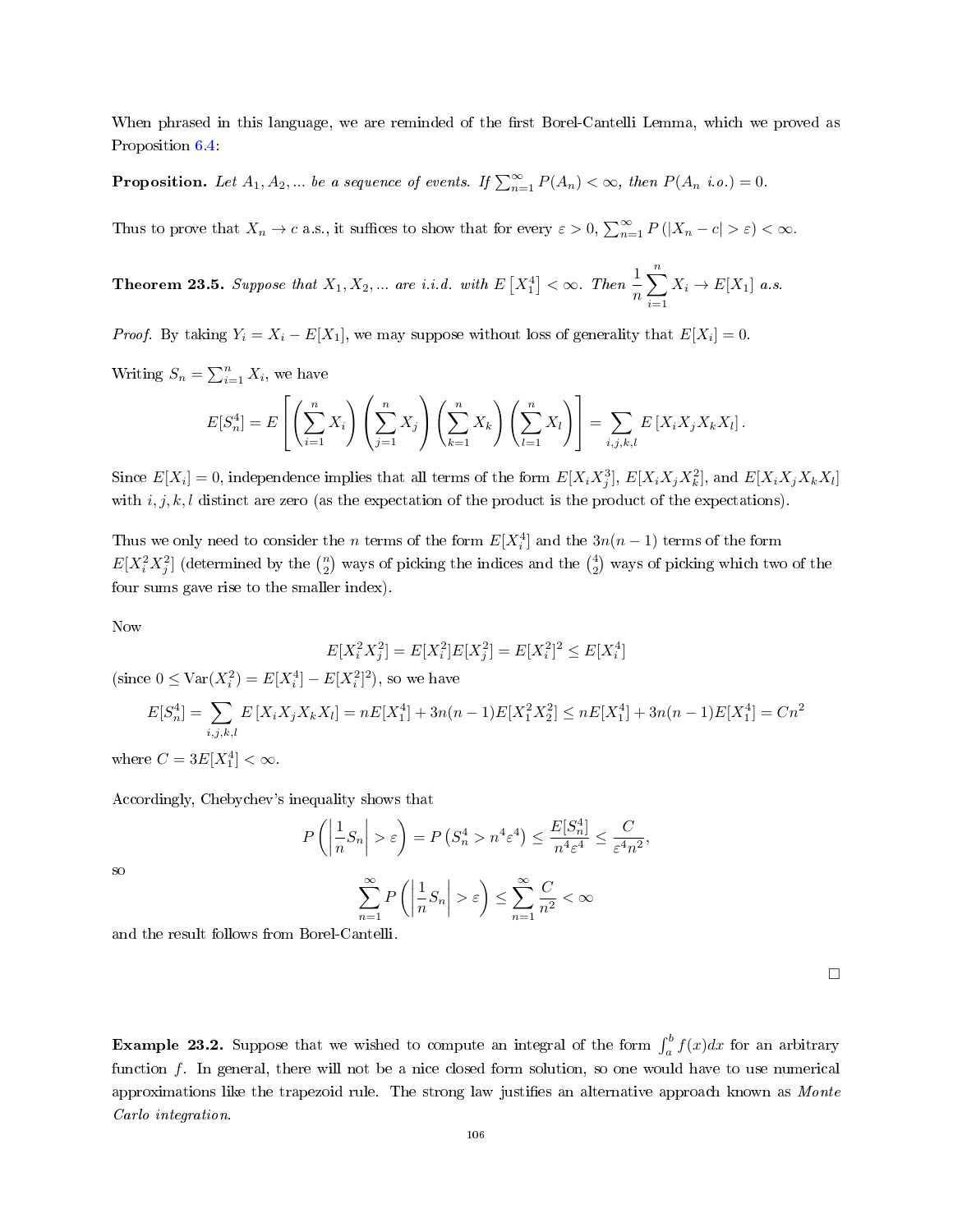First one generates a "random" sample,  $u_1, u_2, ..., u_n$ , from the  $U(0, 1)$  distribution using MATLAB or some such program.

Then set  $x_i = (b - a)u_i + a$  so that  $x_1, x_2, ..., x_n$  is a random sample from  $U(a, b)$ .

Finally, let  $y_i = f(x_i)$  and approximate the integral as  $\frac{b-a}{n} \sum_{i=1}^{n} y_i$ .

The reason this works is that if  $X_1, ..., X_n$  are i.i.d.  $U(a, b)$ , then  $f(X_1), ..., f(X_n)$  are i.i.d. with  $E[f(X_i)] = \frac{1}{b-a} \int_a^b f(x) dx$ .

The strong law of large numbers implies that  $\frac{1}{n} \sum_{i=1}^{n} f(X_i) \to E[f(X_1)]$  a.s., so

$$
\int_{a}^{b} f(x)dx = (b - a)E[f(X_1)] \approx \frac{b - a}{n} \sum_{i=1}^{n} f(X_i)
$$

for large  $n$ .

This technique is applicable for integrals over very arbitrary regions in any dimension provided that one can generate points uniformly over the domain of integration. Thus one often sees Monte Carlo methods in high dimensional integrals where there are fewer known numerical techniques.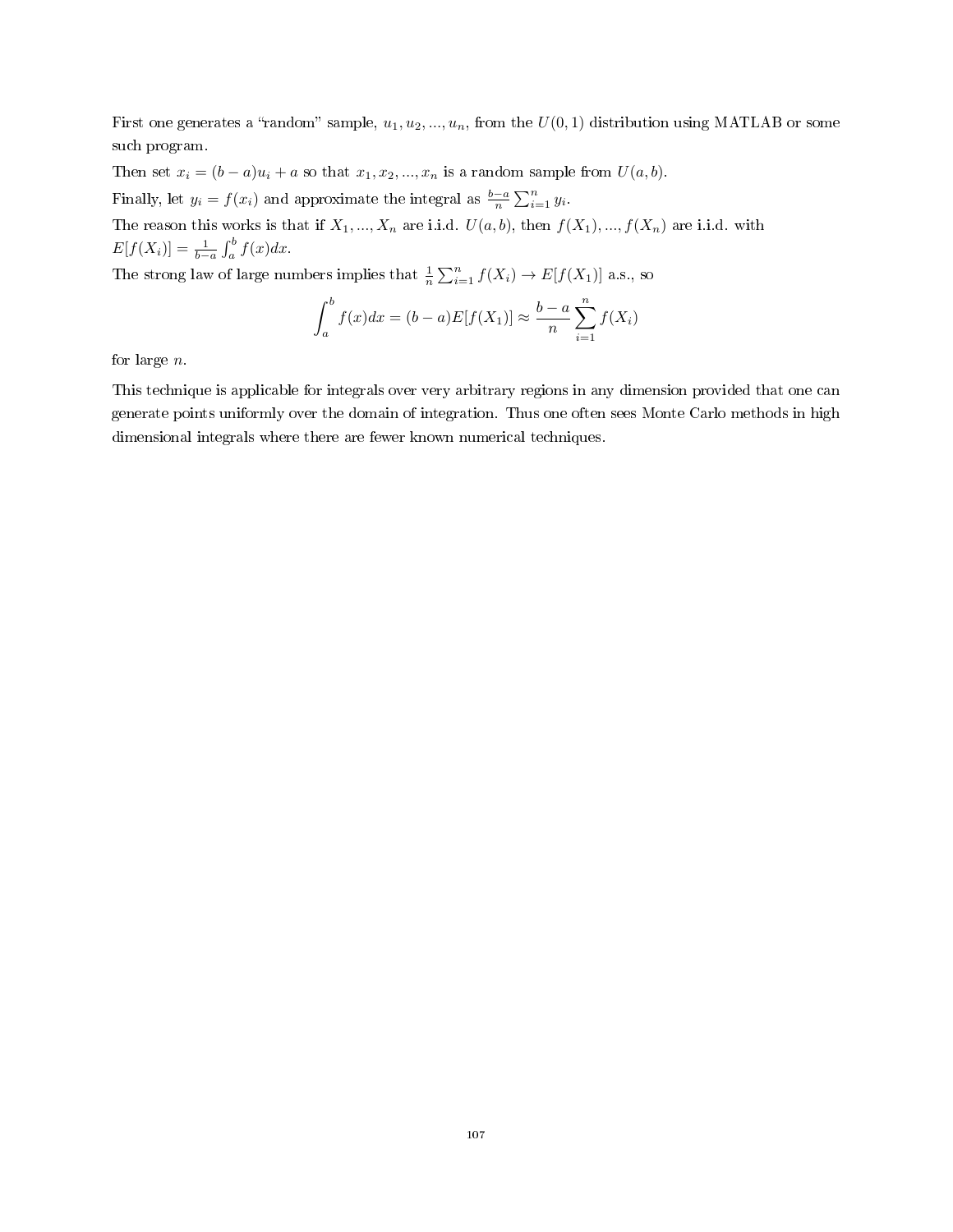### 24. MGFs and the CLT

We conclude the course with one of the crowning jewels of probability, the *central limit theorem*, which establishes the central role of the normal distribution in statistics.

**Theorem 24.1.** Let  $X_1, X_2, ...$  be i.i.d. random variables with mean  $\mu = E[X_1]$  and finite variance  $\sigma^2 = \text{Var}(X_1) \in (0, \infty)$ . Then for every  $x \in \mathbb{R}$ ,

$$
\lim_{n \to \infty} P\left(\frac{\sum_{i=1}^n X_i - n\mu}{\sigma\sqrt{n}} \le x\right) = \Phi(x) = \frac{1}{\sqrt{2\pi}} \int_{-\infty}^x e^{-\frac{t^2}{2}} dt.
$$

In words, the cumulative distribution function of  $R_n =$  $\sum_{i=1}^n X_i - n\mu$  $rac{1}{\sigma\sqrt{n}}\frac{n\mu}{n}$  =  $\frac{1}{n}\sum_{i=1}^n X_i - \mu$  $\frac{\sigma}{\sqrt{n}}$ converges pointwise to the standard normal c.d.f.

(We say that  $R_n$  converges in distribution to  $Z \sim \mathcal{N}(0, 1)$  and write  $R_n \Rightarrow Z$ .)

It is hard to overemphasize how amazing this result is. If you sum up a bunch of i.i.d. random variables from essentially any distribution, then you get a random variable whose distribution is approximately normal!

It is not possible to give an honest, self-contained proof of the CLT here, but we will give a sketch of the argument as an excuse to discuss moment generating functions.

**Definition.** The moment generating function of a random variable X is defined by  $M_X(t) = E[e^{tX}]$  for all  $t \in \mathbb{R}$  for which the expectation is finite.

One way to think about moment generating functions is that the Taylor series expansion for the exponential gives  $e^{tX} = \sum_{n=1}^{\infty} \frac{t^k}{n!}$  $k=0$  $\frac{k}{k!}X^k$  pointwise. Assuming that we can interchange expectation and summation (which

requires Fubini/Tonelli conditions) gives  $M_X(t) = E[e^{tX}] = \sum_{n=0}^{\infty}$  $k=0$  $\mu_k \frac{t^k}{1}$  $\frac{k^*}{k!}$  where  $\mu_k = E[X^k]$  is the  $k^{\text{th}}$  moment of X.

In a similar spirit, formally differentiating  $M_X(t) = E[e^{tX}]$  (which requires DCT conditions) gives  $M'_X(t) =$  $E[Xe^{tX}], M''_X(t) = E[X^2e^{tX}],$  and, in general,  $M_X^{(k)}(t) = E[X^k e^{tX}].$  Accordingly,  $M_X^{(k)}(0) = E[X^k] = \mu_k$ .

Example 24.1. Suppose that  $X \sim \text{Binom}(n, p)$ . Then

$$
M_X(t) = E[e^{tX}] = \sum_{k=0}^{n} {n \choose k} p^k (1-p)^{n-k} e^{kt} = \sum_{k=0}^{n} {n \choose k} (pe^t)^k (1-p)^{n-k} e^{kt} = [1-p+pe^t]^n.
$$

Note that  $M'_X(t) = n [1 - p + p e^t]^{n-1} p e^t$ , so  $E[X] = M'_X(0) = n [1 - p + p]^{n-1} p = np$ . Higher moments can be computed similarly.

Example 24.2. Suppose that  $X \sim \text{Poisson}(\lambda)$ . Then

$$
M_X(t) = \sum_{k=0}^{\infty} e^{-\lambda} \frac{\lambda^k}{k!} e^{kt} = e^{-\lambda} \sum_{k=0}^{\infty} \frac{(\lambda e^t)^k}{k!} = e^{-\lambda} e^{\lambda e^t} = e^{\lambda (e^t - 1)}.
$$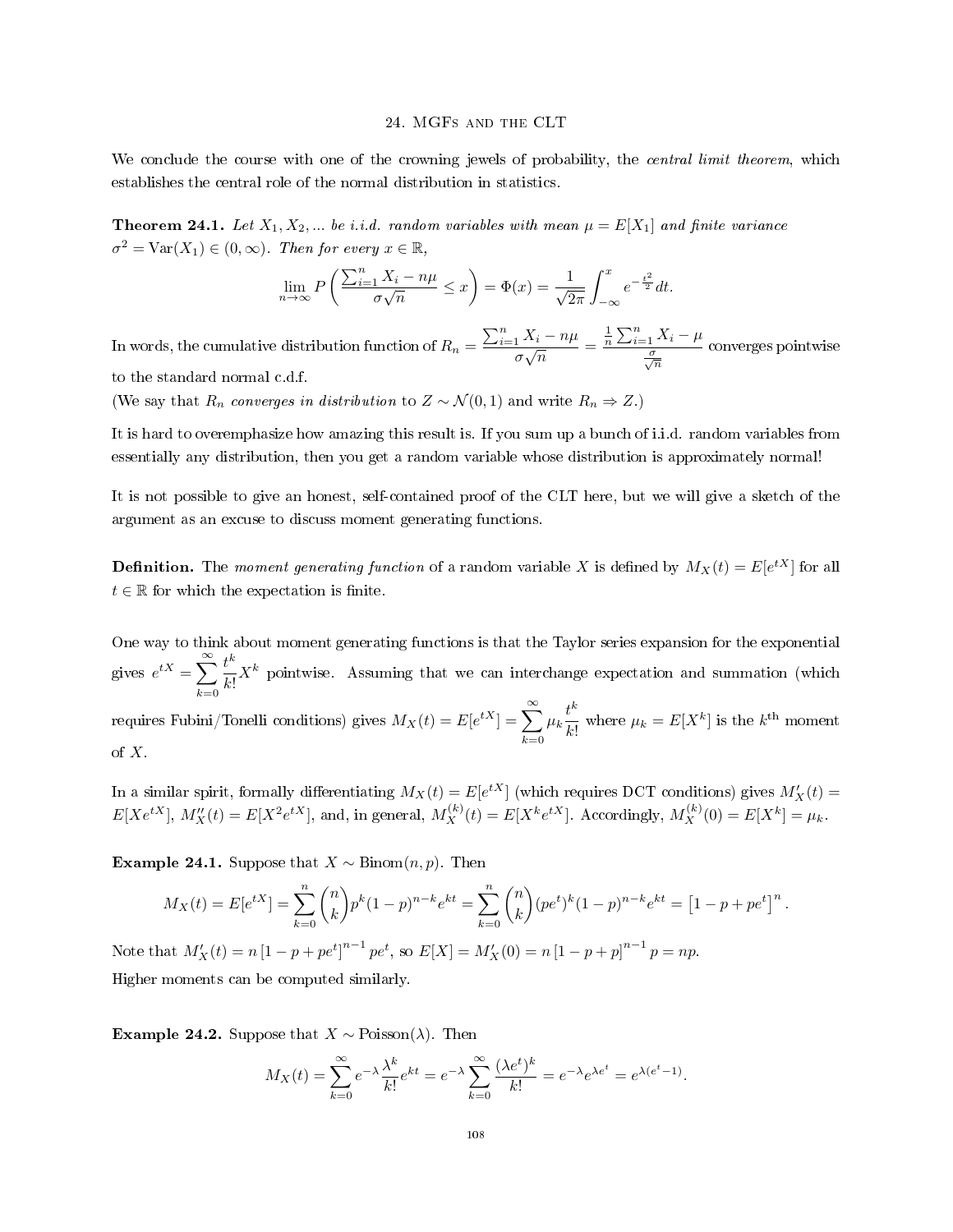Example 24.3. If  $X \sim \text{Exp}(\lambda)$ , then

$$
M_X(t) = E[e^{tX}] = \int_0^\infty \lambda e^{-\lambda x} e^{tx} dx = \lambda \int_0^\infty e^{(t-\lambda)x} dx = \frac{\lambda}{t-\lambda} e^{(t-\lambda)x} \Big|_{x=0}^\infty.
$$

Thus  $M_X(t)$  is only defined for  $t < \lambda$ , in which case  $M_X(t) = \frac{\lambda}{\lambda - t}$ .

<span id="page-108-1"></span>Example 24.4. If  $X \sim \mathcal{N}(0, 1)$ , then

$$
M_X(t) = \frac{1}{\sqrt{2\pi}} \int_{-\infty}^{\infty} e^{-\frac{x^2}{2}} e^{tx} dx = \frac{1}{\sqrt{2\pi}} \int_{-\infty}^{\infty} e^{-\frac{1}{2}(x^2 - 2tx)} dx
$$
  
=  $\frac{1}{\sqrt{2\pi}} \int_{-\infty}^{\infty} e^{-\frac{1}{2}[(x-t)^2 - t^2]} dx = e^{\frac{t^2}{2}} \cdot \frac{1}{\sqrt{2\pi}} \int_{-\infty}^{\infty} e^{-\frac{(x-t)^2}{2}} dx = e^{\frac{t^2}{2}}$ 

(where the final equality is because the  $\mathcal{N}(t, 1)$  density integrates to 1).

In order to generalize the last example to arbitrary  $\mu$  and  $\sigma^2,$  we observe

<span id="page-108-0"></span>**Proposition 24.1.** If X is a random variable with mgf  $M_X(t)$  and  $a, b \in \mathbb{R}$ , then  $aX + b$  has mgf  $M_{aX+b}(t) = e^{bt} M_X(at).$ 

Proof.

$$
M_{aX+b}(t) = E[e^{t(aX+b)}] = E[e^{t(aX)}e^{bt}] = e^{bt}E[e^{(at)X}] = e^{bt}M_X(at).
$$

**Example 24.5.** If  $X \sim \mathcal{N}(\mu, \sigma^2)$ , then  $X =_d \sigma Z + \mu$  with  $Z \sim \mathcal{N}(0, 1)$ , so Proposition [24.1](#page-108-0) and Example [24.4](#page-108-1) show that

$$
M_X(t) = e^{\mu t} M_Z(\sigma t) = e^{\frac{\sigma^2 t^2}{2} + \mu t}.
$$

Another useful property of mgfs is

<span id="page-108-2"></span>**Proposition 24.2.** If  $X_1, X_2, ..., X_n$  are independent with  $M_{X_1}(t), ..., M_{X_n}(t)$  defined for all  $t \in I$ , then

$$
M_{\sum_{i=1}^{n} X_i}(t) = \prod_{i=1}^{n} M_{X_i}(t)
$$

for all  $t \in I$ .

*Proof.* For  $t \in I$ ,

$$
M_{\sum_{i=1}^{n} X_i}(t) = E[e^{t \sum_{i=1}^{n} X_i}] = E\left[\prod_{i=1}^{n} e^{tX_i}\right] = \prod_{i=1}^{n} E[e^{tX_i}] = \prod_{i=1}^{n} M_{X_i}(t)
$$

since independence implies that the expectation of the product is the product of the expectations.  $\Box$ 

One can show that (when they exist) mgfs uniquely determine distributions, so the above result often enables us to find the distribution of sums of independent random variables more efficiently than using convolution arguments.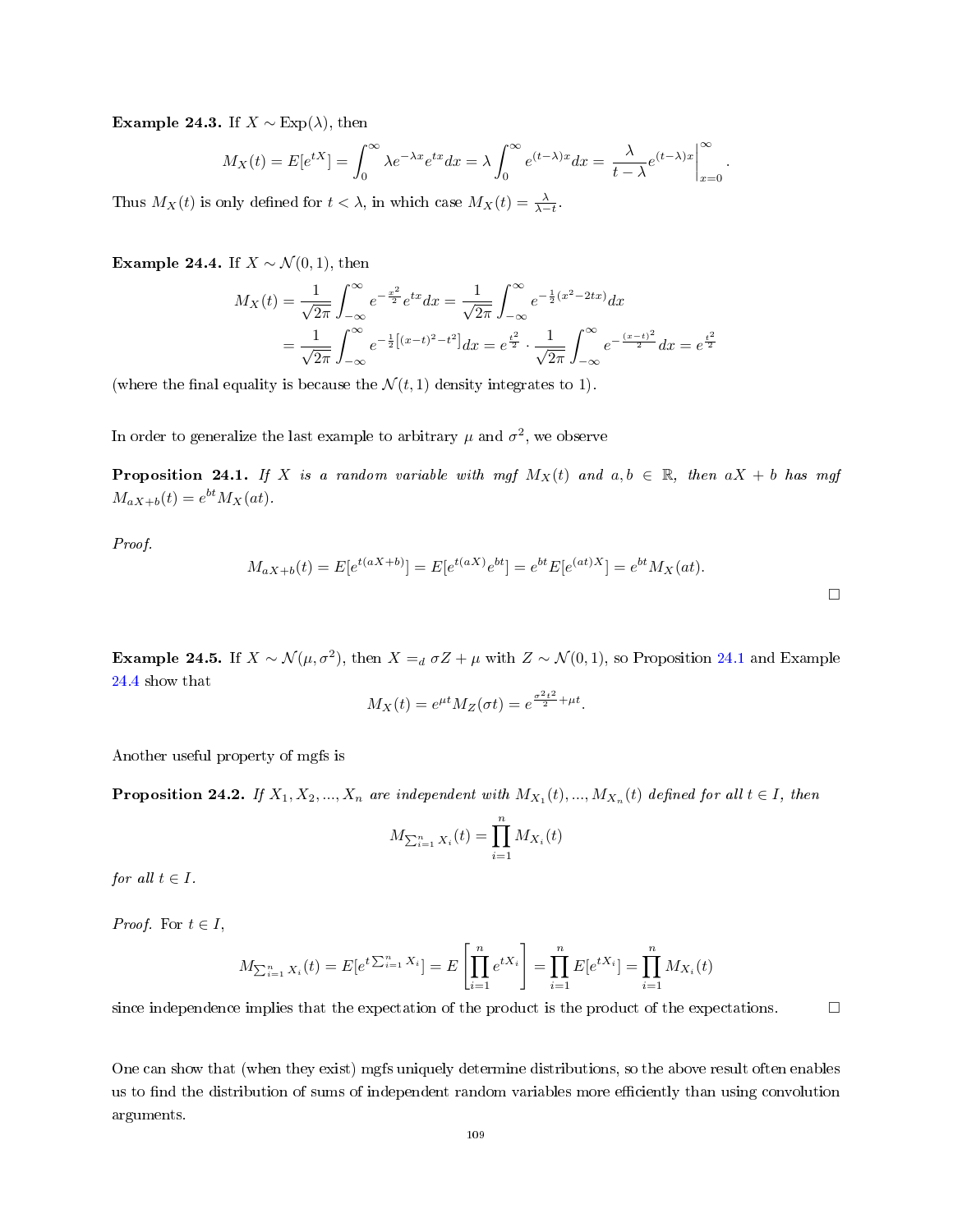It is perhaps worth observing that  $M_X(t)$  is kind of like the Laplace transform of the distribution of X. To see this, suppose that  $X$  is nonnegative with density  $f$ .

Then 
$$
M_X(t) = \int_0^\infty e^{tx} f(x) dx
$$
, whereas  $\mathcal{L}(f)(s) = \int_0^\infty e^{-sx} f(x) dx$ .

A major shortcoming of mgfs is that they do not always exist. For this reason, people usually work with characteristic functions, defined by  $\varphi_X(t) = E[e^{itX}]$  (which is like a Fourier transform). Since  $|e^{itx}| = 1$  for all  $x, t$ , ch.f.s always exist, and many of results involving mgfs (including the proof of the CLT) carry over pretty directly.

The general idea behind the central limit theorem is to prove that the mgfs (or ch.f.s) of  $\frac{\sum_{i=1}^{n} X_i - n\mu}{\sigma\sqrt{n}}$  converge to the mgf (ch.f.) of a standard normal. The reason this works is the following "continuity theorem" (which is nontrivial and will not be proved here):

<span id="page-109-1"></span>**Theorem 24.2.** Suppose that  $Y_1, Y_2, ...$  have mgfs  $M_{Y_i}(t)$  and Y has mgf  $M_Y(t)$  which is continuous at 0. If  $M_{Y_n}(t) \to M_Y(t)$  for all t in a neighborhood of 0, then  $Y_n \Rightarrow Y$ .

We will also need the following calculus lemma.

<span id="page-109-0"></span>**Lemma 24.1.** Suppose that  $\{a_n\}_{n=1}^{\infty}$  is a sequence of real numbers with  $a_n \to a$ . Then

$$
\lim_{n \to \infty} \left( 1 + \frac{a_n}{n} \right)^n = e^a
$$

.

Proof. We first observe that

$$
\log \left( \left( 1 + \frac{a_n}{n} \right)^n \right) = n \log \left( 1 + a_n n^{-1} \right) = a_n \frac{\log \left( 1 + a_n n^{-1} \right)}{a_n n^{-1}}.
$$

Since  $a_n \to a$ , we have  $a_n n^{-1} \to 0$ , so using

$$
\lim_{x \to 0} \frac{\log(1+x)}{x} = \lim_{x \to 0} \frac{(1+x)^{-1}}{1} = 1
$$

(by L'Hospital's rule), we see that

$$
\lim_{n \to \infty} \log \left( \left( 1 + \frac{a_n}{n} \right)^n \right) = \lim_{n \to \infty} a_n \frac{\log \left( 1 + a_n n^{-1} \right)}{a_n n^{-1}} = a.
$$

Since the exponential function is continuous, we have

$$
\lim_{n \to \infty} \left( 1 + \frac{a_n}{n} \right)^n = \exp\left( \log\left( \left( 1 + \frac{a_n}{n} \right)^n \right) \right) = e^a.
$$

With these results in hand, we can sketch out a proof of a weakened form of the CLT:

Assume that  $X_1, X_2, ...$  are i.i.d. with mean  $\mu$  and variance  $\sigma^2 < \infty$ . Assume also that the mgf of the  $X_i$ 's exists in a neighborhood of 0.

Set  $Y_i = \frac{X_i - \mu}{\sigma}$  $\frac{P}{\sigma}$  (so the  $Y_i$ 's are independent with  $E[Y_i] = 0$  and  $Var(Y_i) = 1$ ), and let  $M_Y(t)$  denote the common mgf of the  $Y_i$ 's.

Then 
$$
R_n = \frac{\sum_{i=1}^n X_i - n\mu}{\sigma\sqrt{n}} = \frac{1}{\sqrt{n}} \sum_{i=1}^n Y_i
$$
 has MGF  $M_{R_n}(t) = M_Y \left(\frac{t}{\sqrt{n}}\right)^n$  by Proposition 24.2.